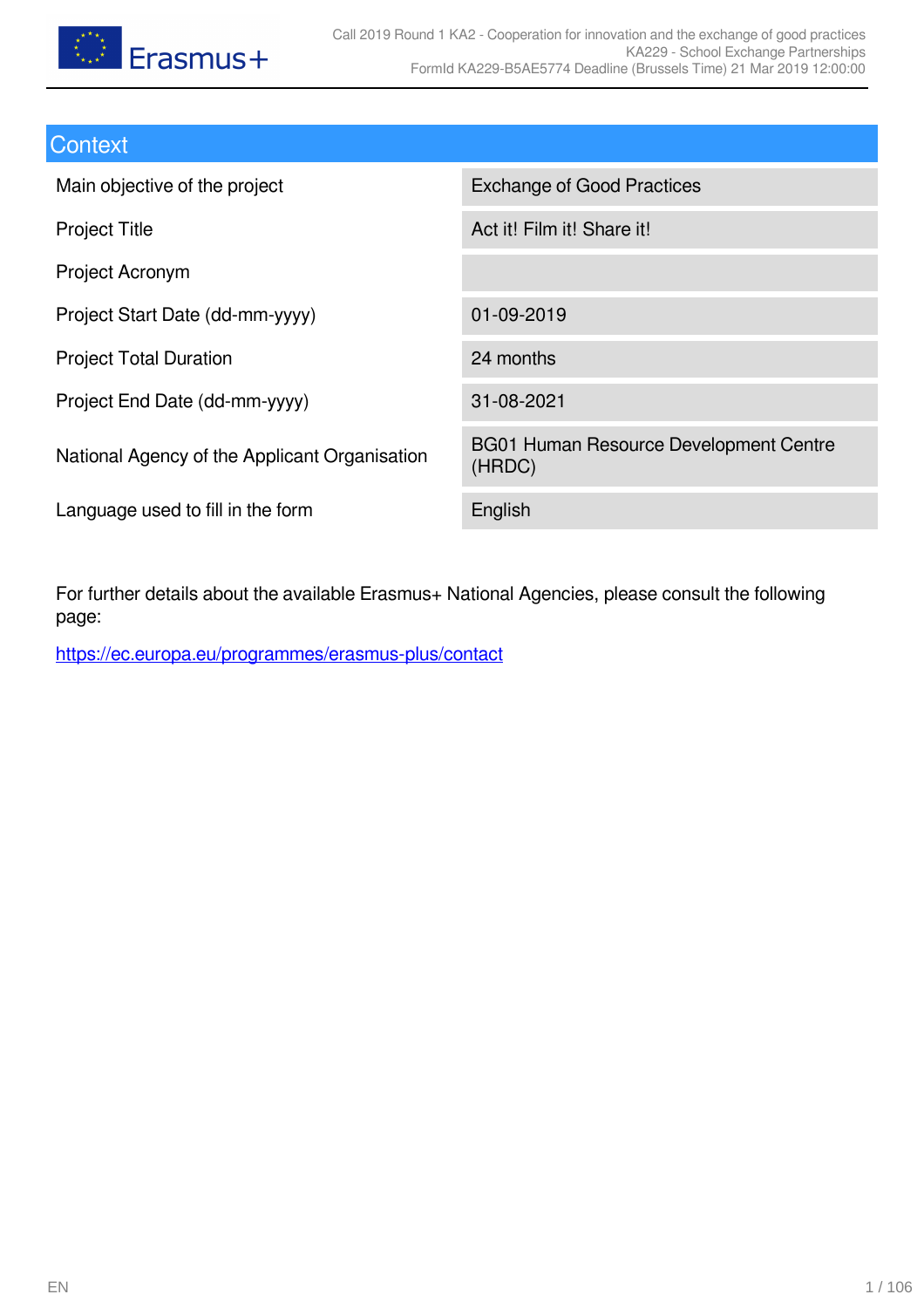

# Project Summary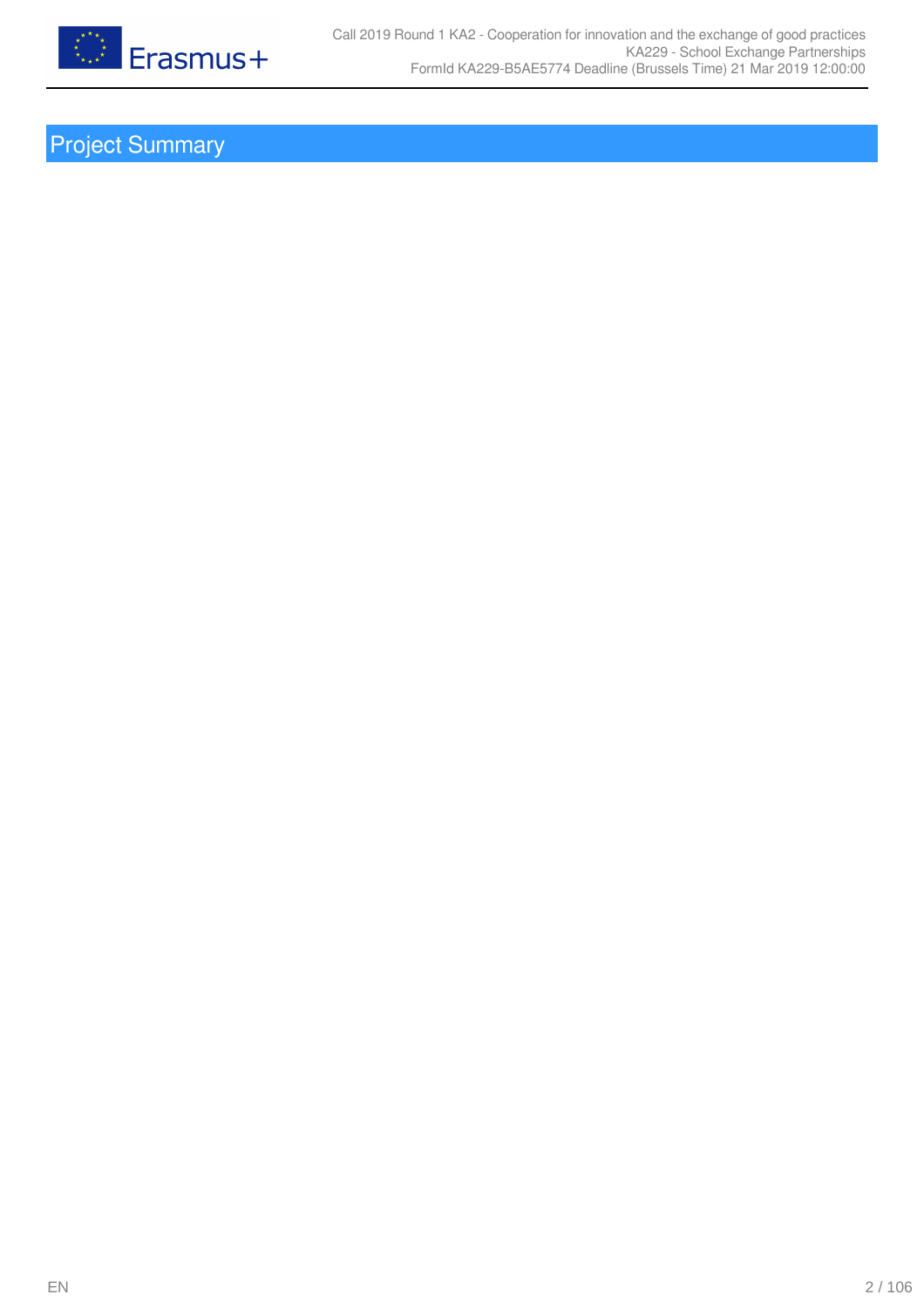

Please provide a short summary of your project. Please recall that this section (or part of it) may be used by the European Commission, Executive Agency or National Agencies in their publications. It will also feed the Erasmus+ Project Results Platform.

Be concise and clear and mention at least the following elements: context/background of project; objectives of your project; number and profile of participants; description of activities; methodology to be used in carrying out the project; a short description of the results and impact envisaged and finally the potential longer term benefits. The summary will be publicly available in case your project is awarded.

In view of further publication on the Erasmus+ Project Results Platform, please also be aware that a comprehensive public summary of project results will be requested at report stage(s). Final payment provisions in the contract will be linked to the availability of such summary.

Act it! Film it! Share it! is a two-year project which brings together schools from Bulgaria, Poland, Portugal, the Republic of North Macedonia and Denmark whose team members have worked independently on EU-funded projects. We aim at celebrating our diverse cultural heritage, theatre in particular, across Europe and implementing digital media and web tools in teaching and learning through performing arts. Our schools support the intent of the European Commission and local cultural institutions to encourage more people to discover and engage with Europe's cultural heritage, and to reinforce a sense of belonging to a common European space and thus contribute to sustainability of 2018 European Year of Cultural Heritage. We promote eSafety and the use of eTwinning opportinities to share ideas and disseminate our outcomes.

Our project participants (students aged 13-19, teachers, parents and wider community) learn about national culture and international cultural heritage and use ICT to elaborate products. They collaborate on topics like writing joint scenarios, putting up plays, making masks and costumes, filming and livestreaming performances, making film trailers conveying meaningful messages on moral values and tolerance. Students who participate in national activities and international Learning/Training activities such as workshops, lectures with the expertise of professionals, interactive games, festivals, bring gained knowledge and competences back to their own school communities and act as trainers to peers and younger learners from other educational institutions.

The strategic partnership will develop a paralel eTwinning project to benefit from all e-tools it provides for communication, joint activities, assessment of project progress and dissemination.

Through the Professional Development element teachers involved gain plenty of ideas for using drama techniques and implementation of digital media and online tools in making and editing products. Through our planned activities our partnership will guarantee a more modern, dynamic, committed and professional environment inside our schools involving teachers who are ready to integrate good practices and new methods into daily teaching activities.

All our participant schools are united around the idea of building bridges among our nations, promoting understanding of different cultures (both European and migrants') and interacting with peers from other countries. We strongly believe that in a world of globalisation we should teach adolescents how to value national cultural heritage. We think that working on projects on an international basis adds value to their concrete results and outcomes and provide participants with new chances to share and compare knowledge and skills with peers whom they are normally not able to communicate with.

Our main objectives are: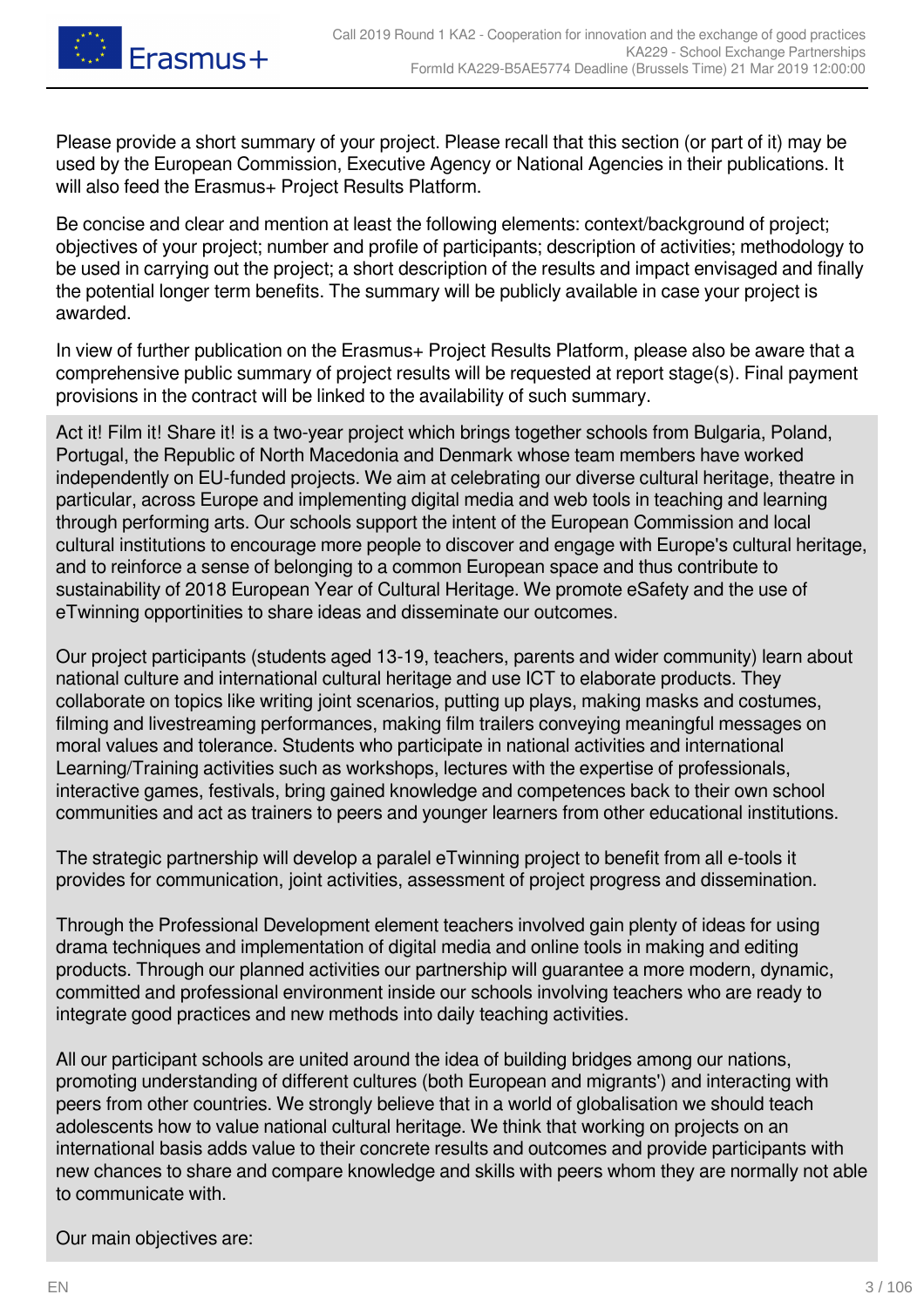

- Introduction of national cultural heritage through theatrical arts – involvement of adolescents in drama-based activities, development of their aesthetic taste

- Effective integration of digital technologies in teaching through drama - introduction of eSafety and digital literacy, incorporation of meaningful messages in digital project products

- Development of participants' soft skills through use of theatre and ICT

- Professional Development of staff – exchange of materials, support of young teachers, especially those unexperienced in international cooperation and project management.

During the Learning Training Activities and the national activities and events, the participant students and teachers will learn together and from each other. Throughout the project and during the meetings, they will have the opportunity to attend workshops, learn from local professionals and benefit their competences and skills.

The partnership will benefit from each other schools' capacity and experience gained during themed Erasmus + KA1 in-service training courses on ICT and Drama, eTwinning seminar on eSafety at the Future Classroom Lab, Brussels, and relevant Erasmus + KA2 strategic partnerships, so as cooperation with the Royal Shakespeare Company on a previous LLP project.

Our strategic partnerships will also involve associated partners from the public or private sector who will contribute to the sustainability of our cooperative project.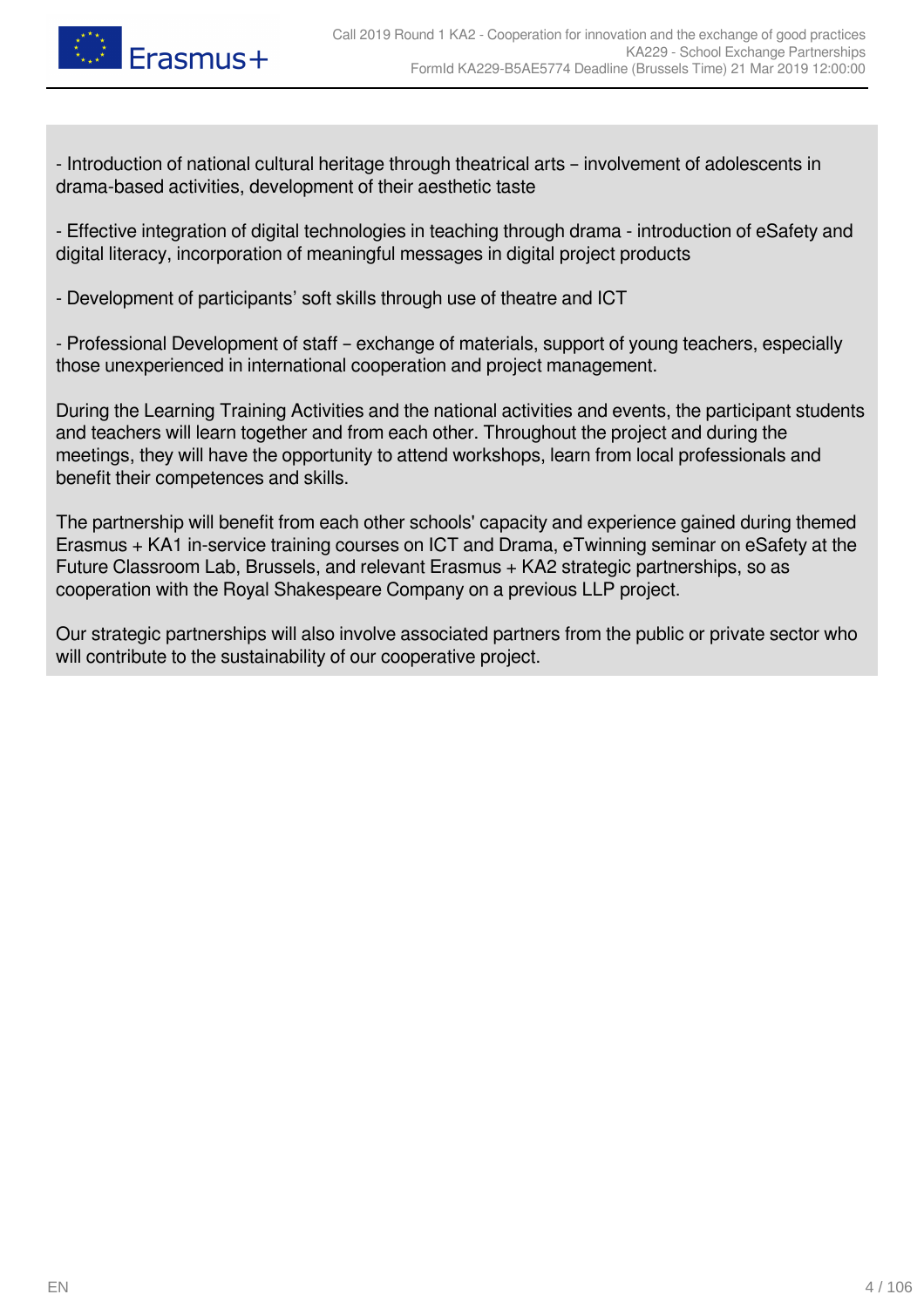

#### Participating Organisations

Please note that the PIC code is a unique identifier for the organisation within the whole Erasmus+ Programme. It should be requested only once per organisation and used in all applications for all Erasmus+ actions and calls. Organisations that have previously registered for a PIC should not register again. If an organisation needs to change some of the information linked to the PIC, this can be done through (http://ec.europa.eu/education/participants/portal/desktop/en/home.html)

#### Applicant Organisation

| <b>PIC</b> | Legal name              | <b>Country</b> |
|------------|-------------------------|----------------|
| 948004960  | PMG "Akad. Ivan Tsenov" | Bulgaria       |

| <b>Partner Organisations</b> |            |                                                             |                                    |  |
|------------------------------|------------|-------------------------------------------------------------|------------------------------------|--|
| <b>No</b>                    | <b>PIC</b> | Legal name                                                  | <b>Country</b>                     |  |
|                              | 905004181  | Skolen på Grundtvigsvej                                     | Denmark                            |  |
| 2                            | 947705521  | <b>OOU Goce Delcev</b>                                      | The Republic of North<br>Macedonia |  |
| 3                            | 943462256  | Esprominho                                                  | Portugal                           |  |
| 4                            | 937583668  | Zespol Szkol Ogolnoksztalcacych nr 4 w<br><b>Bydgoszczy</b> | Poland                             |  |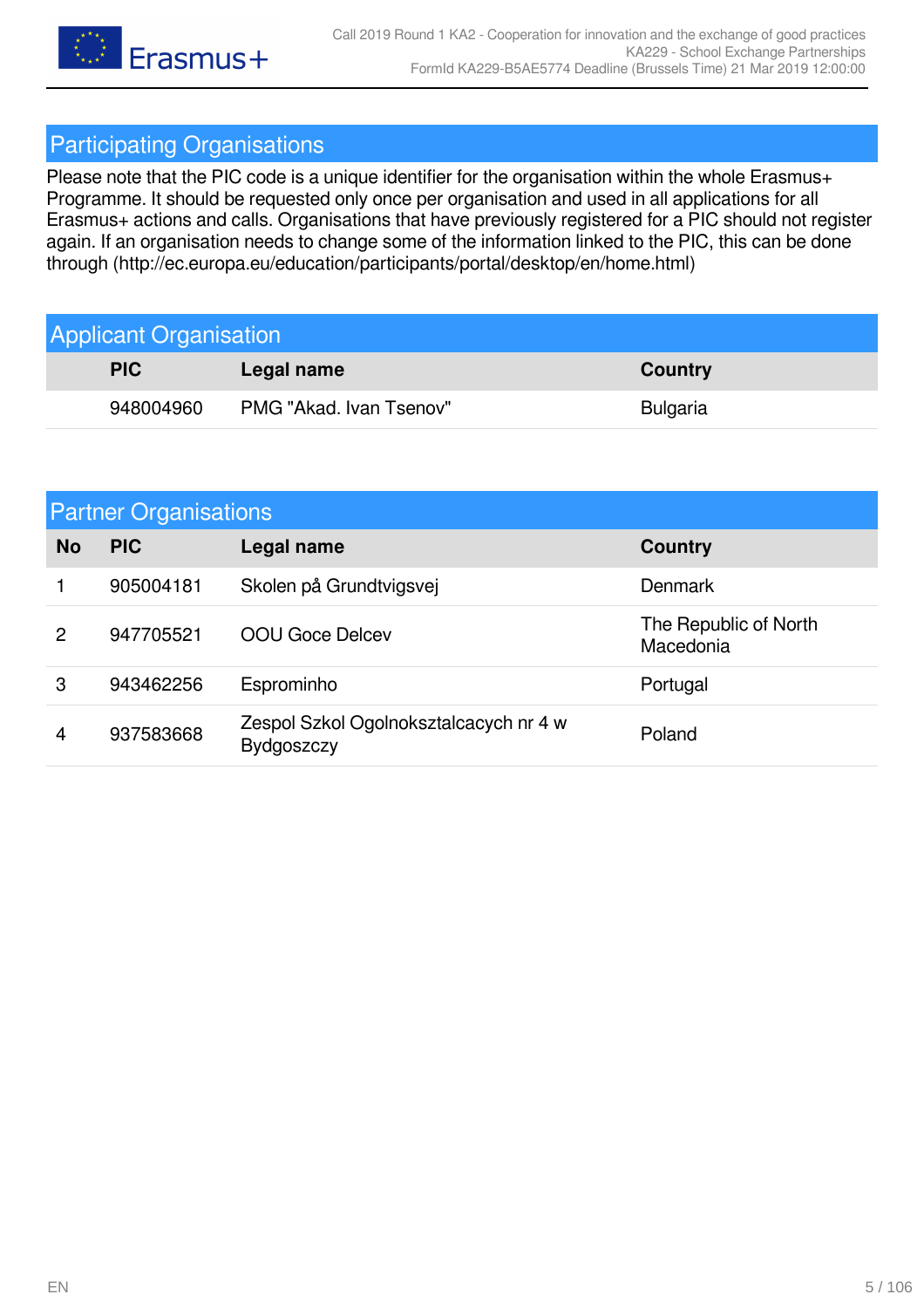

#### Project Budget Summary

This section summarises the budget you have requested and provides a breakdown per participating school. In case your project is approved, eachof the participating schools will be offered a separate contract with their own budget.

Note on budget capping: According to the Programme Guide, the project budget for School Exchange Partnerships is limited to 16 500 EUR per school and per year of project duration (Special Needs Support and Exceptional Costs for Expensive Travel do not count for this cap). For your project, the current budget cap is 165,000 EUR. Please note that this cap applies to the partnership as a whole, while there is no limitation on howthese funds can be divided between the schools participating in the project.

| <b>Budget Items</b>                     | Grant         |
|-----------------------------------------|---------------|
| Project Management and Implementation   | 36000.00 EUR  |
| Learning, Teaching, Training Activities | 112210.00 EUR |
| <b>Total Grant</b>                      | 148210.00 EUR |

#### Learning, Teaching, Training Activities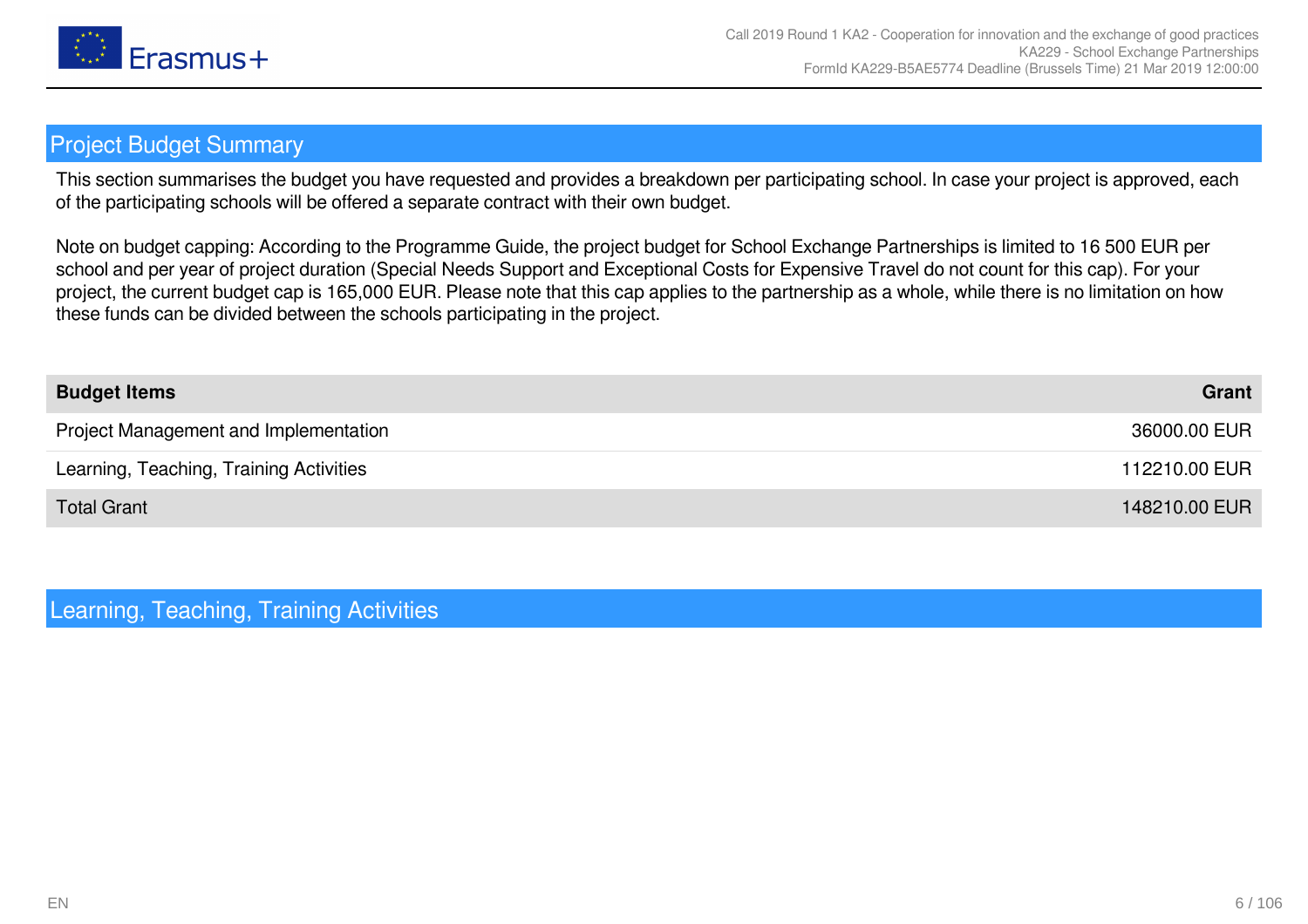

| ID             | <b>Activity Type</b>                        | <b>Travel Grant</b> | <b>Grant for</b><br><b>Exceptional</b><br><b>Costs for</b><br><b>Expensive Travel</b> | <b>Individual</b><br><b>Support Grant</b> | Linguistic<br><b>Support Grant</b> | Grant         |
|----------------|---------------------------------------------|---------------------|---------------------------------------------------------------------------------------|-------------------------------------------|------------------------------------|---------------|
| C <sub>1</sub> | Short-term exchanges of<br>groups of pupils | 7630,00 EUR         | 0.00 EUR                                                                              | 14056.00 EUR                              | 0.00 EUR                           | 21686.00 EUR  |
| C <sub>2</sub> | Short-term exchanges of<br>groups of pupils | 8295.00 EUR         | 0.00 EUR                                                                              | 14056.00 EUR                              | 0.00 EUR                           | 22351.00 EUR  |
| C <sub>3</sub> | Short-term exchanges of<br>groups of pupils | 8295.00 EUR         | 0.00 EUR                                                                              | 14056.00 EUR                              | 0.00 EUR                           | 22351.00 EUR  |
| C <sub>4</sub> | Short-term exchanges of<br>groups of pupils | 10080.00 EUR        | 0.00 EUR                                                                              | 14056.00 EUR                              | 0.00 EUR                           | 24136.00 EUR  |
| C <sub>5</sub> | Short-term exchanges of<br>groups of pupils | 7630.00 EUR         | 0.00 EUR                                                                              | 14056.00 EUR                              | 0.00 EUR                           | 21686.00 EUR  |
| Total          |                                             | 41930.00 EUR        | 0.00 EUR                                                                              | 70280.00 EUR                              | 0.00 EUR                           | 112210.00 EUR |

## Budget per Participating Organisation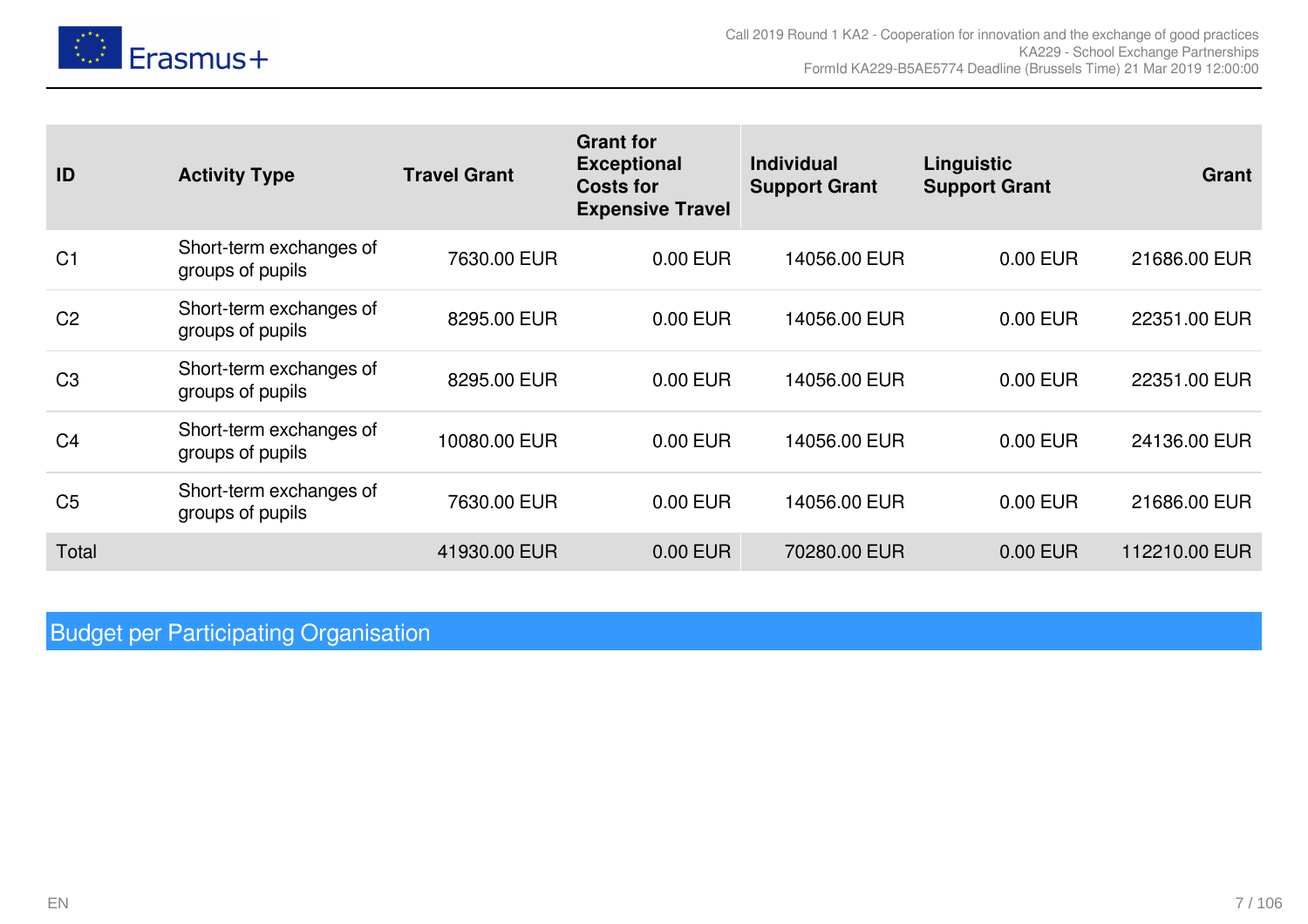

| Organisation                                                  | <b>Country of Organisation</b>  | Grant        |
|---------------------------------------------------------------|---------------------------------|--------------|
| PMG "Akad. Ivan Tsenov" (948004960)                           | Bulgaria                        | 33686,00 EUR |
| Skolen på Grundtvigsvej (905004181)                           | <b>Denmark</b>                  | 28351,00 EUR |
| OOU Goce Delcev (947705521)                                   | The Republic of North Macedonia | 27686,00 EUR |
| Esprominho (943462256)                                        | Portugal                        | 30136,00 EUR |
| Zespol Szkol Ogolnoksztalcacych nr 4 w Bydgoszczy (937583668) | Poland                          | 28351,00 EUR |

## PMG "Akad. Ivan Tsenov"

| <b>Budget Items</b>                     | Grant        |
|-----------------------------------------|--------------|
| Project Management and Implementation   | 12000.00 EUR |
| Learning, Teaching, Training Activities | 21686,00 EUR |
| <b>Special Needs Support</b>            | 0.00 EUR     |
| <b>Exceptional Costs</b>                | 0.00 EUR     |
| Total                                   | 33686.00 EUR |

# Skolen på Grundtvigsvej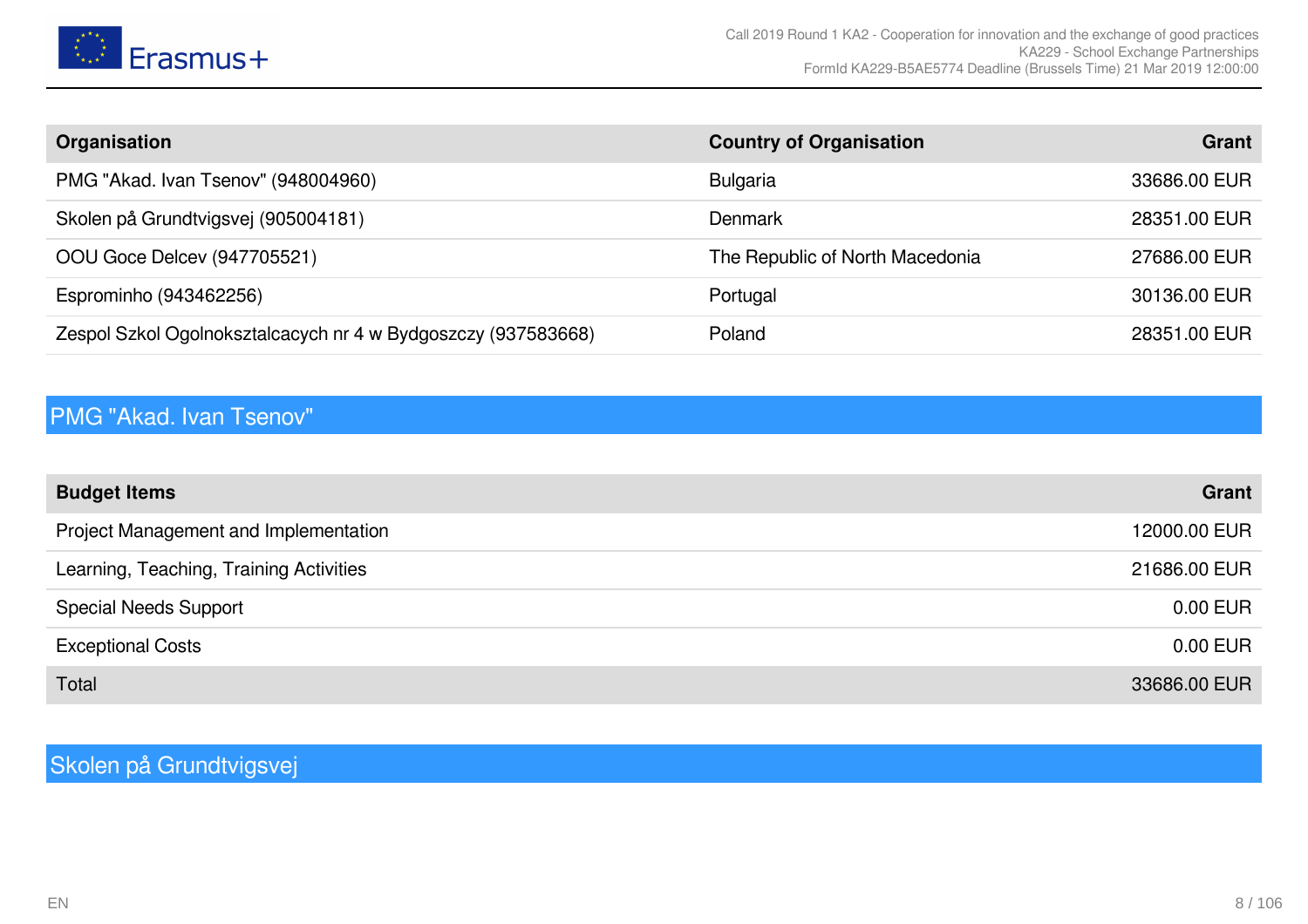

| <b>Budget Items</b>                     | Grant        |
|-----------------------------------------|--------------|
| Project Management and Implementation   | 6000.00 EUR  |
| Learning, Teaching, Training Activities | 22351.00 EUR |
| <b>Special Needs Support</b>            | 0.00 EUR     |
| <b>Exceptional Costs</b>                | 0.00 EUR     |
| Total                                   | 28351.00 EUR |

## OOU Goce Delcev

| <b>Budget Items</b>                     | Grant        |
|-----------------------------------------|--------------|
| Project Management and Implementation   | 6000.00 EUR  |
| Learning, Teaching, Training Activities | 21686,00 EUR |
| <b>Special Needs Support</b>            | 0.00 EUR     |
| <b>Exceptional Costs</b>                | 0.00 EUR     |
| Total                                   | 27686.00 EUR |

# Esprominho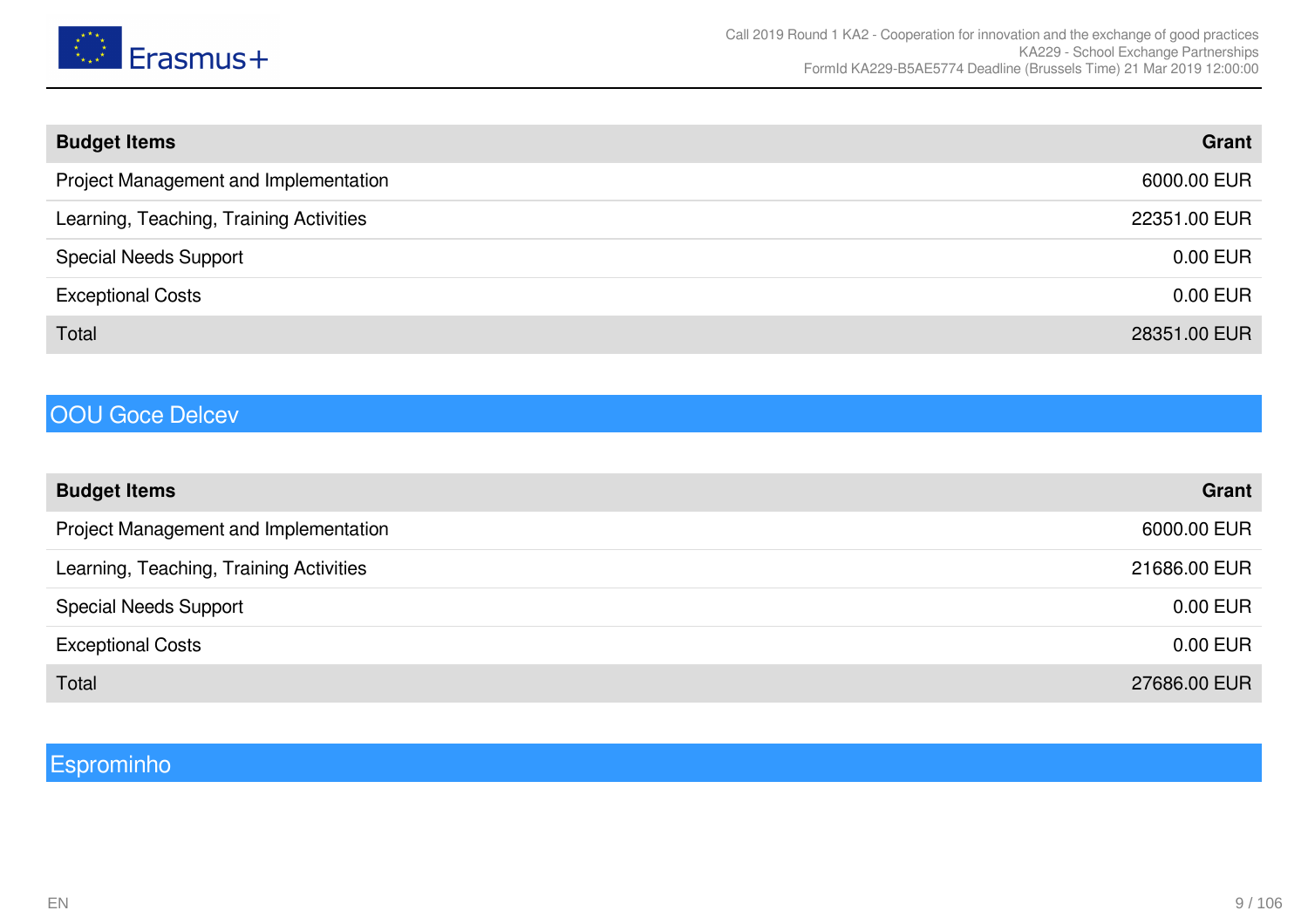

| <b>Budget Items</b>                     | Grant        |
|-----------------------------------------|--------------|
| Project Management and Implementation   | 6000.00 EUR  |
| Learning, Teaching, Training Activities | 24136.00 EUR |
| <b>Special Needs Support</b>            | 0.00 EUR     |
| <b>Exceptional Costs</b>                | 0.00 EUR     |
| Total                                   | 30136,00 EUR |

# Zespol Szkol Ogolnoksztalcacych nr 4 w Bydgoszczy

| <b>Budget Items</b>                     | Grant        |
|-----------------------------------------|--------------|
| Project Management and Implementation   | 6000.00 EUR  |
| Learning, Teaching, Training Activities | 22351.00 EUR |
| <b>Special Needs Support</b>            | 0.00 EUR     |
| <b>Exceptional Costs</b>                | 0.00 EUR     |
| Total                                   | 28351.00 EUR |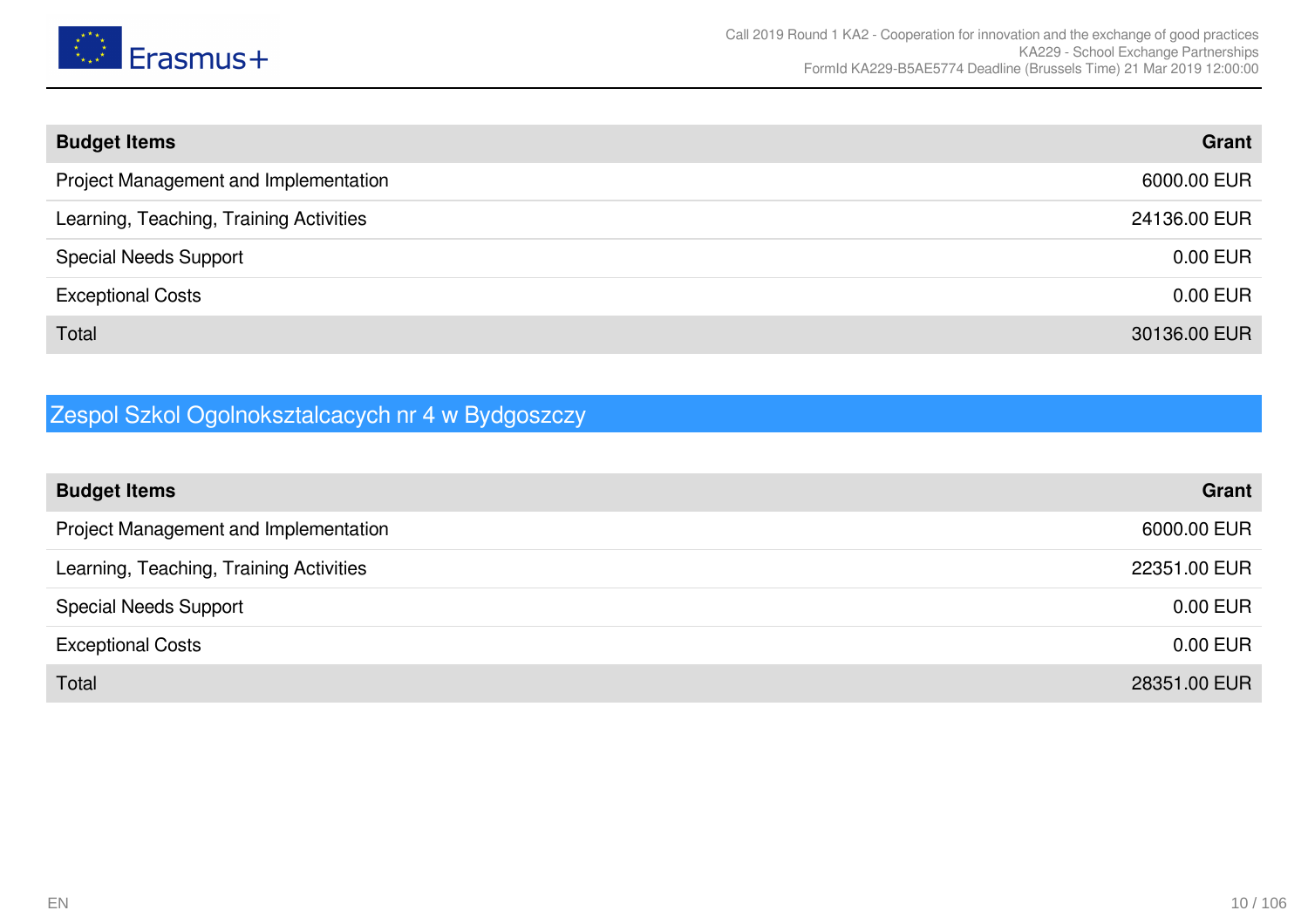

#### **Timetable**

Please list and describe all project activities and indicate an approximate timing when they will start. In particular, you should include project activities other than the Learning, Teaching, Training activities, for example: project management meetings, dissemination activities and other local activities and events in each school. Learning, Teaching, Training Activities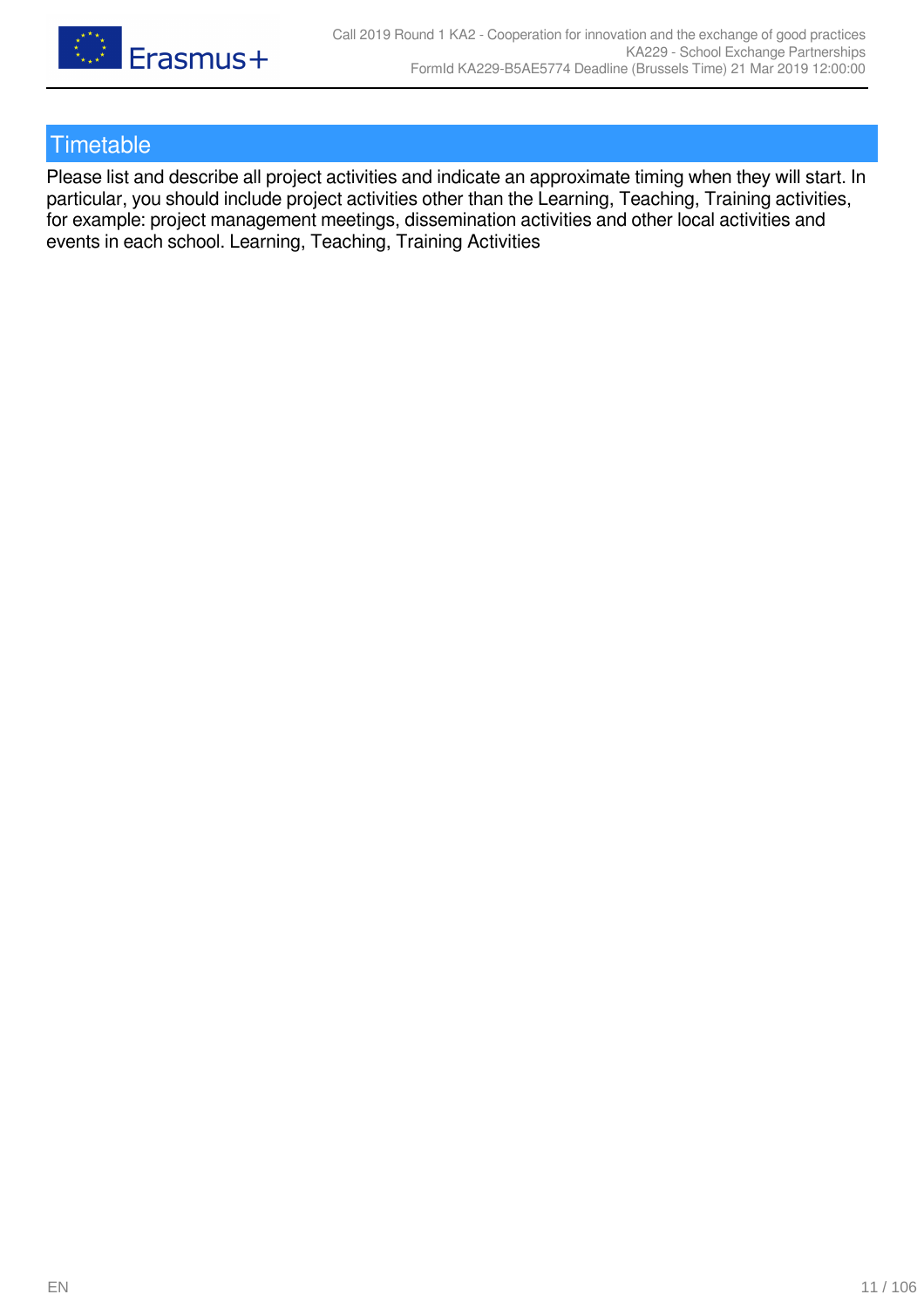

| Id             | <b>Activity Type</b>                        | <b>Starting</b><br><b>Period</b> | <b>Description</b>                                                                                                                                                                                                                                                                                                                                                                                                                                                                                                                                                                                                                                                                                                                                                                                                                                                                                                                                                                                                                          |
|----------------|---------------------------------------------|----------------------------------|---------------------------------------------------------------------------------------------------------------------------------------------------------------------------------------------------------------------------------------------------------------------------------------------------------------------------------------------------------------------------------------------------------------------------------------------------------------------------------------------------------------------------------------------------------------------------------------------------------------------------------------------------------------------------------------------------------------------------------------------------------------------------------------------------------------------------------------------------------------------------------------------------------------------------------------------------------------------------------------------------------------------------------------------|
| P <sub>1</sub> | <b>Other Project Events</b>                 | 09-2019                          | National activities at partner schools:<br>Erasmus + corners to display partnership<br>Press conferences to the local community<br>Meeting with participant students' parents to<br>introduce the future activities<br>Project logo contest<br>Development of a whole-school Programme to<br>enable safe Internet use during project activities.<br>??? Workshop for Ss "Digital literacy and eSafety" -<br>It will help students be safe and responsible Internet<br>users for learning and for life. They will study how to<br>explore and bookmark eSafety resources, stay<br>anonymous, leave reflections, what Netiquette is,<br>etc.<br>Survey on the knowledge of the students on national<br>cultural heritage, theatre in particular via web tools,<br>e.g. Kahoot and Plickers in partner and comparable<br>schools<br>????Professional Development at partner schools -<br>dissemination of Drama Techniques and Royal<br>Shakespeare Company materials shared by<br>coordinator<br>History of national theatres - survey, study |
| C <sub>1</sub> | Short-term exchanges<br>of groups of pupils | 10-2019                          | LTA - Bulgaria                                                                                                                                                                                                                                                                                                                                                                                                                                                                                                                                                                                                                                                                                                                                                                                                                                                                                                                                                                                                                              |
| P <sub>2</sub> | <b>Other Project Events</b>                 | 11-2019                          | National activities at partner schools:<br>Students and staff participating in LTA in Bulgaria<br>convey what they have leant about masks, make-<br>up, correct breathing.<br>Presentations and demonstrations to be filmed and<br>shared through Web Tools<br>Introduction and practice of Tableau vivant<br>Survey of the world theatre history - specialized<br>website "Didaskalia", study visits to relevant<br>institutions (culture centres, ambassies, theatres,<br>etc)<br>Trips to renowned national theatres, talks to<br>professionals, filming guided tours and sharing<br>them through eTwinning TwinSpace and project<br>web site                                                                                                                                                                                                                                                                                                                                                                                            |
| P <sub>3</sub> | <b>Other Project Events</b>                 | 03-2020                          | <b>National activities</b><br>Workshops for the local community and SEN<br>children. Our students will act as tutors to other<br>learners to convey knowledge and competences<br>acquired during the first project year.                                                                                                                                                                                                                                                                                                                                                                                                                                                                                                                                                                                                                                                                                                                                                                                                                    |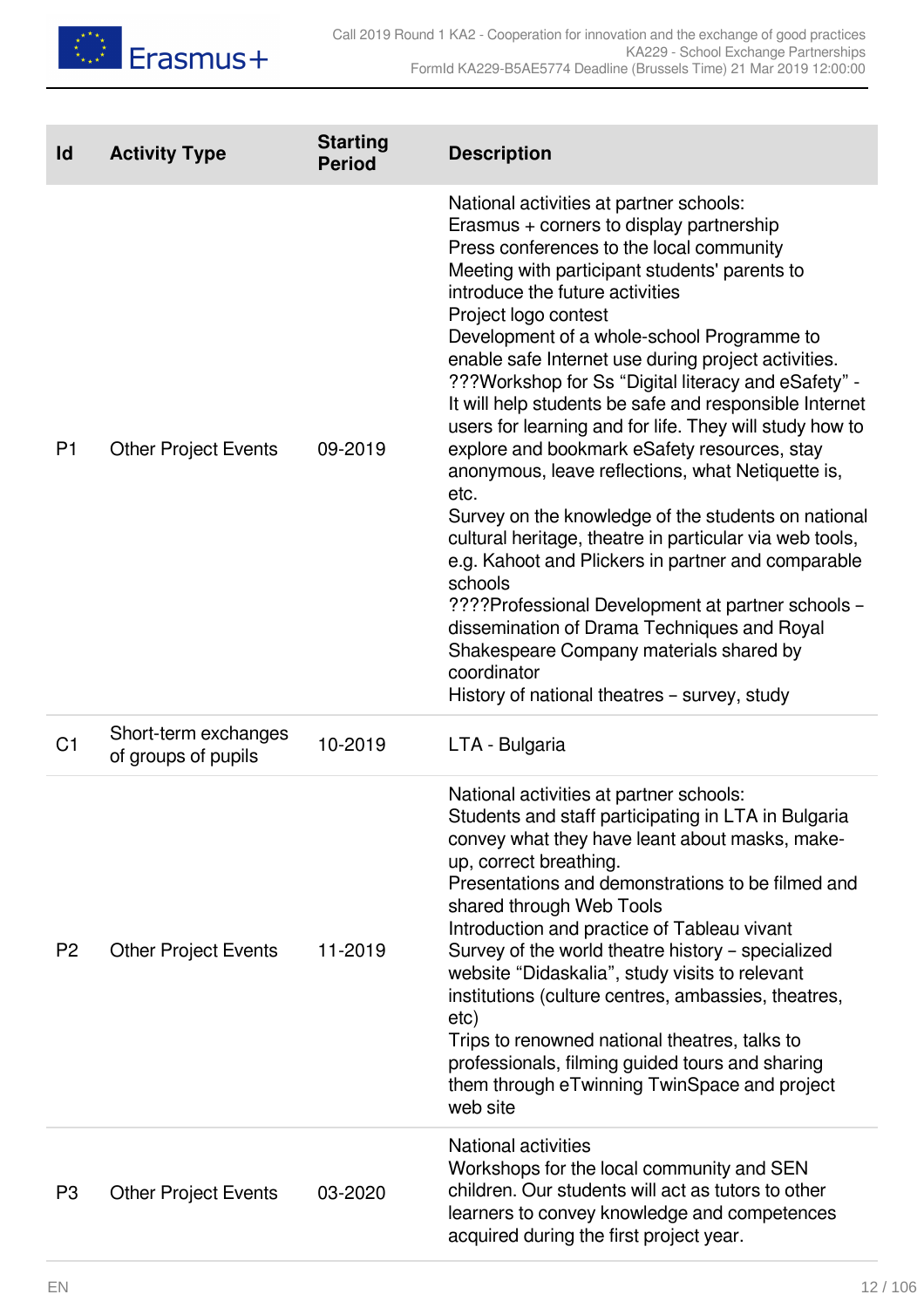

|                |                                             |         | European Days of Cultural Heritage – dedicated to<br>the Day of Europe - exhibitions, demonstrations of<br>project outcomes to popularize cultural heritage in<br>the project countries                                                                                                                                                                                                                                                                                                                                                                                                                                                                                                                                                                                                                                                                                                                                                                                                                                                                                                                   |
|----------------|---------------------------------------------|---------|-----------------------------------------------------------------------------------------------------------------------------------------------------------------------------------------------------------------------------------------------------------------------------------------------------------------------------------------------------------------------------------------------------------------------------------------------------------------------------------------------------------------------------------------------------------------------------------------------------------------------------------------------------------------------------------------------------------------------------------------------------------------------------------------------------------------------------------------------------------------------------------------------------------------------------------------------------------------------------------------------------------------------------------------------------------------------------------------------------------|
| C <sub>2</sub> | Short-term exchanges<br>of groups of pupils | 05-2020 | <b>LTA - Denmark</b>                                                                                                                                                                                                                                                                                                                                                                                                                                                                                                                                                                                                                                                                                                                                                                                                                                                                                                                                                                                                                                                                                      |
| P4             | <b>Other Project Events</b>                 | 09-2020 | Launch of the 2nd Project Year which will be<br>dedicated to the use of ICT in Performing Arts. We<br>will introduce the positive impact of ICT on students'<br>achievements and teaching drama. We will benefit<br>from work with specialised website such as "ICT<br>and Arts Education" with a focus on student<br>engagement and motivation, and on raising<br>participants' digital literacy. Our national activities<br>will introduce ideas for using ICT on stage (website<br>"Visual Drama Studio"), The project teams will rely<br>on effective integration of digital technologies in<br>learning and teaching to raise the students' learning<br>outcomes.<br>The national activities will consist of:<br>Carnival of favourite characters – the event will be<br>live streamed for the partners to watch. It will result<br>in a final product "Comics with photos of the<br>event"which will use digital tools such as Choggar.<br>The event will be open to young learner Workshop<br>"How to make trailers" - to advertise students'<br>performances<br><b>Communication in TwinSpace</b> |
| C <sub>3</sub> | Short-term exchanges<br>of groups of pupils | 10-2020 | LTA - Poland                                                                                                                                                                                                                                                                                                                                                                                                                                                                                                                                                                                                                                                                                                                                                                                                                                                                                                                                                                                                                                                                                              |
| P5             | <b>Other Project Events</b>                 | 11-2020 | The national activities will be structured so as to<br>collaborate with associated partners.<br>Study of specialised software Adobe Audition,<br>Audacity, Stock Music to be used in production.<br>Students will learn how to use royalty-free images,<br>video and music and apply eSafety rules.<br>"Beauty is a beast" - The teams will launch<br>preparation of a joint performance across borders.<br>The play is hosen so as to convey moral messages.<br>It will be divided into six parts for the six partners to<br>act; each part will be played in the country's national<br>language; the performances will be filmed; subtitles<br>in English will be elaborated through digital tools; we<br>will make a video as a final product which will also<br>be used to present national languages.                                                                                                                                                                                                                                                                                                |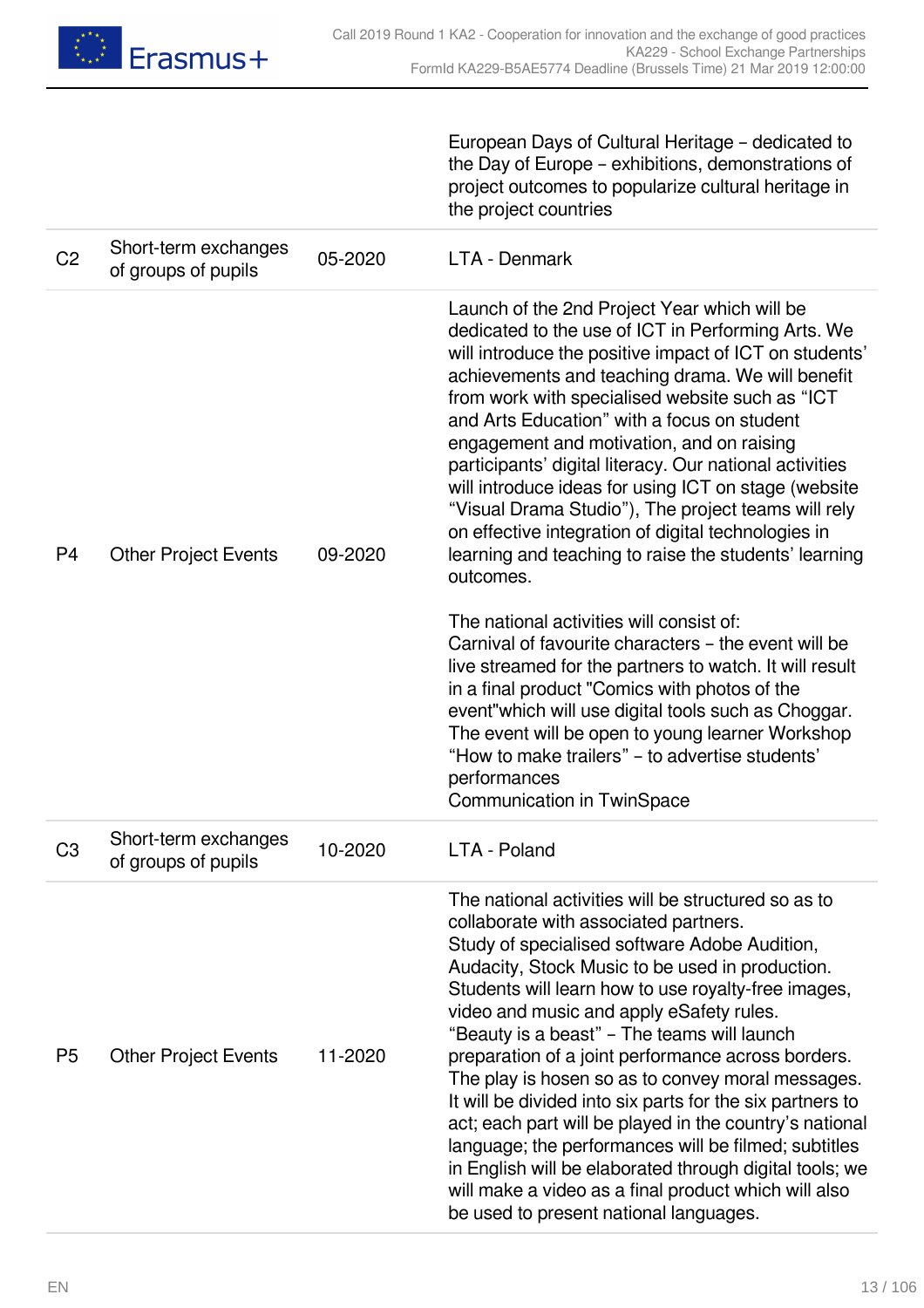

| C <sub>4</sub> | Short-term exchanges<br>of groups of pupils | 02-2021 | LTA - Portugal                                                                                                                                                                                                                                                                                                                                                                                                                                                                                                                                                                                                                                                                                                                                                                                        |
|----------------|---------------------------------------------|---------|-------------------------------------------------------------------------------------------------------------------------------------------------------------------------------------------------------------------------------------------------------------------------------------------------------------------------------------------------------------------------------------------------------------------------------------------------------------------------------------------------------------------------------------------------------------------------------------------------------------------------------------------------------------------------------------------------------------------------------------------------------------------------------------------------------|
| P <sub>6</sub> | <b>Other Project Events</b>                 | 02-2021 | The national activities at the participant schools will<br>carry out surveys to measure the knowledge of<br>students on national cultural heritage, theatre in<br>particular. To do that we will use web quizzes<br>(Kahoot, Plickers) and online mind maps (Popplet).<br>Make of products for the "ICT Show" - outcomes on<br>drama made with digital media presented at the<br><b>LTA</b> in Portugal<br>Elaboration of trailers to convey messages on a<br>given theme - cultural heritage, eSafety,<br>multiculturalism, xenophobia, tolerance, etc.<br>Materilas and outcomes to be regularly posted in<br>our online eTwinning project, TwinSpace                                                                                                                                               |
| C <sub>5</sub> | Short-term exchanges<br>of groups of pupils | 05-2021 | LTA - Republic of North Macedonia                                                                                                                                                                                                                                                                                                                                                                                                                                                                                                                                                                                                                                                                                                                                                                     |
| P <sub>7</sub> | <b>Other Project Events</b>                 | 05-2021 | Each partner school will organise Open Days to<br>present its outcomes to the local community. They<br>will disseminate their final products: eBook "Cultural<br>heritage through Erasmus + - Drama in the partner<br>countries", Professional Development Portfolio with<br>a collection of drama techniques and online tools,<br>etc. to interested parties.<br>At a school ICT Show each partner school will<br>present outcomes made with digital media (e.g.<br>comics made with Chodder, presentations with<br>Kizoa, posters with Postermywall, video albums<br>with Sharalike, etc.)<br>A final Project Monitoring Meeting to evaluation the<br>project outcomes via Piktochart and Polldaddy will<br>be carried out at each school and follow-up<br>activities in eTwinning will be defined. |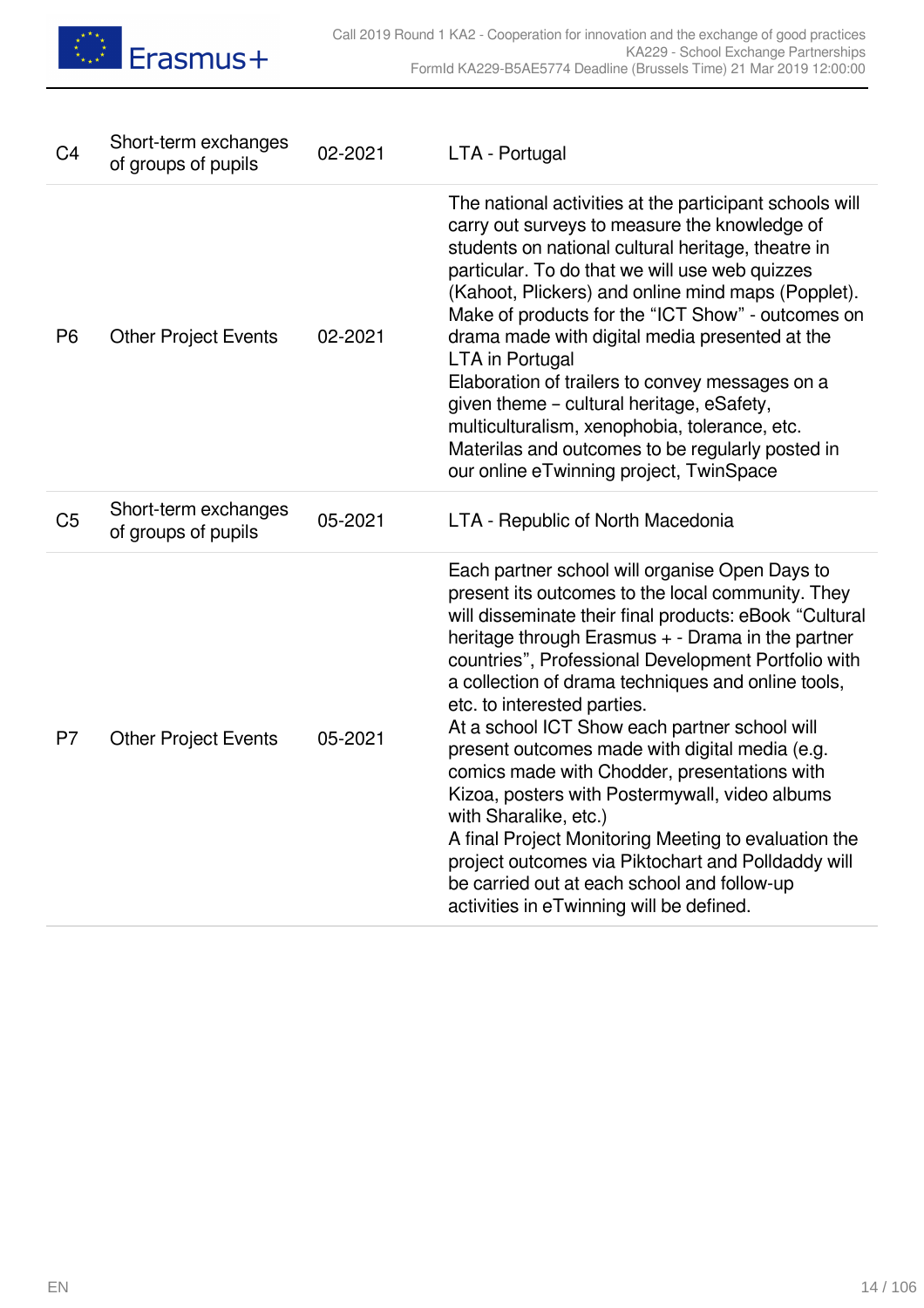

#### Participating Organisations

| <b>Applicant Organisation</b>  |                             |
|--------------------------------|-----------------------------|
| <b>PIC</b>                     | 948004960                   |
| Legal name                     | PMG "Akad. Ivan Tsenov"     |
| Legal name (national language) |                             |
| National ID (if applicable)    | 000185517                   |
| Department (if applicable)     |                             |
| Acronym                        |                             |
| <b>Address</b>                 | 18, Demokratsia blv         |
| Country                        | <b>Bulgaria</b>             |
| P.O. Box                       |                             |
| <b>Postal Code</b>             | 3000                        |
| <b>CEDEX</b>                   |                             |
| City                           | <b>Vratsa</b>               |
| Website                        | www.pmg-vratsa.org          |
| Email                          | pmg_vratsa@abv.bg           |
| Telephone                      | +359879003157, +35992624169 |
| Fax                            | +35992626043                |

#### Profile

| Type of Organisation                | School/Institute/Educational centre - General<br>education (secondary level) |
|-------------------------------------|------------------------------------------------------------------------------|
| Is your organisation a public body? | Yes                                                                          |
| Is your organisation a non-profit?  | Yes                                                                          |

## Associated Persons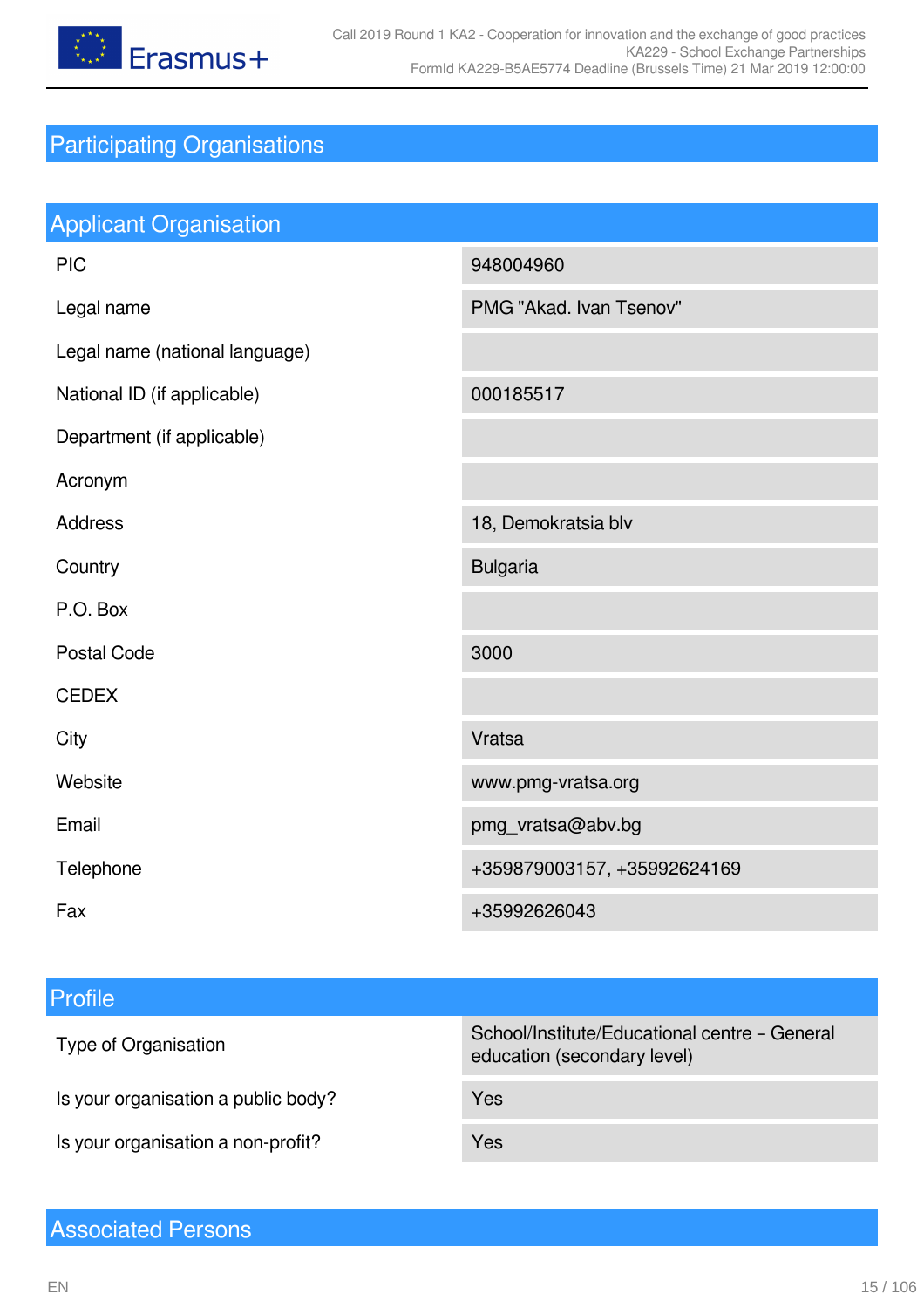

# Legal Representative

| Title                                                           |                     |
|-----------------------------------------------------------------|---------------------|
| Gender                                                          | Female              |
| <b>First Name</b>                                               | Tatyana             |
| <b>Family Name</b>                                              | Vasileva            |
| Department                                                      |                     |
| Position                                                        | headteacher         |
| Email                                                           | tvasileva2@abv.bg   |
| Telephone                                                       | +359879003157       |
| <b>Preferred Contact</b>                                        | <b>No</b>           |
| If the address is different from the one of the<br>organisation | <b>No</b>           |
| <b>Address</b>                                                  | 18, Demokratsia blv |
| Country                                                         | <b>Bulgaria</b>     |
| P.O. Box                                                        |                     |
| <b>Postal Code</b>                                              | 3000                |
| <b>CEDEX</b>                                                    |                     |
| City                                                            | Vratsa              |

| <b>Contact Person</b> |          |  |
|-----------------------|----------|--|
| Title                 |          |  |
| Gender                | Female   |  |
| <b>First Name</b>     | Kalina   |  |
| <b>Family Name</b>    | Nikolova |  |
| Department            |          |  |
| Position              | teacher  |  |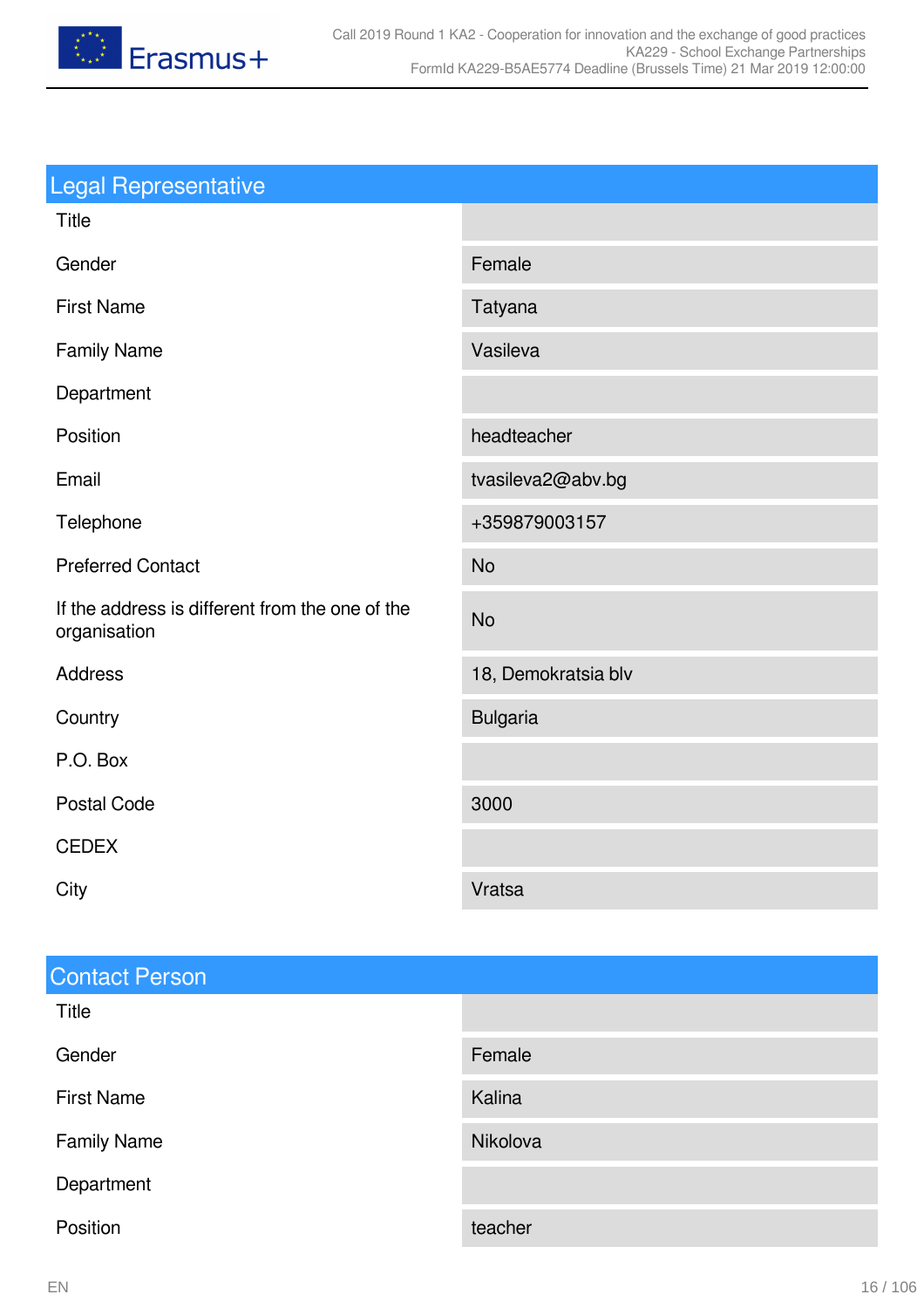

| Email                                                           | cally@abv.bg        |
|-----------------------------------------------------------------|---------------------|
| Telephone                                                       | +359888567847       |
| <b>Preferred Contact</b>                                        | Yes                 |
| If the address is different from the one of the<br>organisation | <b>No</b>           |
| <b>Address</b>                                                  | 18, Demokratsia blv |
| Country                                                         | <b>Bulgaria</b>     |
| P.O. Box                                                        |                     |
| <b>Postal Code</b>                                              | 3000                |
| <b>CEDEX</b>                                                    |                     |
| City                                                            | Vratsa              |

#### Background and Experience

Please briefly present the school and include the following information:

- General information (e.g. the covered programmes/levels of education, number of staff and learners in the school)
- What is the school's motivation to join this project?
- Who will be the key people in charge of running the project in your school? In case these persons leave their post in the future, who will take over their role?
- Is there any specific experience or expertise that this school and its staff can contribute to the project?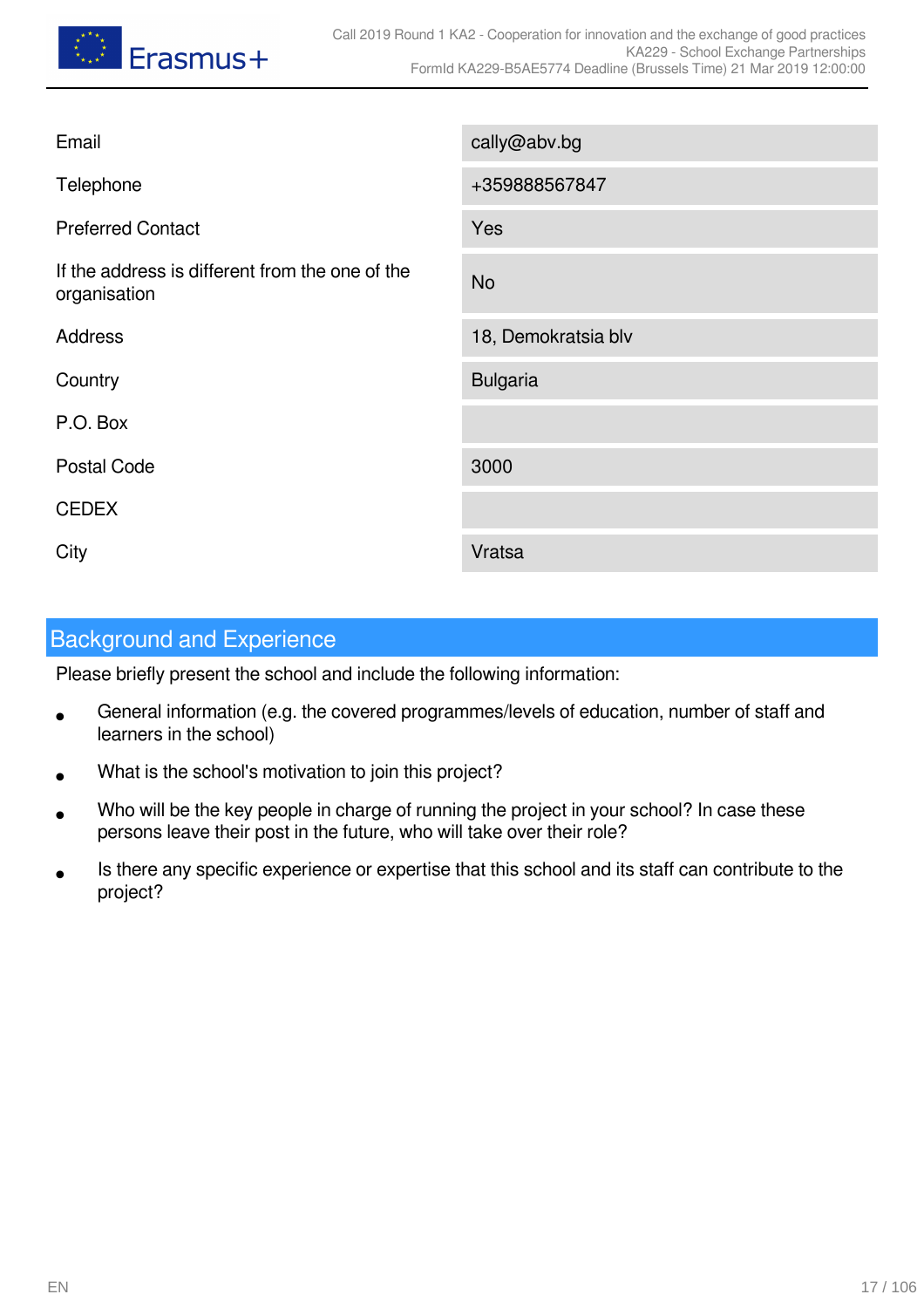

Our school is located in the town of Vratsa - a region featured by socio-economical drawbacks and insufficient social status of population. Due to that a certain number of adults emigrate and leave their children to the care of their grandparents. The school teaches students at the age of 11-19, organised in two stages: lower and upper secondary. The curriculum is structured around our profile: Nature Subjects, Maths and ICT. The other major feature of the educational process is the intensive study of foreign languages. The school has 945 students and 74 members of staff. Our students are enrolled through admission tests and are among the most knowledgeable ones in the region. Over the years we have developed as an elite educational institution of European type and the most prestigious one in the region. The managing body and staff provide facultative subjects learning and after-school activities in various fields: art workshops, drama club, sports clubs, robotics and ICT classes, etc. We have developed teams of students who annually take part in national Olympiads in major subjects. We work in cooperation with various regional and local institutions and organizations. We have gained experience through participation in national programmes and international partnerships under both EU-funded and non-EU-funded initiatives: Comenius, LLP, Erasmus +, ISA, People to People International, Academy of Central European Schools, etc. In particular we worked on an Erasmus +, KA1 project dedicated to Drama, ICT and English languages methodology. The teachers who have attended the Drama and ICT courses have decided to apply their knowledge and competences gained through the course activities, in a new strategic partnership with other European schools. We have also achieved competences in eSafety and work with web-based teaching platforms upon participation of a memeber of our staff in a specialised eSafety seminar held at Future Classroom Lab, Brussels. Moreover, our school has had a Drama Club whose young actors put up plays to the school community and took part in Doga INternational Theatre Festivals in Turkey. The Drama Club leader and coordinator of the current project has taken part in a Children's Shakespere Festival in Gloucestershire, UK and worked in cooperation of the Educational Department of the Royal Shakespeare Company, UK as a part of an LLP partnership. Furthermore, having an ICT profile, our school is proud of its skillful students and teachers who specialise in ICT. Having considered all that, we would like to share our experience with other European schools and develop a European cooperation benefiting form Drama and ICT techniques. The school will contribute with the team of ICT teachers and English teachers who have attended the above mentioned in-service trainings on the partnership topic. In case those people leave, their colleagues from the ICT and FL departments will substitute them.

Does this school have a valid eTwinning school label?

Yes

Various labels exist for successful eTwinning projects and schools. Before answering this question, please make sure that you are familiar with the concept of the eTwinning school label. You can find more information about the eTwinning school label here: <https://www.etwinning.net/en/pub/highlights/the-etwinning-school-label---.htm>

Have you participated in a European Union granted project in the 3 years preceding this application?

Yes

Please indicate:

EU Programme EU Programme EU Programme EU Programme ET ET ALL

Year 2016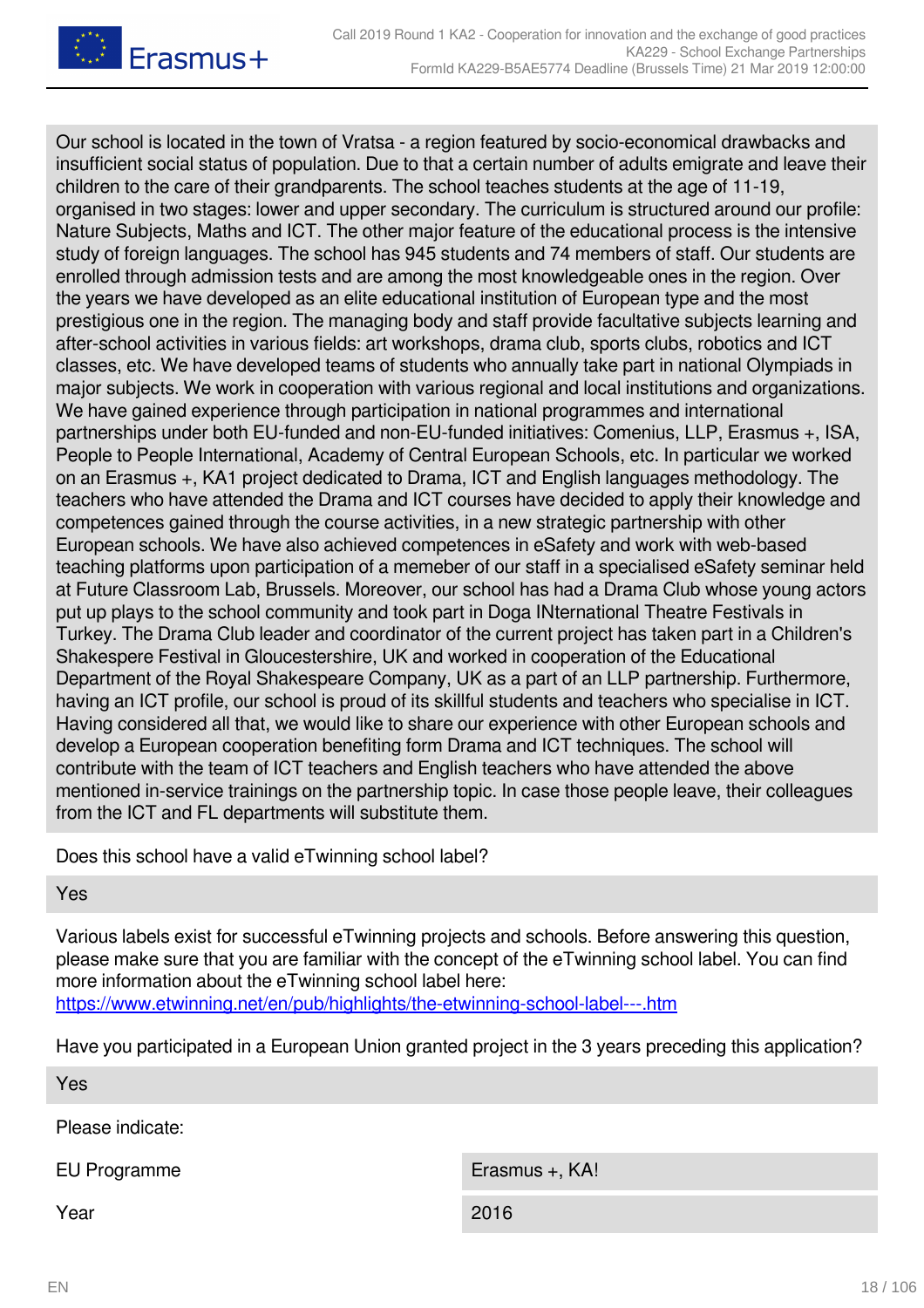

| Project Identification or Contract Number | 2016-1-BG01-KA101-023196                        |
|-------------------------------------------|-------------------------------------------------|
| Applicant/Beneficiary Name                | PMG "Akad. Ivan Tsenov"                         |
|                                           |                                                 |
| EU Programme                              | Erasmus +, KA2                                  |
| Year                                      | 2016                                            |
| Project Identification or Contract Number | 2016-1-BG01-KA219-023739                        |
| Applicant/Beneficiary Name                | PMG "Akad. Ivan Tsenov"                         |
|                                           |                                                 |
| <b>Partner Organisations</b>              |                                                 |
| Skolen på Grundtvigsvej                   |                                                 |
| <b>PIC</b>                                | 905004181                                       |
| Legal name                                | Skolen på Grundtvigsvej                         |
| Legal name (national language)            | Skolen på Grundtvigsvej                         |
| National ID (if applicable)               |                                                 |
| Department (if applicable)                |                                                 |
| Acronym                                   |                                                 |
| <b>Address</b>                            | Grundtvigsvej 11                                |
| Country                                   | <b>Denmark</b>                                  |
| P.O. Box                                  |                                                 |
| <b>Postal Code</b>                        | 1864                                            |
| <b>CEDEX</b>                              |                                                 |
| City                                      | Frederiksberg                                   |
| Website                                   | http://skolenpaagrundtvigsvej.skoleporten.dk/sp |
| Email                                     |                                                 |
| Telephone                                 | +45 38210510                                    |

**College** 

Fax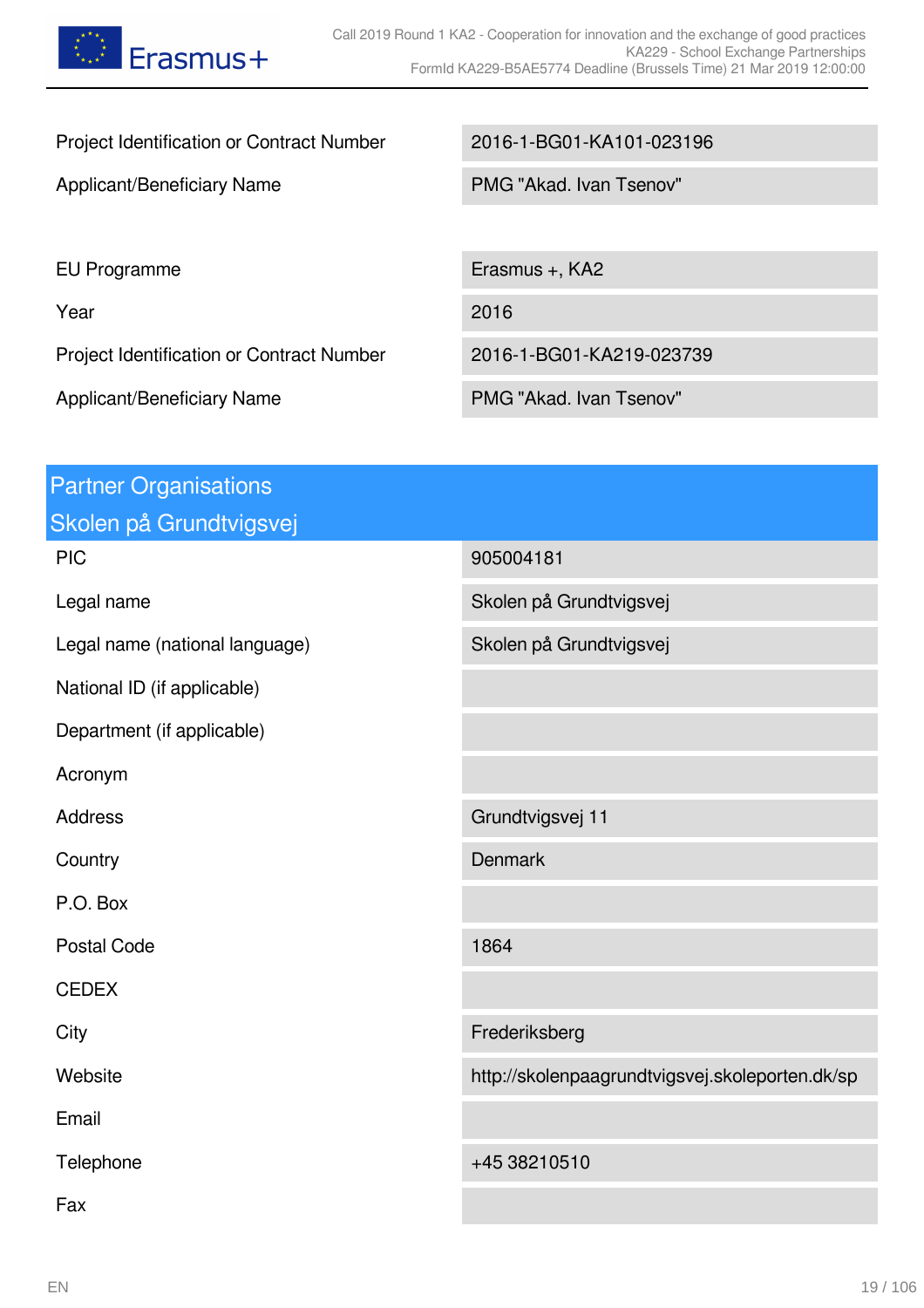

# Profile

| Type of Organisation               | School/Institute/Educational centre - General<br>education (secondary level) |
|------------------------------------|------------------------------------------------------------------------------|
| Is the organisation a public body? | Yes                                                                          |
| Is the organisation a non-profit?  | Yes                                                                          |

## Associated Persons

| <b>Legal Representative</b>                                     |                                         |
|-----------------------------------------------------------------|-----------------------------------------|
| <b>Title</b>                                                    |                                         |
| Gender                                                          | Female                                  |
| <b>First Name</b>                                               | Lise                                    |
| <b>Family Name</b>                                              | Ammitzbøll la Cour                      |
| Department                                                      |                                         |
| Position                                                        | headteacher                             |
| Email                                                           | skolenpaagrundtvigsvej@frederiksberg.dk |
| Telephone                                                       | +4538210510                             |
| <b>Preferred Contact</b>                                        | <b>No</b>                               |
| If the address is different from the one of the<br>organisation | <b>No</b>                               |
| <b>Address</b>                                                  | Grundtvigsvej 11                        |
| Country                                                         | <b>Denmark</b>                          |
| P.O. Box                                                        |                                         |
| <b>Postal Code</b>                                              | 1864                                    |
| <b>CEDEX</b>                                                    |                                         |
| City                                                            | Frederiksberg                           |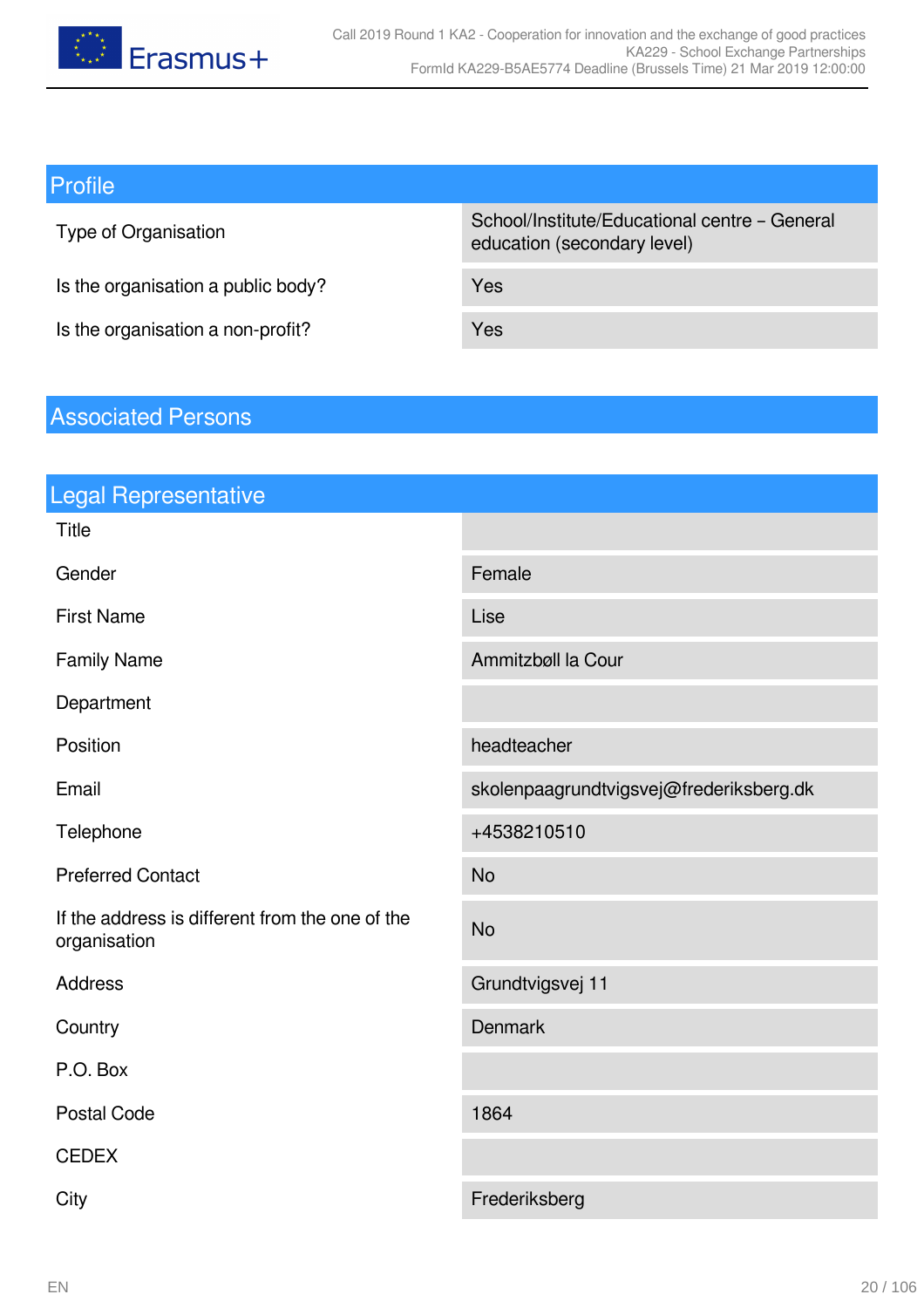

#### Contact Person

| Title                                                           |                    |
|-----------------------------------------------------------------|--------------------|
| Gender                                                          | Male               |
| <b>First Name</b>                                               | Nikolaj            |
| <b>Family Name</b>                                              | Sørensen           |
| Department                                                      |                    |
| Position                                                        | teacher            |
| Email                                                           | pbem2009@gmail.com |
| Telephone                                                       | +4521489955        |
| <b>Preferred Contact</b>                                        | Yes                |
| If the address is different from the one of the<br>organisation | <b>No</b>          |
| <b>Address</b>                                                  | Grundtvigsvej 11   |
| Country                                                         | <b>Denmark</b>     |
| P.O. Box                                                        |                    |
| <b>Postal Code</b>                                              | 1864               |
| <b>CEDEX</b>                                                    |                    |
| City                                                            | Frederiksberg      |

#### Background and Experience

Please briefly present the school and include the following information:

- General information (e.g. the covered programmes/levels of education, number of staff and learners in the school)
- What is the school's motivation to join this project?
- Who will be the key people in charge of running the project in your school? In case these persons leave their post in the future, who will take over their role?
- Is there any specific experience or expertise that this school and its staff can contribute to the project?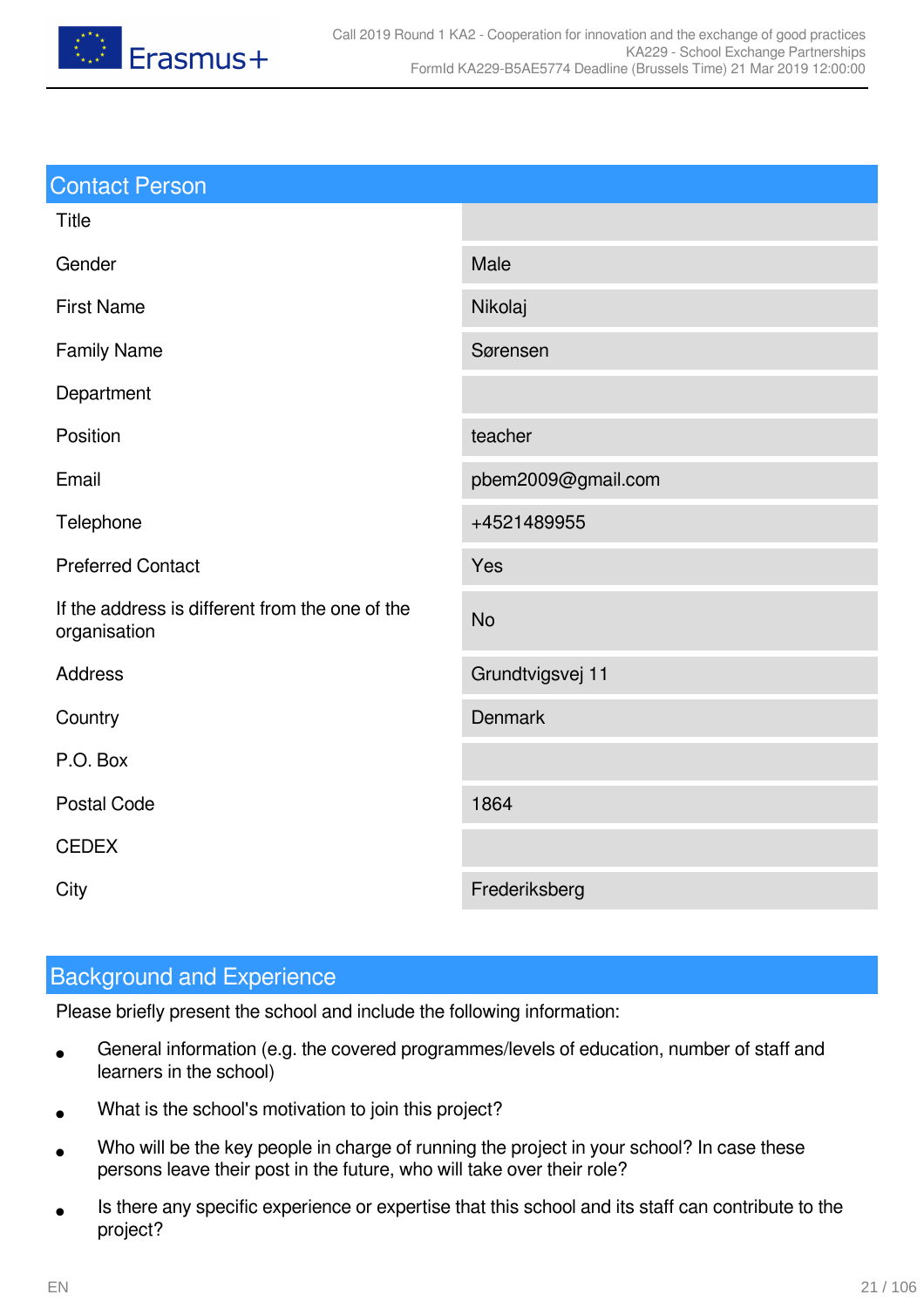

Skolen på Grundtvigsvej is situated in a 100% urban setting. We are a combined primary and secondary school of 600 pupils and 75 staff. The children are divided into age-mixed home groups instead of traditional classes. Learning is part of the school's culture and that the children at the school are cultural carriers. Through peer to peer education, we build up safe and responsible relationships between the children, also across age groups. It gives us an opportunity to challenge and support all children regardless that in different professional contexts they are at different places on their learning ladder. The home group is the child's safe social unit, where both social and academic learning also takes place. In this way, we can better meet the individual children's needs and cultivate their talents. We do not let fixed schedules and conventions define restrictions, opportunities and content for the school's work. We put the child's learning at the center and the framework must support the child's learning opportunities as well as the school's learning environment. This means, among other things, that we are a school without a bell ringing, the children sit more on the floor than on chairs, all children have different text books and everyone has a permanent affiliation with a home group. All children have special needs and special talents and all children are followed closely in their development in order create the best framework for their development process. The possibility of working together with people from other parts of the world has proved to be extremely positive and motivating both for teachers and students. We believe that a cooperation between international partners enriches the education system, both for the teachers and for the pupils. Sharing ideas and experience increases the children's knowledge in order to develop an understanding of the world. Our school would hope that participating in this partnership will broaden our pupils educational experience and encourage them to interact with their peers across Europe more confidently. With the expanding use of ICT in our schools it is also hoped that our pupils will get the opportunity (by participating in the partnership) to enhance their language skills and acquire a vast knowledge of the different cultures spread out across Europe today. Furthermore, we aim to develop links with other schools in Europe, which may lead to an exchange of (teaching) materials and ideas. We have a long tradition for including drama and arts in our everyday teaching/learning and have worked with many forms of performances over the years. Recently we have set up a rendition of "Animal Farm" including the entire year 6 and 7. We are eager to share our experiences in this field and bring it to bear in the project. As a school we have never participated in a European project before, but our contact person has years of experience running both Erasmus+ projects and Comenius projects at another school.

Does this school have a valid eTwinning school label?

No

Various labels exist for successful eTwinning projects and schools. Before answering this question, please make sure that you are familiar with the concept of the eTwinning school label. You can find more information about the eTwinning school label here: <https://www.etwinning.net/en/pub/highlights/the-etwinning-school-label---.htm>

Have you participated in a European Union granted project in the 3 years preceding this application?

No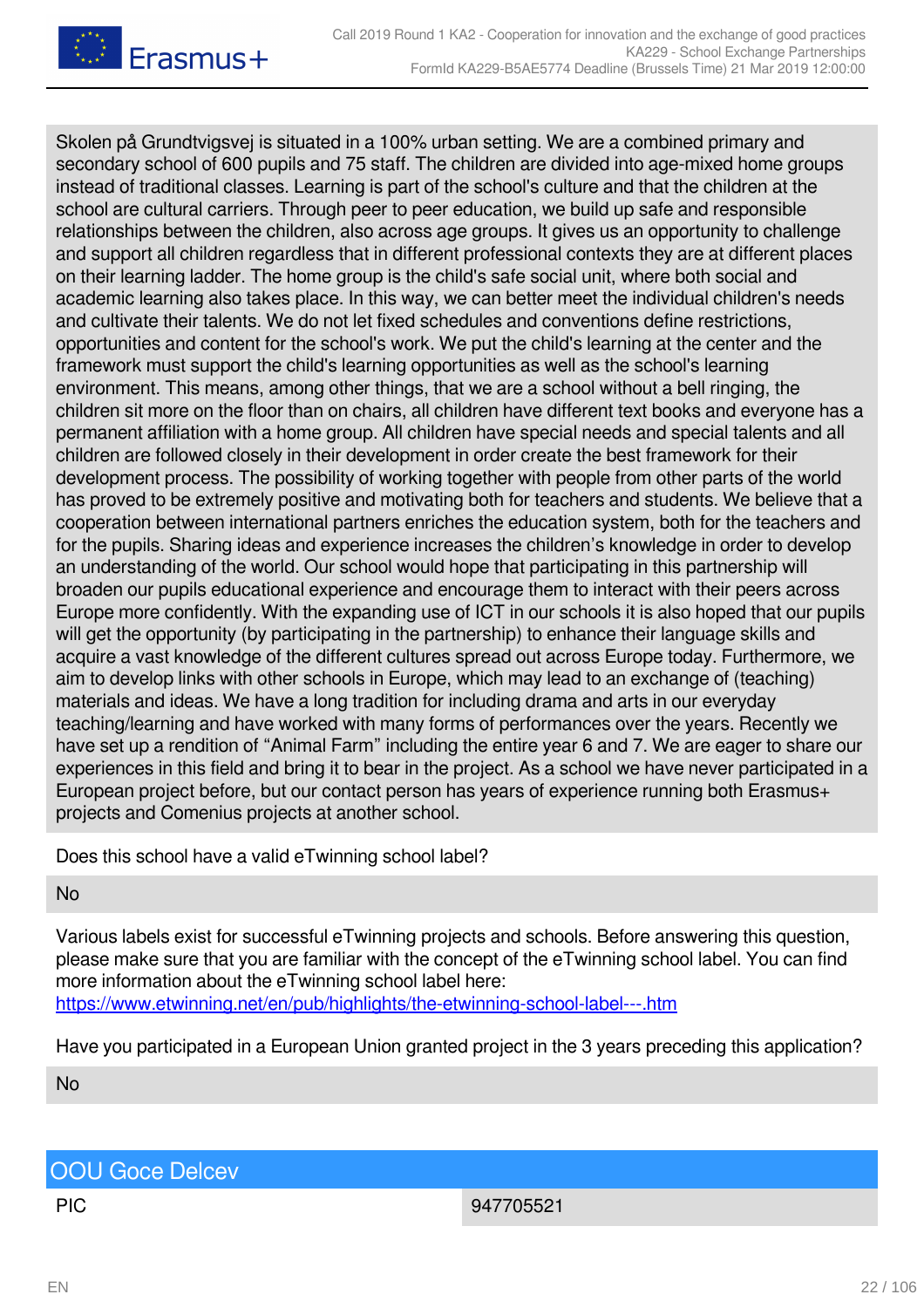

| Legal name                     | <b>OOU Goce Delcev</b>          |
|--------------------------------|---------------------------------|
| Legal name (national language) |                                 |
| National ID (if applicable)    | 4811008129                      |
| Department (if applicable)     |                                 |
| Acronym                        |                                 |
| <b>Address</b>                 | <b>Cvetan Dimov 1</b>           |
| Country                        | The Republic of North Macedonia |
| P.O. Box                       | 1430                            |
| <b>Postal Code</b>             | 1430                            |
| <b>CEDEX</b>                   |                                 |
| City                           | Kavadarci                       |
| Website                        |                                 |
| Email                          | ougdelcevkavadarci@yahoo.com    |
| Telephone                      | +38943411837, +38975281320      |
| Fax                            | +38943411837                    |

## Profile

| Type of Organisation               | School/Institute/Educational centre - General<br>education (secondary level) |
|------------------------------------|------------------------------------------------------------------------------|
| Is the organisation a public body? | Yes                                                                          |
| Is the organisation a non-profit?  | Yes                                                                          |

# Associated Persons

| <b>Legal Representative</b> |        |
|-----------------------------|--------|
| <b>Title</b>                |        |
| Gender                      | Female |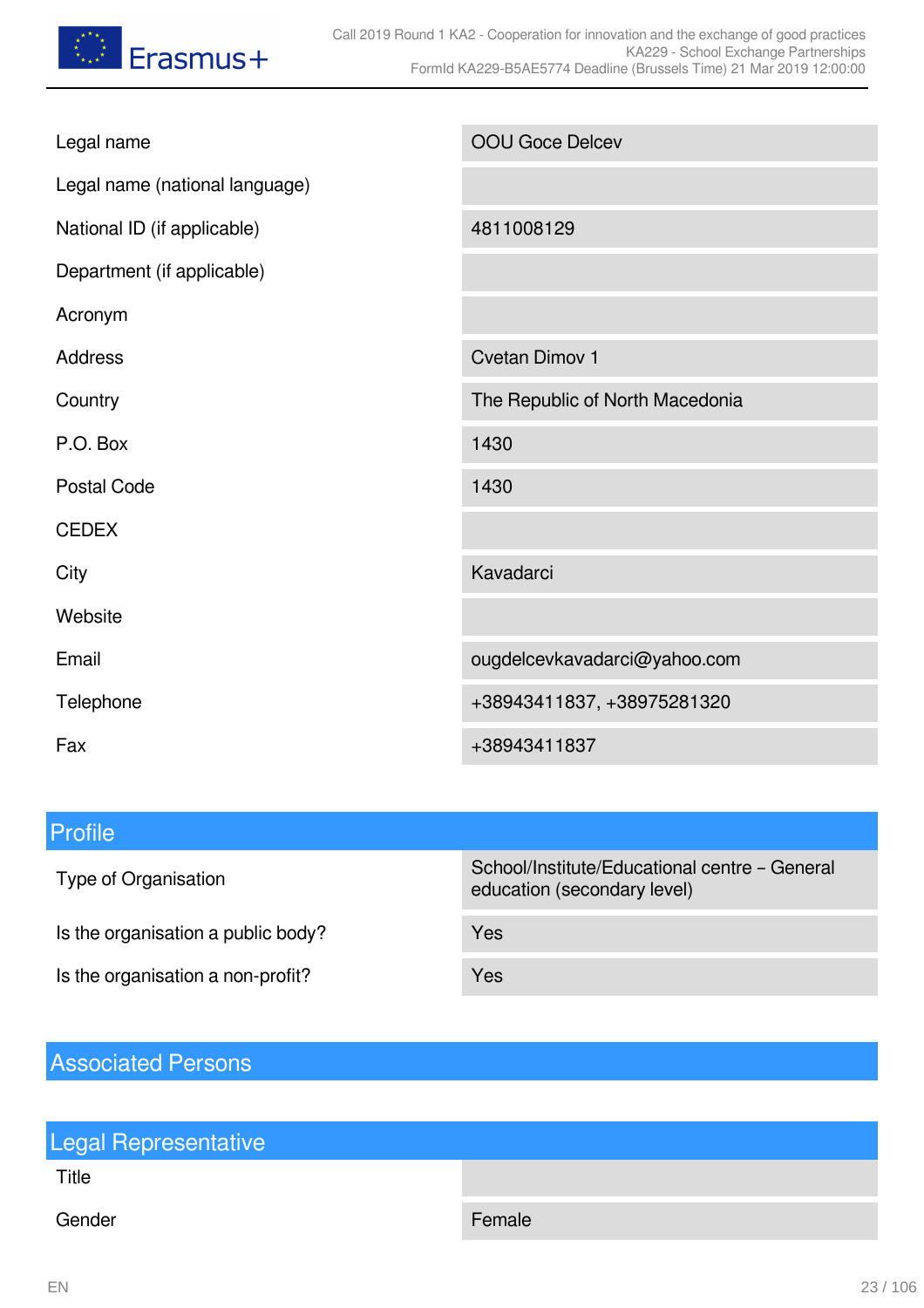

| <b>First Name</b>                                               | Vesna                           |
|-----------------------------------------------------------------|---------------------------------|
| <b>Family Name</b>                                              | Angelovska                      |
| Department                                                      |                                 |
| Position                                                        | headteacher                     |
| Email                                                           | mmrkeva@yahoo.com               |
| Telephone                                                       | +38975281320                    |
| <b>Preferred Contact</b>                                        | <b>No</b>                       |
| If the address is different from the one of the<br>organisation | <b>No</b>                       |
| <b>Address</b>                                                  | <b>Cvetan Dimov 1</b>           |
| Country                                                         | The Republic of North Macedonia |
| P.O. Box                                                        | 1430                            |
| <b>Postal Code</b>                                              | 1430                            |
| <b>CEDEX</b>                                                    |                                 |
| City                                                            | Kavadarci                       |

| <b>Contact Person</b>    |                   |
|--------------------------|-------------------|
| <b>Title</b>             |                   |
| Gender                   | Female            |
| <b>First Name</b>        | <b>Milka</b>      |
| <b>Family Name</b>       | <b>Mrkeva</b>     |
| Department               |                   |
| Position                 | teacher           |
| Email                    | mmrkeva@yahoo.com |
| Telephone                | +38975281320      |
| <b>Preferred Contact</b> | Yes               |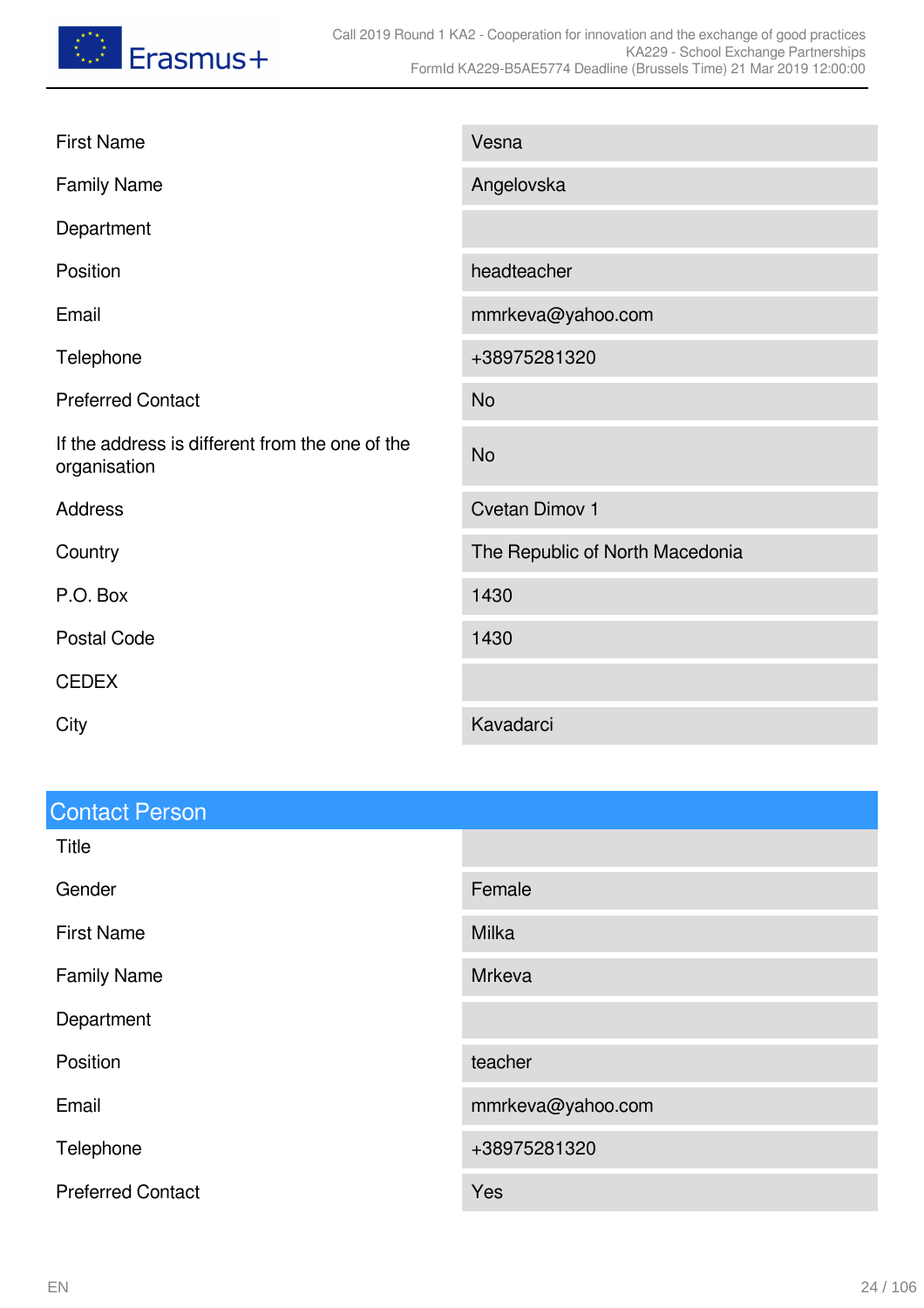

| If the address is different from the one of the<br>organisation | <b>No</b>                       |
|-----------------------------------------------------------------|---------------------------------|
| <b>Address</b>                                                  | Cvetan Dimov 1                  |
| Country                                                         | The Republic of North Macedonia |
| P.O. Box                                                        | 1430                            |
| <b>Postal Code</b>                                              | 1430                            |
| <b>CEDEX</b>                                                    |                                 |
| City                                                            | Kavadarci                       |

#### Background and Experience

Please briefly present the school and include the following information:

- General information (e.g. the covered programmes/levels of education, number of staff and learners in the school)
- What is the school's motivation to join this project?
- Who will be the key people in charge of running the project in your school? In case these persons leave their post in the future, who will take over their role?
- Is there any specific experience or expertise that this school and its staff can contribute to the project?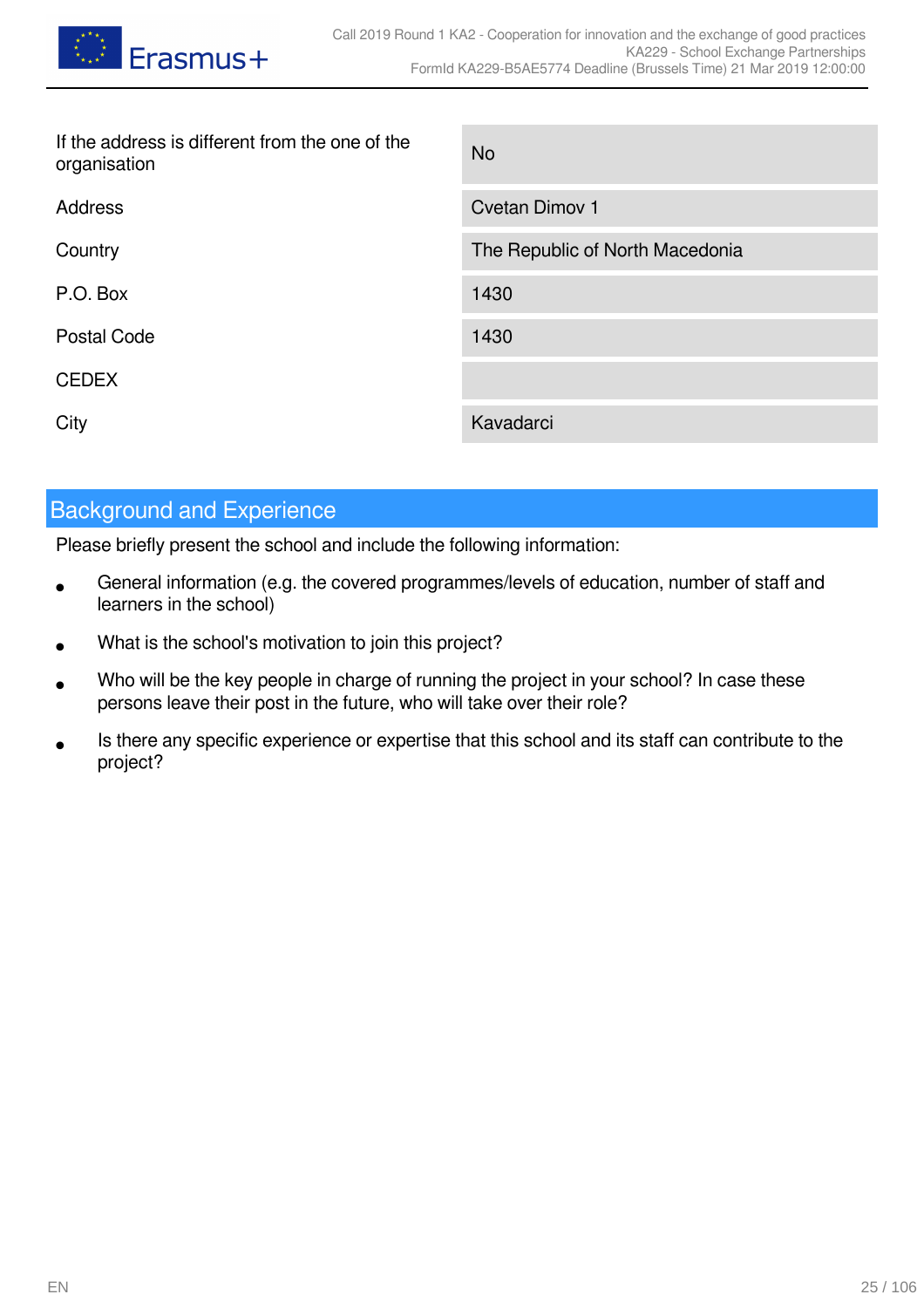

School Goce Delcev is a Public School in Kavadarci with about 600 students, aged 6-14. There are about 60 teachers employed. The school aims to promote best teaching techniques and follow the new educational processand modern European streams. Every S is provided with a PC to best benefit ICT. We pay special attention to multilingualism with English, German and Italian being FL taught. We also started a project called "Parents in a role of a teacher" where parents contribute to improvement of curriculum. We integrate children with special needs to the normal classes. They also additionally work with the teacher specialized in working with children with dyslexia, autism. Many of the children that study in our school come from families with a very low income and many of them lack motivation to learn. Most of the pupils as well as the teachers have never been abroad and that is why we think it would be a great opportunity if we, as a school,for us to take part in a strategic partnership under Erasmus + and improve European dimension. As a school, we give a big importance to innovative projects in order to promote our staff and pupils' development and provide successful educational process. In order to get sustainable success in education and lead this success to an international level, we permanently make an effort to get maximum benefit of national and international funds. We would contribute to the success of our partnership through the knowledge gained by our English teacher at an ICT and Intercultural media in teaching KA1 course in Portugal. Our school has taken part in KA2 projects. We are proud to have our project ''Puppet's mission:childhood without borders" awarded the best practice by the Macedonian NA. All our projects have already inspired many teachers and pupils to start using project outcomes in everyday lessons and we firmly believe that the new project about drama and ICT will give great results in improving the classroom atmosphere. We have theoretical understandings of cultural diversity in the context of globalization and would like to develop our students' independent and safe use on online tools. -The project team of teachers selected is the team that is most proficient in English, so that they can make the most profound use of the project activities abroad. Key staff involved in the implementation of the project will be the English teacher with practical experience of Erasmus + projects coordination, other language and ICT teachers, school secretary and accountant. Other teachers who are not fluent in English would like to contribute in national activities. We believe they will adapt gained experience and disseminate itto other colleagues . Moreover, all participants will benefit in their language competences as well.The training activity will help our participants to develop a shared vision on how education can help make the quality of their lives better.

Does this school have a valid eTwinning school label?

Yes

Various labels exist for successful eTwinning projects and schools. Before answering this question, please make sure that you are familiar with the concept of the eTwinning school label. You can find more information about the eTwinning school label here: <https://www.etwinning.net/en/pub/highlights/the-etwinning-school-label---.htm>

Have you participated in a European Union granted project in the 3 years preceding this application?

| Yes                                       |                           |
|-------------------------------------------|---------------------------|
| Please indicate:                          |                           |
| EU Programme                              | Erasmus $+$               |
| Year                                      | 2017                      |
| Project Identification or Contract Number | 2017-1-IT02-K219-036849 3 |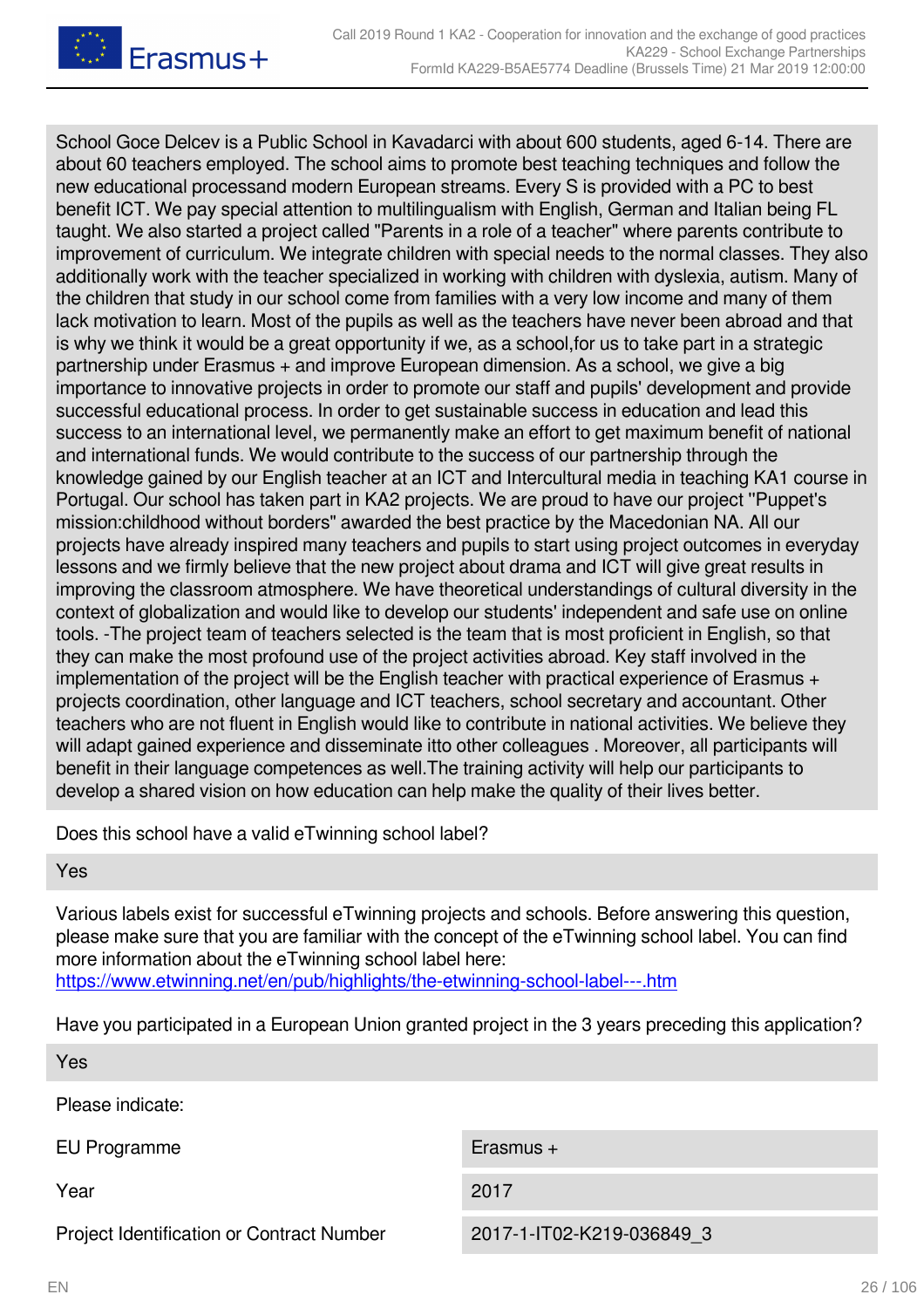

| Applicant/Beneficiary Name                | Istituto Comprensivo R.Scardigno-San D.Savio |
|-------------------------------------------|----------------------------------------------|
|                                           |                                              |
| EU Programme                              | Erasmus $+$                                  |
| Year                                      | 2017                                         |
| Project Identification or Contract Number | 2017-1-ES01-K219-038158 2                    |
| Applicant/Beneficiary Name                | Seminario Menor Agustiniano                  |
|                                           |                                              |
| EU Programme                              | Erasmus $+$                                  |
| Year                                      | 2017                                         |
| Project Identification or Contract Number | 2016-1-RO01-KA219-024413 4                   |
| Applicant/Beneficiary Name                | Scoala Gimnaziala Bogdan Petriceicu Hasdeu   |

| <b>Esprominho</b>              |                              |
|--------------------------------|------------------------------|
| <b>PIC</b>                     | 943462256                    |
| Legal name                     | Esprominho                   |
| Legal name (national language) | Esprominho                   |
| National ID (if applicable)    | 3428-6711-7109               |
| Department (if applicable)     |                              |
| Acronym                        |                              |
| <b>Address</b>                 | Avenida do Cávado, nº48 e 54 |
| Country                        | Portugal                     |
| P.O. Box                       |                              |
| <b>Postal Code</b>             | 4700-084                     |
| <b>CEDEX</b>                   |                              |
| City                           | S. Vicente - Braga           |
| Website                        | www.esprominho.pt            |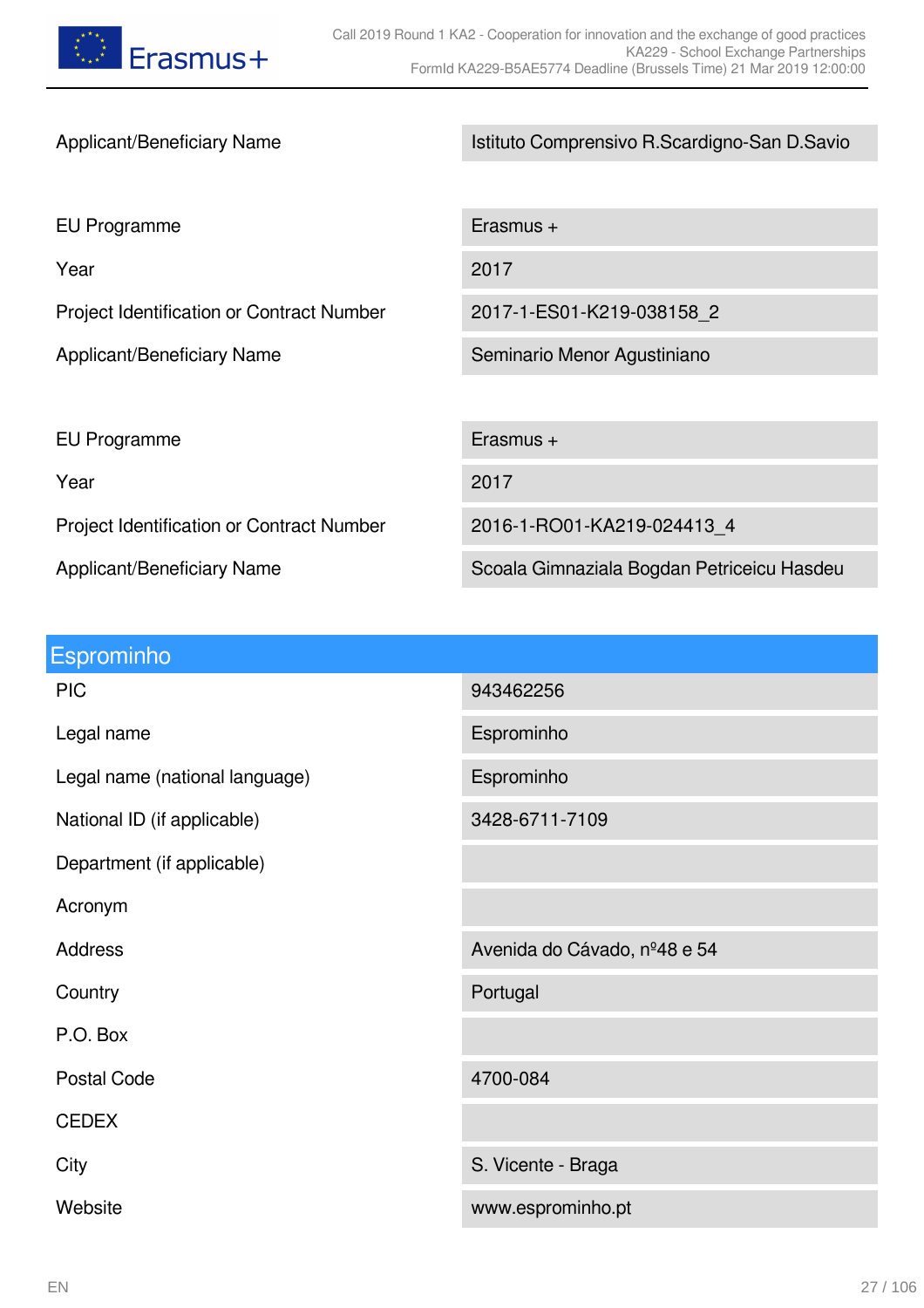

| Email     |                                   |
|-----------|-----------------------------------|
| Telephone | +351 253 679 244, +351 253623 119 |
| Fax       | +351 253 679 246                  |
|           |                                   |

#### Profile

| Type of Organisation               | School/Institute/Educational centre - Vocational<br>Training (secondary level) |
|------------------------------------|--------------------------------------------------------------------------------|
| Is the organisation a public body? | <b>No</b>                                                                      |
| Is the organisation a non-profit?  | Yes                                                                            |

# Associated Persons

| <b>Legal Representative</b>                                     |                               |
|-----------------------------------------------------------------|-------------------------------|
| <b>Title</b>                                                    |                               |
| Gender                                                          | Male                          |
| <b>First Name</b>                                               | Cláudio                       |
| <b>Family Name</b>                                              | <b>Marques</b>                |
| Department                                                      |                               |
| Position                                                        | director                      |
| Email                                                           | claudio-marques@esprominho.pt |
| Telephone                                                       | +351967205007                 |
| <b>Preferred Contact</b>                                        | <b>No</b>                     |
| If the address is different from the one of the<br>organisation | <b>No</b>                     |
| <b>Address</b>                                                  | Avenida do Cávado, nº48 e 54  |
| Country                                                         | Portugal                      |
| P.O. Box                                                        |                               |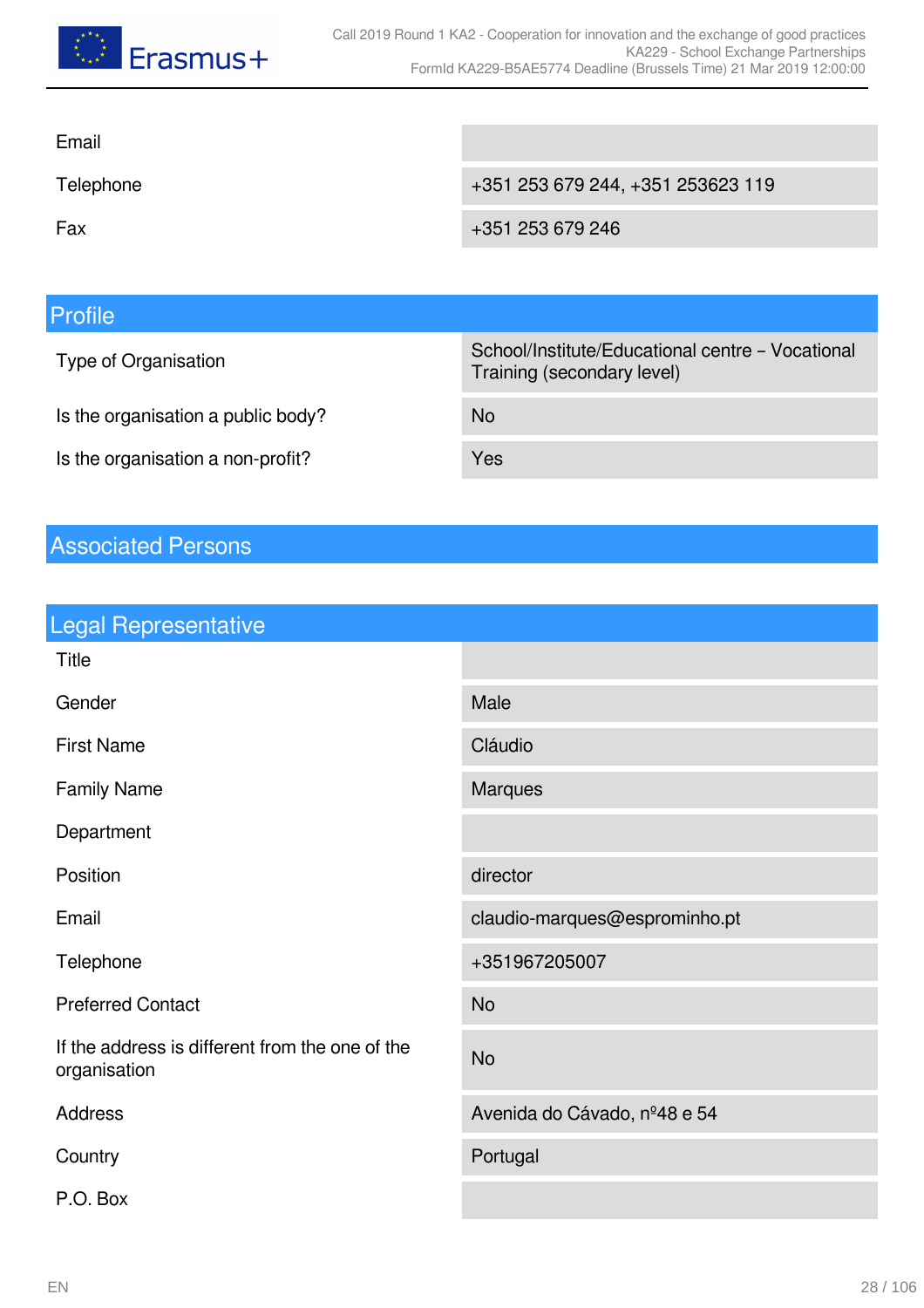

| Postal Code | 4700-084 |
|-------------|----------|
|-------------|----------|

**CEDEX** 

City **S. Vicente - Braga** 

| <b>Contact Person</b>                                           |                              |
|-----------------------------------------------------------------|------------------------------|
| <b>Title</b>                                                    |                              |
| Gender                                                          | Female                       |
| <b>First Name</b>                                               | Isabel                       |
| <b>Family Name</b>                                              | Vieira                       |
| Department                                                      | nternational projects        |
| Position                                                        | coordinator                  |
| Email                                                           | i.vieira@esprominho.pt       |
| Telephone                                                       | +351935623833                |
| <b>Preferred Contact</b>                                        | Yes                          |
| If the address is different from the one of the<br>organisation | <b>No</b>                    |
| <b>Address</b>                                                  | Avenida do Cávado, nº48 e 54 |
| Country                                                         | Portugal                     |
| P.O. Box                                                        |                              |
| <b>Postal Code</b>                                              | 4700-084                     |
| <b>CEDEX</b>                                                    |                              |
| City                                                            | S. Vicente - Braga           |

# Background and Experience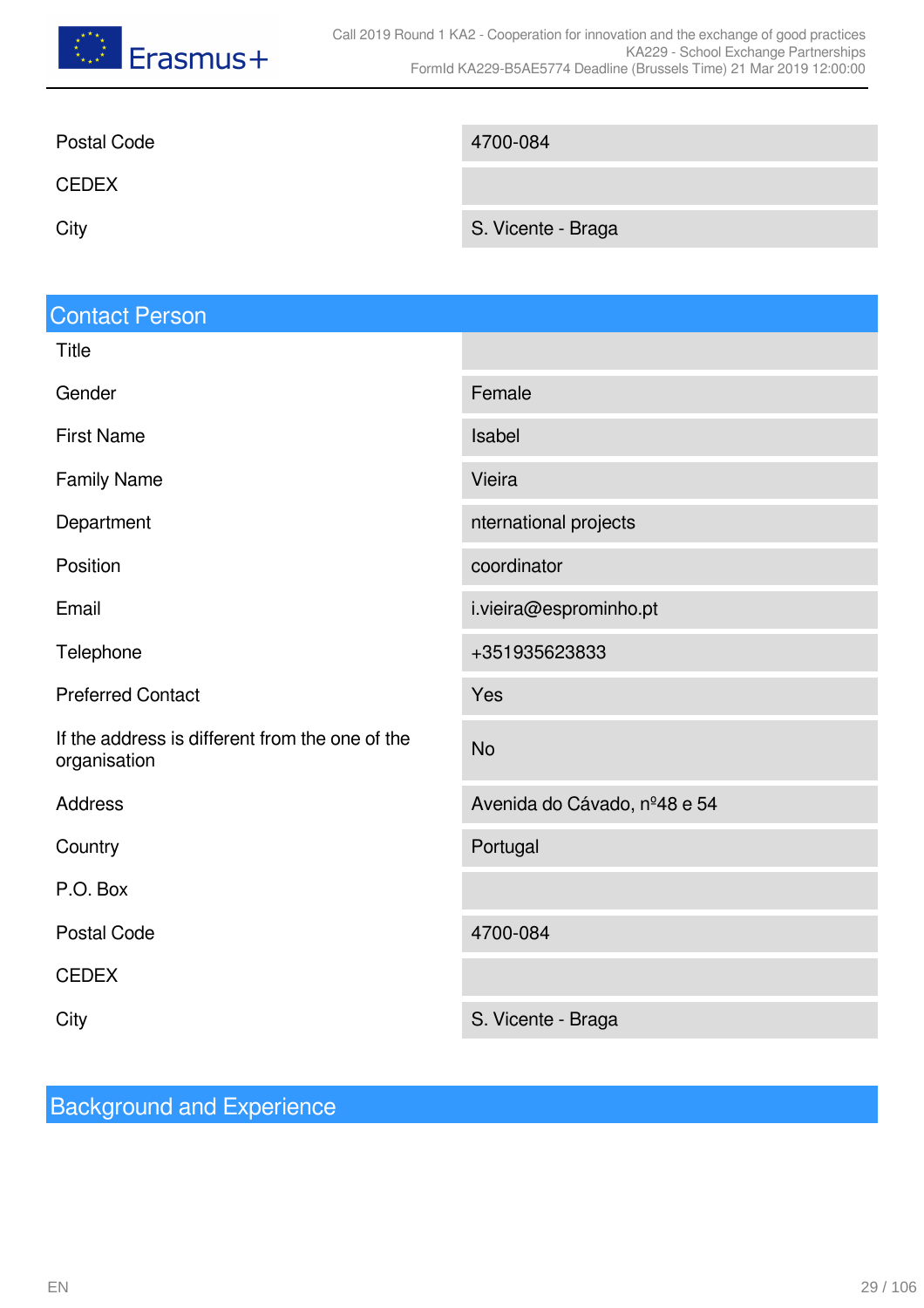

Please briefly present the school and include the following information:

- General information (e.g. the covered programmes/levels of education, number of staff and learners in the school)
- What is the school's motivation to join this project?
- Who will be the key people in charge of running the project in your school? In case these persons leave their post in the future, who will take over their role?
- Is there any specific experience or expertise that this school and its staff can contribute to the project?

Esprominho – Escola Profissional do Minho, is a private vocational training school, est. in 1999. We have over 20 years of experience in providing vocational education and training. It provides level II and IV vocational training courses equivalent to 9-12th grade; education and training courses adults with academic equivalence to basic and secondary level, and finally, training courses and professional development for active people. EsproMinho is located in the two cities that are district capitals of the Minho Region: Braga and Viana do Castelo. About 800 youth and adults trainees are currently attending EsproMinho, spread over the different courses: fashion, Information Technology, tourism, beauty care, hairdressing, business or events management. EsproMinho's Educational Project is based on values such as professionalism, rigor, knowledge, entrepreneurship and leadership. Nowadays the pedagogical practice is reinforced and the success of about 85% of graduates who enter the school and later enter labor market can be explained by the following factors: 1. Highly qualified and motivated students; 2. Training that perfectly meets with the business needs; 3. Educational project based on the professional reality and concept of business; 4. The school is organized as a business; 5. Highlight of formal and non-formal education; Esprominho was awarded the VET MOBILITY CHARTER (2016-1-PT01-KA109-023061) issued by the Portuguese ERASMUS+ National Agency, till 2020. Esprominho has been active in European mobility since the initial EU initiatives. More recently, Esprominho has set up a department that aims to promote mobility within the European Union as a sending and receiving institution, developing a continuous activity of planning, guidance, training and support addressed to the participants on exchange programmes (Leonardo da Vinci mobility projects for trainees and professionals, Erasmus internships). Esprominho has been involved in many international projects related to the Leonardo da Vinci/Socrates/Youth programmes: exchanges projects, work placements projects, Contact Making Seminars and hosting language assistants. The team involved in international projects, has extensive experience in this field of work, gained through the design and implementation of various projects. To this end, Esprominho has a wide network of partnerships with companies, organizations, institutions, universities, schools, municipalities.We believe that the skills developed with this daily process, allow us to implement these same skills in the scope of international projects, therefore becoming very relevant and essential in achieving the goals that we have set. In the course of our joint partnership we will contribute with our cooperation with associated partners and thus provide adequate dissemination of our outcomes. Our Projects team consists of 2 permanent members of the coordinator and manager of EU projects and the teacher responsible for international projects.

Does this school have a valid eTwinning school label?

No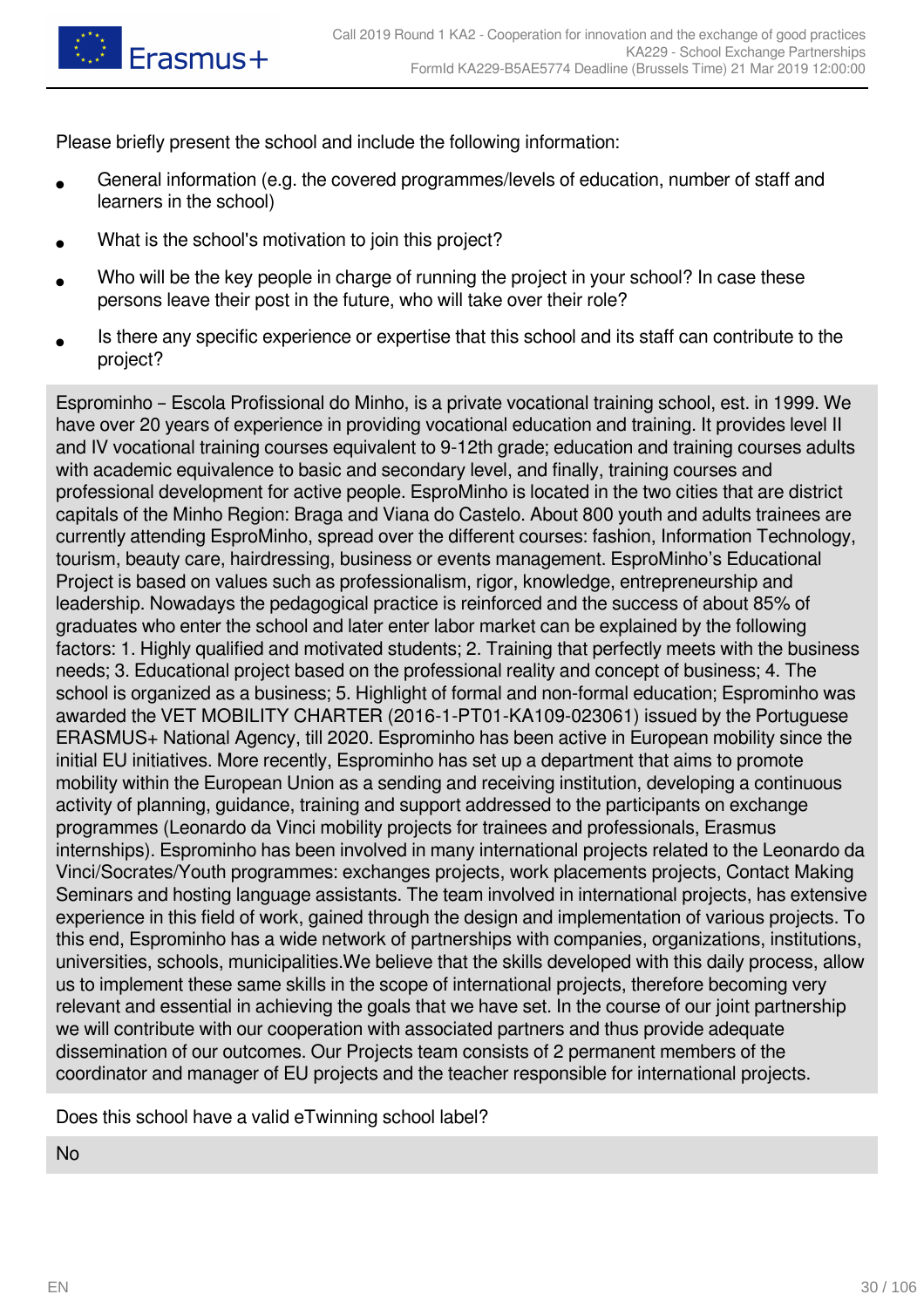

Various labels exist for successful eTwinning projects and schools. Before answering this question, please make sure that you are familiar with the concept of the eTwinning school label. You can find more information about the eTwinning school label here: <https://www.etwinning.net/en/pub/highlights/the-etwinning-school-label---.htm>

Have you participated in a European Union granted project in the 3 years preceding this application?

| Yes                                       |                                                                                |
|-------------------------------------------|--------------------------------------------------------------------------------|
| Please indicate:                          |                                                                                |
| EU Programme                              | Erasmus $+$                                                                    |
| Year                                      | 2017                                                                           |
| Project Identification or Contract Number | 2017-1-RO01-KA219-037159 - EN4HOSTS                                            |
| Applicant/Beneficiary Name                | Colegiul Economic Dimitrie Cantemir Suceava                                    |
|                                           |                                                                                |
| EU Programme                              | Erasmus $+$                                                                    |
| Year                                      | 2017                                                                           |
| Project Identification or Contract Number | 2017-1-RO01-KA219-037240_7                                                     |
| Applicant/Beneficiary Name                | <b>COLEGIUL NATIONAL MIHAI VITEAZUL</b>                                        |
|                                           |                                                                                |
| EU Programme                              | Erasmus $+$                                                                    |
| Year                                      | 2017                                                                           |
| Project Identification or Contract Number | 2017-1-UK01-KA102-036306                                                       |
| Applicant/Beneficiary Name                | <b>Fashion ABC</b>                                                             |
|                                           |                                                                                |
| EU Programme                              | Erasmus $+$                                                                    |
| Year                                      | 2017                                                                           |
| Project Identification or Contract Number | 2017-1-HU01-KA219-036042 7                                                     |
| Applicant/Beneficiary Name                | Váci Szakképzési Centrum Petzelt József<br>Szakgimnáziuma és Szakközépiskolája |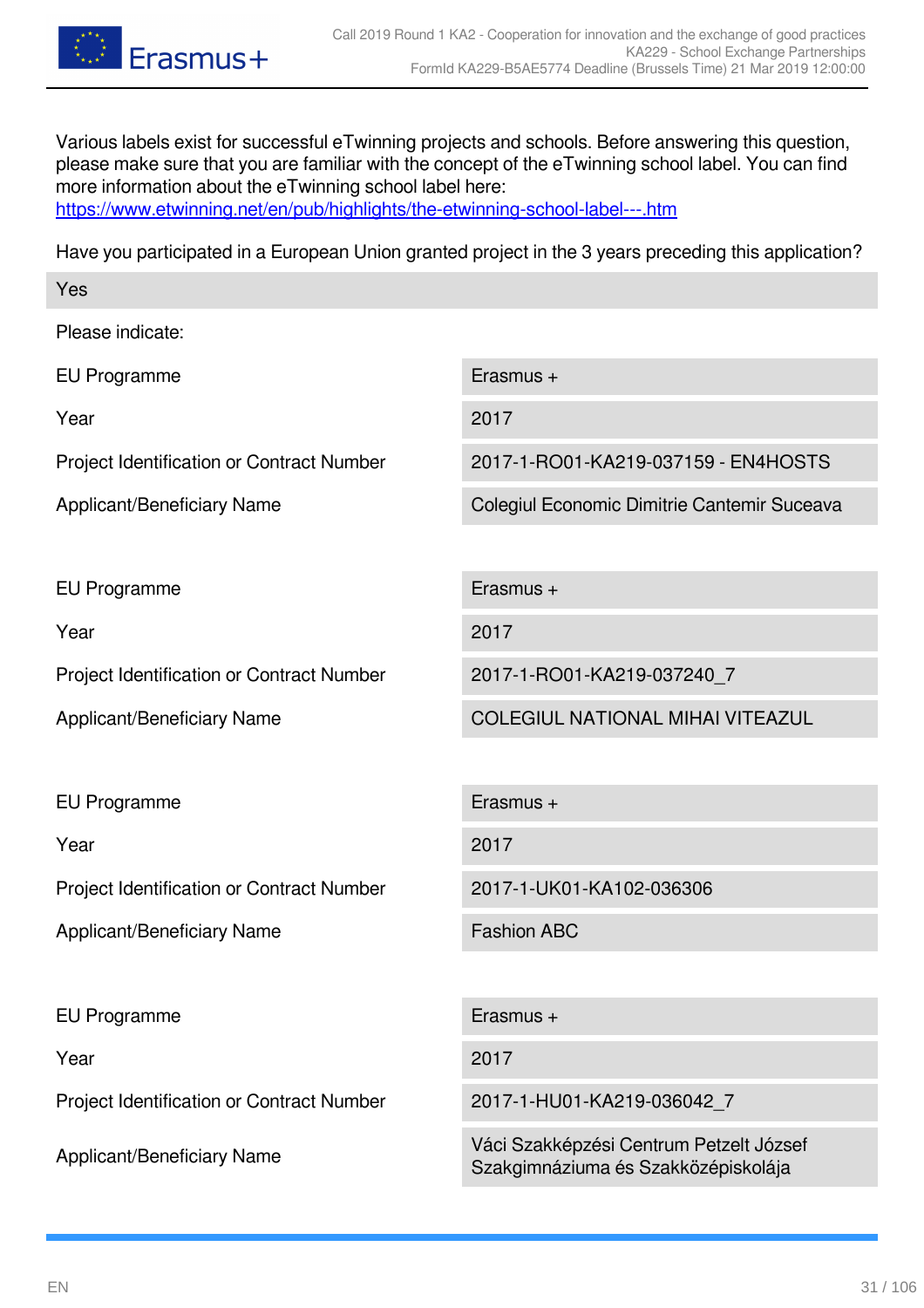

| Zespol Szkol Ogolnoksztalcacych nr 4 w Bydgoszczy |                                                             |  |
|---------------------------------------------------|-------------------------------------------------------------|--|
| <b>PIC</b>                                        | 937583668                                                   |  |
| Legal name                                        | Zespol Szkol Ogolnoksztalcacych nr 4 w<br><b>Bydgoszczy</b> |  |
| Legal name (national language)                    | Zespół Szkół Ogólnokształcących nr 4 w<br><b>Bydgoszczy</b> |  |
| National ID (if applicable)                       | 093057890                                                   |  |
| Department (if applicable)                        |                                                             |  |
| Acronym                                           |                                                             |  |
| <b>Address</b>                                    | Stawowa 39                                                  |  |
| Country                                           | Poland                                                      |  |
| P.O. Box                                          |                                                             |  |
| <b>Postal Code</b>                                | 85-323                                                      |  |
| <b>CEDEX</b>                                      |                                                             |  |
| City                                              | <b>Bydgoszcz</b>                                            |  |
| Website                                           | www.4lo.bydgoszcz.pl                                        |  |
| Email                                             |                                                             |  |
| Telephone                                         | +48523731465, +48523738955                                  |  |
| Fax                                               | +48523731465                                                |  |

| <b>Profile</b>                     |                                                                            |
|------------------------------------|----------------------------------------------------------------------------|
| Type of Organisation               | School/Institute/Educational centre - General<br>education (primary level) |
| Is the organisation a public body? | Yes                                                                        |
| Is the organisation a non-profit?  | Yes                                                                        |

# Associated Persons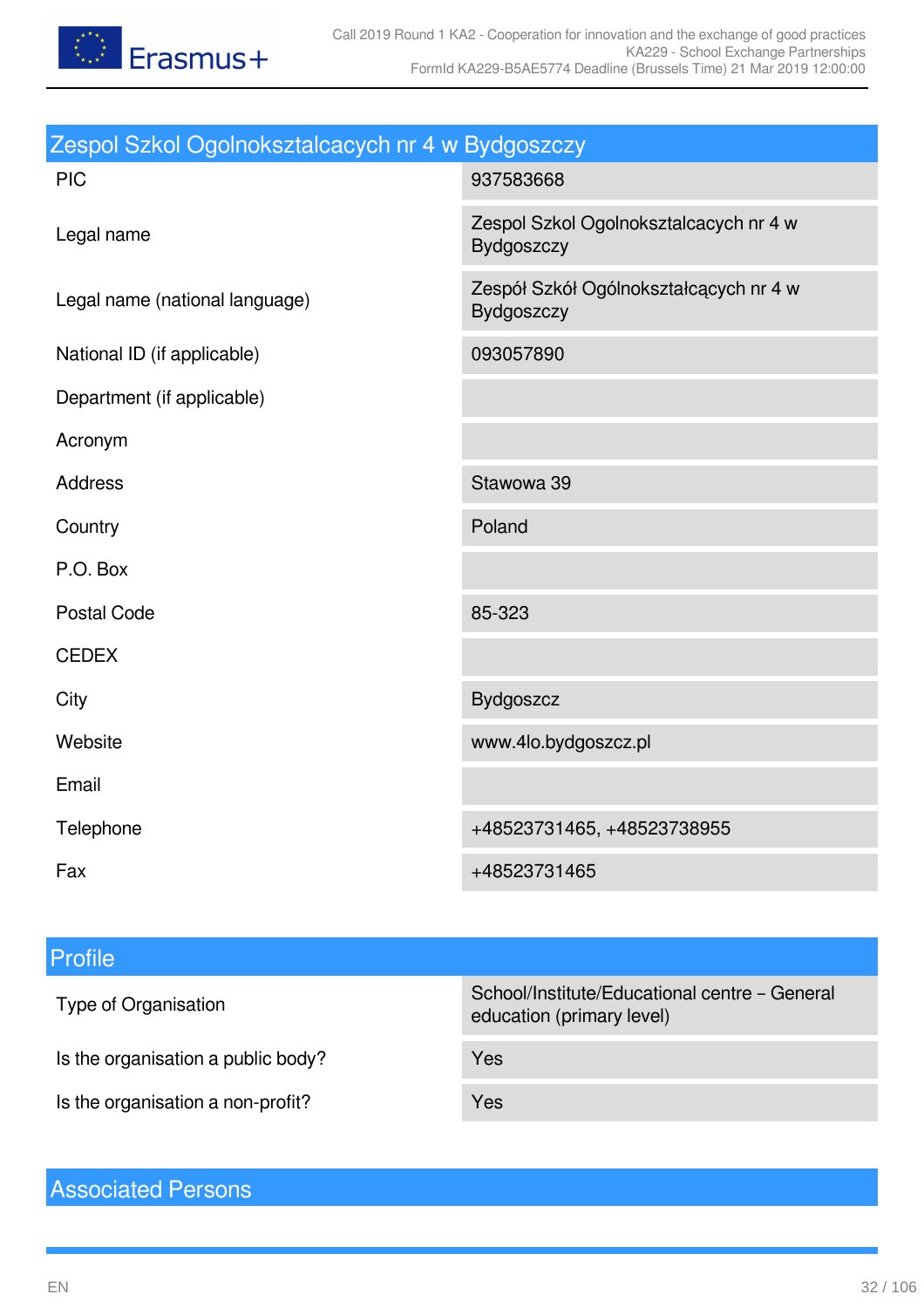

# Legal Representative

Title

| טווו                                                            |                                 |
|-----------------------------------------------------------------|---------------------------------|
| Gender                                                          | Female                          |
| <b>First Name</b>                                               | Katarzyna                       |
| <b>Family Name</b>                                              | Kijewska-Południak              |
| Department                                                      |                                 |
| Position                                                        | headteacher                     |
| Email                                                           | zsonr4@bip.oswiata.bydgoszcz.pl |
| Telephone                                                       | +48523731465                    |
| <b>Preferred Contact</b>                                        | <b>No</b>                       |
| If the address is different from the one of the<br>organisation | <b>No</b>                       |
| <b>Address</b>                                                  | Stawowa 39                      |
| Country                                                         | Poland                          |
| P.O. Box                                                        |                                 |
| <b>Postal Code</b>                                              | 85-323                          |
| <b>CEDEX</b>                                                    |                                 |
| City                                                            | <b>Bydgoszcz</b>                |

| <b>Contact Person</b> |                 |
|-----------------------|-----------------|
| <b>Title</b>          |                 |
| Gender                | Female          |
| <b>First Name</b>     | Marika          |
| <b>Family Name</b>    | Tokarska        |
| Department            |                 |
| Position              | teacher         |
| Email                 | marikat@onet.eu |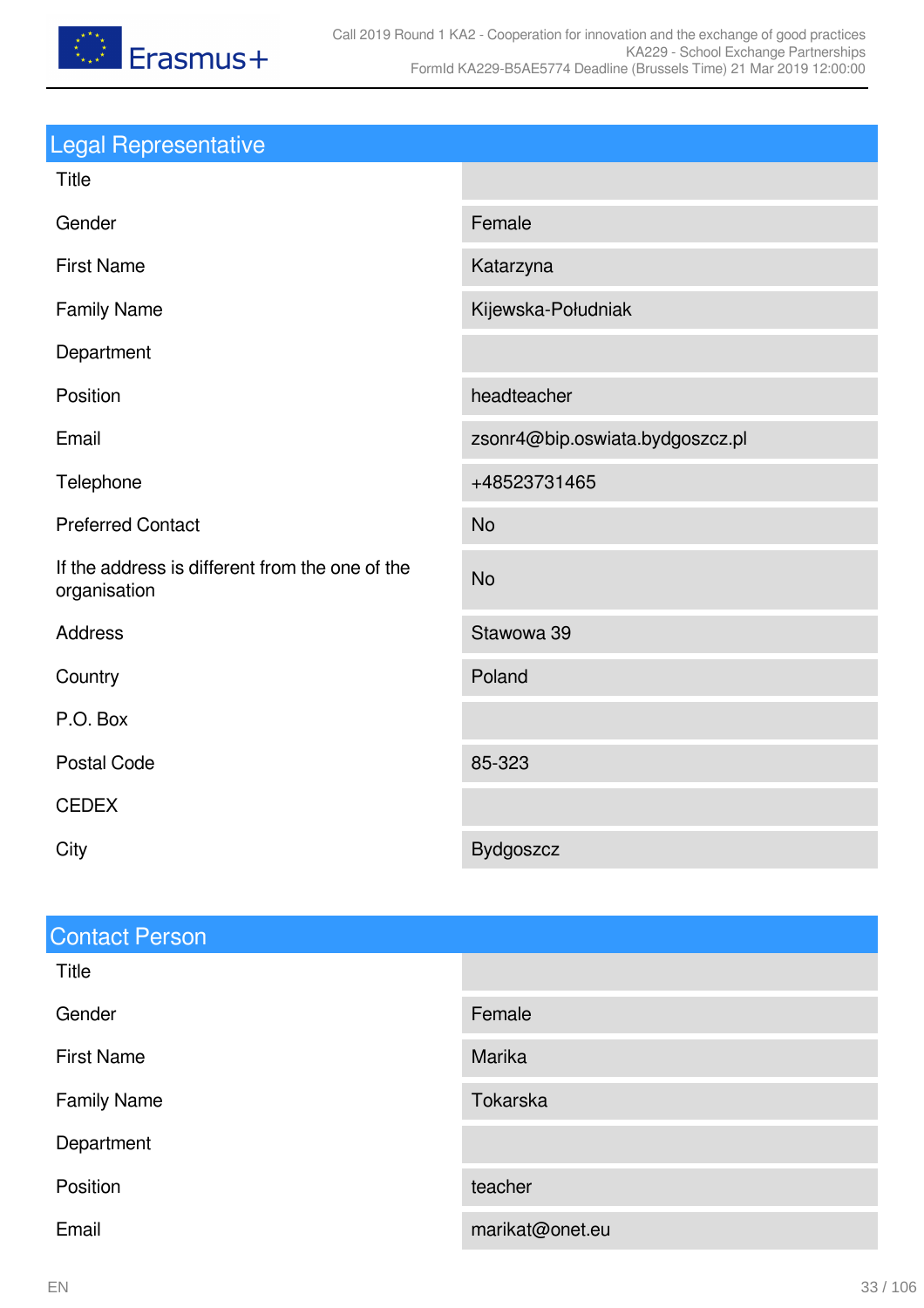

| Telephone                                                       | +48604102111     |
|-----------------------------------------------------------------|------------------|
| <b>Preferred Contact</b>                                        | Yes              |
| If the address is different from the one of the<br>organisation | <b>No</b>        |
| <b>Address</b>                                                  | Stawowa 39       |
| Country                                                         | Poland           |
| P.O. Box                                                        |                  |
| <b>Postal Code</b>                                              | 85-323           |
| <b>CEDEX</b>                                                    |                  |
| City                                                            | <b>Bydgoszcz</b> |

#### Background and Experience

Please briefly present the school and include the following information:

- General information (e.g. the covered programmes/levels of education, number of staff and learners in the school)
- What is the school's motivation to join this project?
- Who will be the key people in charge of running the project in your school? In case these persons leave their post in the future, who will take over their role?
- Is there any specific experience or expertise that this school and its staff can contribute to the project?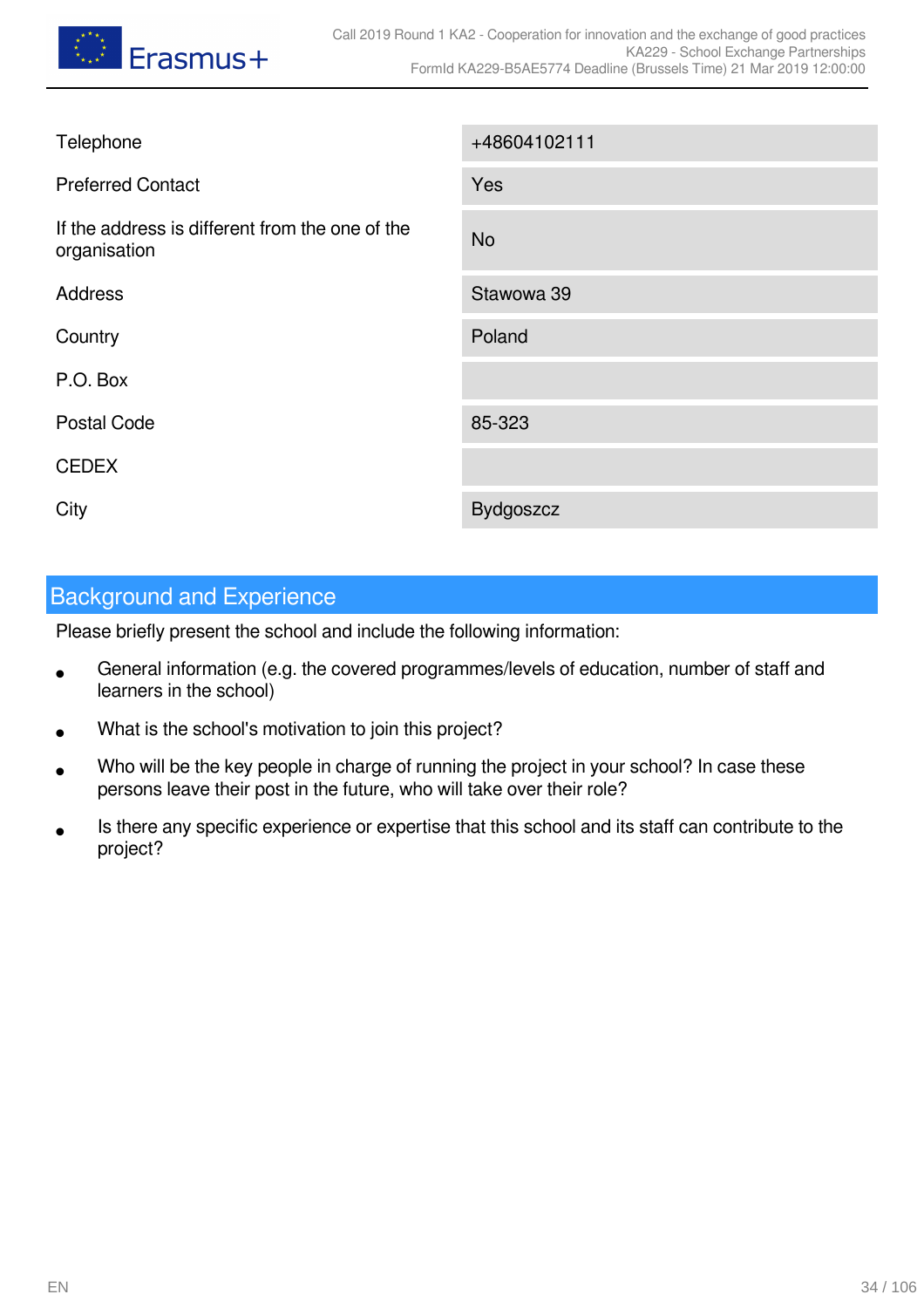

Zespół Szkół Ogólnokształcących nr 4 in Bydgoszcz, Poland is a public, pre-secondary and secondary school for pupils aged 14-18. It is located in the Kuyavian-Pomeranian district. Being considered student-friendly, our school attracts all social layers and students from the whole region. We have 367 students and 38 teachers. Our curriculum offers a variety of subjects such as Biology, Maths, Physics, Chemistry, Art, three foreign languages, etc. The school also tenders individual tutoring for students with special needs caused by their physical and mental deficiencies. Our teachers often use project work in their lessons, making students work empirically and gaining knowledge not only directly from course books. Parents are of great support as get involved in the whole school life. ZSO nr 4 has carried out 4 successful projects. We have a potential in teachers who are willing to develop and in students who choose our school because of the project work.Our students have a chance to test themselves in a number of unexpected situations, find solutions and gain lifetime experience. We have had six student exchanges under Comenius and many of our firstyear students claim they have chosen our school as it encourages international cooperation. Our international partnerships have proved that we can be an ideal partner for schools of the same intellectual capacity and we can contribute to recognizing Poland as an equal partner. We are determined to teach our national heritage and combine it with the modern ways of providing knowledge through digital media and web resources. We teach students with special needs and students that risk social exclusion. Some students' families have not got florid finances, so the project will give them the chance to improve their command of English, increase their motivation, develop international understanding, broaden their cultural horizons, improve digital literacy. ZSO nr 4 can contribute to the project by sharing our knowledge gained during our Erasmus + project of a similar nature which can be used as a future reference. The teachers involved will share their expertise with everyone willing to be a part of our team. We will use professional skills from specialists in the topic, who will convey their knowledge to the students and will help in achieving successful results (university professors, life coaches, ICT specialists, etc).Our students will attend performances at local theaters and consequently organise cultural events to display their productions. We will interview local professionals linked to both areas (Theatre and ICT) and contribute with the experience of organising local film festivals, shooting and editing films. In our school there is a team of teachers who are working in unity to make sure all the objectives are met and all the activities carried out providing help and experience when needed. In case someone fails at being in charge for some reason the next person from the team will step in.

Does this school have a valid eTwinning school label?

No

Various labels exist for successful eTwinning projects and schools. Before answering this question, please make sure that you are familiar with the concept of the eTwinning school label. You can find more information about the eTwinning school label here: <https://www.etwinning.net/en/pub/highlights/the-etwinning-school-label---.htm>

Have you participated in a European Union granted project in the 3 years preceding this application?

Yes

Please indicate:

EU Programme **EU** Programme

Year 2017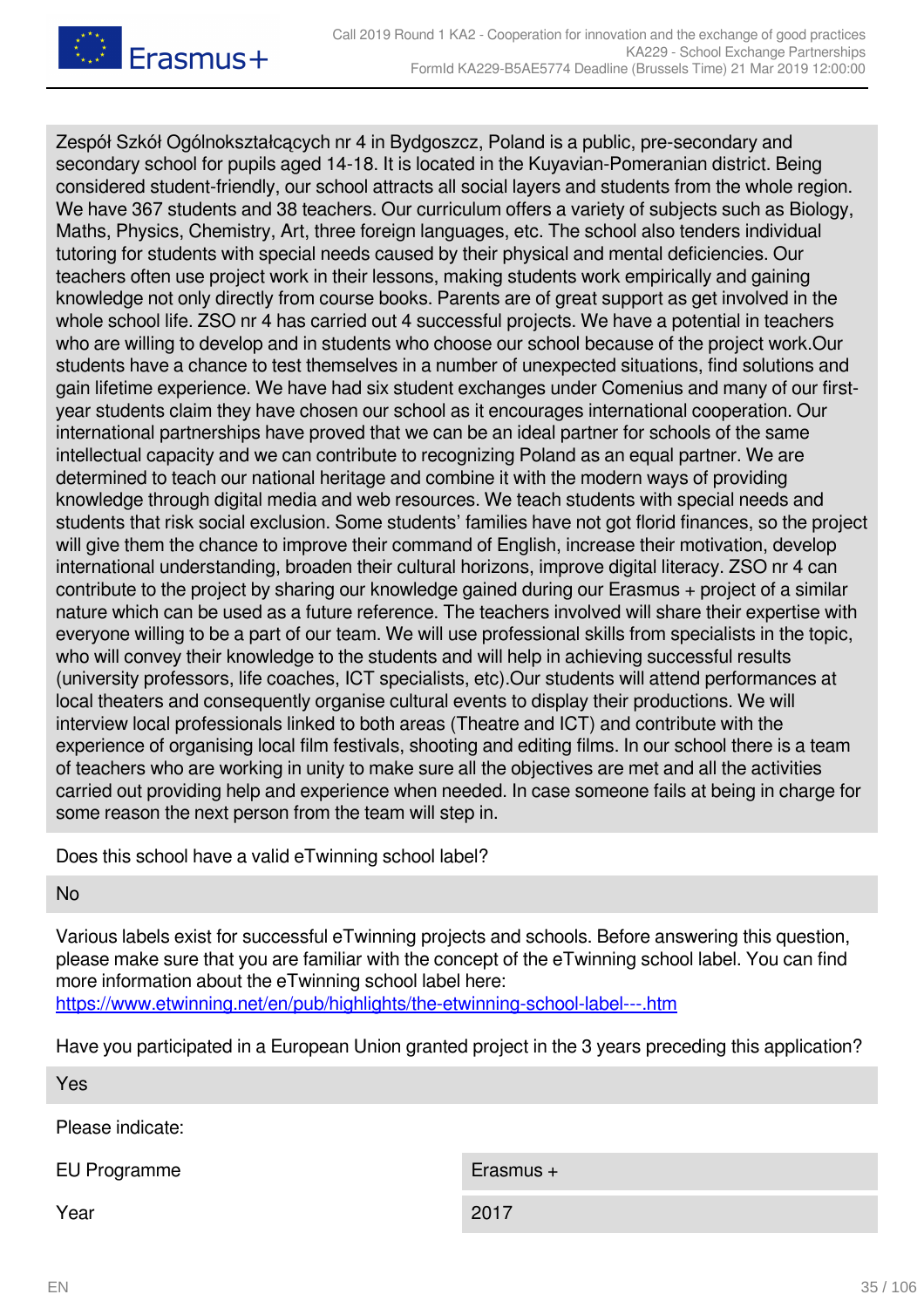

#### Project Identification or Contract Number 2017-1-PL01-KA219-038580

Applicant/Beneficiary Name Zespół Szkół Ogólnokształcących nr 4 im. Kazimierza Wielkiego w Bydgoszczy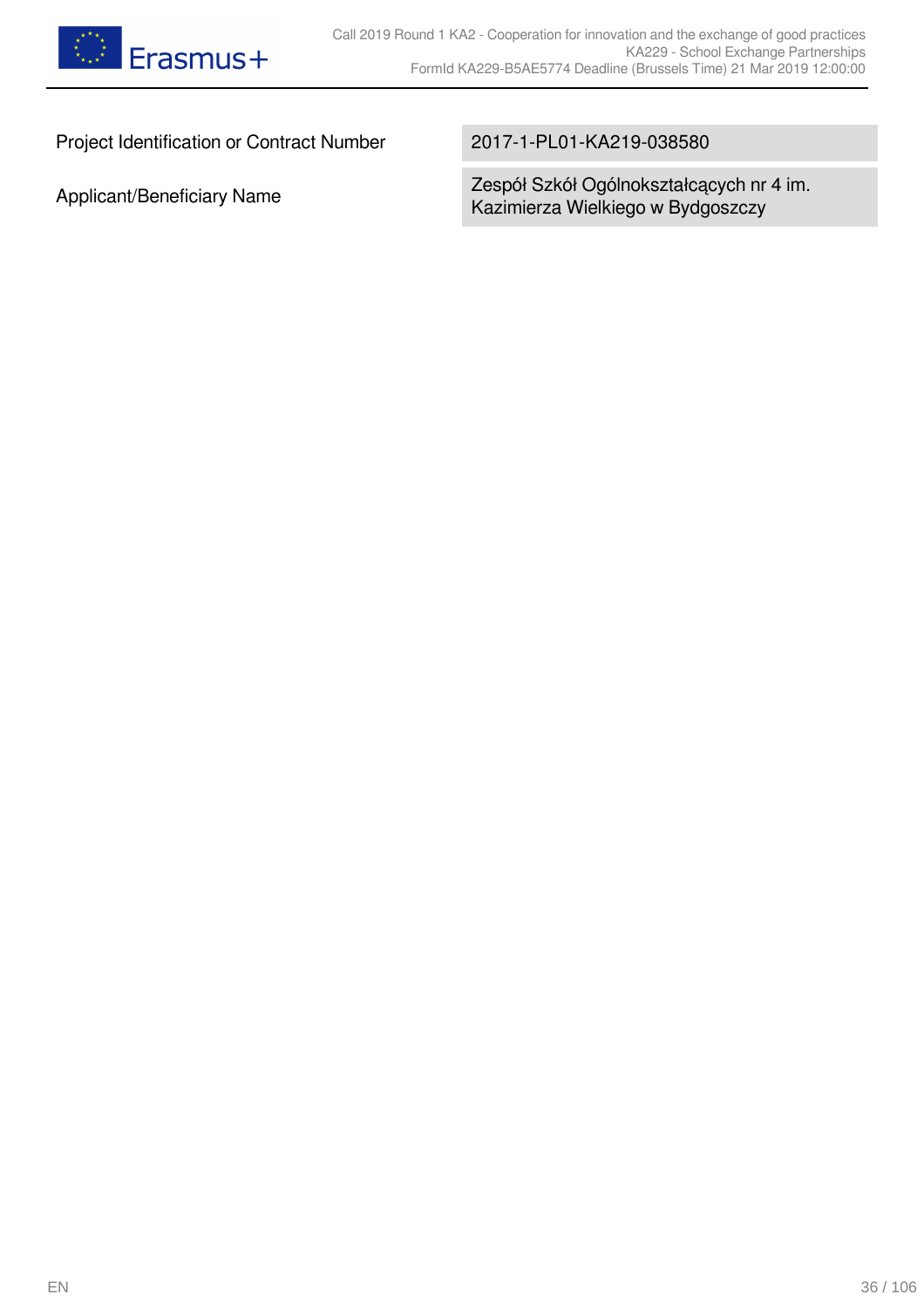

### Project Description

### Priorities and Topics

Please select the most relevant horizontal or sectoral priority according to the objectives of your project.

HORIZONTAL: Social and educational value of European cultural heritage, its contribution to job creation, economic growth and social cohesion

If relevant, please select up to two additional priorities according to the objectives of your project.

HORIZONTAL: Supporting individuals in acquiring and developing basic skills and key competences

Please select up to three topics addressed by your project.

Cultural heritage

ICT - new technologies - digital competences

Teaching and learning of foreign languages

**Description**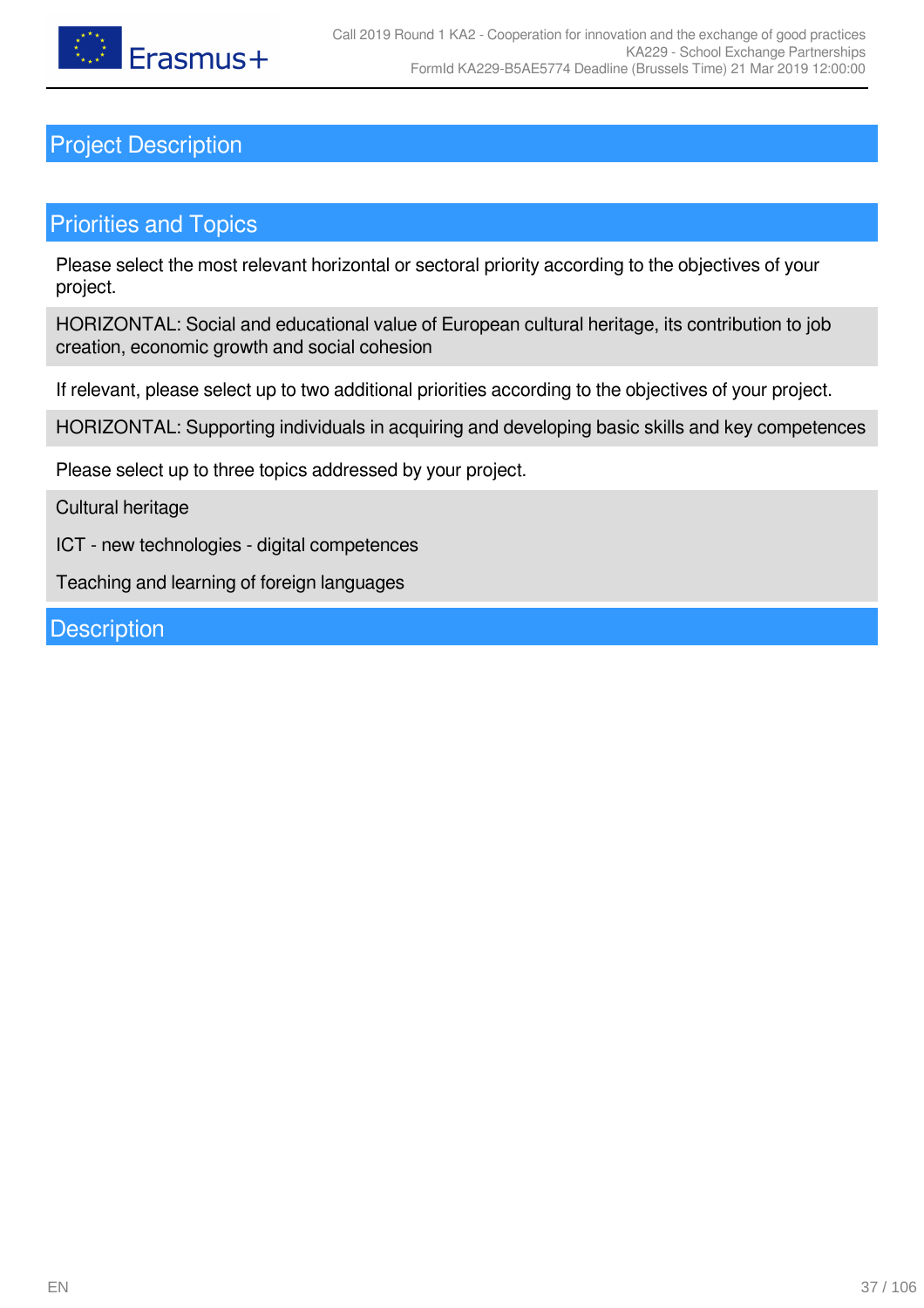

Please describe the motivation for your project and explain why it should be funded.

Our team is concerned about the drastic changes in modern adolescents' lives - decades ago, adolescents kept closer to their national cultural heritage; today, they are exposed to international broadcasts having similar contents globally. As a result, the new generation is forgetting national culture. The problem starts locally and goes to international level. Moreover, the students' general motivation for learning about cultural heritage is low. Worried about the current state of affairs and having carried out solid analysis we have identified our target group needs and have decided to collaborate on a European level towards teaching students to explore their cultural heritage and establish aesthetic taste. We strongly believe that our project proposal would be an effective solution to combating the worrying legacy.

We support Agenda 2020 and UNESCO view promoted at the Linking Universal and Local Values conference (Amsterdam, 2003) that heritage protection must involve local communities. Provoked by the events of Bulgaria's city of Plovdiv being the European Capital of Culture 2019, we encourage our students to discover European legacy. We believe it could a unique project which will provide new opportunities and reinforce the sense of belonging to a common European space.

We have discussed which culture aspects to develop and target at theatre as a complex performing art including acting, dance, songs. Moreover, most of our schools are experienced in the field and would like to share their background or aim at fostering the potential of theatre in their curriculum. We would like to encourage our participants to be more open to aesthetics and beauty of performing arts through the potential of film making, high use of ICT and eTwinning tools.

Our transnational cooperation will create sustainable tools to promote our major concept and achieve our goal by combining heritage with new technology being an up-to-date solution. We will develop a greater awareness of national cultural heritages not only within schools but in wider community. Our major striving is to make the students judge their aesthetic choices and teach them to be socially engaged by conveying meaningful messages. The sufficient element of our partnership is the fact that our students' educational campaigns will be directed to the benefit of local community. Regarding this we will work so that our outcomes will be educational for other schools too.

Our common context is the age range of 13-19 and the desire to develop our students to their maximum potential. The project will be open to all students regardless of educational ability. We have developed our project so as to provide involvement of students with different subject preferences, interests and skills as it applies to several subjects: ICT, languages, arts, technology, music. The project will collaborate with relevant institutions and will develop students' soft skills which will make them much sought future employees.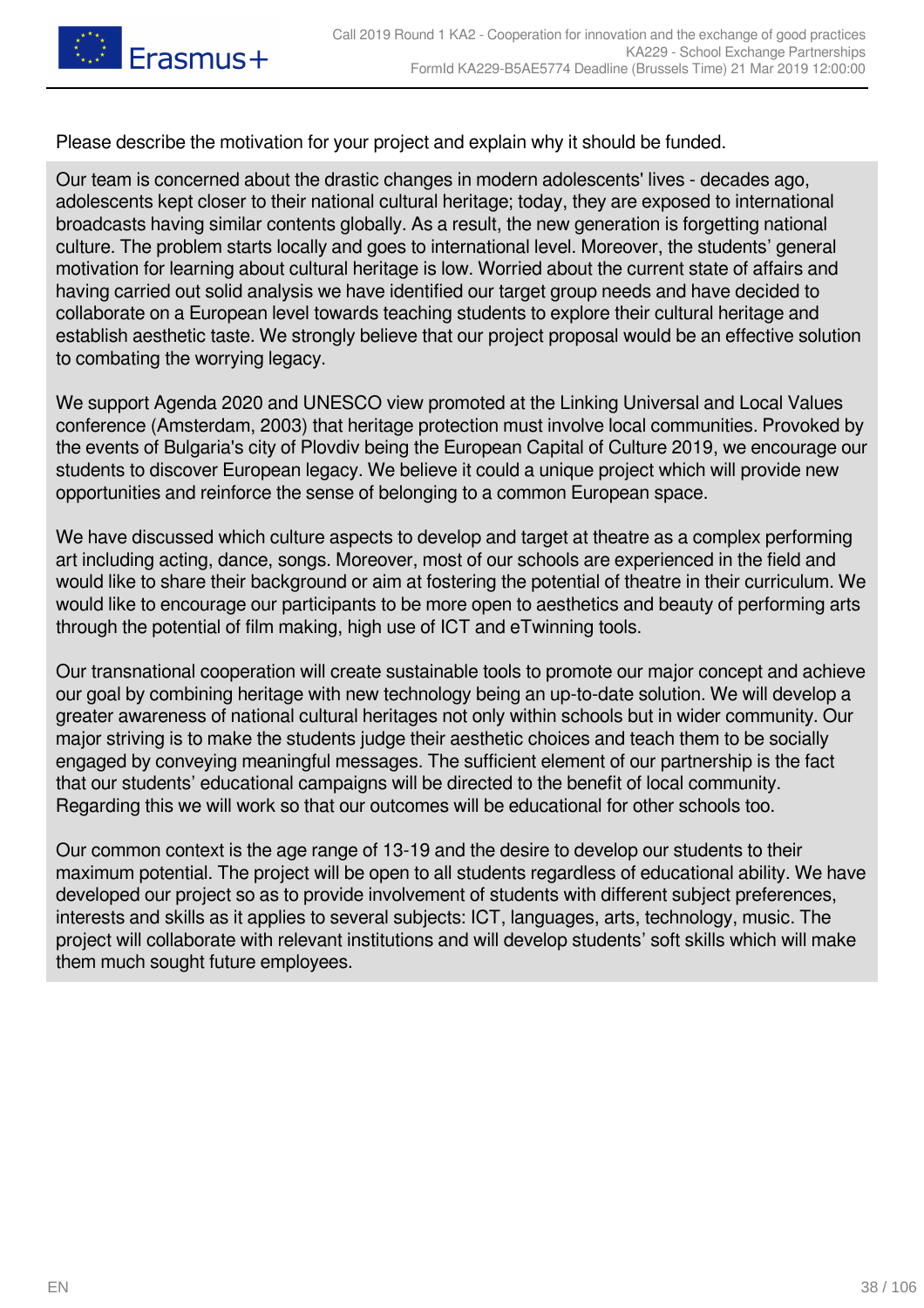

What are the objectives you would like to achieve and concrete results you would like to produce? How are these objectives linked to the priorities you have selected?

We believe there is more to becoming a successful student than academic success and our main objective is the development of the whole child. Our project offers a comprehensive view of national performing arts with an international perspective. It focuses on cultural heritage and growing understanding of cultural practices with the use of ICT.

Our objectives are determined by our priorities and KA2 and result in:

A.Cultural heritage - We will be a part of the EU Work Plan for Culture 2019-2022 stressing on the importance of sustaining the legacy of the European Year of Cultural Heritage 2018.

-Develop a network studying and sharing our nation's cultural heritage in theatric arts - we will teach our students how to assess their national cultural heritage and benefit from that of other nations both European and migrant.

-Promote diversity and intercultural dialogue - our partnership includes counties of different religious background (Catholic, Orthodox, Evangelical Lutheran, Islam) which guarantees an open interreligious dialogue and sharing common values. Through the language of performing arts we will teach our students values of cooperation, tolerance and respect of human and social rights. -Implement joint initiatives promoting cooperation, peer learning and exchanges of experience at European level

-Act as a motivation tool for Ss to master their fluency in foreign languages and foster their capability to accept other anguages

-Develop adolescents' personality through arts - Ss discover themselves through arts and evolve their soft skills (personality features, organisation and management skills, readiness to take responsibilities, team work, emotional intelligence)

B.Innovative practices in the digital era:

-Share ideas and methods of drama and ICT-based teaching

-Introduction of eSafety

-ICT skills

C.Strengthening of the teaching profession:

-Cooperate with other levels of education and associated institutions (theatres, museums, libraries, regional edu authorities, art professionals, community organisations) – they will provide us with expertise on the history of theatre, stage prompts, etc.

-Use learner-centred approaches

-Support of organisations dealing in the field of education of SEN children - this cooperation will be bilaterally beneficial as it will provide dignified life for the disabled and a point of view of healthy children to their peers in disadvantaged positions

-Support the partner schools with less opportunities by enhancement of the inner cooperation with the parents and partnership with outer institutions

-Involve school parents' associations - we will invite parents with recognisable expertise in the field of cultural heritage and ICT to contribute.

As a conclusion, our project will definitely contribute to the national culture preservation and effectiveness of education as the knowledge we will share will be achieved through personal involvement which will guarantee its endurance and sustainability.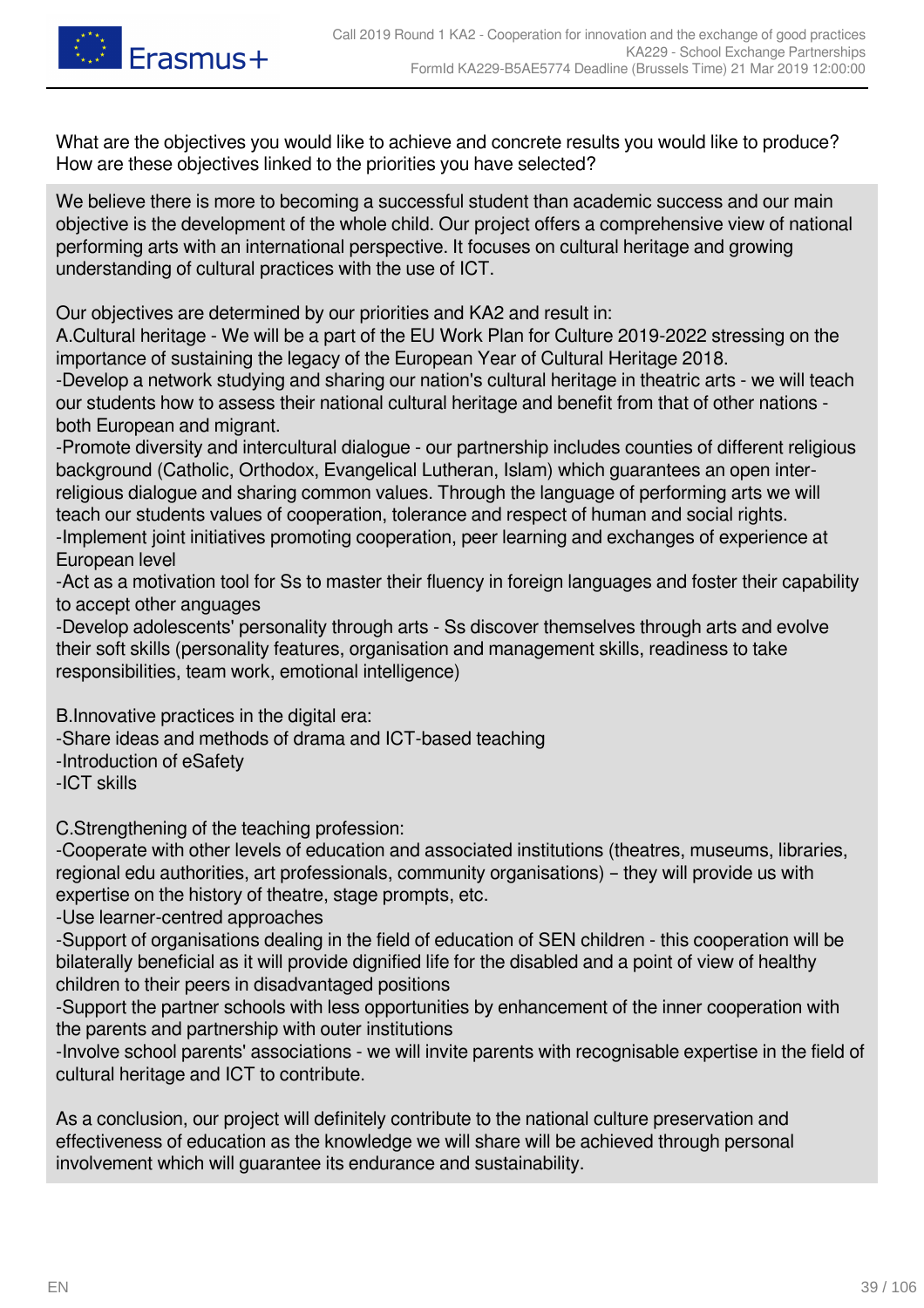

How are the planned activities going to lead to achievement of the project's objectives?

The aim of the project is to have a direct impact on students, staff, parents and other local stakeholders. By involving all participants we believe we will be able to show the importance of cultural awareness. Due to the different age groups, it will give scope to allow young people to develop social entrepreneurial skills. An important aspect of our work is the stabile connection among different fields of education in local areas which will guarantee the substantial positive impact of our project.

Our motto "Involve me and I will understand" depicts our determination to involve Ss in real-life situations than text-book learning. By practical surveys the students will demonstrate the value of culture. We also believe that senior management within institutions will be encouraged to devote resources to drama as part of the curriculum. We have found from our previous projects that one of the greatest incentives to learning new ideas is the friendships that develop between Ss and Ts. Through the introduction of drama and ICT we will improve academic performance among our Ss. The participants will realise that Ss who engage in project-based learning have a better attitude towards school; Ss who come in contact with art show reduced signs of hyperactivity and aggression and display less disruptive behavior; performing arts promote self-esteem. As a consequence our students will also develop aesthetic taste and take pride in their national culture.

Upon the end of the project our schools will be distinguished as Drama and ICT centres which will be one of the advantages for future Ss to enroll. We will provide our outcomes to the local authorities to introduce them in other schools.

Our students will realise that they can contribute to the local community via activities in which they will act as education providers to younger children. That will be a means to develop their future employability and capacity to run own businesses/voluntary work. They will also be given the opportunity to work with experts and apply for job shadowing with local ICT firms.

The LTAs will enable learners and educators to explore, understand, and compare teaching techniques across Europe. The added value of these activities comparing with the activities on national level will enhance European cooperation and understanding of cultures. It will let the participants break down barriers, prejudices. The participants will also benefit from the expertise of the professionals invited to the LTAs. That will provide them with the unique chance to meet and learn from them.

Participant staff will exchange and discuss common teaching problems that will increase understanding and open-mindedness through co-operative working and transfer of good practices.

The participants will find out how drama can be integrated into learning and combined with digital media.Teachers will compare the connections of the project topic to national curricula and have access to useful resources.

### eTwinning and Erasmus+ platforms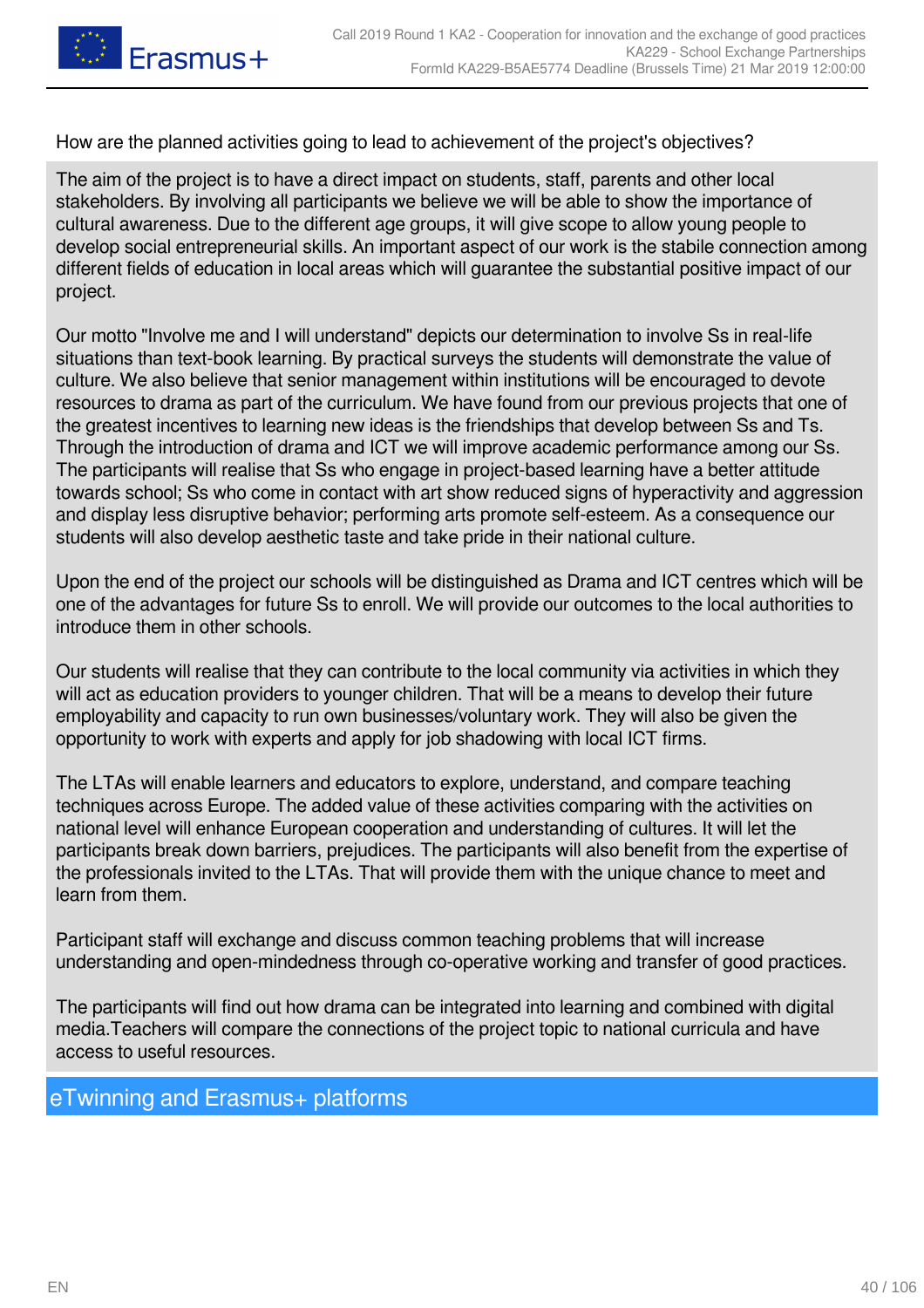

Have you used or do you plan to use eTwinning, School Education Gateway or the Erasmus+ Project Results Platform for preparation, implementation or follow-up of your project? If yes, please describe how.

School Education Gateway is the platform we used to select opportunities for professional development, access teaching resources and tools to pay tribute to culture figures or celebrate European cultural traditions during the theme Year 2018. Some of the participant teachers have also used SEG to hold linguistic quizzes on the European Languages Day. With regard to the current project proposal we intend to keep a track of any Erasmus Students Placements opportunities and theme European countries based summer camps. We might also consider Job shadowing for staff in European countries and arrange details with host schools through School Education Gateway.

During our project work we will use eTwinning portal to search for colleagues with similar interests in the field of performing ars and film making to exchange ideas and practices, to cooperate and participate in events. Making use of eTwinning we will achieve good communication and cooperation - pupils will write a collaborative blog where they will post pictures and updates on project activities, as well as opinions and reflections on the topics that they are working on. We will also benefit from the platform after the end of our project activities as an excellent opportunity to disseminate our outcomes.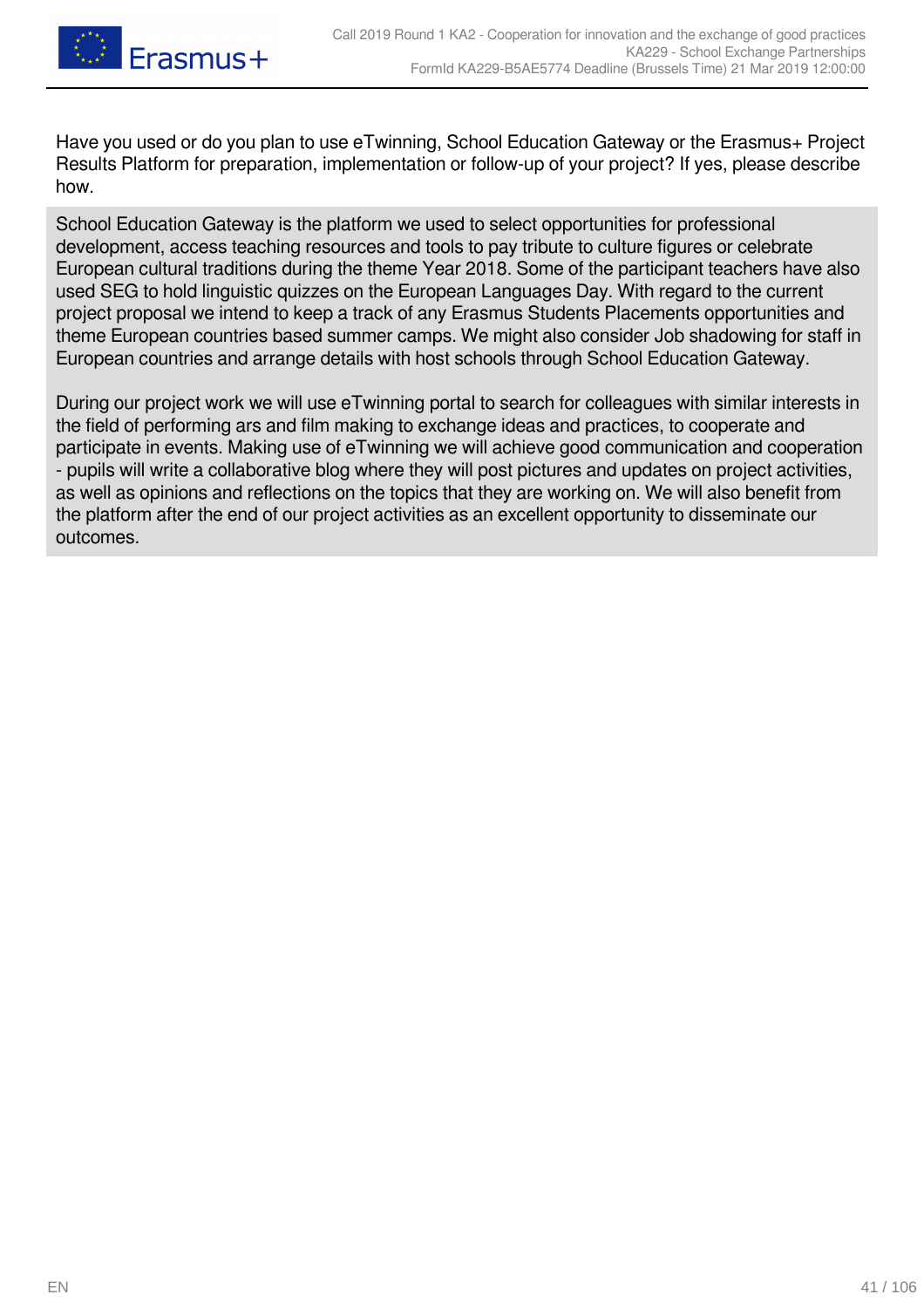

If your project proposal is building on previous or ongoing eTwinning project(s), please explain how you plan to achieve this. Please clearly identify the relevant eTwinning project(s) by including the project title and project ID. In addition to the information provided here, do not forget to provide further information about the eTwinning aspect of your proposal in all other relevant parts of the application form.

The partners have considered developing an eTwinning project alongside the Erasmus + one as the topics our partnership focuses on - cultural heritage and ICT - are both actual and we believe it would be beneficial to disseminate our outcomes to a wider audience. The partner school form the Republic of North Macedonia will be assigned the role of the eTwinning project coordinator. Our electronic project is going to be our working space to support our Erasmus + partnership. All through the two years of the project, the students will meet and collaborate online to prepare the LTAs' workshops.

From Erasmus's point of view, we will use the platform as a substitute of some activities which would cost funds - project preparation, getting to know each other, upload of outcomes in TwinSpace and joint work on them, discussion of ideas, e-assessment tools, etc. That will contribute to revealing the full potential of our cooperative work.

Our eTwinning project, being an electronic one which has resulted from an Erasmus + partnership, is featured by specific peculiarities and is not a repetition of the Erasmus + one, e.g. it will make use of e-assessment tools and online events.

We will launch our eTwinning project before the start of the Erasmus + partnership and we will continue working on it after we conclude our Erasmus +. Thus we will provide the partnership with an active communication tool and a platform to disseminate our outcomes on on all three stages: before, during and after Erasmus +. The eTwinning project will contribute to increasing the communication opportunities for students who participate in the national activities but are not able to participate in mobilities.

Our TwinSpace will be adjusted to visible mode; the team members will be assigned different access rights - the most advanced students will be administrators in charge of uploading products and results.

We will use all the platform opportunities (TwinSpace, project page, forum, online events, folders with materials, integration of free tools like Padlets and online tests) to monitor the project progress at all stages.

The use of eTwinning will act as a model to students on how to be aware of eSafety. By having access to a wide range of safe resources and tools we will develop their eSafety skills and responsibilities. It will also be a part of our school eSafety programmes.

Please keep in mind that experts will evaluate your application exclusively on the basis of the information provided in the application form. Therefore, when answering this question make sure to describe the eTwinning project(s) you plan to build on. Likewise, please be aware that independently of the experts' evaluation of the quality of your application, the National Agency may verify the provided information about your eTwinning project(s). In case the information is not correct, your application may be disqualified.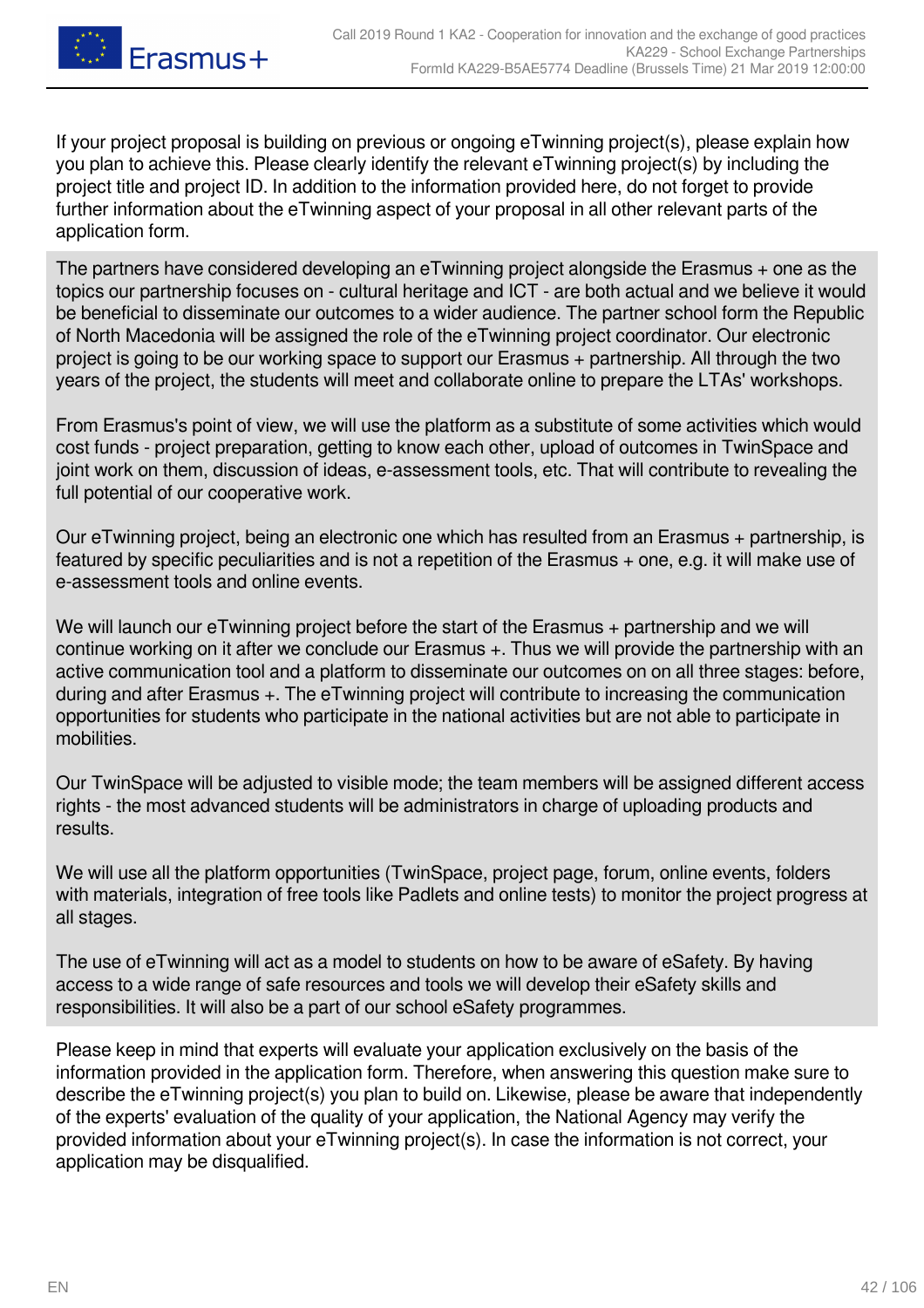

Please explain if and how you plan to create opportunities for the school(s) having the eTwinning school label to share best practices in eTwinning and to provide mentorship to other participating schools that are less experienced in using eTwinning.

By developing an electronic eTwinning project we could benefit from the various opportunities for teachers' Professional Development. A good example of that is the eTwinning training seminar on eSafety which the Bulgarian Coordinator has attended at Future Classroom Lab. During the first mobility held at the coordinator school in Bulgaria she will convey her knowledge to other partners and thus support the project team teachers in integrating eSafety best practice into their lesson planning and help their schools become a safe learning environment.

At teachers' meetings during mobilities the schools which have been awarded eTwinning school labels will share best practices, promote digital literacy, digital citizenship and safe use of digital tools and the Internet.

#### **Participants**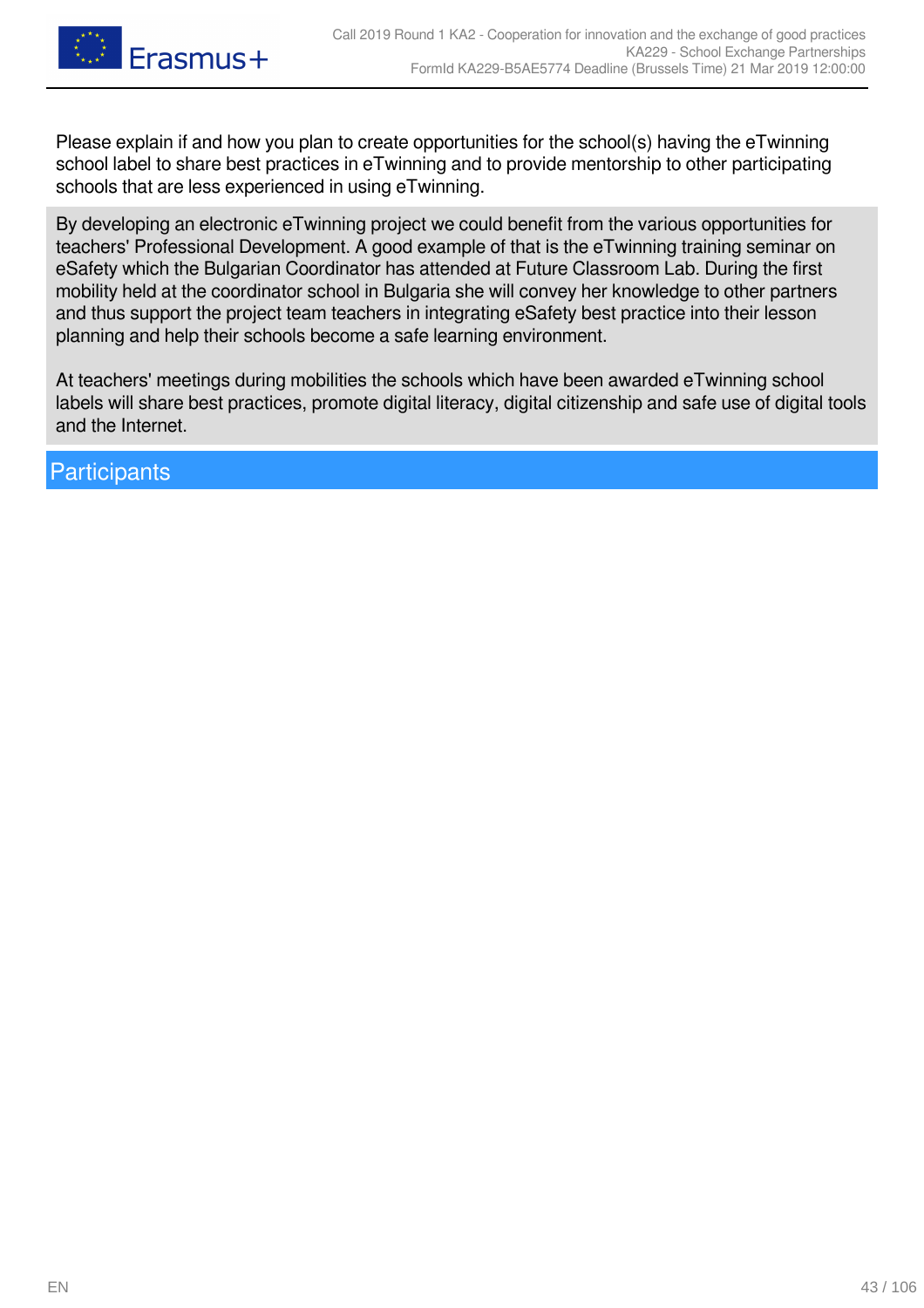

Please briefly describe who will take part in the project, including:

- Who are the different groups that will take part in the project activities (e.g. pupils, teachers, other school staff, parents, etc.)? Please also include information on local participants (those who will participate in project activities, but will not travel as part of the project).
- How are these groups going to participate?
- If pupils are involved in the project, please specify their age groups.

Note that specific details on selection of participants in Learning, teaching and training activities do not need to be repeated here if they are described in the dedicated section of the form: Learning Teaching Training

On launching the partnership, the five school teams will display our goals and provisional activities to the school community. They will explain our purpose to preserve the national authenticity of each partner country through our culture and traditions in the field of theatre and performing arts and our intention to add European value to our activities.

We will invite teachers of relevant subjects and students, aged 13-19, who are interested in performing arts, ICT, promoting cultural heritage, international awareness. We will rely on students with interests in the field of digital media. We will also draw the attention of adolescents of disadvantaged background and those who are at risk of exclusion and dropout to join our project teams.

Each school will elicit a team of staff and students who will participate in the activities at all levels: planning, realization, dissemination, evaluation. Participant students will also act as tutors to younger learners. The criteria for participants will be as follows:

- desire to join

- different background to guarantee representatives of socially disadvantaged adolescents, minorities members, migrants

- various interests and skills to contribute with to the project progress - ability to speak to the audience, work with ICTs, organisation skills, personal experience with drama, involvement in voluntary work and work with kids, etc.

Each school will delegate duties to its team members and strict rules for participations will be established. On each of the activities the students will take part in they will be awarded given points. The final score will be the basis for involvement of the most active students in mobilities.

The Ss will produce materials and assess activities through eTwinning tools.

Non Erasmus school team members will also benefit from our final products and productions. They will be invited to our annual shows and asked to share opinions.

Students from other schools, kindergartens and day care centres will be invited to the training sessions our students will organise to demonstrate our project products and experience. They will be able to use our final products as copies will be disseminated to them. Their teachers and trainers will be invited to be present at our activities which will provide them with additional sufficient knowledge to use in their forthcoming work.

We will create a project web site with opportunity for comments and will invite parents and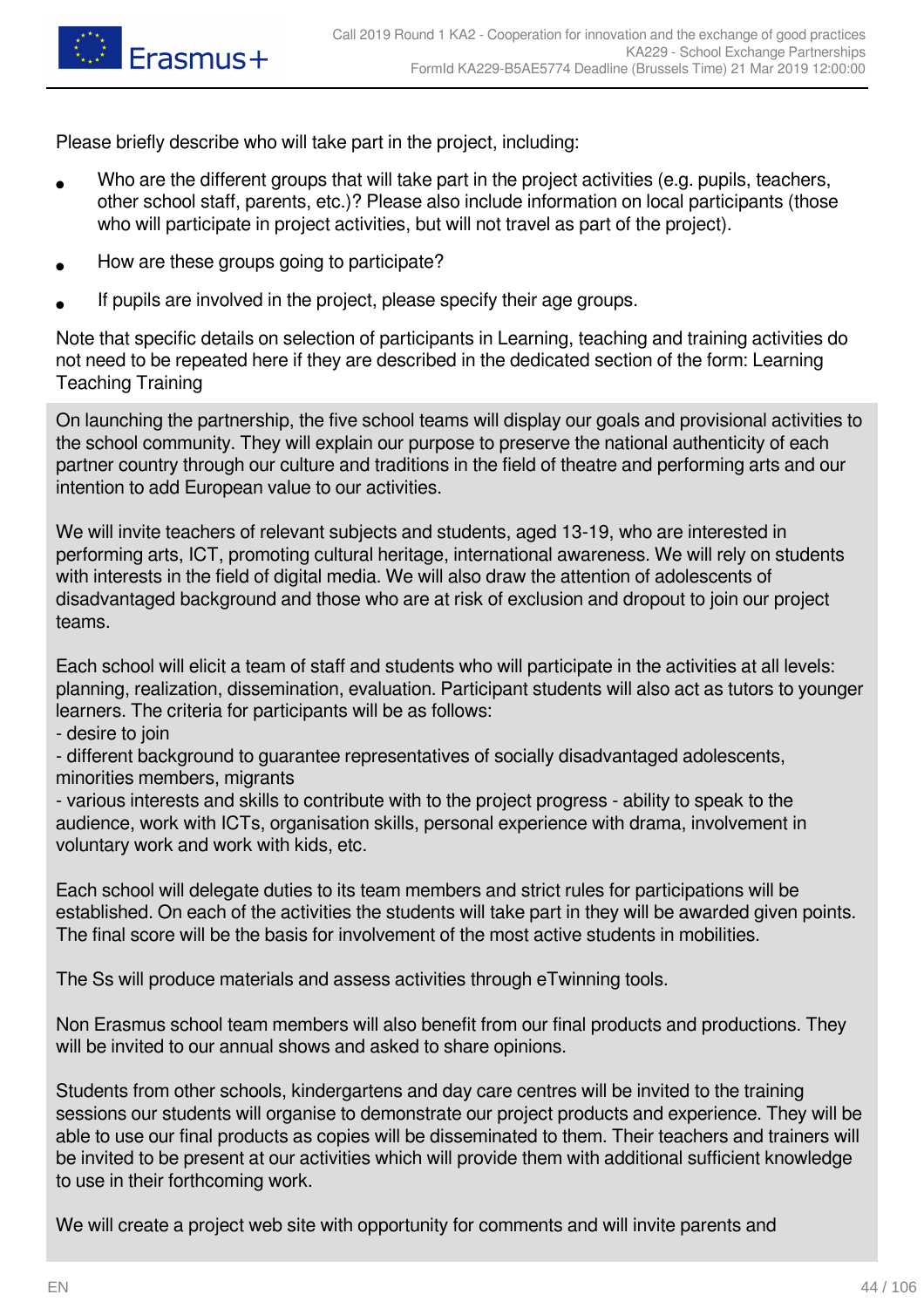

associated partners. All interested parties will be introduced to our project features. Parents will also be asked to contribute with expertise, organizational assistance and any useful support.

The kindergartens, primary schools and disabled children day care centres with which we will cooperate will be determined and also introduced to our planned activities. The teams will visit the associated partners - theatres, libraries, museums, etc. to discuss future collaboration and opportunities for support of our activities.

| Participants with fewer opportunities: does your<br>project involve participants facing situations that<br>make their participation more difficult? | Yes |  |  |
|-----------------------------------------------------------------------------------------------------------------------------------------------------|-----|--|--|
| How many participants would fall into this<br>category?                                                                                             | 20  |  |  |
| Which types of situations are these participants facing?                                                                                            |     |  |  |
| <b>Disability</b>                                                                                                                                   |     |  |  |
| Economic obstacles                                                                                                                                  |     |  |  |

Educational difficulties

Social obstacles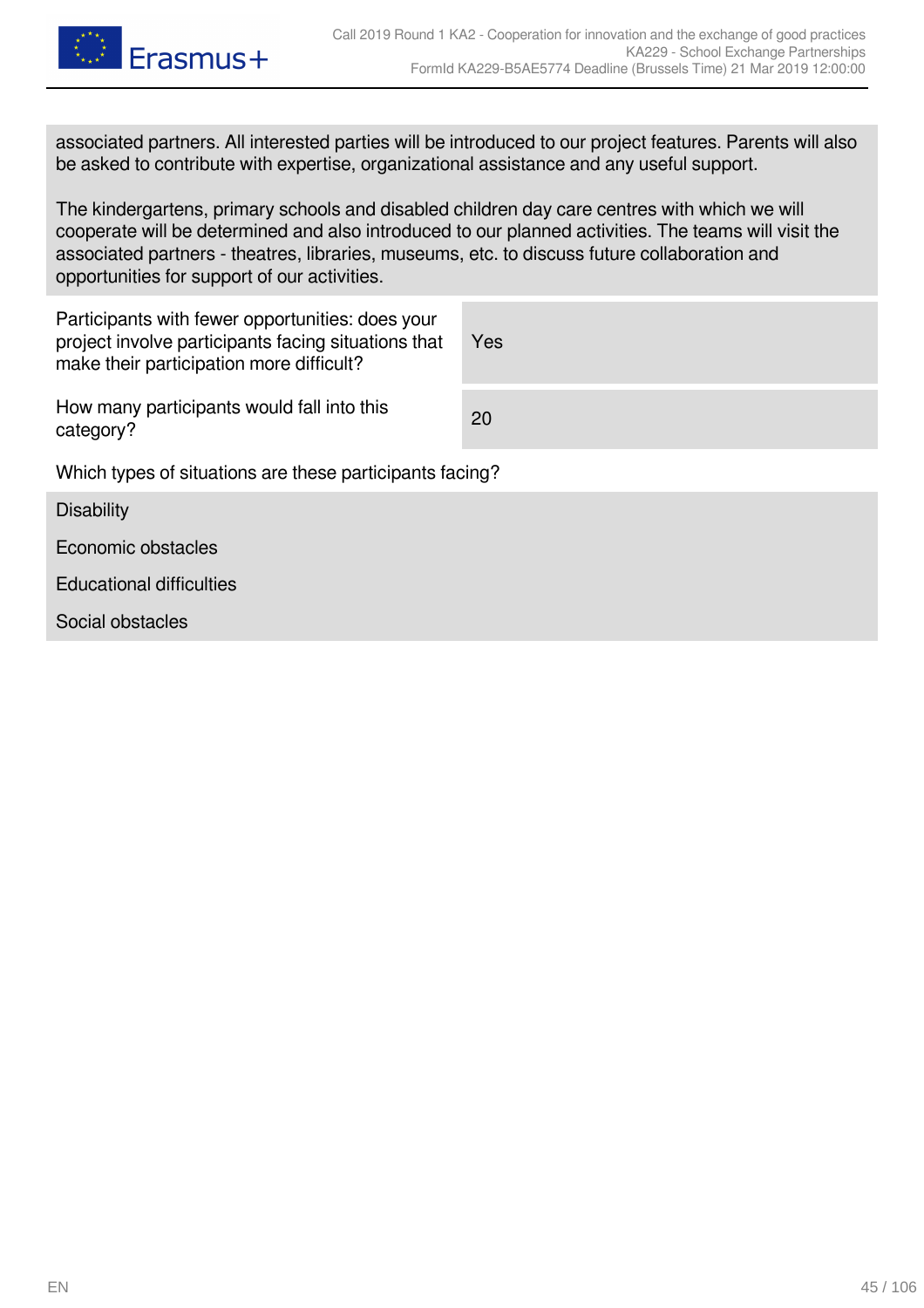How will you support these participants so that they will fully engage in the planned activities?

We will build our partnership around the idea that being digitally literate and developing aesthetics sensibility is important for young people in any condition. Due to that we will provide involvement of disabled students, e.g. in workshops, film and trailer showings and if their condition allows that, in LTAs. Our activities will be designed to help the healthy students understand the difficulties the students who are not as able face. At the same time for SEN adolescents, working with drama has a much wider impact as a mental stimulator. Access to performing arts helps those children improve their ability to learn in general and cooperate with others by boosting their confidence.

We will survey the need of socialising, tendency to truancy and low academic performance of students at our schools and will offer them to join our teams.

We will invite Ss with disadvantageous social background to join our activities. Taking children to visit other places and involving them in curriculum projects that include input from other countries helps towards broadening their horizons. We believe that the Erasmus project would impact on our children, on the disadvantaged pupils and other students of the local community we invite to participate in our activities or direct our products to. The other factor that is significant and impacts more especially on these same pupils is the reluctance to engage with anything outside their comfort zone of local knowledge. Some of the adolescents are reluctant to engage with anything "foreign" and even learn a foreign language. By using our Erasmus funding to support the travel of these pupils, we will show them the importance of developing as global citizens and the importance of learning a foreign language. They will later on share their experience with peers from other schools and that will multiply the effect of the travel.

We have agreed on ways to support those children:

1. Health problems - children with health problems/disabilities may either show off their other abilities/skills (artistic skills, social skills) to partners or provide accommodation for their partners and therefore boost their communication skills.

2. Social obstacles - students who are shy and have difficulties in establishing relationships with their peers will be given a chance to find new friends abroad and develop their social skills in this way. To achieve this they will be encouraged to communicate through TwinSpace.

3. Economic obstacles - children with financial problems who have never been abroad will have a chance to see interesting places, try new cuisine and see the world from a different perspective.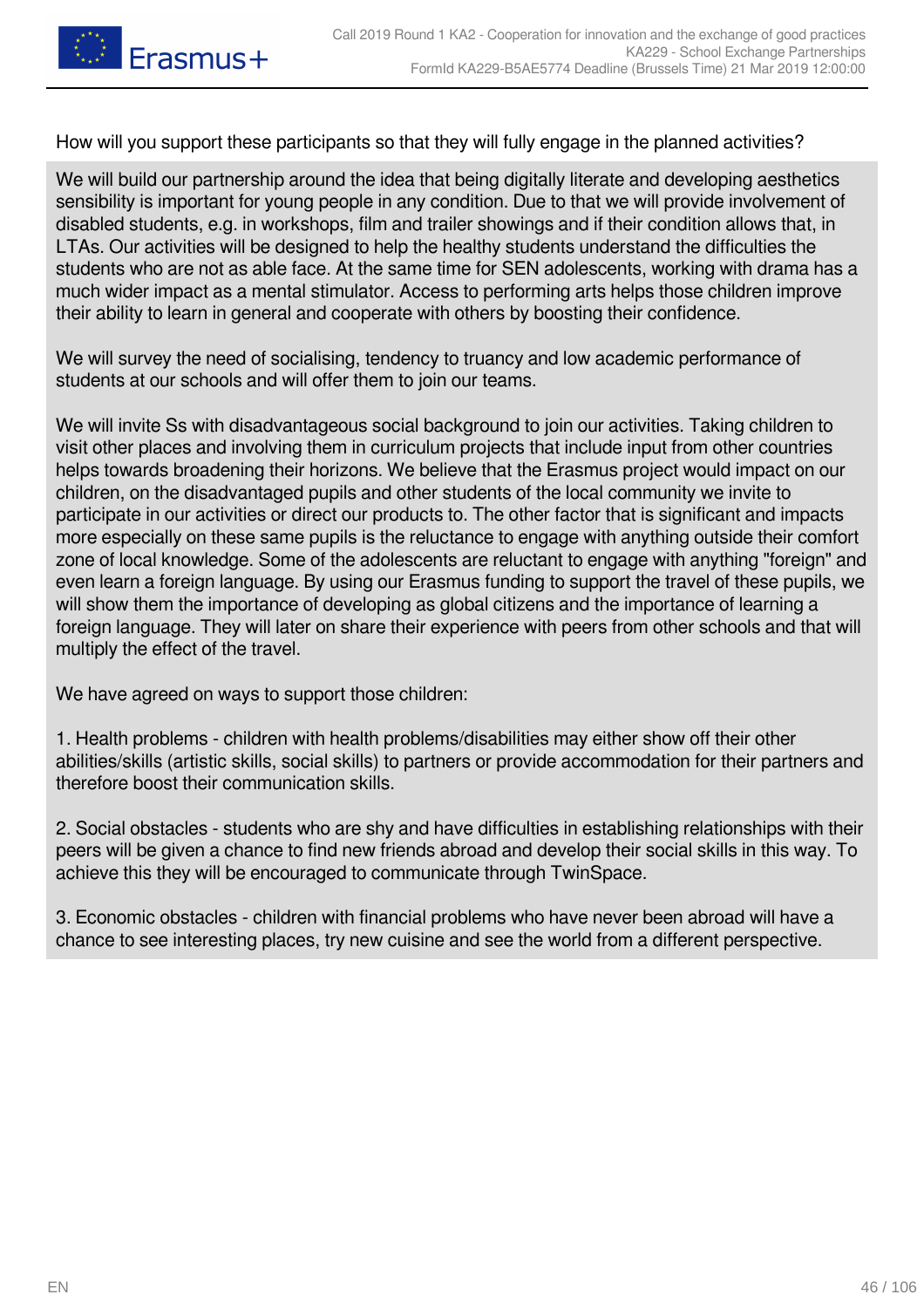

### Management

## Funds for Project Management and Implementation

Funds for 'Project Management and Implementation' are provided to all Strategic Partnerships based on the number of participating organisations and duration of the project. The purpose of these funds is to cover diverse expenses that any project may incur, such as planning, communication and project management meetings between partners, small scale project materials, virtual cooperation, local project activities, promotion, dissemination and other similar activities not covered by other types of funding.

| <b>Organisation Role</b>      | <b>Grant per</b><br>organisation and per<br>month | <b>Number of</b><br><b>Organisations</b> | Grant        |
|-------------------------------|---------------------------------------------------|------------------------------------------|--------------|
| <b>Applicant Organisation</b> | 500.00 EUR                                        |                                          | 12000.00 EUR |
| <b>Partner Organisation</b>   | 250.00 EUR                                        | 4                                        | 24000.00 EUR |
| <b>Total</b>                  |                                                   | 5                                        | 36000.00 EUR |

Project Management and Implementation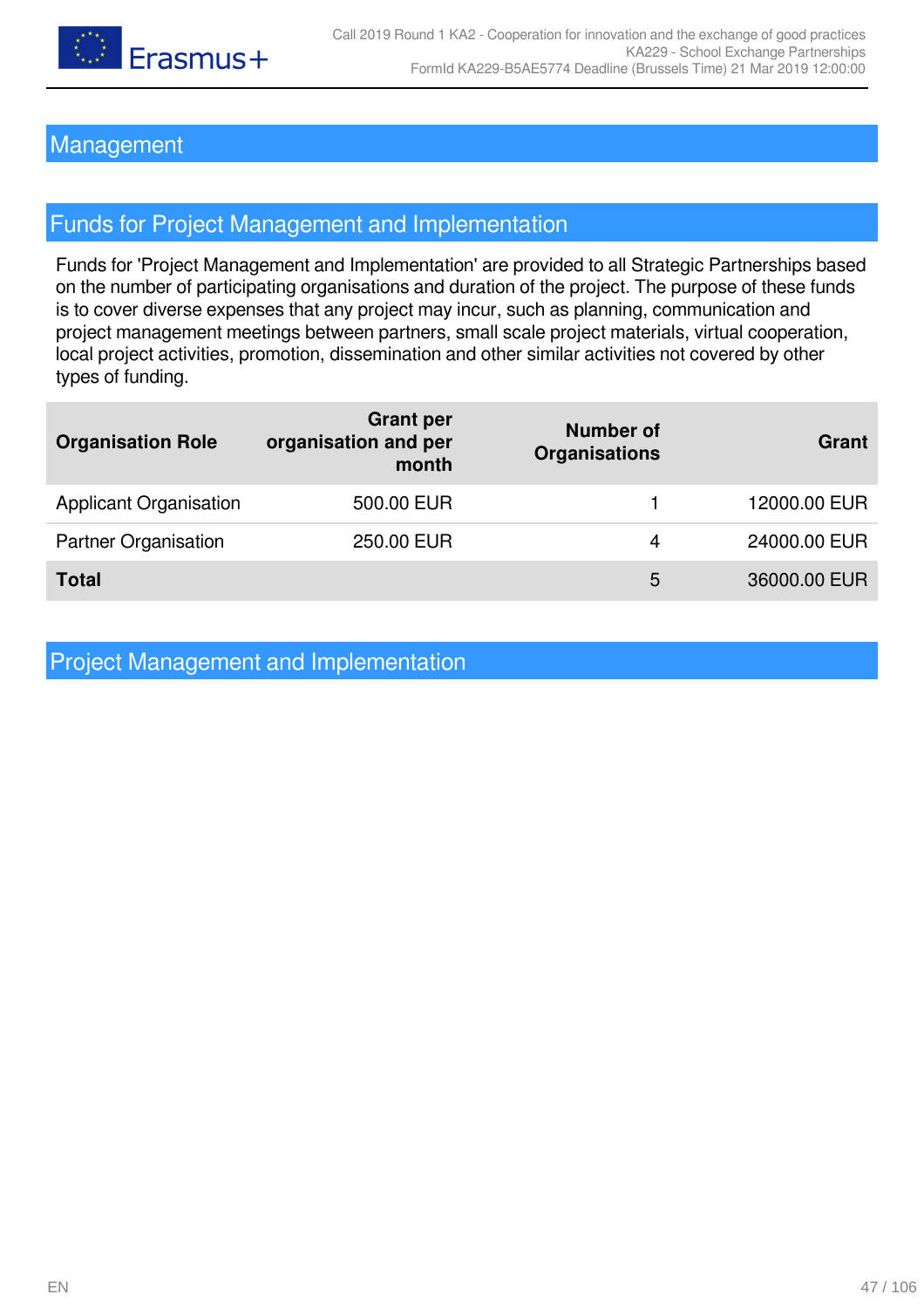

Please describe the tasks and responsibilities of each partner school. Explain how you will ensure sound management of the project and good cooperation and communication between partners during project implementation.

Partners take into consideration the expertise of participants and peculiarities of activities and agreed on the clear distribution of tasks for equal input. Tasks for all partners:

- Develop national activities
- Attend LTA
- Contribute to QMP
- Translate the contents

BG – observe the smooth project implementation, coordinate the Quality of Managing Plan (Preparation Plan/Communication Plan/Evaluation plan/Dissemination plan/Results and Exploitation plan), provide Stand Up for Shakespeare materials by Royal Shakespeare Company, drama techniques and eSafety Rules

RNM – develop our eTwinning project and e-assessment, be responsible for Professional Development - it will collect relevant experience from in-service training courses and organize workshops for scenarios writing, performances

PL – organize the logo contest, film productions and Theatre Festival

DK – project web site, eSafety protocols to promote digital literacy and citizenship, disseminate eSafety resources to associated partners

PT – present the history of national theatre in a final product and combine non-formal, formal and unformal education, in charge with the cooperation with associated partners and implementation of drama in curricula

Cooperation and communication

A.Among partners - The aim of our cooperation is to develop awareness of equal opportunities and social cohesion thus breaking down barriers and prejudices. We will do that by building a lasting partnership which will launch mutual understanding of cultures and make students open to safe use of ICT. Communication will be held by emails, social media, sharing products via e- tools (Google Drive) and joint activities during LTA. For recognising and validating these learning outcomes, we will use Youthpass tool to stimulate participants' reflection on learning process. We will run an eTwinning project around the same topic which contributes to increasing the number of students who participate but are not able to participate in mobilities. We will use TwinSpace to share, discuss, video conferencing, assess our progress.

B.With relevant stakeholders - we will formalise our curricular work, engage other stakeholders and direct them to the message that cultural identity as a part of traditions and digital literacy as a part of the modern world are both valuable. We will work in cooperation with relevant institutions with expertise. Those representatives will be of help to us when realising activities. They will deliver workshops at LTA, assist in surveys, advise when elaborating products. We have contacts with SEN children centres, kindergartens and primary schools. The local media will be our partners to disseminate our outcomes. We will invite local authorities representatives to be a face to our productions. We will use eTwinning community to disseminate our project outcomes. Our TwinSpace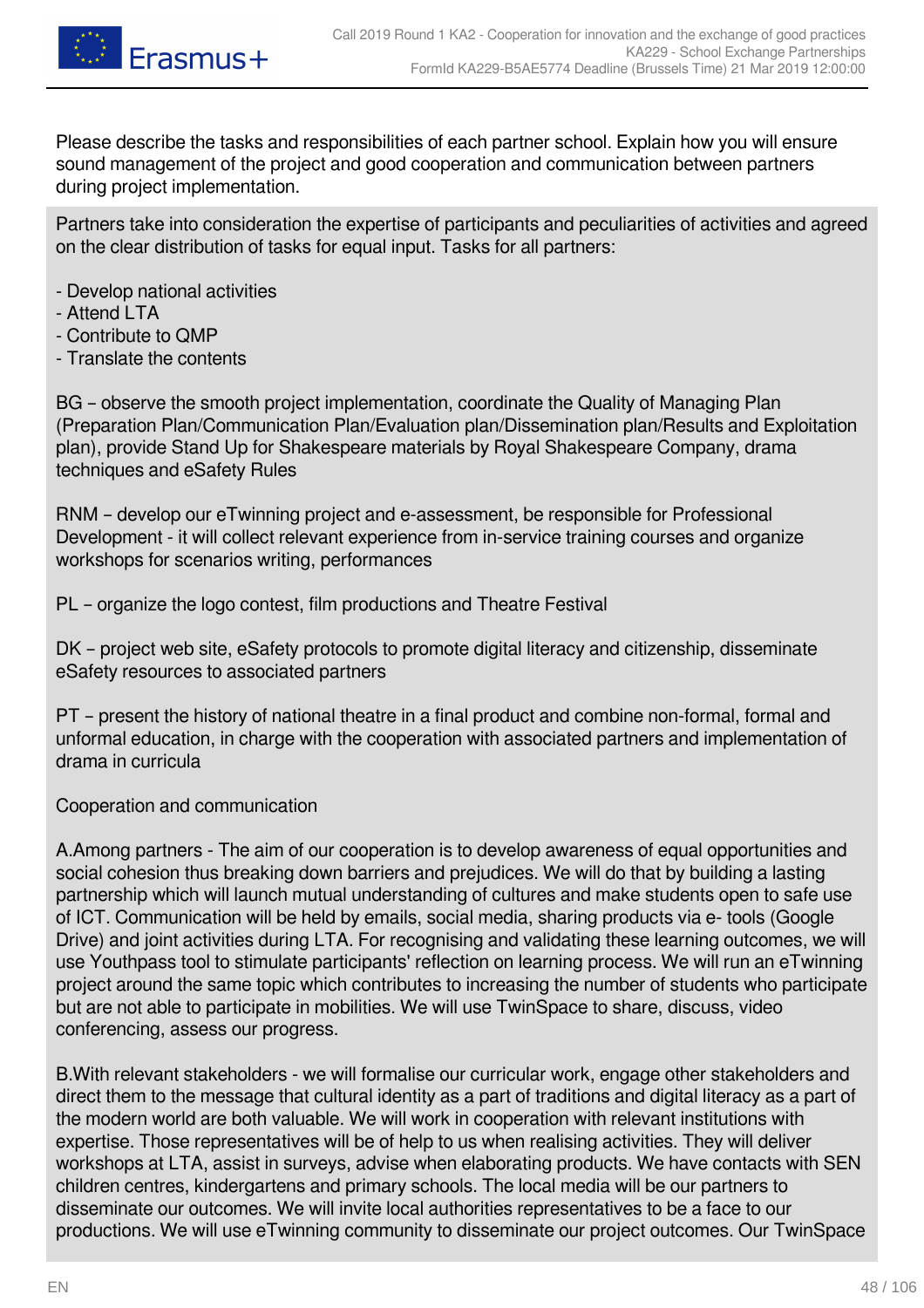

will operate in visible mode, Ss will act as administrators to upload our outcomes.

Please make sure to include all project management meetings, events and local activities of each school in the section: Timetable

How did you choose the project partners? Does your project involve schools that have never participated in a Strategic Partnership? If yes, please explain how more experienced schools can support less experienced partners during the project.

The project initiating school searched for schools which realise the importance of performing arts on encouraging children's creativity and the safe implementation of ICT in learning. We invited schools which value national cultural heritage and would like to devote a sector of their curriculum to building bridges between the past traditions and present teaching with the means of integrated ICT. The idea was discussed in professional groups via the social media and the beneficial help of the Global Gateway partner search base. Thus we were able to form a team of teachers who are experienced in working with drama techniques, digital media and are open to applying them in their professional portfolio. Those are representatives of educational institutions which aim at adding European value to their teaching processes and broadening students' horizons by providing them with opportunities to gain experience from participating in international activities.

Statistics show that in some European countries students tend not to be aware of their national cultural heritage and at the same time spend meaningless screen time. Regarding this, we searched for schools which support the intent of the European Commission and local cultural institutions to encourage more young people to discover and engage with Europe's cultural heritage, and to reinforce a sense of belonging to a common European space. Our teams wish to celebrate our diverse cultural heritage across Europe and intend to do that through our Erasmus + partnership. All our participant schools are united around the idea of building bridges among our nations through learning about other cultures. The participant teachers are enthusiastic to use drama that promotes ways to achieve strong bonds among participants and ICT that will enable conveying meaningful messages through arts.

To us Professional Development is a sufficient element of our European partnership. It is aimed at both young and experienced educators who strive to improve themselves professionally. Due to that we build our partnership on previous exerience in the field of drama and ICT - our teams consist of teachers who have attended Erasmus + in-service training on the topic or have benefited KA2 partnership in the filed of performing arts and cinema.

Four out of five partner schools are experienced in strategic partnerships. The coordinator of the only unexperineced school has worked on international educational projects in his previous school and is going to use his experience to guarantee the success of his team. We are aware of the steps we have to carry out from displaying our goals and provisional activities to the school community and other relevant stakeholders to disseminating our outcomes and final products. Each school will involve unexperience staff and will work towards increasing European dimension in our institutions. The partners awarded eTwinning school labels will share experinece at LTAs.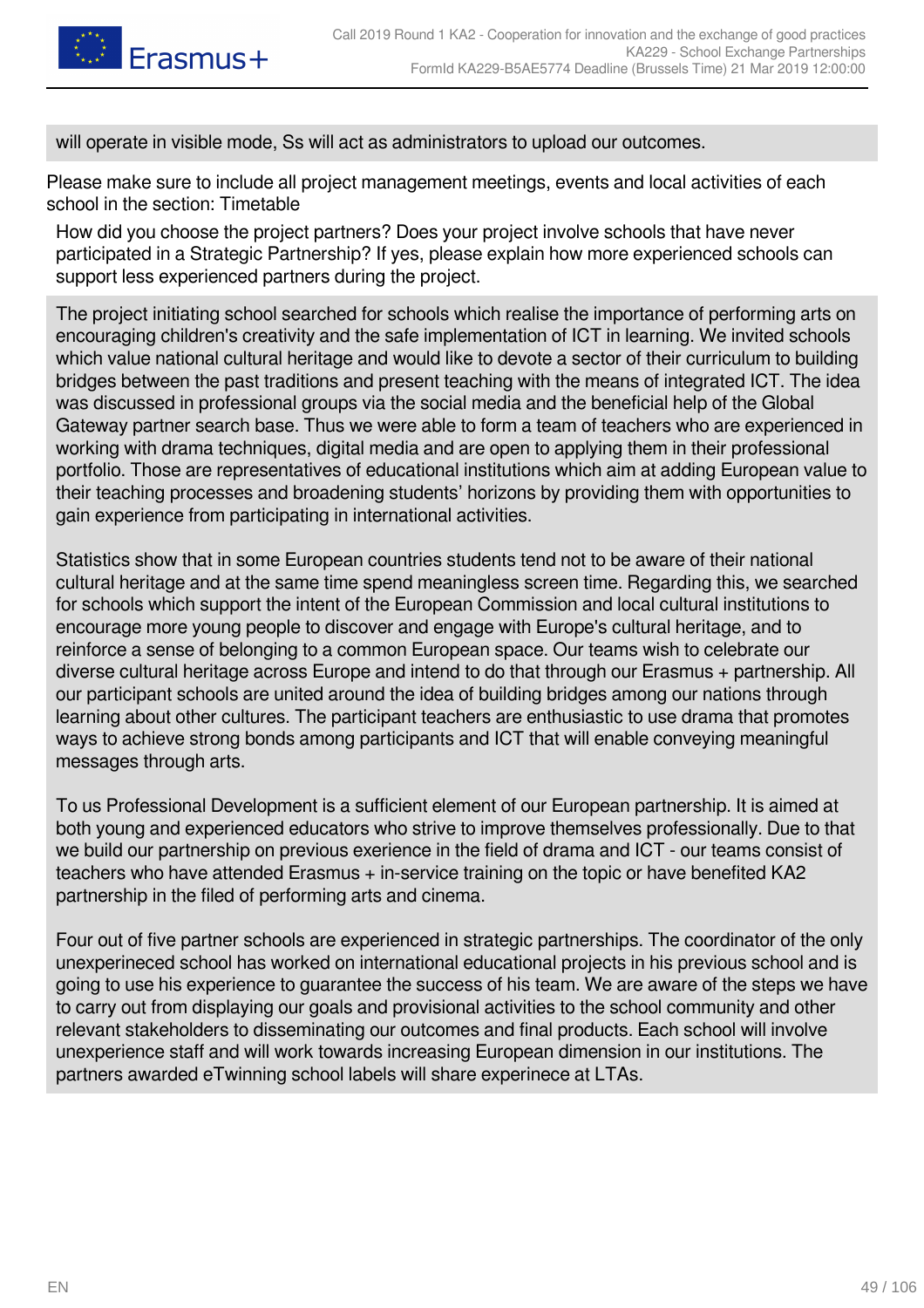

### List of Activities

Do you plan to include transnational learning, teaching or training activities in your project?

#### Yes

Please describe the practical arrangements for the planned Learning, Teaching and Training activities. How will you select, prepare and support theparticipants, and ensure their safety?

Our project activities, both national and international, are based on consistency with our objectives. The national activities are designed to preparethe LTAs followed by follow-up national activities will convey gained knowledge. Their implementation will be done in Erasmus + Clubs and integrated in curriculum. With regards to our objectives, each LTA will dedicate sessions to monitoring, evaluation. The LTAs will showcase themajor topics of the two project years:

 -1st, Cultural Heritage – Introduction of Ss to the concept of theatre, costumes, design, over a wide range of periods in world history. It will preparethe participants to be safe Internet users by introducing eSafety and netiquette. Professional Development-2nd, ICT – Positive impact of ICT on stage and post-performance editing, raising digital literacy.

The interactive LTA workshops are designed to make Ss and Ts to be innovative and enable them to learn in a creative way. We would like Ss to take part in LTA as they will learn better when involved in practical aspects of planned activities atall stages of LTAs - preparation, inviting audience,dissemination, final products. Their participation in the shows and demonstrations will guarantee the high quality of the final results and build their confidence. It will be a good opportunity for them to develop their personal skills (fluency in languages, confidence, communicative skills, ability to voice an opinion, hospitality, good manners) and have a chance to demonstrate their knowledge in the related subjects. They will act as tutors to young kids and students with social, educational and economical disadvantages which will develop their entrepreneurial skills. The LTA will enable learners to explore, understand, describe and compare teaching techniques across Europe. The added value of these activities comparing with thesimilar activities on national level will enhance European cooperation and understanding cultures.

 Every student is entitled to be a part of the schools Erasmus+ teams regardless of their race, religion, grades or social background. That is a significant added value to the LTA which teaches Ss that it is the skills and qualities that matter. For participation in national activities Ss will be awarded point which will be the criteria for selecting them to the LTAs. Before mobilities they will learn basics about travelling abroad, local cultures, etc to avoid risks. Certificates will be awarded after the end of the training events which will motivate the Ss and help develop their self-esteem. TheEuropass mobility certificate which the participants will be awarded with will serve as a proof of their international cooperation experience on thelabour market.

 The LTAs will be a great opportunity to students involved in the eTwinning project to communicate with partners in person and improve theircommand of foreign languages. They will also realise how important monitoring the project progress and dissemination are.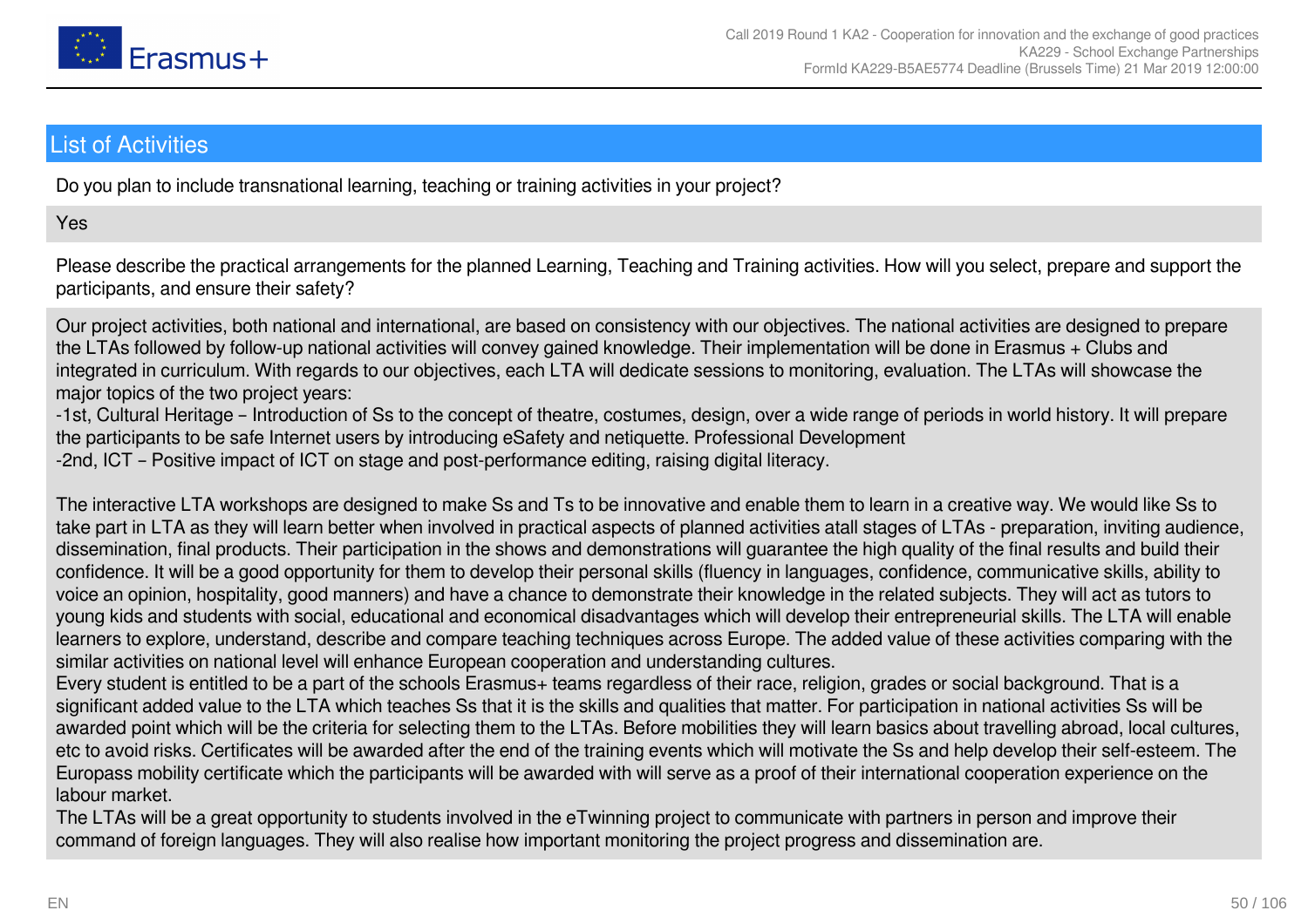

Please specify each of the planned learning, teaching and training activities in the table below.

| ID             | <b>Activity Title</b>                | Leading<br>Organisation                                                        | <b>Activity Type</b>                           | <b>Starting</b><br><b>Period</b> | No. of<br><b>Participant</b><br>S | No. of<br><b>Accompany</b><br>ing<br><b>Persons</b> | Grant        |
|----------------|--------------------------------------|--------------------------------------------------------------------------------|------------------------------------------------|----------------------------------|-----------------------------------|-----------------------------------------------------|--------------|
| C <sub>1</sub> | LTA - Bulgaria                       | PMG "Akad. Ivan<br>Tsenov"<br>(948004960)                                      | Short-term<br>exchanges of<br>groups of pupils | 10-2019                          | 20                                | 8                                                   | 21686.00 EUR |
| C <sub>2</sub> | <b>LTA - Denmark</b>                 | Skolen på<br>Grundtvigsvej<br>(905004181)                                      | Short-term<br>exchanges of<br>groups of pupils | 05-2020                          | 20                                | 8                                                   | 22351.00 EUR |
| C <sub>3</sub> | <b>LTA - Poland</b>                  | Zespol Szkol<br>Ogolnoksztalcacyc<br>hnr4w<br><b>Bydgoszczy</b><br>(937583668) | Short-term<br>exchanges of<br>groups of pupils | 10-2020                          | 20                                | 8                                                   | 22351.00 EUR |
| C <sub>4</sub> | LTA - Portugal                       | Esprominho<br>(943462256)                                                      | Short-term<br>exchanges of<br>groups of pupils | 02-2021                          | 20                                | 8                                                   | 24136.00 EUR |
| C <sub>5</sub> | LTA - Republic of North<br>Macedonia | <b>OOU Goce Delcev</b><br>(947705521)                                          | Short-term<br>exchanges of<br>groups of pupils | 05-2021                          | 20                                | 8                                                   | 21686.00 EUR |

Activity Details (C1)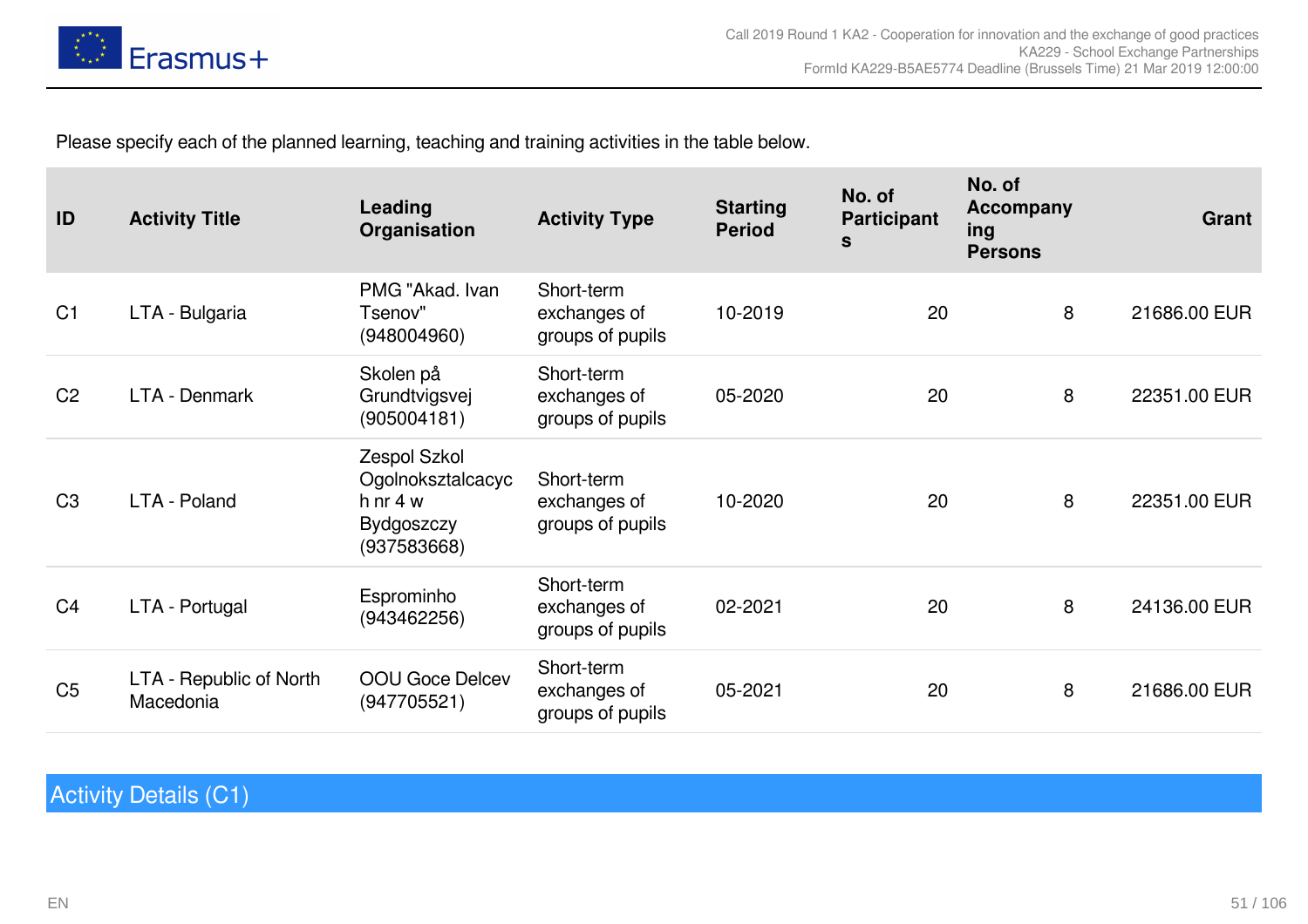

| Field                       |                 | <b>Activity Type</b>                                            |                                                   |
|-----------------------------|-----------------|-----------------------------------------------------------------|---------------------------------------------------|
| <b>SCHOOLS</b>              |                 | Short-term exchanges of groups of pupils                        |                                                   |
| <b>Activity Title</b>       |                 |                                                                 |                                                   |
| LTA - Bulgaria              |                 |                                                                 |                                                   |
| <b>Leading Organisation</b> |                 | <b>Participating Organisations</b>                              |                                                   |
| PMG "Akad. Ivan Tsenov"     |                 | Skolen på Grundtvigsvej<br><b>OOU Goce Delcev</b><br>Esprominho | Zespol Szkol Ogolnoksztalcacych nr 4 w Bydgoszczy |
| <b>Starting Period</b>      | Duration (days) |                                                                 | <b>Country of Venue</b>                           |
| 10-2019                     | 5               |                                                                 | <b>Bulgaria</b>                                   |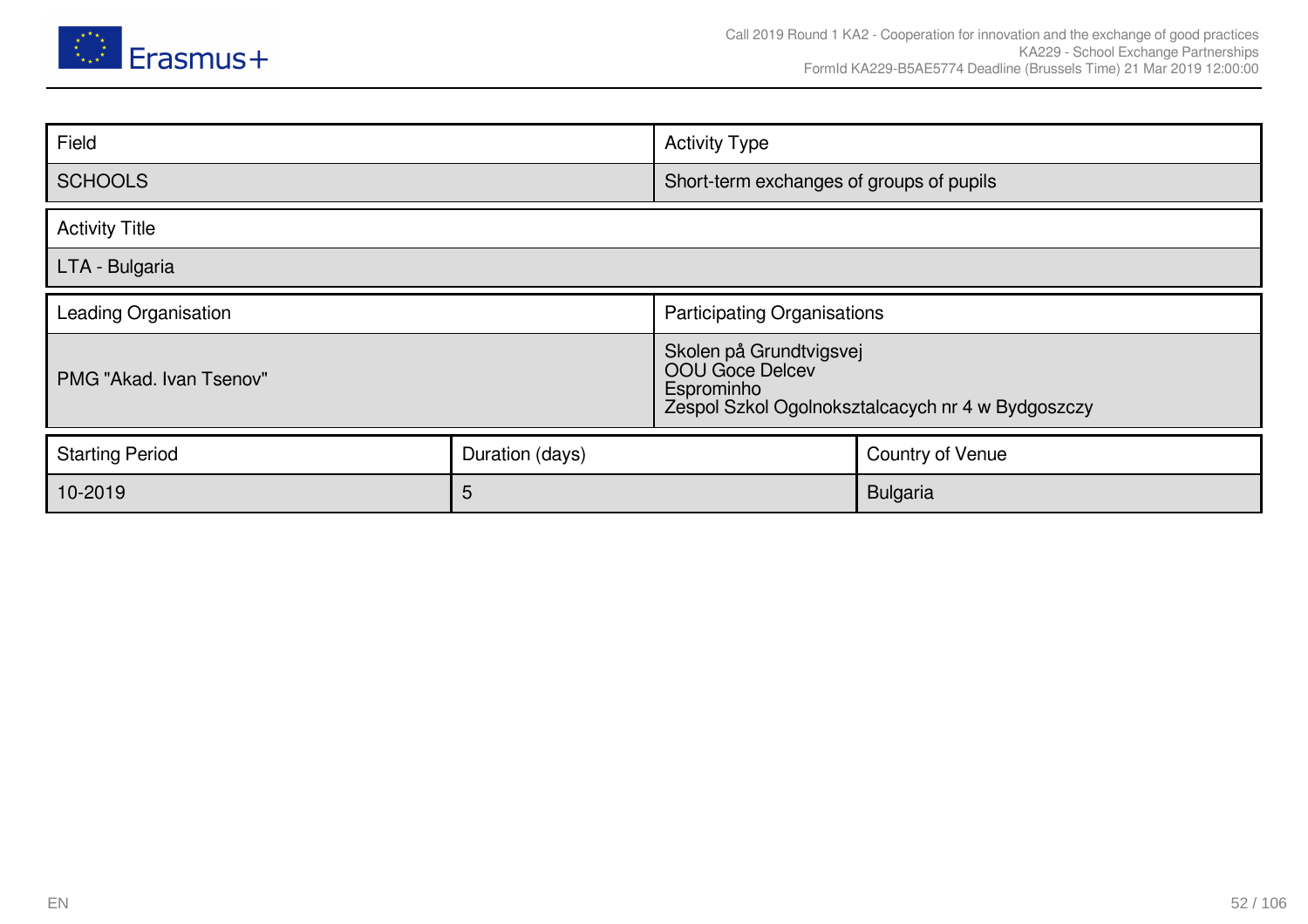

Description of the activity:

- ●Describe the content, methodology and expected results of the activity.
- ●How is it going to be related to or integrated with the normal activities of the involved schools?

The LTA will consist of the following activities:

 • Workshop "School Internet Safety Policy" - The participants will focus on sharing ideas and elaborating a joint document to apply to their school policy documents. The competent teachers who will moderate it will introduce the students to the ideas of responsible Internet use, and eSafety.

 • Workshop "Kaleidoscope of national theatres" – The participant students will present the outcomes of their surveys on the history of their national theatre. They will act as guides to their peers.

• Workshop "Drama techniques" – demonstration of educational materials "Stand up for Shakespeare" of Royal Shakespeare Company and ones ofa KA1 drama course. BG students will demonstrate the techniques, session to be filmed and disseminated

 • Workshop "Masks over the centuries" – Participation of relevant institutions to contribute with expertise. In hand-out activities participant studentswill review types of masks and elaborate their own masks to act out with. Younger learners to be invited.

 • Introduction of Tableau vivant - In coorepation with the local theatre students will use prompts and costumes to present their tableaus. Pictures ofthe event will be edited via digital apps such as Prisma and Pixlr to be used in final products and dissemination.

• Workshop "Make-up artists" – Students will learn to express emotions through make-up

 • Performing Arts Workshop "Teaching Shakespeare Through Songs" – The participants will use specialized websites, e.g."ShakeSongs" andintroduce music as a sufficient element of performing arts.

• Workshop "Correct breathing" – Through outsourced experts students will learn how important correct breathing is to actors' performance andimprovement of their brain function to memorise. They will take part in interactive sessions on correct breathing to practise it on their own

• Participation in Plovdiv Capital of Culture events

The LTA will be followed by national activities which will survey the world theatre history and will provide the participants with practical use ofspecialized websites (Didaskalia).

As with all LTA a session will be dedicated to Project Planning and Monitoring teachers' meeting at which we will:

- evaluate the students' participation in national activities
- precise our products format precised to assist exchange of products
- formulate an evaluation proforma to evaluate the work within the partnership and students' participation
- discuss the creation of a project website
- introduce eSafety to promote digital literacy, digital citizenship the safe use of digital tools and the Internet
- establish budget control measures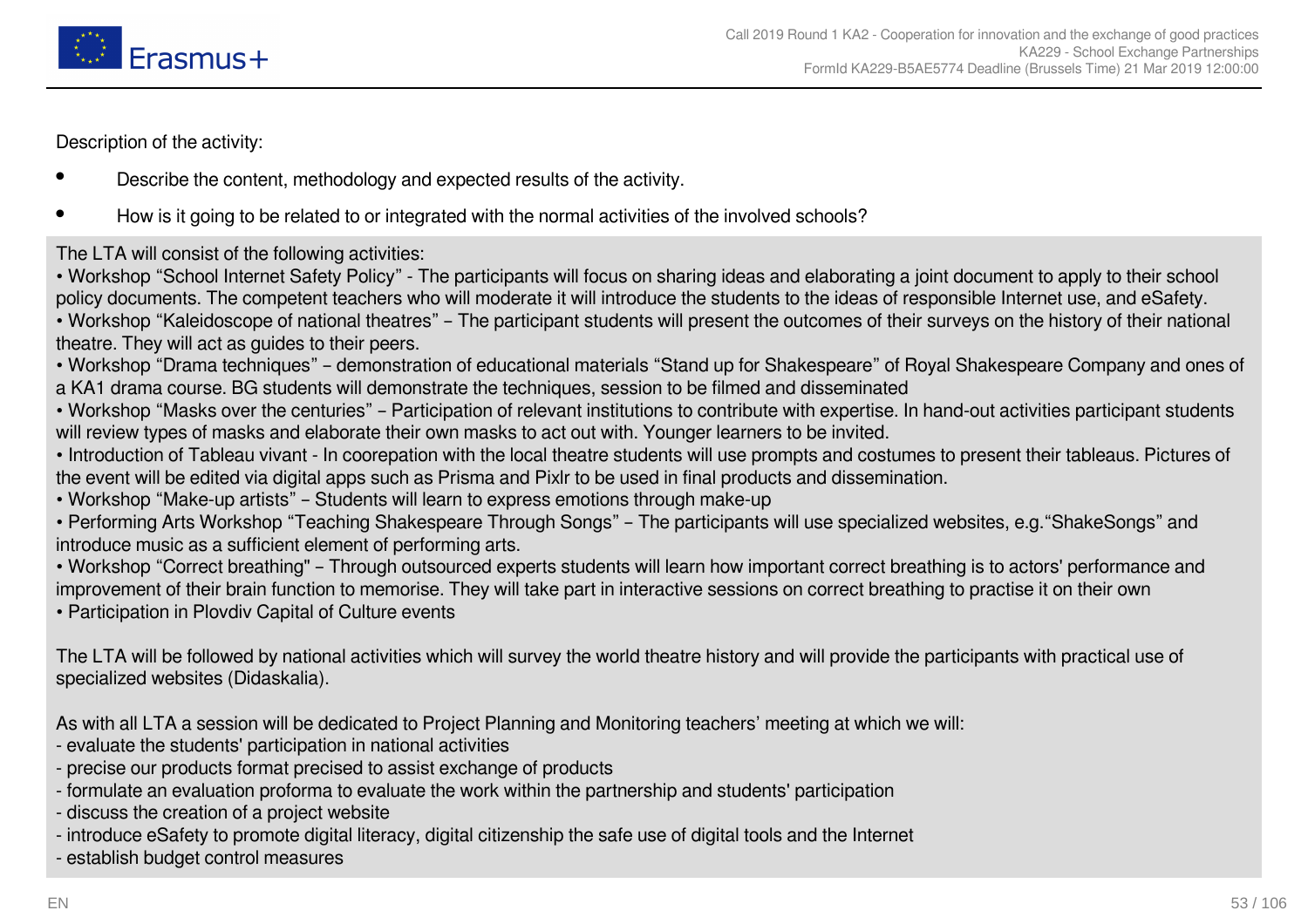

- initiate Professional Development activities - provision of Drama Techniques from Erasmus +, KA1 and educational materials "Stand up forShakespeare" of Royal Shakespeare Company by the coordinator school.

Does this activity combine physical mobility with virtual exchanges through eTwinning?

Yes

...................

Please explain how this will be achieved and what the expected benefits are.

 The learning/training activities are designed so as to strengthen the cooperation and networking between participant schools and to provide themwith

skills and competences acquired through non-formal learning - through visits to local theatres and craftsmen workshops. We will introduce regional

authorities by planning activities in cooperation with them. To convey the messages of our partnership and provide their dissemination we will invite

teachers of non-partner schools to our workshops.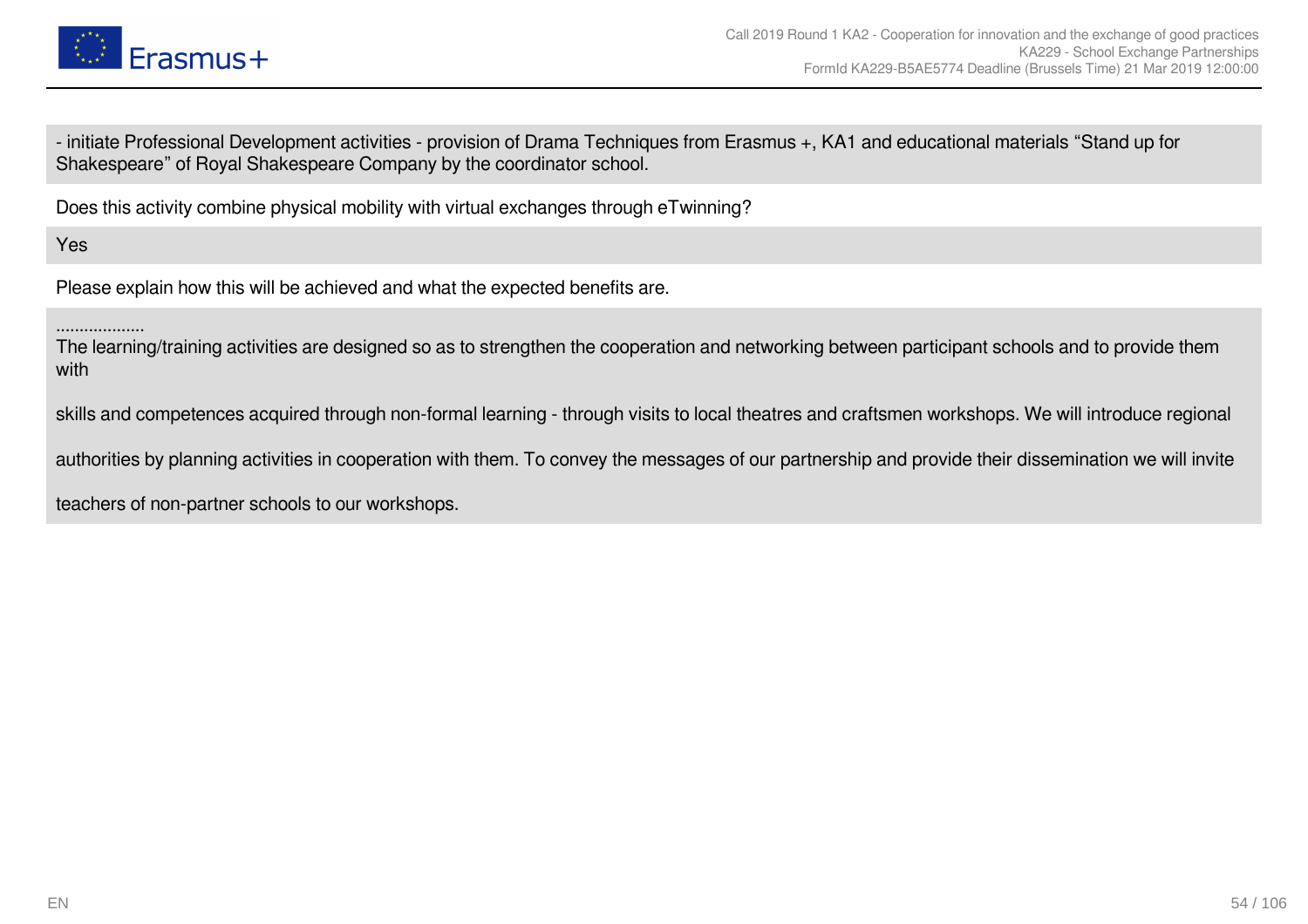

....

How is participation in this activity going to benefit the involved participants?

All participants will benefit from the experience of the host Greek school of organizing annual theatrical performances, lessons based on drama and more generally to ancient tragedies, masks and theatrical costumes. They will also visit the ancient theater located in the local area and learn aboutits structure and operation. The guest students will also broaden their knowledge about myths and legends and how they are presented in ancient literature. The second major field of experience aims at Ss being capabe to identify, with the help of their Ts, some of the different types of eSafety issues they might encounter when using the Internet, digital tools, mobile devices and social media, both in and outside school. The ourcome will bean eSafety Checklist to add to the schools' eSafety Programme.

Local associate partners will be invited during most workshops. They will provide instructions for host students to hold a guided tour to the local ancient theatre and museums to explore the theatrical traditions in the area. The concrete benefits to the participants will be:

- Sharing and raising awareness about history of theatre in participant countries, demonstrations of traditional performing arts: Karagioz and ancienttheatre

- Detailed learning about masks making masks out of handprints, paper plates, etc., showing emotions through masks
- Special eatures of the actor's work breathing, scenic design the Ss will survey the importanc of scenery to support our productions
- Gaining soft skills through story teling, involving music and songs in performances.

## Groups of Participants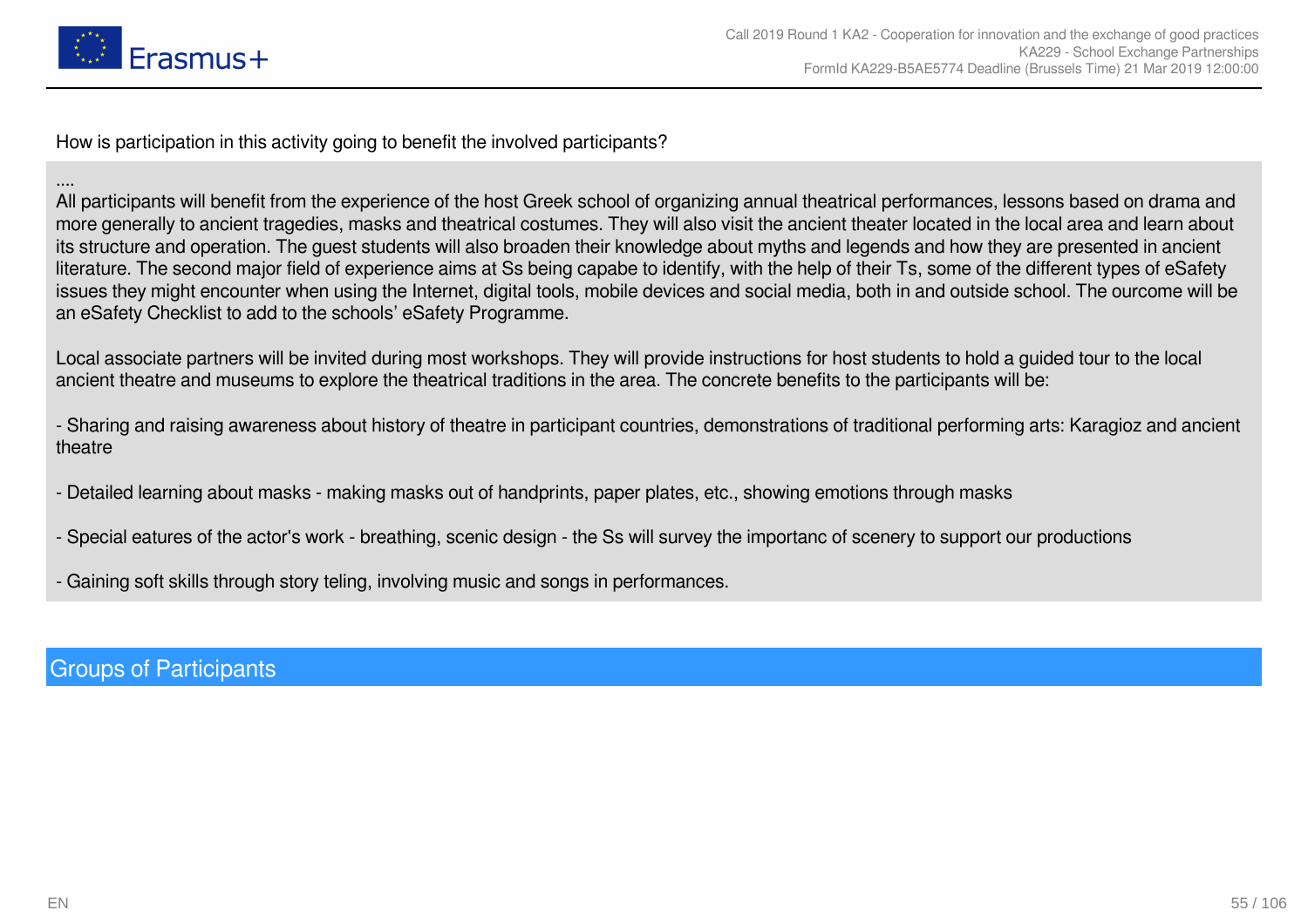

| ID             | <b>Sending Organisation /</b><br><b>Country</b>                  | <b>Distance Band</b> | <b>Duration</b><br>(days) | No. of<br><b>Participants</b> |   | No. of<br>Accompanying<br><b>Persons</b> | Grant       |
|----------------|------------------------------------------------------------------|----------------------|---------------------------|-------------------------------|---|------------------------------------------|-------------|
|                | Esprominho / Portugal                                            | 2000-2999 km         |                           |                               | 5 | 2                                        | 6034.00 EUR |
| 2              | OOU Goce Delcey / The<br>Republic of North Macedonia             | 100-499 km           |                           |                               | 5 | 2                                        | 4774.00 EUR |
| 3              | Skolen på Grundtvigsvej /<br>Denmark                             | 500-1999 km          |                           |                               | 5 | $\overline{2}$                           | 5439.00 EUR |
| $\overline{4}$ | Zespol Szkol<br>Ogolnoksztalcacych nr 4 w<br>Bydgoszczy / Poland | 500-1999 km          |                           |                               | 5 | $\overline{2}$                           | 5439.00 EUR |

| Group 1, Activity (C1 - LTA - Bulgaria) |                                                                         |                  |                                                       |  |  |
|-----------------------------------------|-------------------------------------------------------------------------|------------------|-------------------------------------------------------|--|--|
| <b>Sending Organisation</b>             |                                                                         | Country of Venue |                                                       |  |  |
| Esprominho / Portugal                   |                                                                         | <b>Bulgaria</b>  |                                                       |  |  |
| No. of Participants                     | No. of Accompanying Persons (including<br>teachers accompanying pupils) |                  | Total No. of Participants and accompanying<br>persons |  |  |
| l 5                                     |                                                                         |                  |                                                       |  |  |

# Group of Participants - Budget

#### **Travel**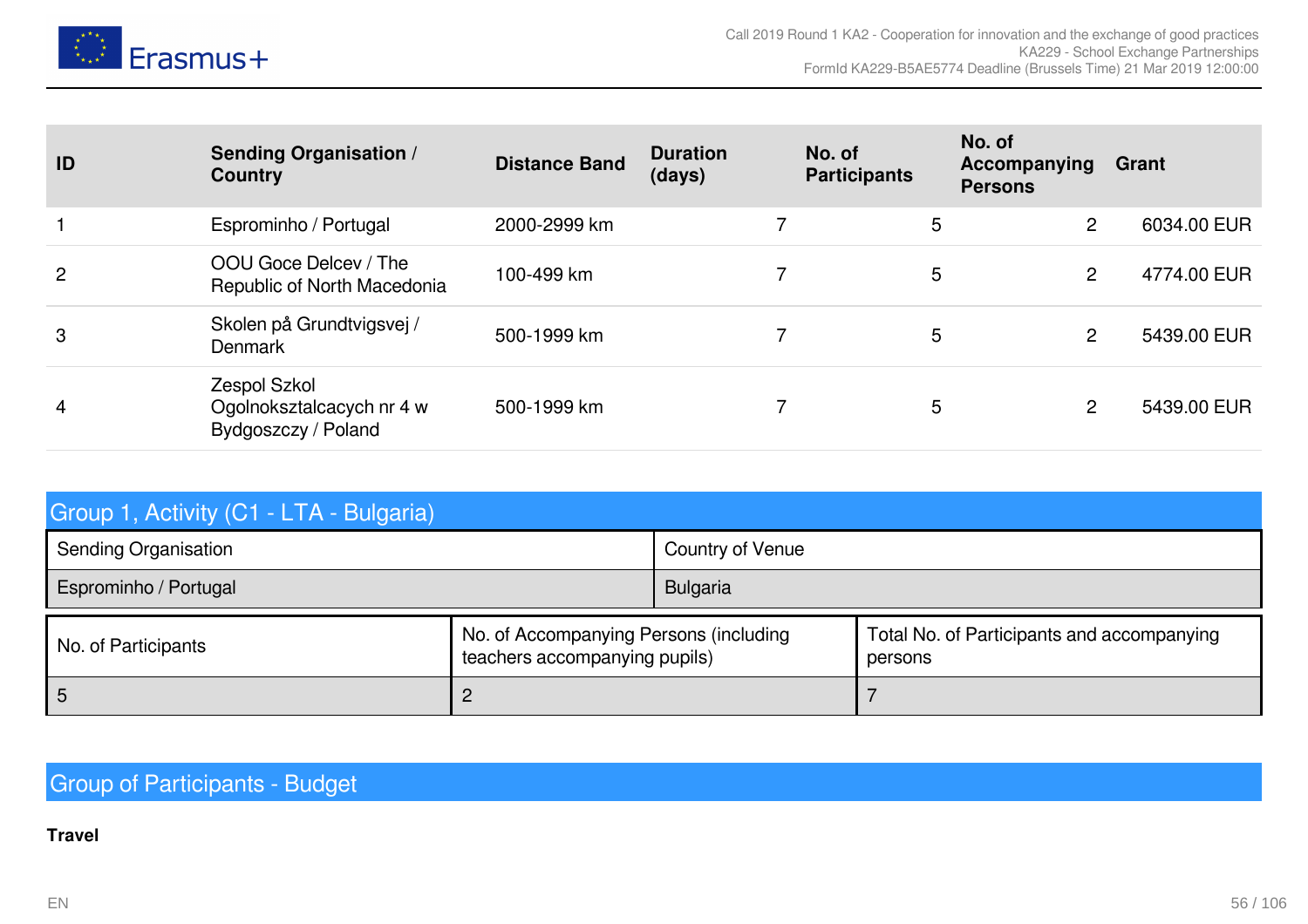

| Distance Band | No. of Persons | <b>Grant per Participant</b> | <b>Total Travel Grant</b> |
|---------------|----------------|------------------------------|---------------------------|
| 2000-2999 km  |                | 360.00 EUR                   | 2520.00 EUR               |

| No. of Participants                   | Duration per Participant (days)            | <b>Grant per Participant</b>  | <b>Total (for Participants)</b>  |
|---------------------------------------|--------------------------------------------|-------------------------------|----------------------------------|
|                                       |                                            | 406.00 EUR                    | 2030.00 EUR                      |
| No. of Accompanying Persons           | Duration per Accompanying<br>Person (days) | Grant per Accompanying Person | Total (for Accompanying Persons) |
|                                       |                                            | 742.00 EUR                    | 1484.00 EUR                      |
| <b>Total Individual Support Grant</b> |                                            |                               | 3514.00 EUR                      |

| Group 2, Activity (C1 - LTA - Bulgaria)           |                                                                         |                  |                                                       |  |
|---------------------------------------------------|-------------------------------------------------------------------------|------------------|-------------------------------------------------------|--|
| <b>Sending Organisation</b>                       |                                                                         | Country of Venue |                                                       |  |
| OOU Goce Delcev / The Republic of North Macedonia |                                                                         | Bulgaria         |                                                       |  |
| No. of Participants                               | No. of Accompanying Persons (including<br>teachers accompanying pupils) |                  | Total No. of Participants and accompanying<br>persons |  |
|                                                   |                                                                         |                  |                                                       |  |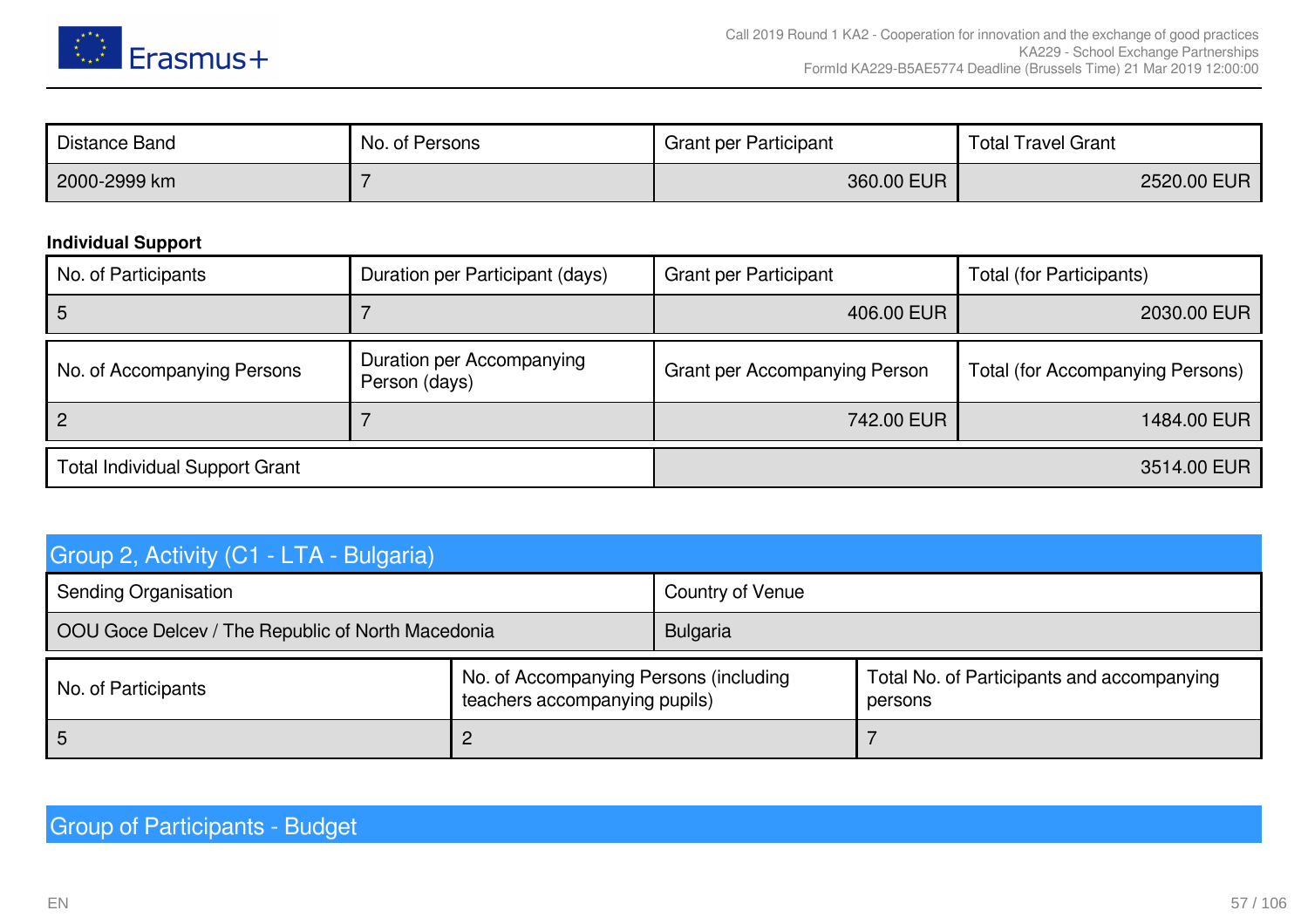

#### **Travel**

| Distance Band | No. of Persons | <b>Grant per Participant</b> | <b>Total Travel Grant</b> |
|---------------|----------------|------------------------------|---------------------------|
| 100-499 km    |                | 180.00 EUR                   | 1260.00 EUR               |

| No. of Participants                   | Duration per Participant (days)            | <b>Grant per Participant</b>  | Total (for Participants)                |
|---------------------------------------|--------------------------------------------|-------------------------------|-----------------------------------------|
| C                                     |                                            | 406.00 EUR                    | 2030.00 EUR                             |
| No. of Accompanying Persons           | Duration per Accompanying<br>Person (days) | Grant per Accompanying Person | <b>Total (for Accompanying Persons)</b> |
|                                       |                                            | 742.00 EUR                    | 1484.00 EUR                             |
| <b>Total Individual Support Grant</b> |                                            |                               | 3514.00 EUR                             |

| Group 3, Activity (C1 - LTA - Bulgaria) |                                                                         |                  |                                                       |  |
|-----------------------------------------|-------------------------------------------------------------------------|------------------|-------------------------------------------------------|--|
| <b>Sending Organisation</b>             |                                                                         | Country of Venue |                                                       |  |
| Skolen på Grundtvigsvej / Denmark       |                                                                         | <b>Bulgaria</b>  |                                                       |  |
| No. of Participants                     | No. of Accompanying Persons (including<br>teachers accompanying pupils) |                  | Total No. of Participants and accompanying<br>persons |  |
| ა                                       |                                                                         |                  |                                                       |  |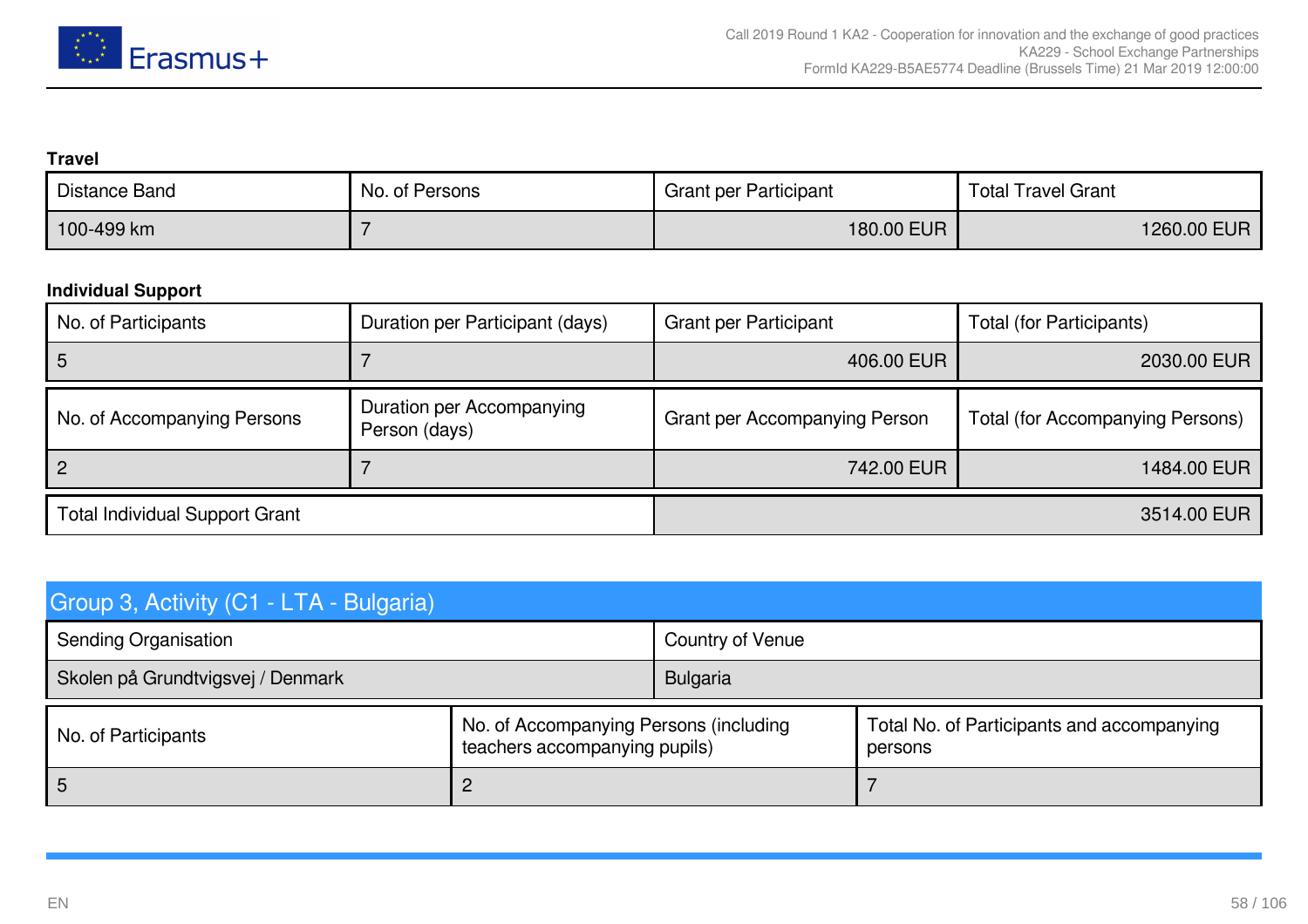

# Group of Participants - Budget

**Travel**

| Distance Band | No. of Persons | <b>Grant per Participant</b> | <b>Total Travel Grant</b> |
|---------------|----------------|------------------------------|---------------------------|
| 500-1999 km   |                | 275.00 EUR                   | 1925.00 EUR               |

| No. of Participants                   | Duration per Participant (days)            | <b>Grant per Participant</b>  | Total (for Participants)         |
|---------------------------------------|--------------------------------------------|-------------------------------|----------------------------------|
| O                                     |                                            | 406.00 EUR                    | 2030.00 EUR                      |
| No. of Accompanying Persons           | Duration per Accompanying<br>Person (days) | Grant per Accompanying Person | Total (for Accompanying Persons) |
|                                       |                                            | 742.00 EUR                    | 1484.00 EUR                      |
| <b>Total Individual Support Grant</b> |                                            |                               | 3514.00 EUR                      |

| Group 4, Activity (C1 - LTA - Bulgaria)                    |                                                                         |                  |                                                       |  |  |
|------------------------------------------------------------|-------------------------------------------------------------------------|------------------|-------------------------------------------------------|--|--|
| <b>Sending Organisation</b>                                |                                                                         | Country of Venue |                                                       |  |  |
| Zespol Szkol Ogolnoksztalcacych nr 4 w Bydgoszczy / Poland |                                                                         | Bulgaria         |                                                       |  |  |
| No. of Participants                                        | No. of Accompanying Persons (including<br>teachers accompanying pupils) |                  | Total No. of Participants and accompanying<br>persons |  |  |
|                                                            |                                                                         |                  |                                                       |  |  |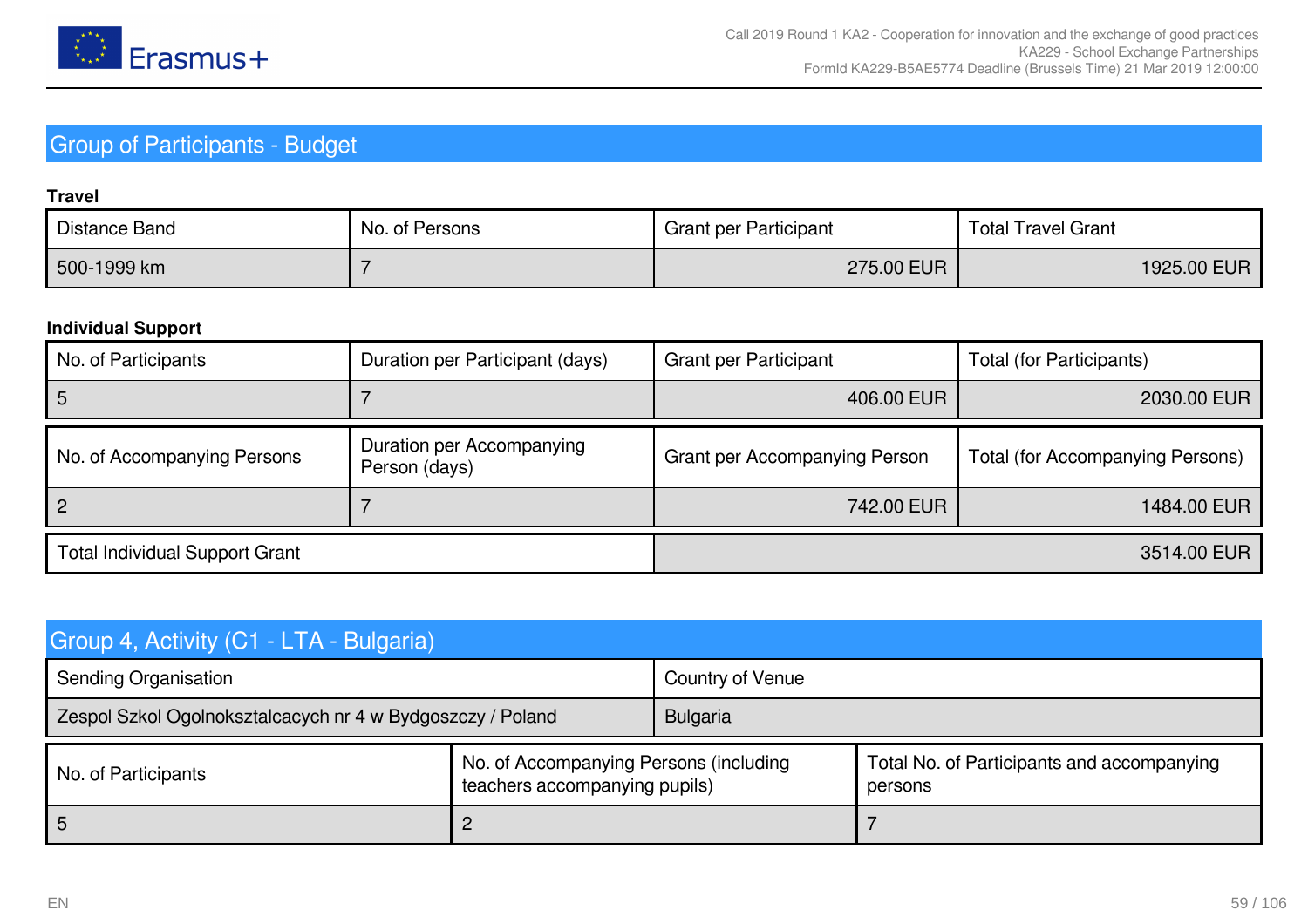

## Group of Participants - Budget

**Travel**

| Distance Band | No. of Persons | <b>Grant per Participant</b> | Total Travel Grant |
|---------------|----------------|------------------------------|--------------------|
| 500-1999 km   |                | 275.00 EUR                   | 1925.00 EUR        |

| No. of Participants                   | Duration per Participant (days)            | <b>Grant per Participant</b>         | <b>Total (for Participants)</b>         |  |
|---------------------------------------|--------------------------------------------|--------------------------------------|-----------------------------------------|--|
|                                       | 406.00 EUR                                 |                                      | 2030.00 EUR                             |  |
| No. of Accompanying Persons           | Duration per Accompanying<br>Person (days) | <b>Grant per Accompanying Person</b> | <b>Total (for Accompanying Persons)</b> |  |
|                                       |                                            | 742.00 EUR                           | 1484.00 EUR                             |  |
| <b>Total Individual Support Grant</b> |                                            |                                      | 3514.00 EUR                             |  |

| <b>Activity Budget</b>    |              |  |  |
|---------------------------|--------------|--|--|
| <b>Budget Items</b>       | Grant        |  |  |
| <b>Travel</b>             | 7630.00 EUR  |  |  |
| <b>Individual Support</b> | 14056.00 EUR |  |  |
| <b>Total Grant</b>        | 21686.00 EUR |  |  |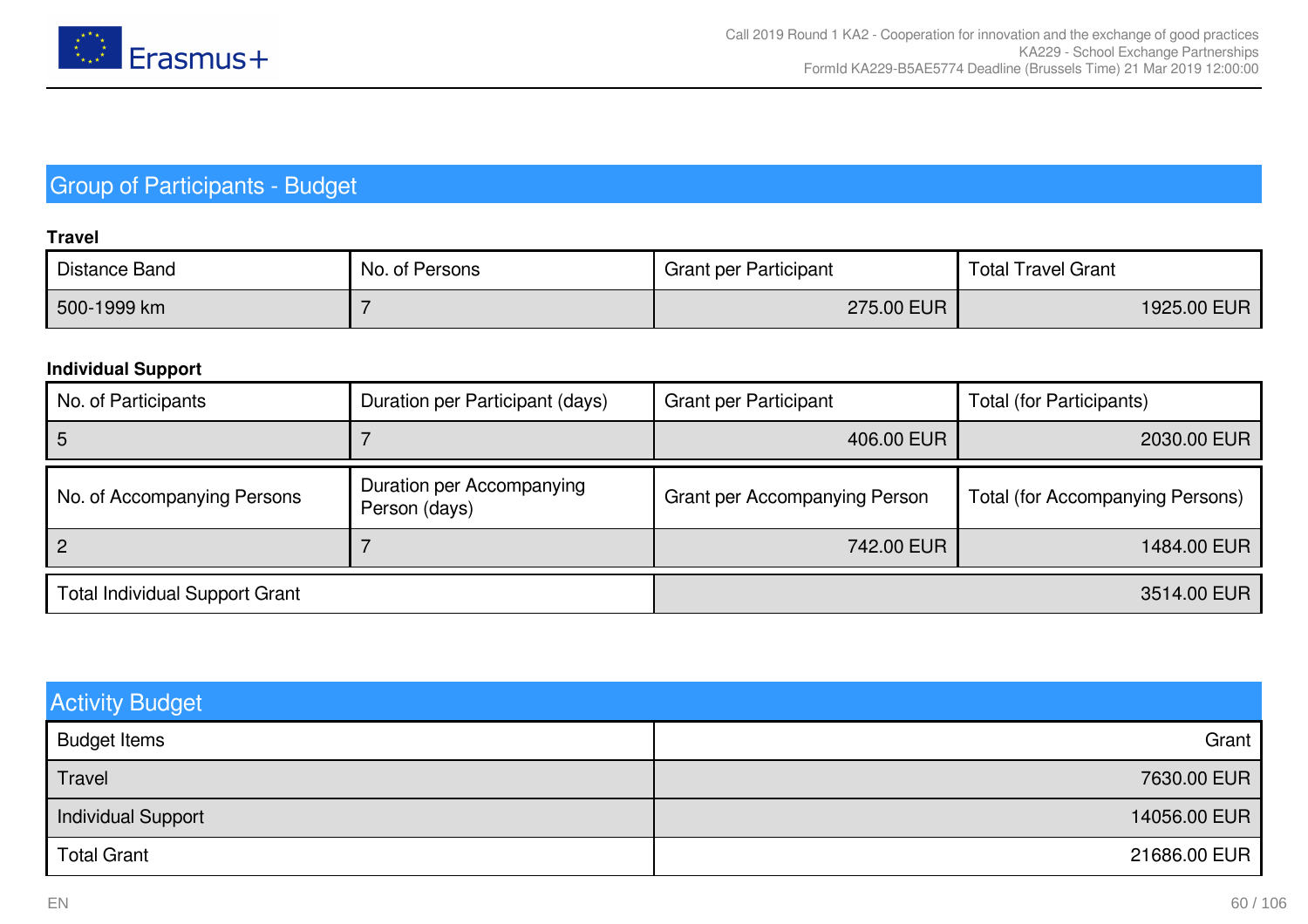

| <b>Activity Details (C2)</b> |                 |                                                                                                                      |                  |
|------------------------------|-----------------|----------------------------------------------------------------------------------------------------------------------|------------------|
| Field                        |                 | <b>Activity Type</b>                                                                                                 |                  |
| <b>SCHOOLS</b>               |                 | Short-term exchanges of groups of pupils                                                                             |                  |
| <b>Activity Title</b>        |                 |                                                                                                                      |                  |
| <b>LTA - Denmark</b>         |                 |                                                                                                                      |                  |
| Leading Organisation         |                 | <b>Participating Organisations</b>                                                                                   |                  |
| Skolen på Grundtvigsvej      |                 | PMG "Akad. Ivan Tsenov"<br><b>OOU Goce Delcev</b><br>Esprominho<br>Zespol Szkol Ogolnoksztalcacych nr 4 w Bydgoszczy |                  |
| <b>Starting Period</b>       | Duration (days) |                                                                                                                      | Country of Venue |
| 05-2020                      | 5               |                                                                                                                      | <b>Denmark</b>   |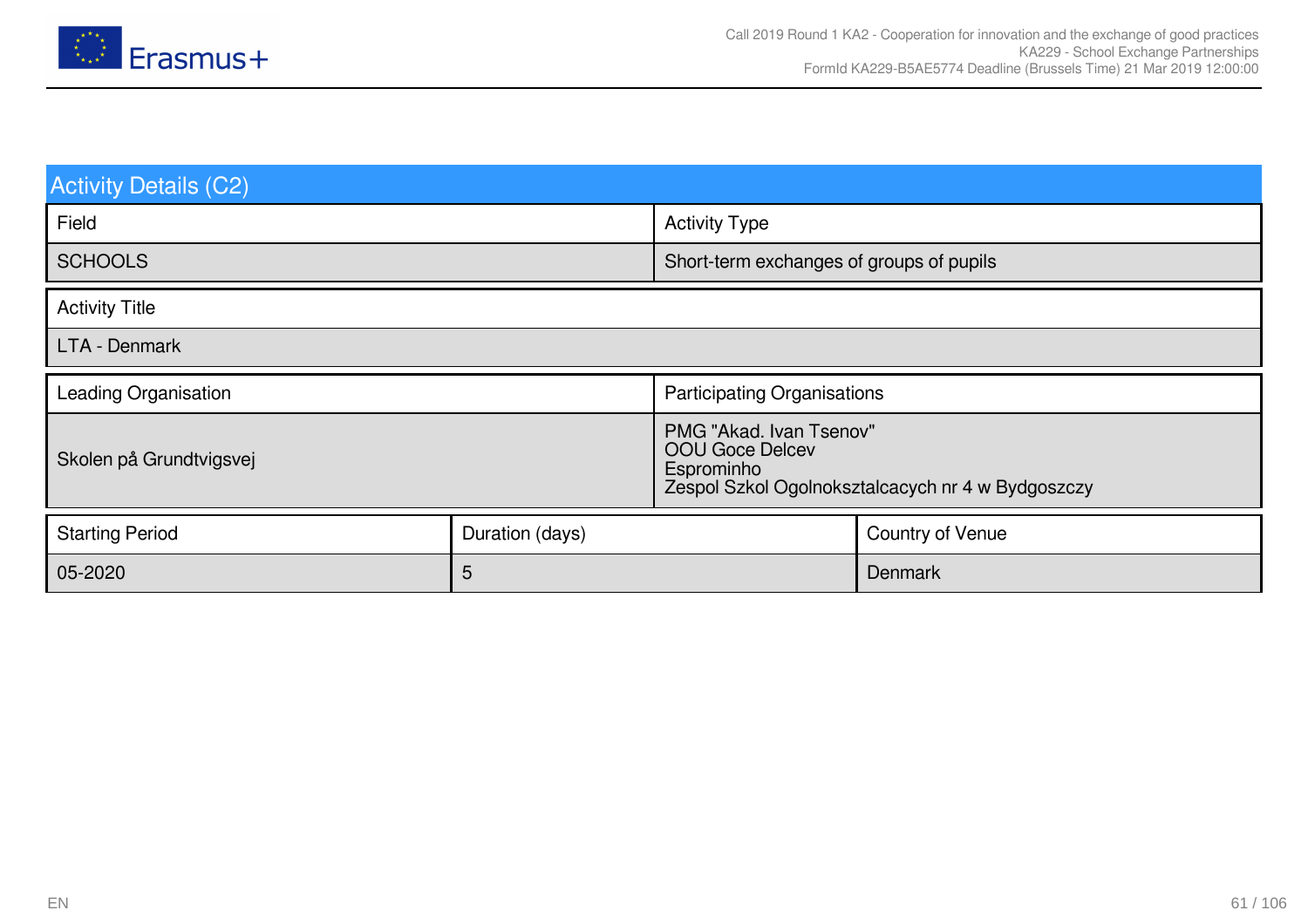

Description of the activity:

- ●Describe the content, methodology and expected results of the activity.
- ●How is it going to be related to or integrated with the normal activities of the involved schools?

The activities will guarantee participation of students with different interests and talents - ones who explore historic issues refuring to theatre, otherscapable in more practical activities such as costume making and others with interests in ICT.

The LTA is a continuation of prior national activities focusing on the surveys the students will have done on the history of world theatre. The LTA will consist of the folowing workshops:

• Workshop "Theatre Across Borders" – the participant studens present what they have learnt about the history of world theatre - Japanese Noh Theatre, Indonesian mask theatre, Comedia Dell'arte, Turkish shadow theatre, Mystical Medieval theatre, popular theatre (Punch and Judy), FrenchBaroque marionette theatre. The participants will elaborate an online quiz "My knowledge of worldwide theatre" to share in TwinSpace and theproject web site.

• Workshop "Costumes" - The students will benefit from the knowledge of professionals on aspects of costuming, design, and making of costumesand accessories. They will use resources from a specialised website "Introduction of costume design" and "Costuming for the theatre". • Game "Suit conversion" – The students will have the opportunity to use their own creative ideas to convert ordinary clothes into costumes. Some ofthem will act as reporters of the event and present the other participants while the game is being livestreamed to the other project team membersback in the participant schools.

• Game "Dress a mannequin" - The activity will be based on the educational materials on the specialised website "Historical costumes game". Theparticipants will use it as a model to develop a similar game in their own schools.

- European Day of Cultural Heritage joint exhibitions, demonstrations of project outcomes to popularize cultural heritage in the project countries
- Professional Development "Use of digital media in teaching through drama How to make trailers"
- Project Monitoring Meeting

The host school being the project web master will dedicate a session to preparation and editing of materials to be uploaded on the project web site. Itwill teach participant students and staff how to organise contents and achieve better dissemination results.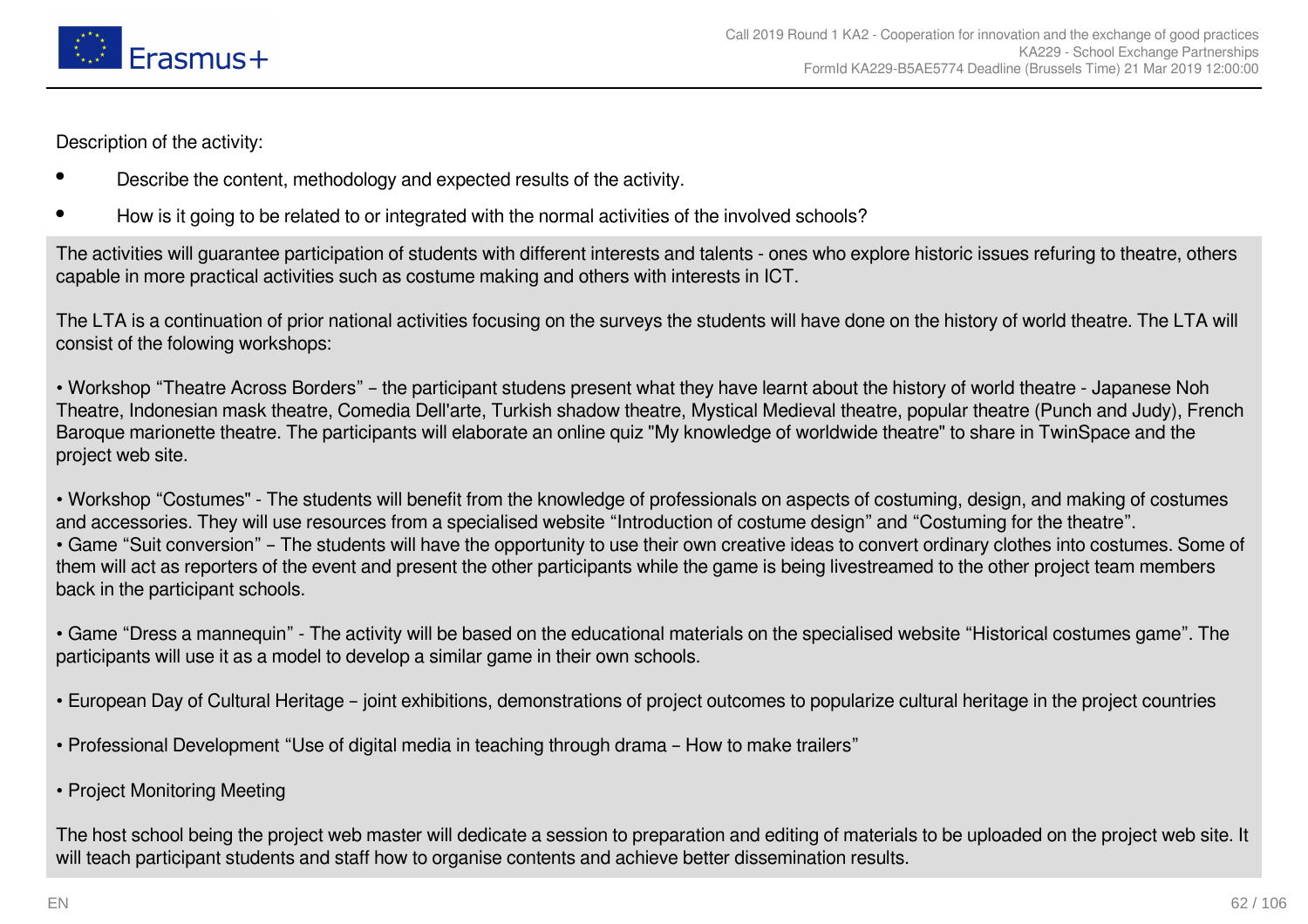

The host school has a peculiar school organisation based on the philosophy of Project Based Learning. Hence, the Erasmus activities will be easilyimplemented in the normal schooling process.

Does this activity combine physical mobility with virtual exchanges through eTwinning?

Yes

Please explain how this will be achieved and what the expected benefits are.

We will use padlet to share our art work.

We will make use of TwinSpace to share the online quiz "My knowledge of worldwide theatre" which the participants will elaborate during activities. We will livestream the game "Suit conversion" to the other project team members back in the participant schools. As a result we will promote cooperative work and participants' soft skills.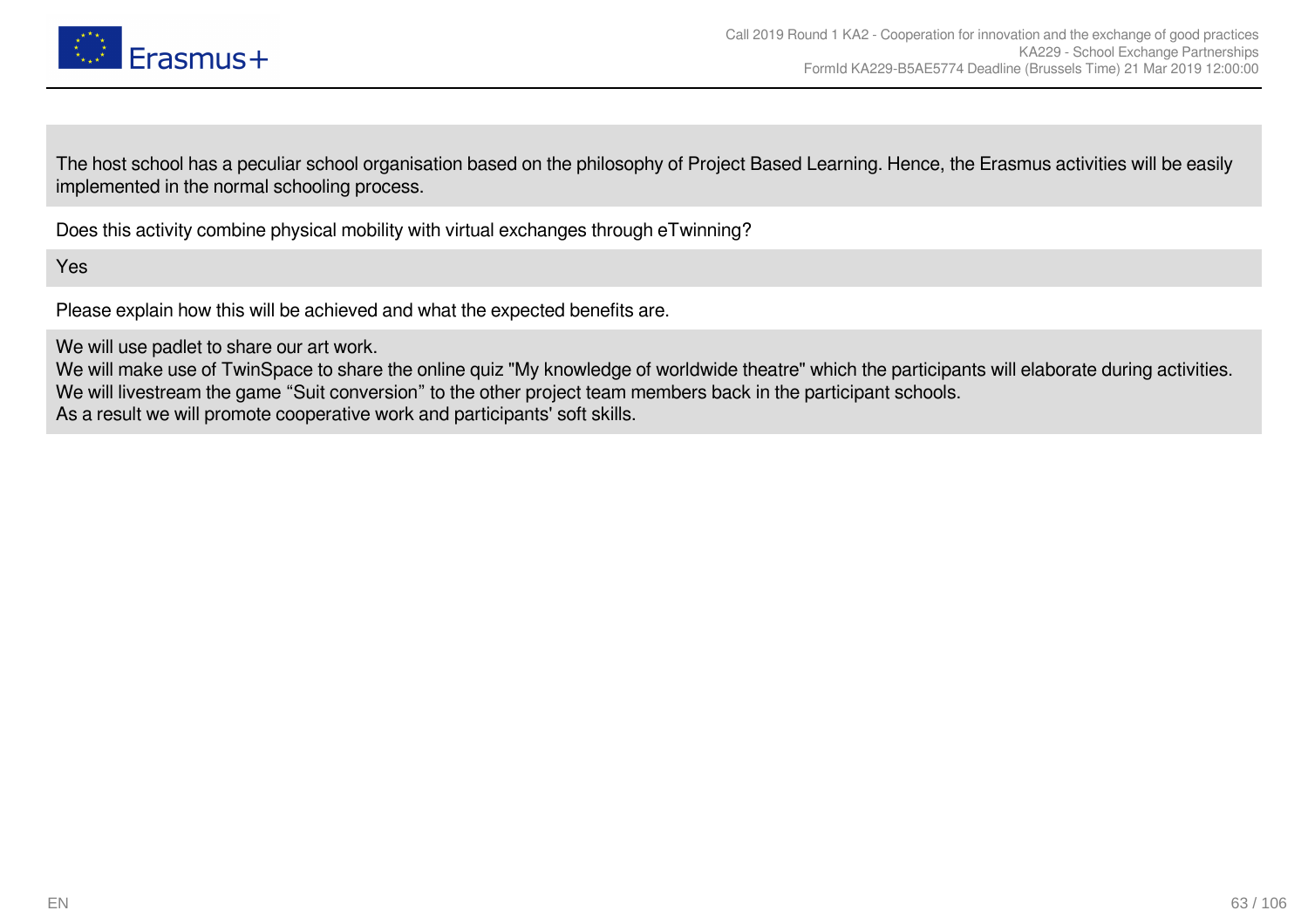

...

How is participation in this activity going to benefit the involved participants?

The LTA focuses on cultural heritage and growing understanding of artistic and cultural practices in the partner countries. It amalgamates cultural traditions and the use of digital media and web-based tools. It provides learning through survey, performance, workshops, work with digital media,and interactive websites.

The presenting in the workshop "Theatre Across Borders" will provide a joint contribution to promoting soft skills and competences - the students will get confidence in talking to the wide audience, practice their presentation skills, develop voice projecting, flueny in English.

The participation in the European Day of Cultural Heritage will give us the opportunity to collaboratively celebrate significant festivals and events viaa shared agenda.

Under the watchful mentoring of their teachers the students will understand the importance of eSafety and responsible use of online resources andtools. They will learn to make tralers and thus back at their school train their peers the same conpetences.

We will maximise the use of communication media, support and develop a sense of abolishing the distances between schools via eTwinning andsocial media.

benefit of staff from first-hand experience of unfamiliar educational systems, utilizing this to modify practice

The LTA will enable staff to benefit from shared training and expertise of professionals and to develop models of good practice in delivering dramaand ICT.

The LTA contents will Introduce the Ss to the concept of theatre, costumes, design, over a wide range of periods in world history.

### Groups of Participants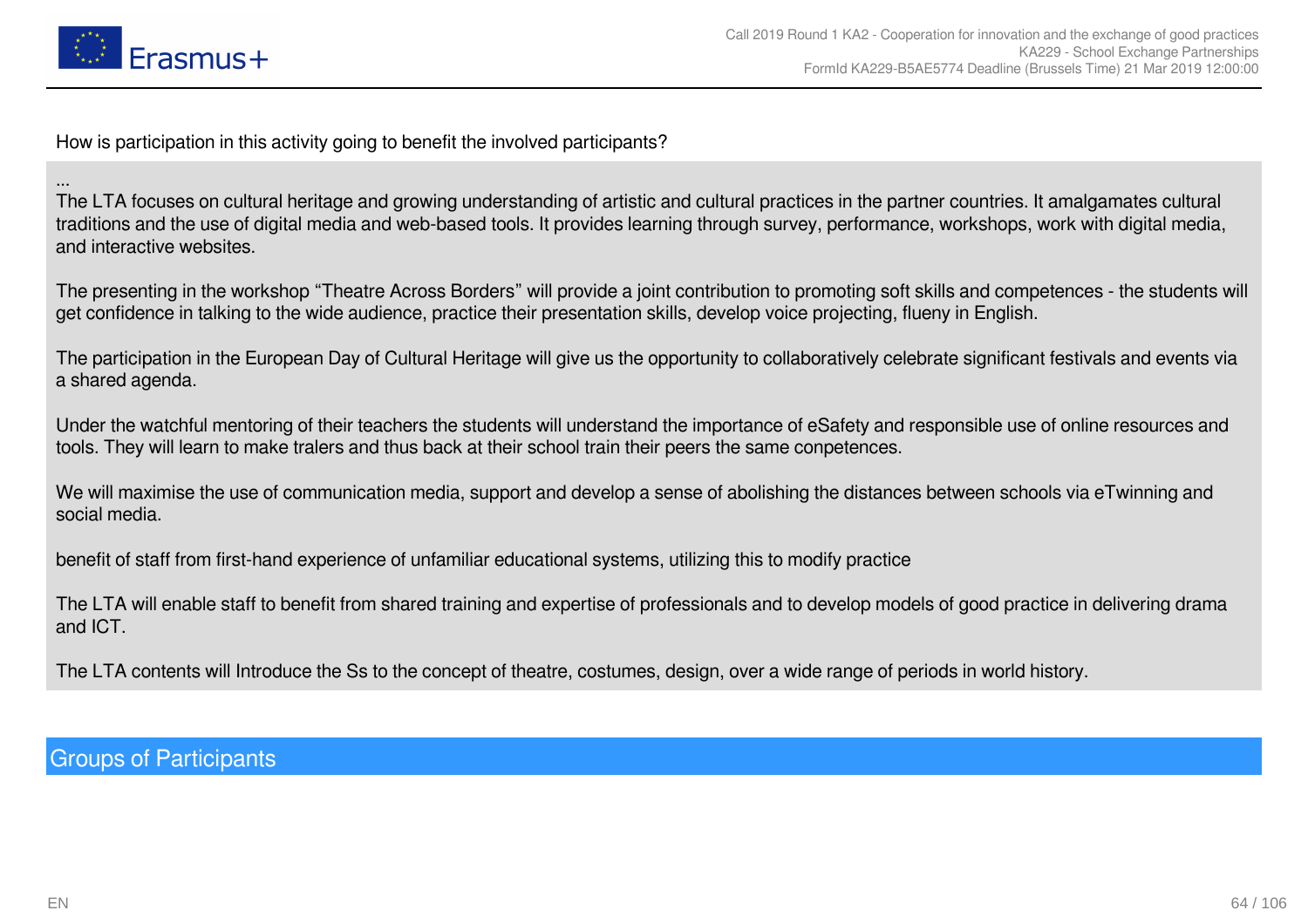

| ID             | <b>Sending Organisation /</b><br><b>Country</b>                  | <b>Distance Band</b> | <b>Duration</b><br>(days) | No. of<br><b>Participants</b> |   | No. of<br>Accompanying<br><b>Persons</b> | Grant       |
|----------------|------------------------------------------------------------------|----------------------|---------------------------|-------------------------------|---|------------------------------------------|-------------|
|                | Esprominho / Portugal                                            | 2000-2999 km         |                           |                               | 5 | $\overline{2}$                           | 6034.00 EUR |
| 2              | OOU Goce Delcey / The<br>Republic of North Macedonia             | 500-1999 km          |                           |                               | 5 | 2                                        | 5439.00 EUR |
| 3              | PMG "Akad. Ivan Tsenov" /<br><b>Bulgaria</b>                     | 500-1999 km          |                           |                               | 5 | $\overline{2}$                           | 5439.00 EUR |
| $\overline{4}$ | Zespol Szkol<br>Ogolnoksztalcacych nr 4 w<br>Bydgoszczy / Poland | 500-1999 km          |                           |                               | 5 | 2                                        | 5439.00 EUR |

| Group 1, Activity (C2 - LTA - Denmark) |                                                                         |                  |                                                       |  |  |  |
|----------------------------------------|-------------------------------------------------------------------------|------------------|-------------------------------------------------------|--|--|--|
| <b>Sending Organisation</b>            |                                                                         | Country of Venue |                                                       |  |  |  |
| Esprominho / Portugal                  |                                                                         | Denmark          |                                                       |  |  |  |
| No. of Participants                    | No. of Accompanying Persons (including<br>teachers accompanying pupils) |                  | Total No. of Participants and accompanying<br>persons |  |  |  |
|                                        |                                                                         |                  |                                                       |  |  |  |

# Group of Participants - Budget

#### **Travel**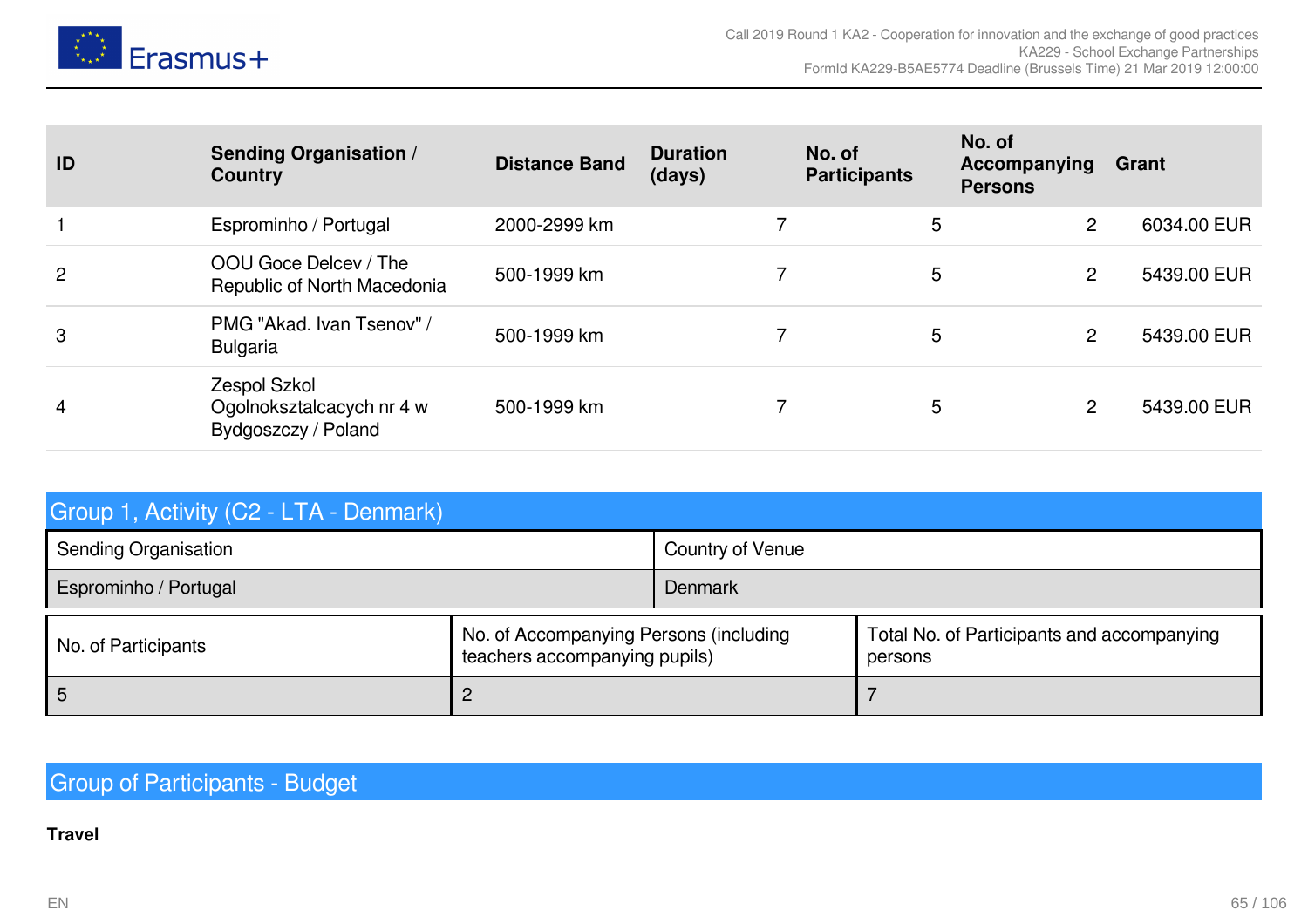

| Distance Band | No. of Persons | <b>Grant per Participant</b> | <b>Total Travel Grant</b> |
|---------------|----------------|------------------------------|---------------------------|
| 2000-2999 km  |                | 360.00 EUR                   | 2520.00 EUR               |

| No. of Participants                   | Duration per Participant (days)            | <b>Grant per Participant</b>  | <b>Total (for Participants)</b>         |  |
|---------------------------------------|--------------------------------------------|-------------------------------|-----------------------------------------|--|
| C                                     |                                            | 406.00 EUR                    | 2030.00 EUR                             |  |
| No. of Accompanying Persons           | Duration per Accompanying<br>Person (days) | Grant per Accompanying Person | <b>Total (for Accompanying Persons)</b> |  |
|                                       |                                            | 742.00 EUR                    | 1484.00 EUR                             |  |
| <b>Total Individual Support Grant</b> |                                            |                               | 3514.00 EUR                             |  |

| Group 2, Activity (C2 - LTA - Denmark)            |                                                                         |                  |                                                       |  |  |
|---------------------------------------------------|-------------------------------------------------------------------------|------------------|-------------------------------------------------------|--|--|
| <b>Sending Organisation</b>                       |                                                                         | Country of Venue |                                                       |  |  |
| OOU Goce Delcev / The Republic of North Macedonia |                                                                         | <b>Denmark</b>   |                                                       |  |  |
| No. of Participants                               | No. of Accompanying Persons (including<br>teachers accompanying pupils) |                  | Total No. of Participants and accompanying<br>persons |  |  |
|                                                   |                                                                         |                  |                                                       |  |  |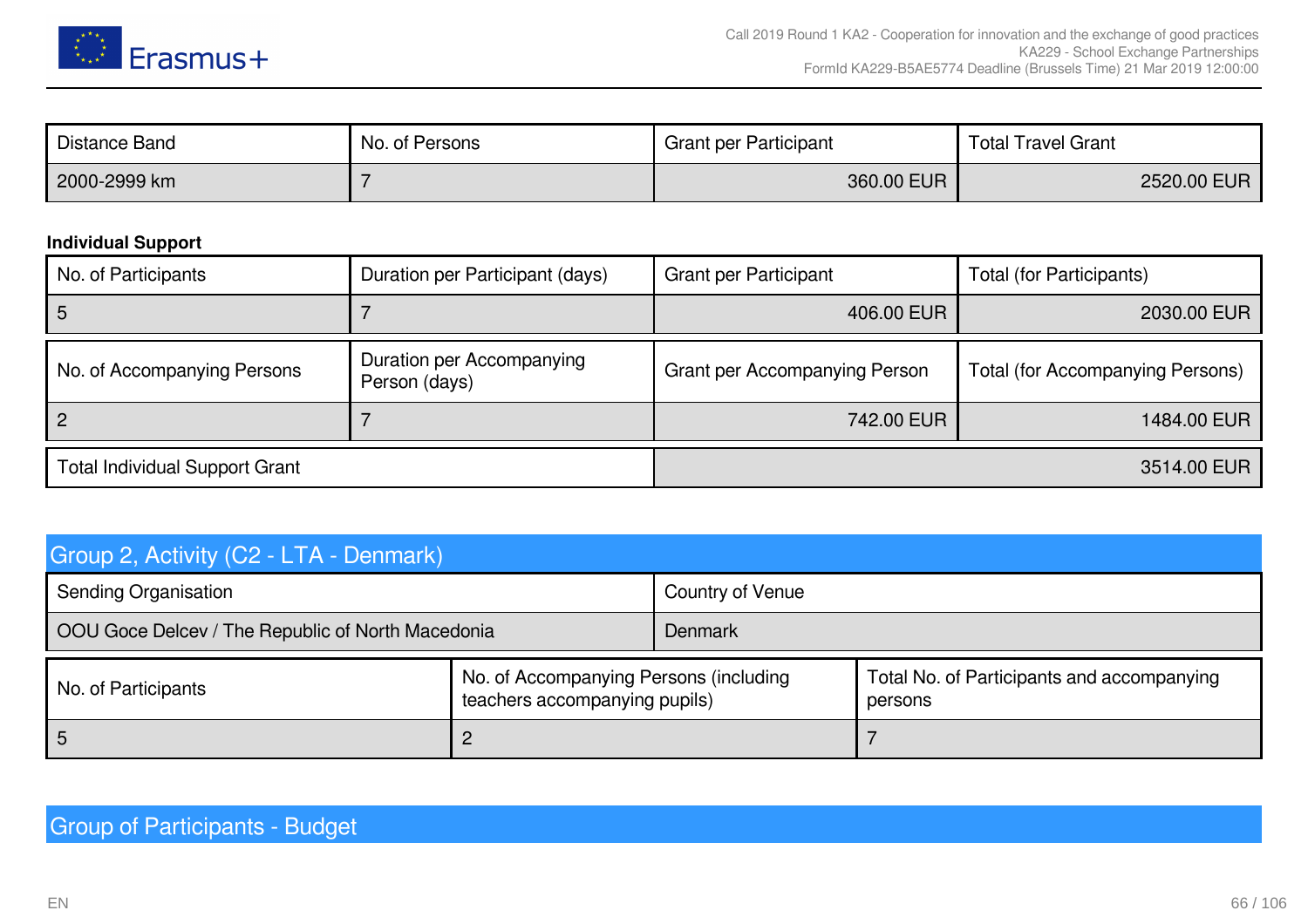

#### **Travel**

| Distance Band | No. of Persons | <b>Grant per Participant</b> | <b>Total Travel Grant</b> |
|---------------|----------------|------------------------------|---------------------------|
| 500-1999 km   |                | 275.00 EUR                   | 1925.00 EUR               |

| No. of Participants                   | Duration per Participant (days)            | <b>Grant per Participant</b>  | Total (for Participants)                |
|---------------------------------------|--------------------------------------------|-------------------------------|-----------------------------------------|
| C                                     |                                            | 406.00 EUR                    | 2030.00 EUR                             |
| No. of Accompanying Persons           | Duration per Accompanying<br>Person (days) | Grant per Accompanying Person | <b>Total (for Accompanying Persons)</b> |
|                                       |                                            | 742.00 EUR                    | 1484.00 EUR                             |
| <b>Total Individual Support Grant</b> |                                            |                               | 3514.00 EUR                             |

| Group 3, Activity (C2 - LTA - Denmark) |                                                                         |                  |                                                       |  |
|----------------------------------------|-------------------------------------------------------------------------|------------------|-------------------------------------------------------|--|
| <b>Sending Organisation</b>            |                                                                         | Country of Venue |                                                       |  |
| PMG "Akad. Ivan Tsenov" / Bulgaria     |                                                                         | Denmark          |                                                       |  |
| No. of Participants                    | No. of Accompanying Persons (including<br>teachers accompanying pupils) |                  | Total No. of Participants and accompanying<br>persons |  |
|                                        |                                                                         |                  |                                                       |  |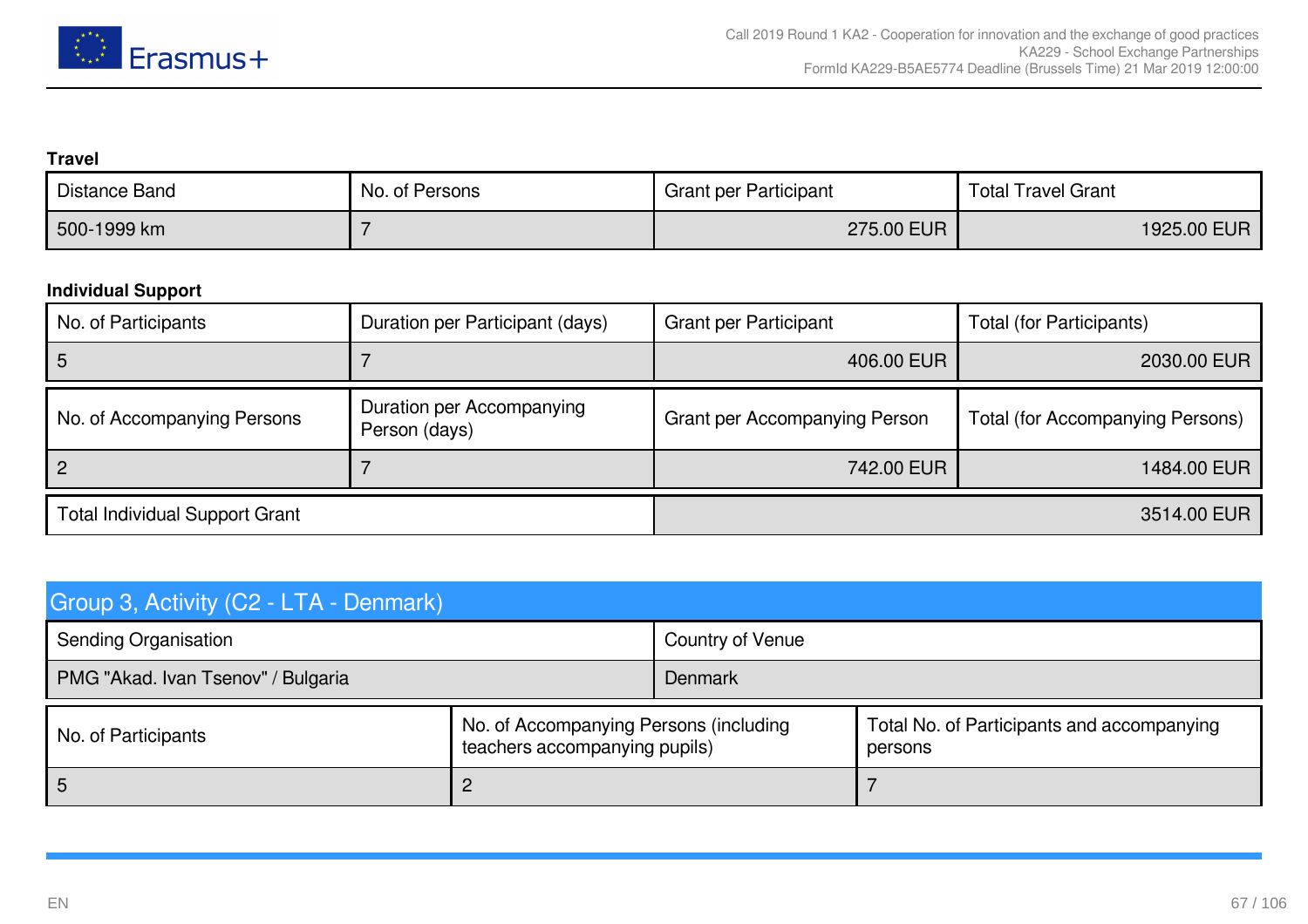

# Group of Participants - Budget

**Travel**

| Distance Band | No. of Persons | <b>Grant per Participant</b> | <b>Total Travel Grant</b> |
|---------------|----------------|------------------------------|---------------------------|
| 500-1999 km   |                | 275.00 EUR                   | 1925.00 EUR               |

| No. of Participants                   | Duration per Participant (days)            | <b>Grant per Participant</b><br>Total (for Participants) |                                  |
|---------------------------------------|--------------------------------------------|----------------------------------------------------------|----------------------------------|
| O                                     |                                            | 406.00 EUR                                               | 2030.00 EUR                      |
| No. of Accompanying Persons           | Duration per Accompanying<br>Person (days) | Grant per Accompanying Person                            | Total (for Accompanying Persons) |
|                                       |                                            | 742.00 EUR                                               | 1484.00 EUR                      |
| <b>Total Individual Support Grant</b> |                                            |                                                          | 3514.00 EUR                      |

| Group 4, Activity (C2 - LTA - Denmark)                     |                                                                         |                  |                                                       |  |
|------------------------------------------------------------|-------------------------------------------------------------------------|------------------|-------------------------------------------------------|--|
| <b>Sending Organisation</b>                                |                                                                         | Country of Venue |                                                       |  |
| Zespol Szkol Ogolnoksztalcacych nr 4 w Bydgoszczy / Poland |                                                                         | <b>Denmark</b>   |                                                       |  |
| No. of Participants                                        | No. of Accompanying Persons (including<br>teachers accompanying pupils) |                  | Total No. of Participants and accompanying<br>persons |  |
|                                                            |                                                                         |                  |                                                       |  |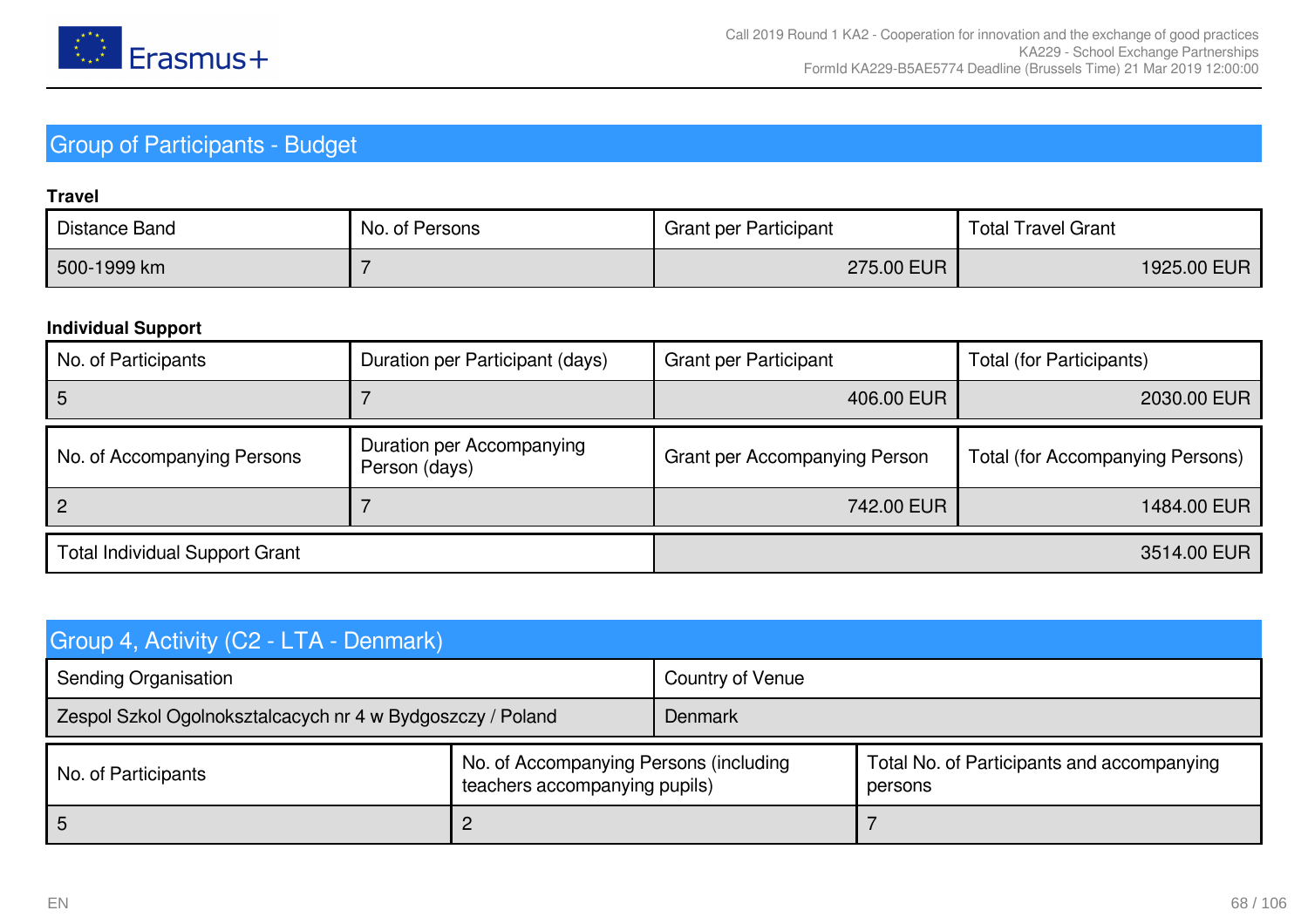

## Group of Participants - Budget

**Travel**

| Distance Band | No. of Persons | Grant per Participant | <b>Total Travel Grant</b> |
|---------------|----------------|-----------------------|---------------------------|
| 500-1999 km   |                | 275.00 EUR            | 1925.00 EUR               |

| No. of Participants                   | Duration per Participant (days)            | <b>Grant per Participant</b>         | <b>Total (for Participants)</b>         |
|---------------------------------------|--------------------------------------------|--------------------------------------|-----------------------------------------|
|                                       |                                            | 406.00 EUR                           | 2030.00 EUR                             |
| No. of Accompanying Persons           | Duration per Accompanying<br>Person (days) | <b>Grant per Accompanying Person</b> | <b>Total (for Accompanying Persons)</b> |
|                                       |                                            | 742.00 EUR                           | 1484.00 EUR                             |
| <b>Total Individual Support Grant</b> |                                            |                                      | 3514.00 EUR                             |

| <b>Activity Budget</b>    |              |  |
|---------------------------|--------------|--|
| <b>Budget Items</b>       | Grant        |  |
| Travel                    | 8295.00 EUR  |  |
| <b>Individual Support</b> | 14056.00 EUR |  |
| <b>Total Grant</b>        | 22351.00 EUR |  |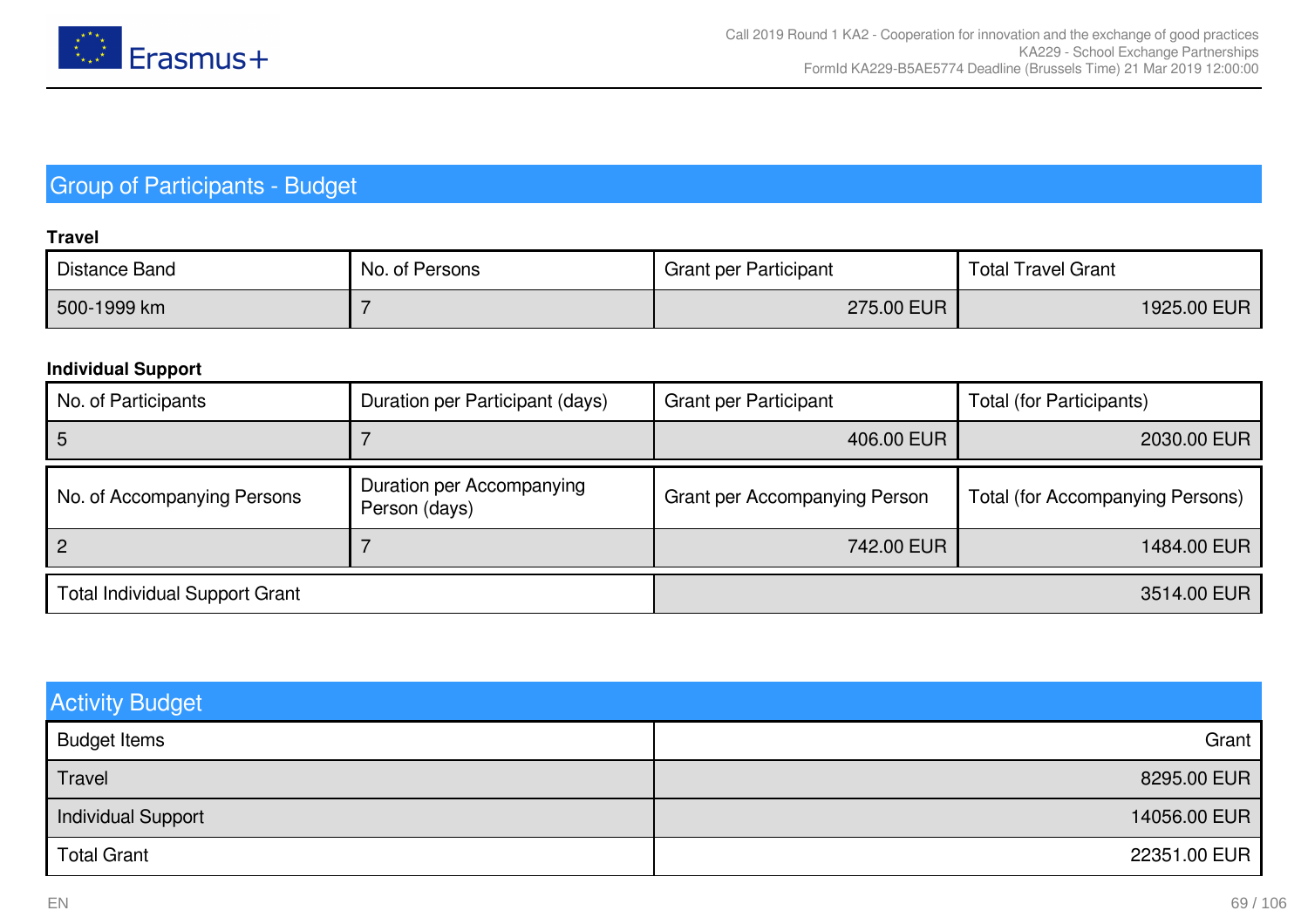

| <b>Activity Details (C3)</b>                      |                 |                                                                                            |                  |
|---------------------------------------------------|-----------------|--------------------------------------------------------------------------------------------|------------------|
| Field                                             |                 | <b>Activity Type</b>                                                                       |                  |
| <b>SCHOOLS</b>                                    |                 | Short-term exchanges of groups of pupils                                                   |                  |
| <b>Activity Title</b>                             |                 |                                                                                            |                  |
| <b>LTA - Poland</b>                               |                 |                                                                                            |                  |
| Leading Organisation                              |                 | <b>Participating Organisations</b>                                                         |                  |
| Zespol Szkol Ogolnoksztalcacych nr 4 w Bydgoszczy |                 | PMG "Akad. Ivan Tsenov"<br>Skolen på Grundtvigsvej<br><b>OOU Goce Delcev</b><br>Esprominho |                  |
| <b>Starting Period</b>                            | Duration (days) |                                                                                            | Country of Venue |
| 10-2020                                           | 5               |                                                                                            | Poland           |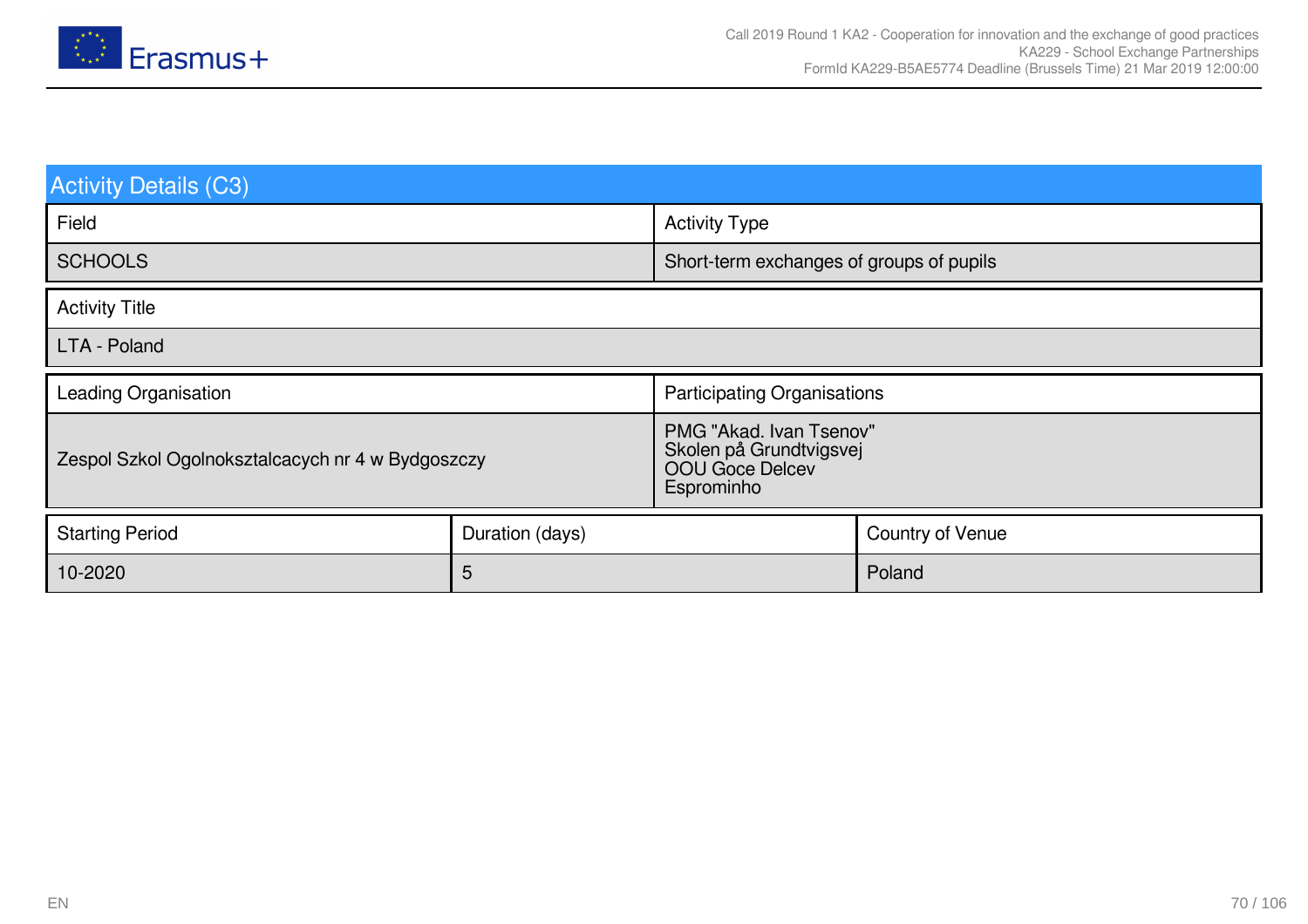

Description of the activity:

....

- ●Describe the content, methodology and expected results of the activity.
- ●How is it going to be related to or integrated with the normal activities of the involved schools?

The LTA is dedicated to teaching students how to used specialised tools and websites to produce their project products. The major fields of the LTAare strengthening the cooperation and networking between participant schools (the main workshop will be watched by the rest of the teams nonpresent at the LTA through videoconferencing), implementation of innovative practices in the field of education (preparation for streaming performances and activities in the foreign language classroom - the participant students will learn how to do that), activities that facilitate the recognition and validation of knowledge, skills and competences acquired through non-formal learning (visits to local festival CAMERIMAGE, theatre, exhibitions), activities of cooperation between regional authorities (teachers of non-partner schools will be invited to the workshops and training sessions, regional directorates of education, local schools, kindergartens will be introduced to our activities and objectives). The Content ofthe LTA is as follows:

• Workshop "Drama and Digital Media"- The expected result of the activity is the presentation of software, e.g. Adobe Audition and Audacity which the students will be able to use in the project activities.They will also be taught how to use royalty-free images, video clips, etc. through Stock Music,Music Archive, website "C & T Network".

• Workshop "Using ICTs in film-making" – The workshop will be related to recording, material editing, broadcasting, conveying meaningful messageson project relevant issues which the students willl be in charge of doing during post-LTA national activities.

• Participation in the local theatre festival and CAMERAIMAGE film festival - The participant students will have the opportunity to act as judges andgain practical skills on how to assess a film production.

• Workshop "Lights! Camera! Action!" - That is an outsourced activity held by an associated partner organisation (local film studio) which will providethe students with training on how to use a camera. The skill will be applied in national activities to elaborate products for the school ICT Shows.• "The actor talks" – The meeting is meant to meet our students with an actor from the local theatre. The guest will talk about preparation ofproduction.

• Project Monitoring Meeting - The meeting will gather all participant teachers to a discussion on budget management and planning cooperative andnational activities.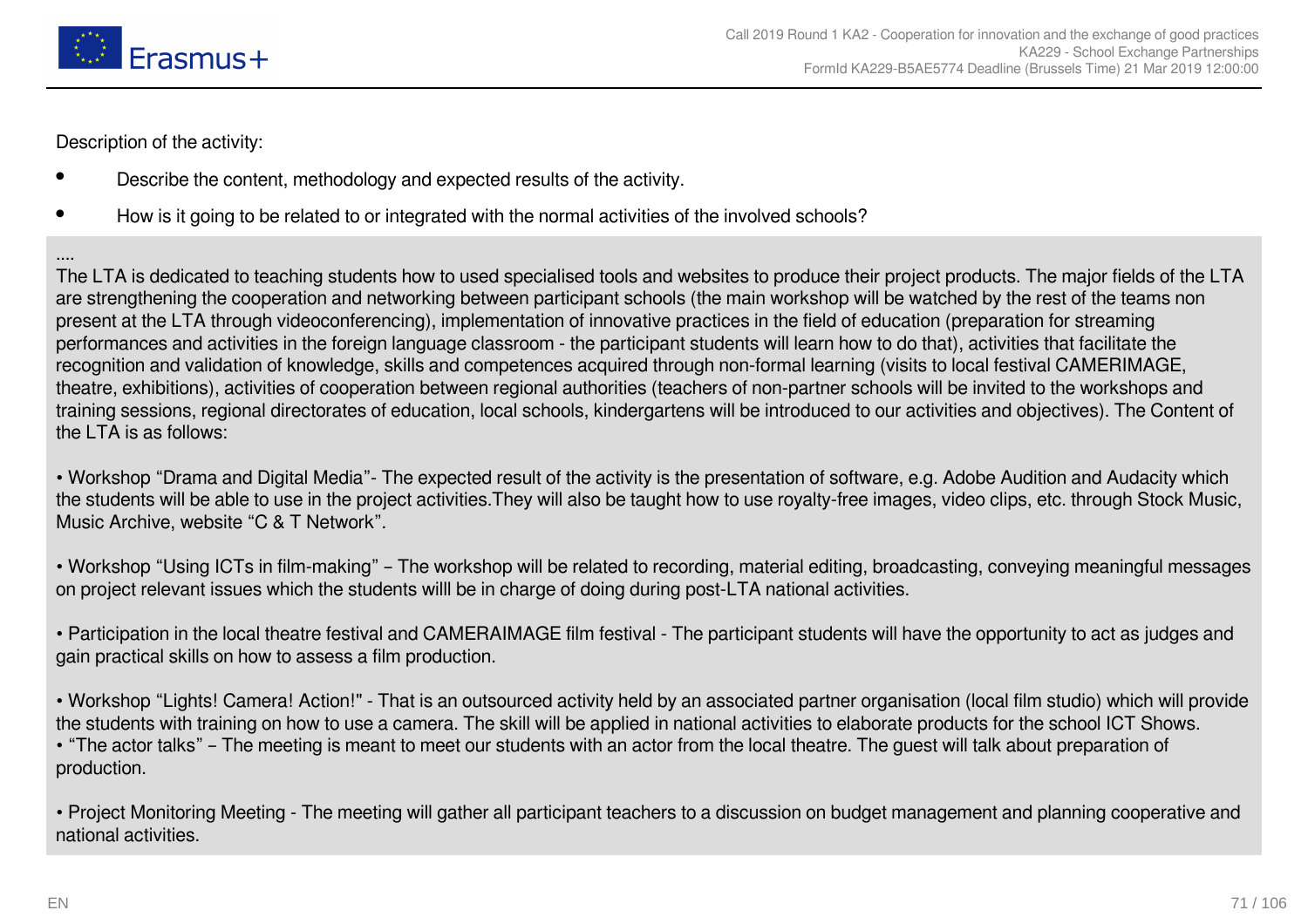

Does this activity combine physical mobility with virtual exchanges through eTwinning?

Yes

Please explain how this will be achieved and what the expected benefits are.

(the main workshop will be watched by the rest of the teams non present at the LTA through videoconferencing),

Padlet - to assess students' aqcuired knowledge and skills

We will create an evaluation table in the TwinSpace with all the activities of the project and ask pupils to evaluate them with a score.

 We will ask students to describe their participation in the project with one or more key words and create a word cloud through wordle.com oranswergarden.com.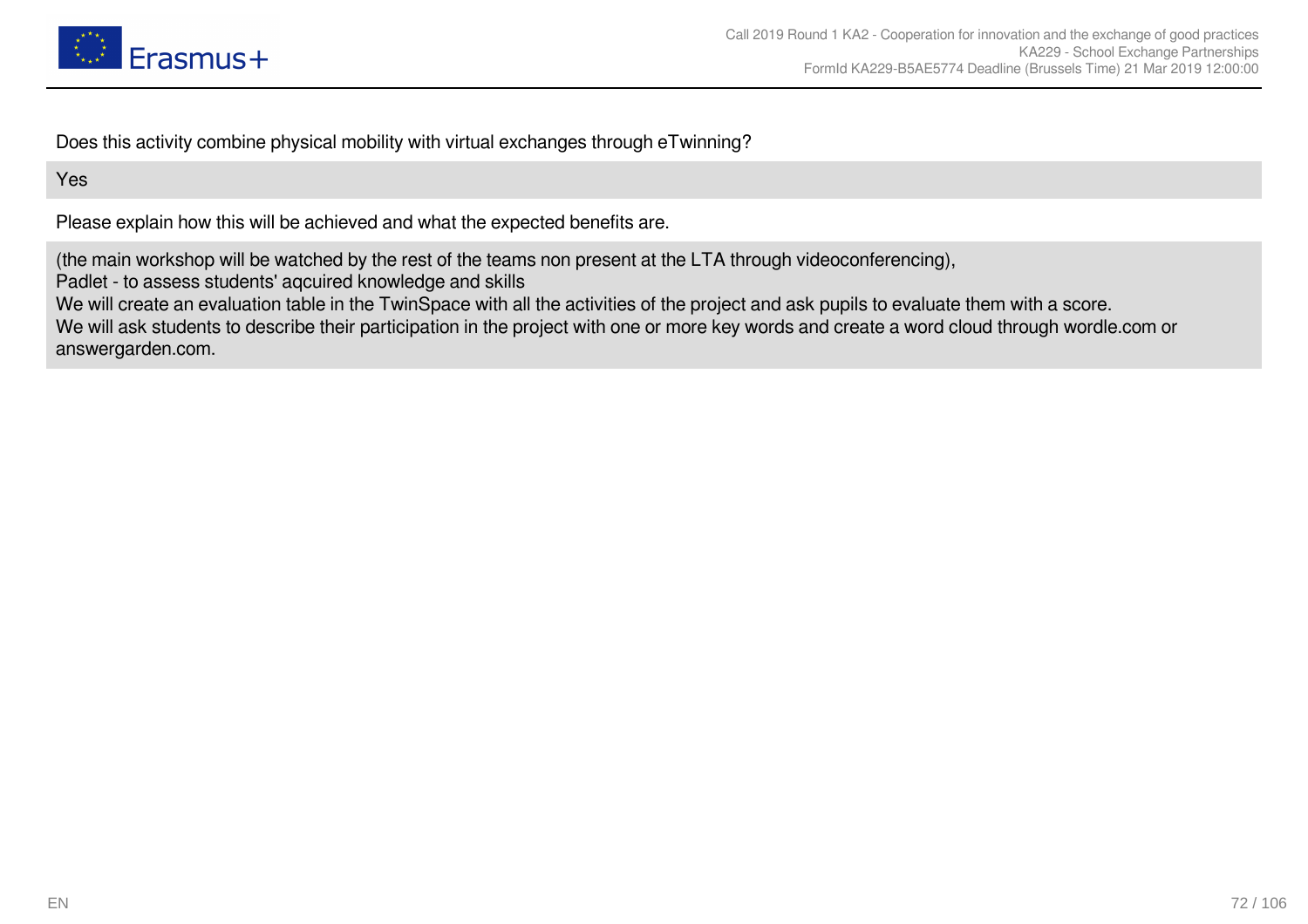

How is participation in this activity going to benefit the involved participants?

....

Our activities are designed so as to support the effective use of digital technologies and open pedagogies in education. It will also support new teaching methods and tools – members of our staff who have attended specialized KA1 courses will share ICT practical use. On participating in theLTA the students and staff will benefit from:

- estalishment of European dimension at our schools - Comparison and learning from the ways in which partner schools approach common issues ofschool organization and curriculum delivery on the relevant subjects

- enabling staff and Ss to travel to partner schools, develop lasting personal and collaborative working friendships and participate in jointtransnational activities

- entrepreneurship through launching activities in which our students teach younger or disabled children - e.g. upon participating in the workshop "Lights! Camera! Action!" and meeting film inustry and theatre professionals the students will increase their emplayability skills and chances in thefuture (provision of job shadowing opportunities, development of behavior management strategies)

- social inclusion and students' motivation - Our partnership will contribute to the professional development of our participant teachers especially indealing with early school leaving. We will provoke Ss' interest and teach them to express themselves in an emotionally intelligent way. - gaining practical skills - some of our schools have a great experience in making films, life pictures and preparing plays (Greek, Polish, FYROM, Bulgarian). They will share experience on taking part in Theatre and Film Festivals (Polish school in France, Bulgarian school in UK and Turkey). - the students will learn from the expertise of pofessionals - they will teach Action Clip, Flashbacks and Flash Forwards, Marking the Moment throughslow motion, freeze-frame, narration,tracking, music, voice practice (importance of articulation, projection and voice variation).

Groups of Participants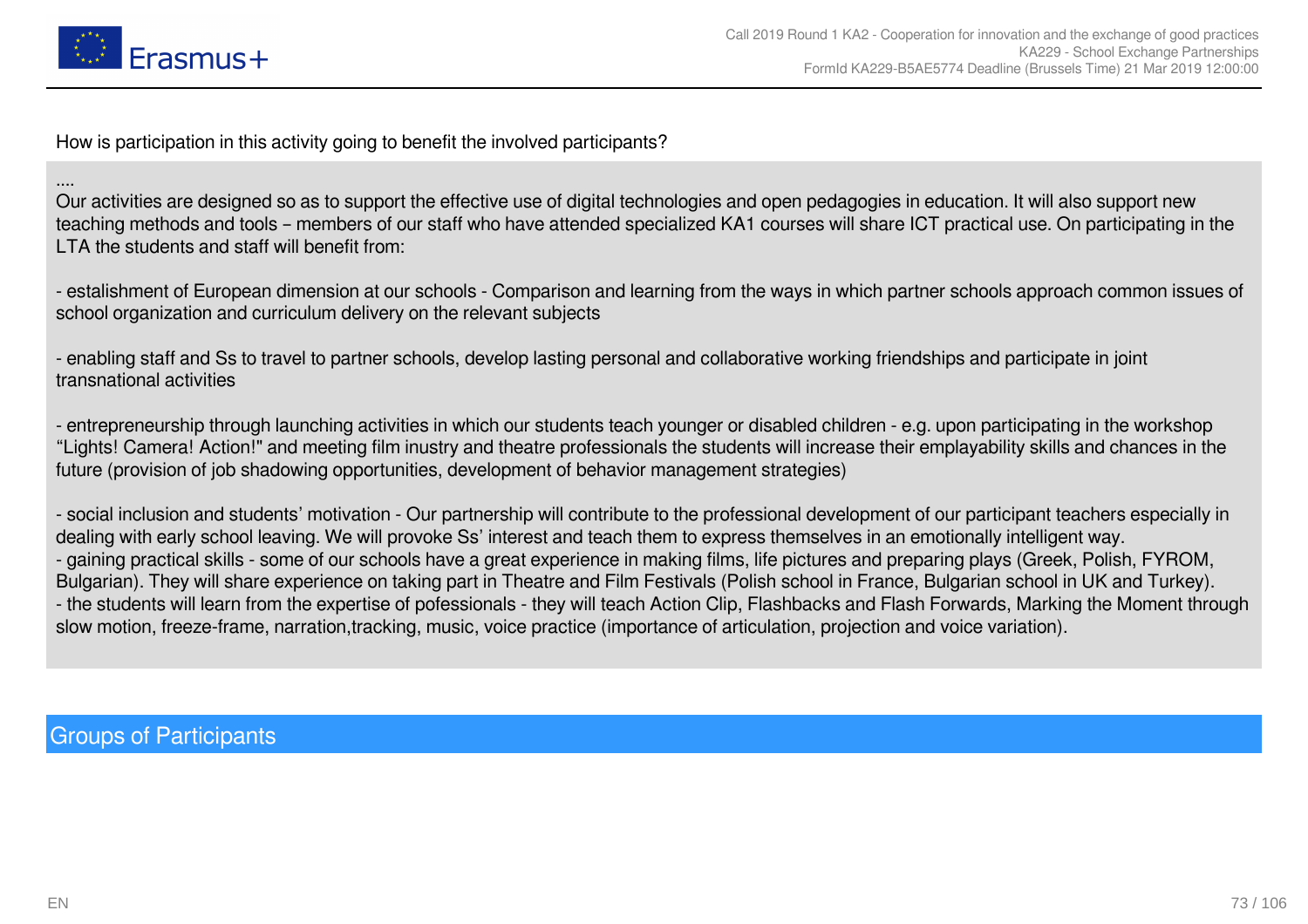

| ID             | <b>Sending Organisation /</b><br><b>Country</b>      | <b>Distance Band</b> | <b>Duration</b><br>(days) | No. of<br><b>Participants</b> |   | No. of<br>Accompanying<br><b>Persons</b> | Grant       |
|----------------|------------------------------------------------------|----------------------|---------------------------|-------------------------------|---|------------------------------------------|-------------|
|                | Esprominho / Portugal                                | 2000-2999 km         |                           |                               | 5 | $\overline{2}$                           | 6034.00 EUR |
| 2              | OOU Goce Delcey / The<br>Republic of North Macedonia | 500-1999 km          |                           |                               | 5 | $\overline{2}$                           | 5439.00 EUR |
| 3              | PMG "Akad. Ivan Tsenov" /<br><b>Bulgaria</b>         | 500-1999 km          |                           |                               | 5 | 2                                        | 5439.00 EUR |
| $\overline{4}$ | Skolen på Grundtvigsvej /<br><b>Denmark</b>          | 500-1999 km          |                           |                               | 5 | 2                                        | 5439.00 EUR |

| Group 1, Activity (C3 - LTA - Poland) |                                                                         |                  |                                                       |  |  |  |
|---------------------------------------|-------------------------------------------------------------------------|------------------|-------------------------------------------------------|--|--|--|
| <b>Sending Organisation</b>           |                                                                         | Country of Venue |                                                       |  |  |  |
| Esprominho / Portugal                 |                                                                         | Poland           |                                                       |  |  |  |
| No. of Participants                   | No. of Accompanying Persons (including<br>teachers accompanying pupils) |                  | Total No. of Participants and accompanying<br>persons |  |  |  |
| 5                                     |                                                                         |                  |                                                       |  |  |  |

#### **Travel**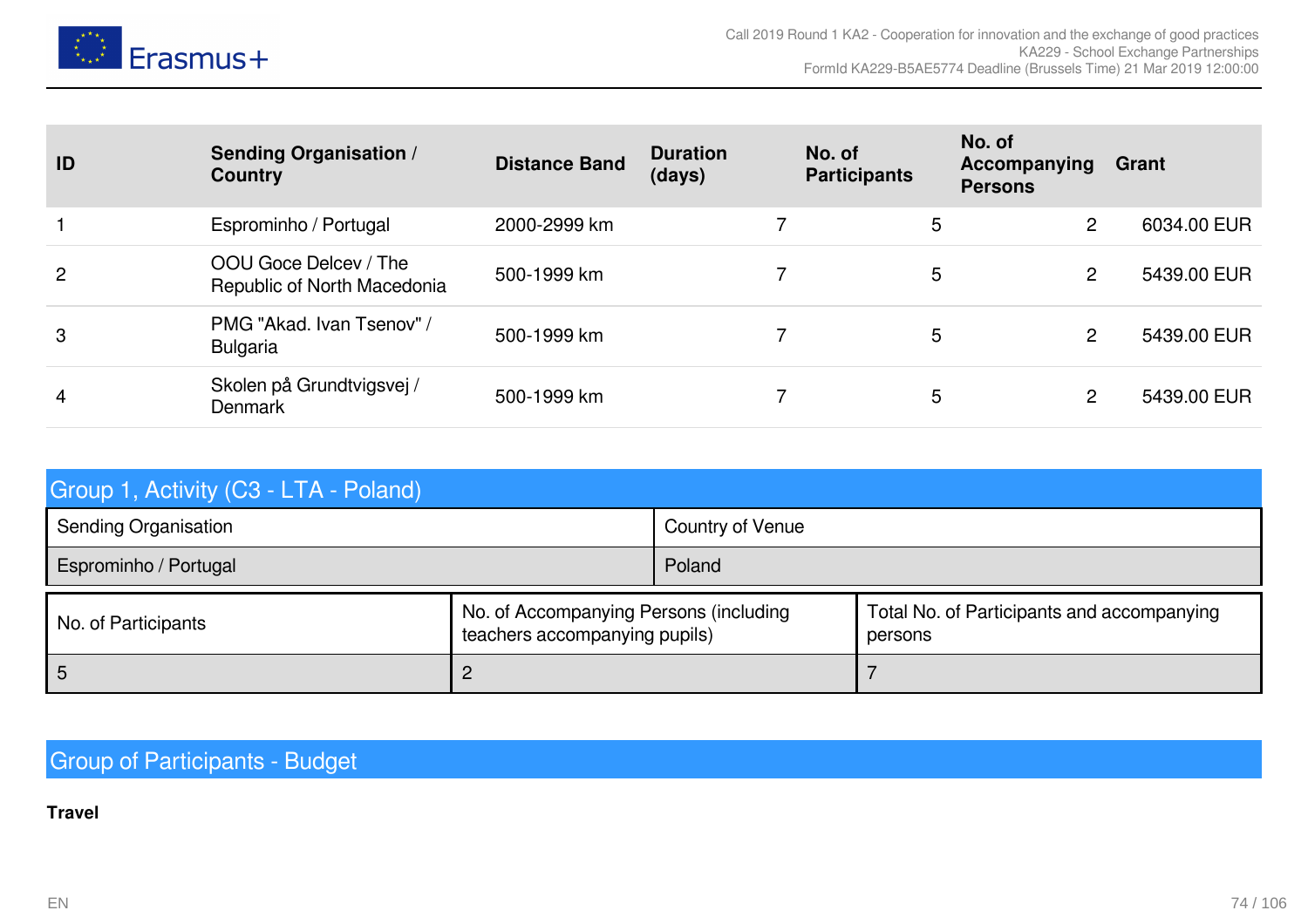

| Distance Band | No. of Persons | <b>Grant per Participant</b> | <b>Total Travel Grant</b> |
|---------------|----------------|------------------------------|---------------------------|
| 2000-2999 km  |                | 360.00 EUR                   | 2520.00 EUR               |

| No. of Participants                   | Duration per Participant (days)            | <b>Grant per Participant</b>  | <b>Total (for Participants)</b>         |
|---------------------------------------|--------------------------------------------|-------------------------------|-----------------------------------------|
| C                                     |                                            | 406.00 EUR                    | 2030.00 EUR                             |
| No. of Accompanying Persons           | Duration per Accompanying<br>Person (days) | Grant per Accompanying Person | <b>Total (for Accompanying Persons)</b> |
|                                       |                                            | 742.00 EUR                    | 1484.00 EUR                             |
| <b>Total Individual Support Grant</b> |                                            |                               | 3514.00 EUR                             |

| Group 2, Activity (C3 - LTA - Poland)             |                                                                         |                  |                                                       |  |  |  |
|---------------------------------------------------|-------------------------------------------------------------------------|------------------|-------------------------------------------------------|--|--|--|
| <b>Sending Organisation</b>                       |                                                                         | Country of Venue |                                                       |  |  |  |
| OOU Goce Delcev / The Republic of North Macedonia |                                                                         | Poland           |                                                       |  |  |  |
| No. of Participants                               | No. of Accompanying Persons (including<br>teachers accompanying pupils) |                  | Total No. of Participants and accompanying<br>persons |  |  |  |
|                                                   |                                                                         |                  |                                                       |  |  |  |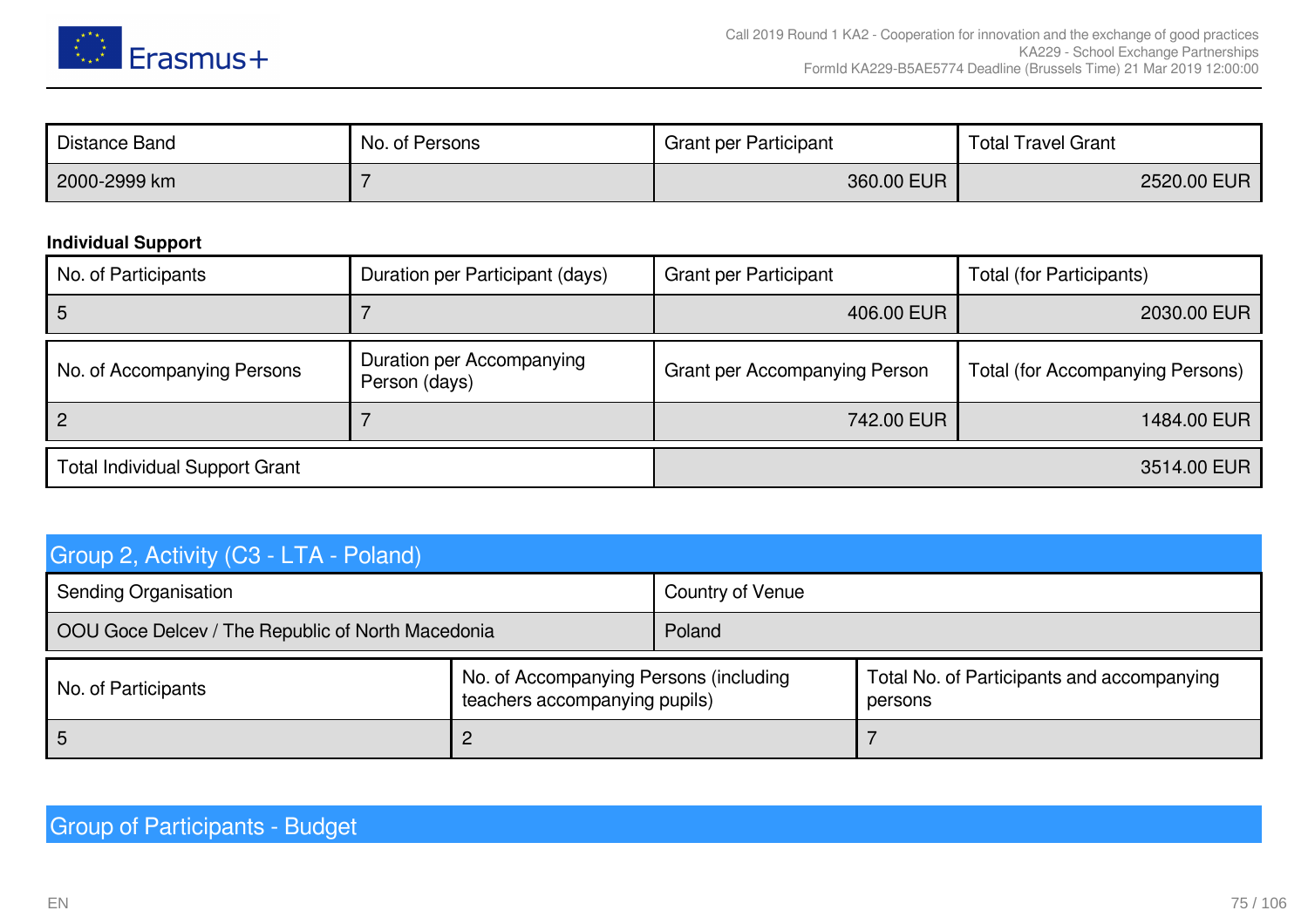

### **Travel**

| Distance Band | No. of Persons | <b>Grant per Participant</b> | <b>Total Travel Grant</b> |
|---------------|----------------|------------------------------|---------------------------|
| 500-1999 km   |                | 275.00 EUR                   | 1925.00 EUR               |

| No. of Participants                   | Duration per Participant (days)            | <b>Grant per Participant</b><br>Total (for Participants) |                                         |
|---------------------------------------|--------------------------------------------|----------------------------------------------------------|-----------------------------------------|
| C                                     |                                            | 406.00 EUR                                               | 2030.00 EUR                             |
| No. of Accompanying Persons           | Duration per Accompanying<br>Person (days) | Grant per Accompanying Person                            | <b>Total (for Accompanying Persons)</b> |
|                                       |                                            | 742.00 EUR                                               | 1484.00 EUR                             |
| <b>Total Individual Support Grant</b> |                                            |                                                          | 3514.00 EUR                             |

| Group 3, Activity (C3 - LTA - Poland)                                                          |  |                  |                                                       |  |  |  |
|------------------------------------------------------------------------------------------------|--|------------------|-------------------------------------------------------|--|--|--|
| <b>Sending Organisation</b>                                                                    |  | Country of Venue |                                                       |  |  |  |
| PMG "Akad. Ivan Tsenov" / Bulgaria                                                             |  | Poland           |                                                       |  |  |  |
| No. of Accompanying Persons (including<br>No. of Participants<br>teachers accompanying pupils) |  |                  | Total No. of Participants and accompanying<br>persons |  |  |  |
| .5                                                                                             |  |                  |                                                       |  |  |  |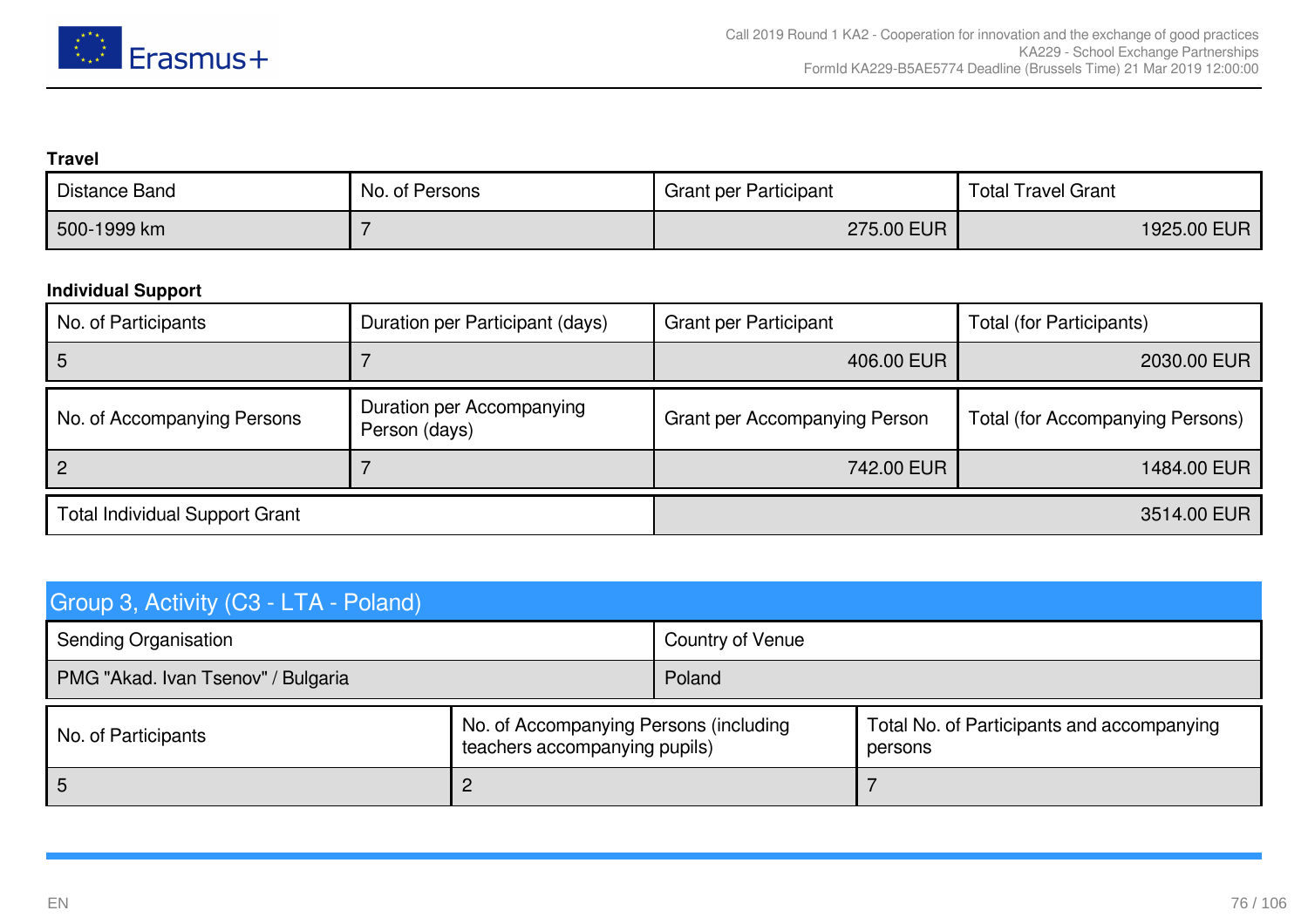

**Travel**

| Distance Band | No. of Persons | <b>Grant per Participant</b> | <b>Total Travel Grant</b> |
|---------------|----------------|------------------------------|---------------------------|
| 500-1999 km   |                | 275.00 EUR                   | 1925.00 EUR               |

| No. of Participants                   | Duration per Participant (days)            | <b>Grant per Participant</b><br><b>Total (for Participants)</b> |                                  |
|---------------------------------------|--------------------------------------------|-----------------------------------------------------------------|----------------------------------|
|                                       |                                            | 406.00 EUR                                                      | 2030.00 EUR                      |
| No. of Accompanying Persons           | Duration per Accompanying<br>Person (days) | Grant per Accompanying Person                                   | Total (for Accompanying Persons) |
|                                       |                                            | 742.00 EUR                                                      | 1484.00 EUR                      |
| <b>Total Individual Support Grant</b> |                                            |                                                                 | 3514.00 EUR                      |

| Group 4, Activity (C3 - LTA - Poland) |                                                                         |                  |                                                       |  |  |  |
|---------------------------------------|-------------------------------------------------------------------------|------------------|-------------------------------------------------------|--|--|--|
| <b>Sending Organisation</b>           |                                                                         | Country of Venue |                                                       |  |  |  |
| Skolen på Grundtvigsvej / Denmark     |                                                                         | Poland           |                                                       |  |  |  |
| No. of Participants                   | No. of Accompanying Persons (including<br>teachers accompanying pupils) |                  | Total No. of Participants and accompanying<br>persons |  |  |  |
| $\mathbf b$                           |                                                                         |                  |                                                       |  |  |  |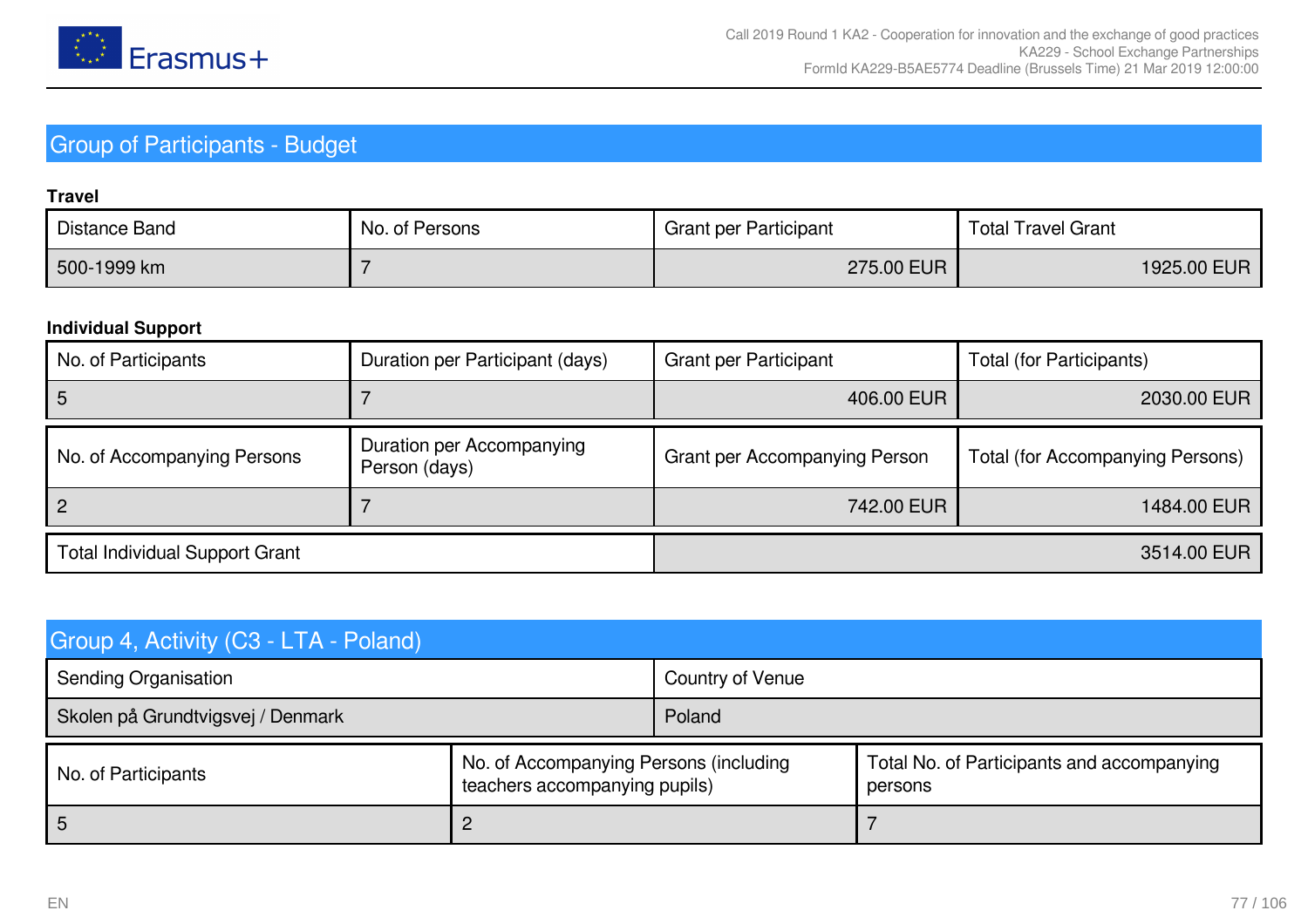

**Travel**

| Distance Band | No. of Persons | Grant per Participant | <b>Total Travel Grant</b> |
|---------------|----------------|-----------------------|---------------------------|
| 500-1999 km   |                | 275.00 EUR            | 1925.00 EUR               |

| No. of Participants                   | Duration per Participant (days)            | <b>Total (for Participants)</b><br><b>Grant per Participant</b> |                                         |
|---------------------------------------|--------------------------------------------|-----------------------------------------------------------------|-----------------------------------------|
|                                       |                                            | 406.00 EUR                                                      | 2030.00 EUR                             |
| No. of Accompanying Persons           | Duration per Accompanying<br>Person (days) | <b>Grant per Accompanying Person</b>                            | <b>Total (for Accompanying Persons)</b> |
|                                       |                                            | 742.00 EUR                                                      | 1484.00 EUR                             |
| <b>Total Individual Support Grant</b> |                                            |                                                                 | 3514.00 EUR                             |

| <b>Activity Budget</b>    |              |  |  |
|---------------------------|--------------|--|--|
| <b>Budget Items</b>       | Grant        |  |  |
| Travel                    | 8295.00 EUR  |  |  |
| <b>Individual Support</b> | 14056.00 EUR |  |  |
| <b>Total Grant</b>        | 22351.00 EUR |  |  |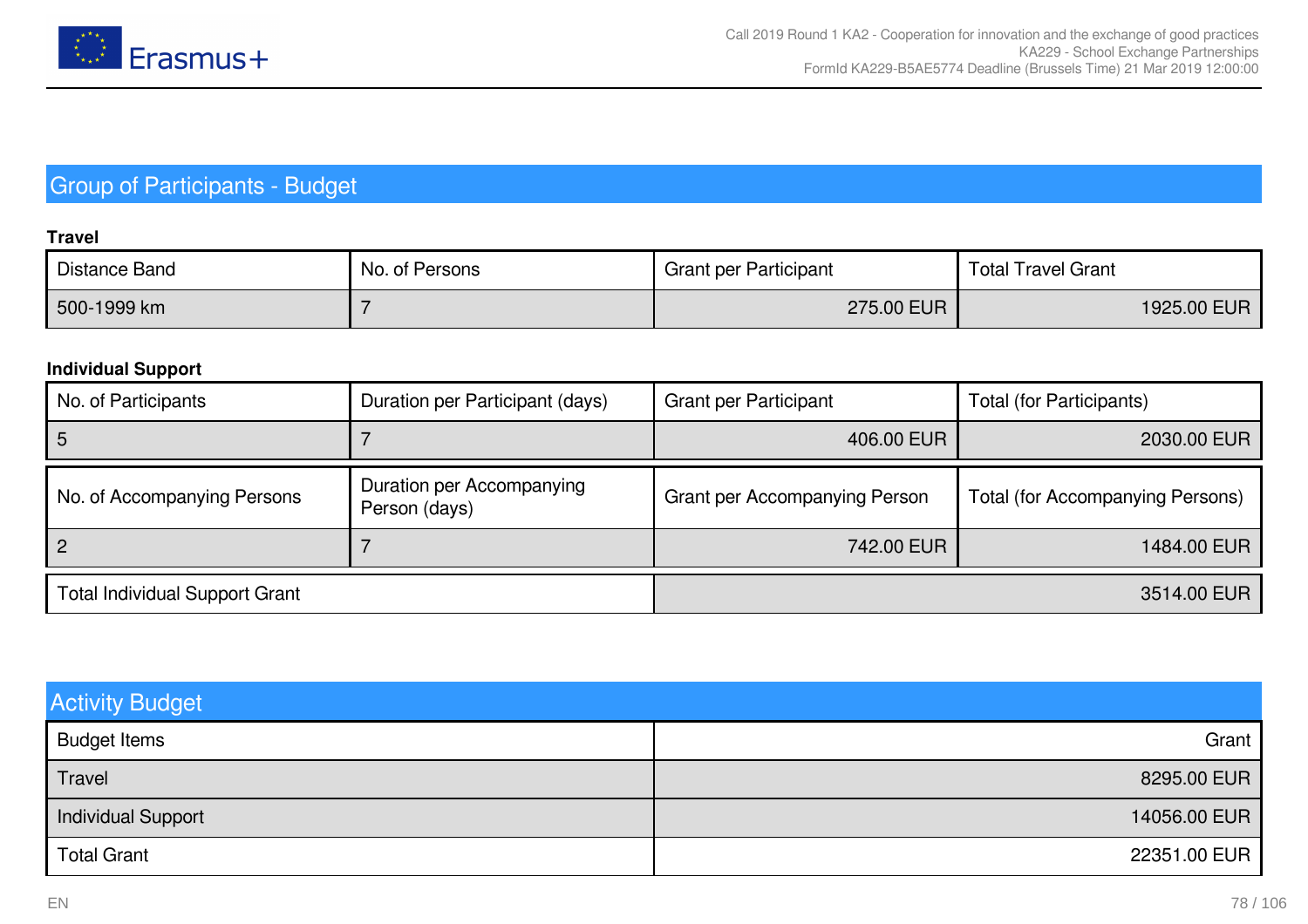

| <b>Activity Details (C4)</b> |                 |                                                                                                                            |                         |
|------------------------------|-----------------|----------------------------------------------------------------------------------------------------------------------------|-------------------------|
| Field                        |                 | <b>Activity Type</b>                                                                                                       |                         |
| <b>SCHOOLS</b>               |                 | Short-term exchanges of groups of pupils                                                                                   |                         |
| <b>Activity Title</b>        |                 |                                                                                                                            |                         |
| LTA - Portugal               |                 |                                                                                                                            |                         |
| <b>Leading Organisation</b>  |                 | Participating Organisations                                                                                                |                         |
| Esprominho                   |                 | PMG "Akad. Ivan Tsenov"<br>Skolen på Grundtvigsvej<br>OOU Goce Delcev<br>Zespol Szkol Ogolnoksztalcacych nr 4 w Bydgoszczy |                         |
| <b>Starting Period</b>       | Duration (days) |                                                                                                                            | <b>Country of Venue</b> |
| 02-2021                      | 5               |                                                                                                                            | Portugal                |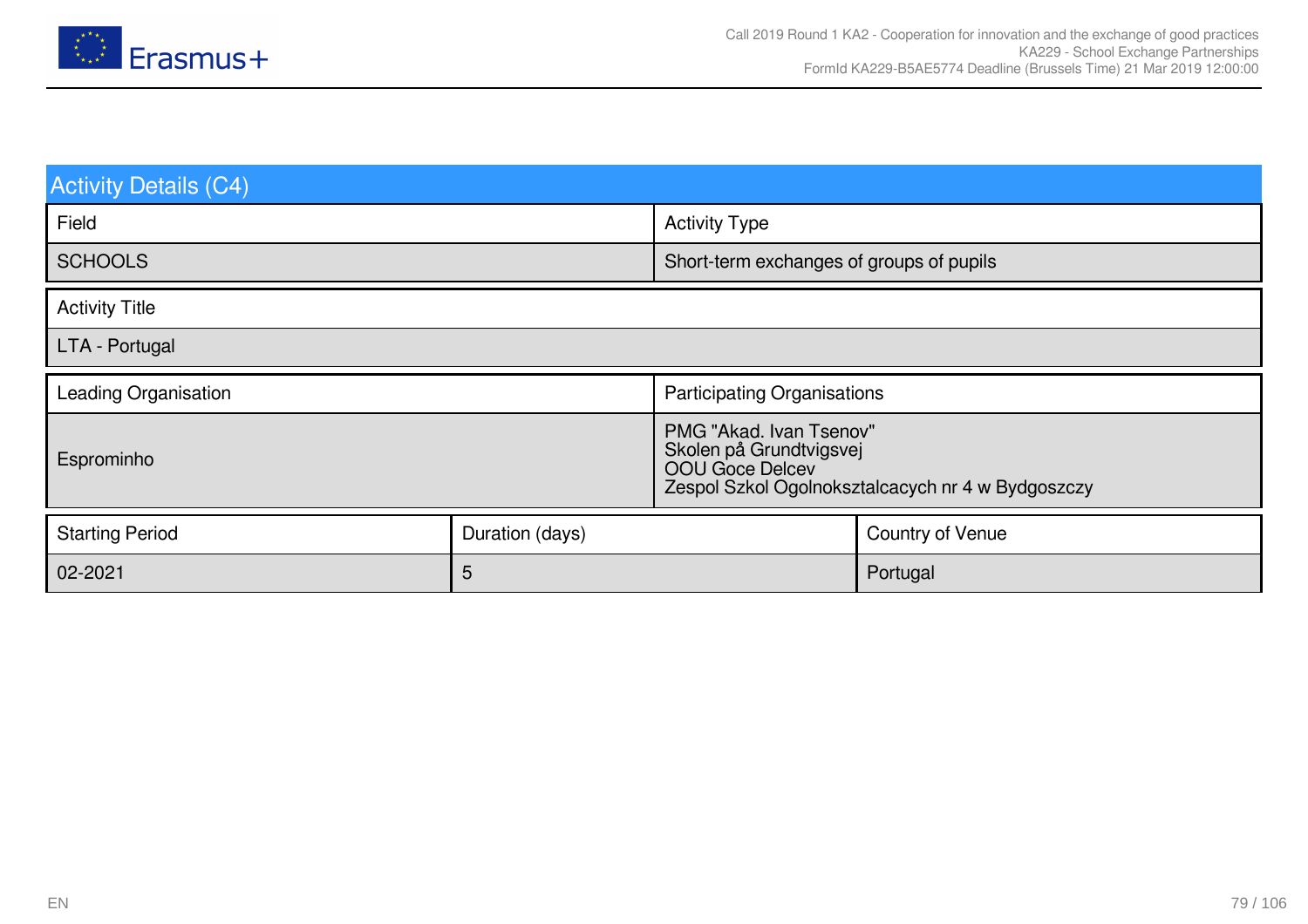

Description of the activity:

- ●Describe the content, methodology and expected results of the activity.
- ●How is it going to be related to or integrated with the normal activities of the involved schools?

As our ptoject combines elements of traditions (drama, plays, old school performances) with new technology, we have agreed to malgamate bothaspects in the LTA. Thus the short-term activity will consist of:

• Radio Play Script – We will make use of specialised educational websites, e.g. "Format for radio play scripts" to apply their formats and templatesfor the students to create a radio play script.

• Workshop "Digital media – The focus of the activity is implementation of Chodder, Kizoa, Postermywall, Sharalike, etc. in our work. The tools will later be used by the students at each partner school to make of products for the national ICT Shows.

• Workshop "Mind map of meaningful messages in our products" - The objective of this activity is to encourage the participant students to createposters with meaningful messages on project theme related topics: cultural heritage, eSafety, multiculturalism, xenophobia, tolerance, etc. Themessages will later be used as a basis for the national activities during which the teams will eaborate trailers to convey those messages.

• Project Monitoring Meeting, cooperation with associated partners - As the Portuguese partner is in charge with cooperation with associatedpartners, its team will advice the partners on ways for cooperation and widening the effect of our project on the local community. To ensure diversity and inclusion as an element of our partnership, we will involve disadvantaged students in drama workshops and will plan activities to promote the integration of refugees, asylum seekers and newly arrived migrants and raise awareness about the refugee crisis in Europe. To achieve this, if possible, we will invite young representatives of those groups to be present at our workhops. We believe they will contribute to thevariety of ideas we are going to use in our oncoming activities.

Does this activity combine physical mobility with virtual exchanges through eTwinning?

Yes

....

Please explain how this will be achieved and what the expected benefits are.

We will use eTwinning kit for Self-assessment - pupils will write down what they learnt in the LTA, what fields they gain confidence in, etc.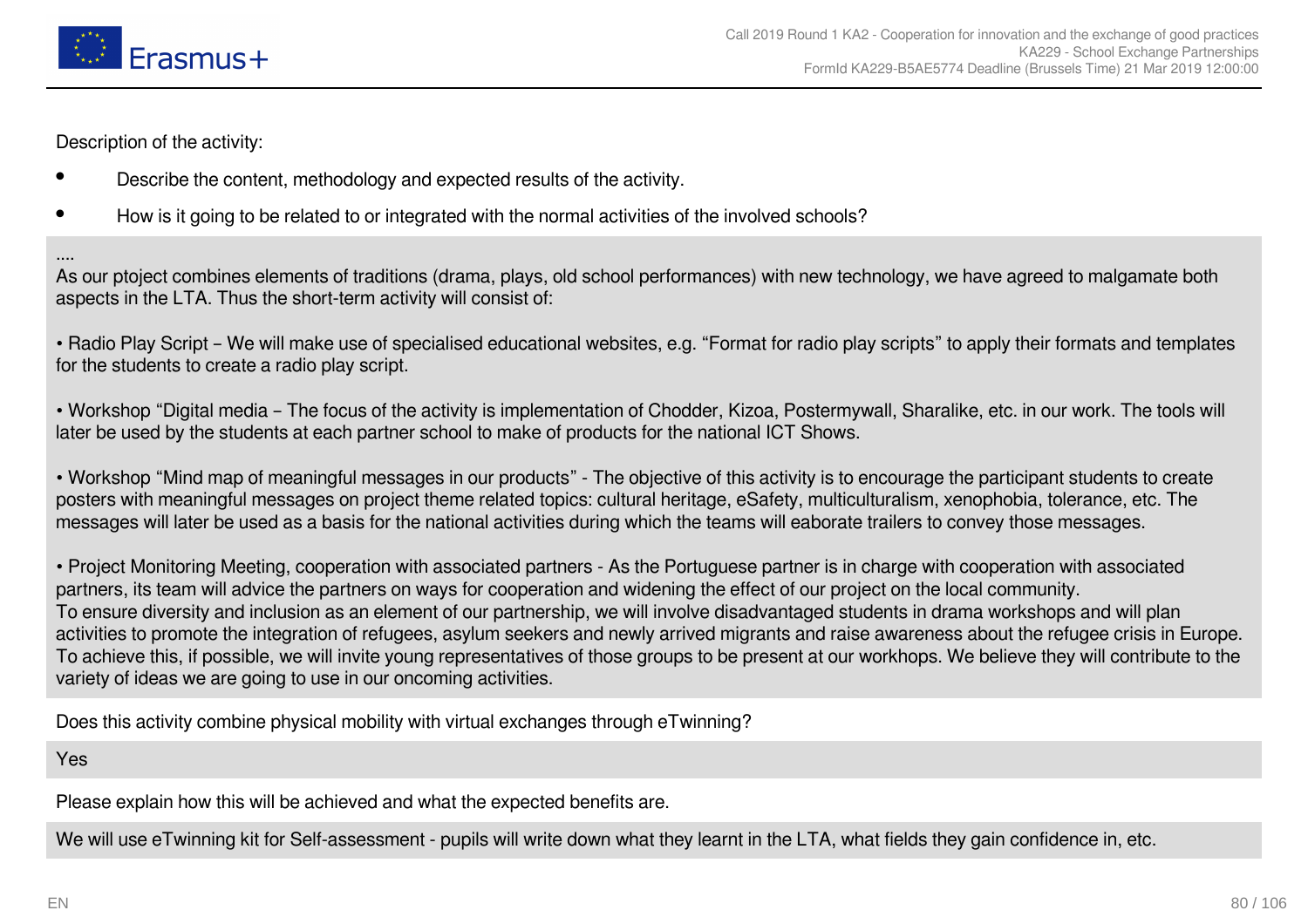

How is participation in this activity going to benefit the involved participants?

....

An important aspect of our work is the stabile connection among the different fields of education in our areas which will guarantee the substantial positive impact of our project.The LTA host school is experienced in work with associated partners and is ready to share outcomes to the local authorities to introduce them in other schools.

The motto of our partnership is "Involve me and I will understand" which depicts our determination to involve the Ss in real-life situations rather thantext-book learning. By practical workshops the students will learn more profoundly.

We have found from previous projects that one of the greatest incentives to learning new ideas and consequent the total impact of the project is the friendships that develop between students and staff. We are confident that this will be an important feature of our partnership.

Through the introduction of ICT we will improve academic performance among Ss. Ss who engage in project-based learning have a better attitude towards school; Ss who come in contact with art show reduced signs of hyperactivity and display less disruptive behavior; performing arts promoteself-esteem and independence. As a consequence our students will develop aesthetic taste and take pride in their national culture.

By including activities as script reading and writing, watching plays, reviewing, filming, we will introduce innovative aspects to tuition. Creative Ts arealways in search for innovative activities to motivate students, foster their potential and improve their skills. By inviting cinema and theatre into ourclassrooms with wide array of activities displays an innovative character.

By making short films conveying messages on tolerance we build notion of a common humanity towards different nations and religious beliefs.

The I TA will:

- benefit staff from first-hand experience of unfamiliar educational systems to modify practice

- exchange of students' work thus incorporating high visual profiles of schools.

Groups of Participants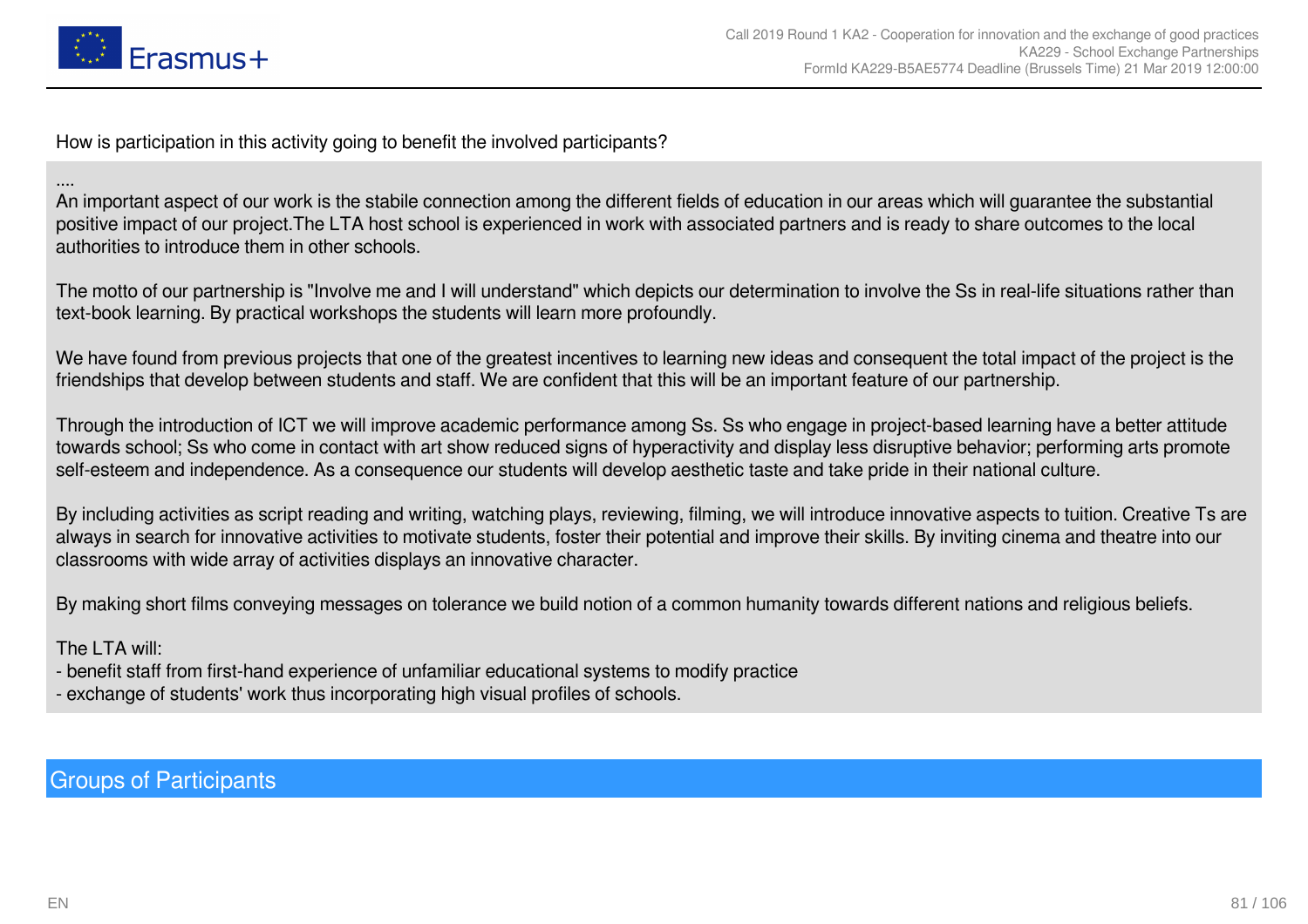

| ID             | <b>Sending Organisation /</b><br><b>Country</b>                         | <b>Distance Band</b> | <b>Duration</b><br>(days) | No. of<br><b>Participants</b> | No. of<br>Accompanying<br><b>Persons</b> | Grant       |
|----------------|-------------------------------------------------------------------------|----------------------|---------------------------|-------------------------------|------------------------------------------|-------------|
|                | OOU Goce Delcey / The<br>Republic of North Macedonia                    | 2000-2999 km         |                           |                               | 5<br>2                                   | 6034.00 EUR |
| 2              | PMG "Akad. Ivan Tsenov" /<br><b>Bulgaria</b>                            | 2000-2999 km         |                           |                               | 5<br>2                                   | 6034.00 EUR |
| 3              | Skolen på Grundtvigsvej /<br><b>Denmark</b>                             | 2000-2999 km         |                           |                               | 5<br>2                                   | 6034.00 EUR |
| $\overline{4}$ | <b>Zespol Szkol</b><br>Ogolnoksztalcacych nr 4 w<br>Bydgoszczy / Poland | 2000-2999 km         |                           |                               | 5<br>$\overline{2}$                      | 6034.00 EUR |

## Group 1, Activity (C4 - LTA - Portugal)

| <b>Sending Organisation</b>                       |                                                                         | Country of Venue |                                                       |
|---------------------------------------------------|-------------------------------------------------------------------------|------------------|-------------------------------------------------------|
| OOU Goce Delcev / The Republic of North Macedonia |                                                                         | Portugal         |                                                       |
| No. of Participants                               | No. of Accompanying Persons (including<br>teachers accompanying pupils) |                  | Total No. of Participants and accompanying<br>persons |
| 5                                                 |                                                                         |                  |                                                       |

# Group of Participants - Budget

#### **Travel**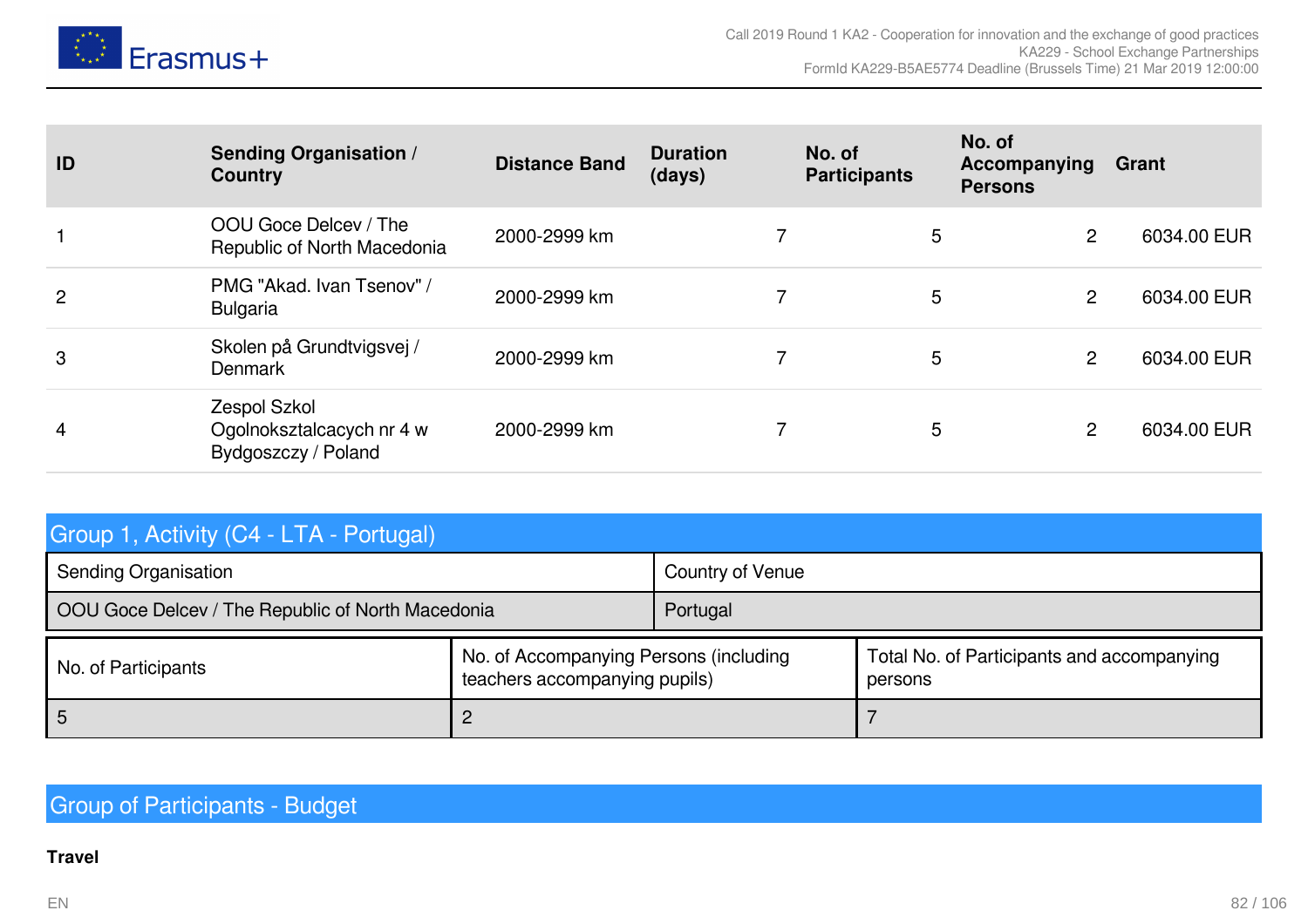

| Distance Band | No. of Persons | <b>Grant per Participant</b> | <b>Total Travel Grant</b> |
|---------------|----------------|------------------------------|---------------------------|
| 2000-2999 km  |                | 360.00 EUR                   | 2520.00 EUR               |

#### **Individual Support**

| No. of Participants                   | Duration per Participant (days)            | <b>Grant per Participant</b><br><b>Total (for Participants)</b> |                                  |
|---------------------------------------|--------------------------------------------|-----------------------------------------------------------------|----------------------------------|
| O                                     |                                            | 406.00 EUR                                                      | 2030.00 EUR                      |
| No. of Accompanying Persons           | Duration per Accompanying<br>Person (days) | Grant per Accompanying Person                                   | Total (for Accompanying Persons) |
|                                       |                                            | 742.00 EUR                                                      | 1484.00 EUR                      |
| <b>Total Individual Support Grant</b> |                                            |                                                                 | 3514.00 EUR                      |

### Group 2, Activity (C4 - LTA - Portugal)

| <b>Sending Organisation</b>        |                                                                         | Country of Venue |                                                       |
|------------------------------------|-------------------------------------------------------------------------|------------------|-------------------------------------------------------|
| PMG "Akad. Ivan Tsenov" / Bulgaria |                                                                         | Portugal         |                                                       |
| No. of Participants                | No. of Accompanying Persons (including<br>teachers accompanying pupils) |                  | Total No. of Participants and accompanying<br>persons |
| 5                                  |                                                                         |                  |                                                       |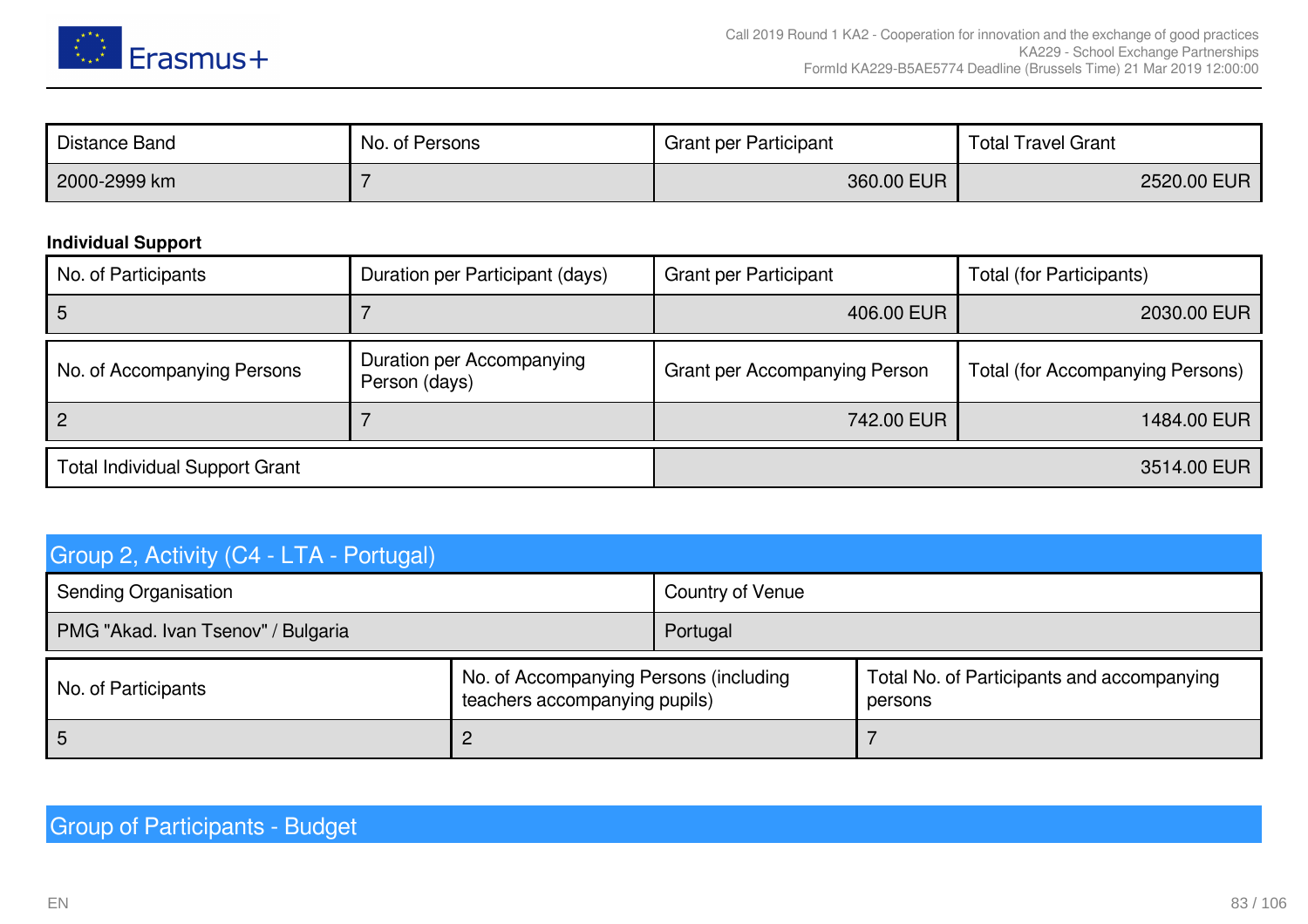

### **Travel**

| Distance Band | No. of Persons | <b>Grant per Participant</b> | <b>Total Travel Grant</b> |
|---------------|----------------|------------------------------|---------------------------|
| 2000-2999 km  |                | 360.00 EUR                   | 2520.00 EUR               |

| No. of Participants                   | Duration per Participant (days)            | <b>Grant per Participant</b><br>Total (for Participants) |                                         |
|---------------------------------------|--------------------------------------------|----------------------------------------------------------|-----------------------------------------|
| C                                     |                                            | 406.00 EUR                                               | 2030.00 EUR                             |
| No. of Accompanying Persons           | Duration per Accompanying<br>Person (days) | Grant per Accompanying Person                            | <b>Total (for Accompanying Persons)</b> |
|                                       |                                            | 742.00 EUR                                               | 1484.00 EUR                             |
| <b>Total Individual Support Grant</b> |                                            |                                                          | 3514.00 EUR                             |

| Group 3, Activity (C4 - LTA - Portugal) |                                                                         |                  |                                                       |  |  |  |
|-----------------------------------------|-------------------------------------------------------------------------|------------------|-------------------------------------------------------|--|--|--|
| <b>Sending Organisation</b>             |                                                                         | Country of Venue |                                                       |  |  |  |
| Skolen på Grundtvigsvej / Denmark       |                                                                         | Portugal         |                                                       |  |  |  |
| No. of Participants                     | No. of Accompanying Persons (including<br>teachers accompanying pupils) |                  | Total No. of Participants and accompanying<br>persons |  |  |  |
| ს                                       |                                                                         |                  |                                                       |  |  |  |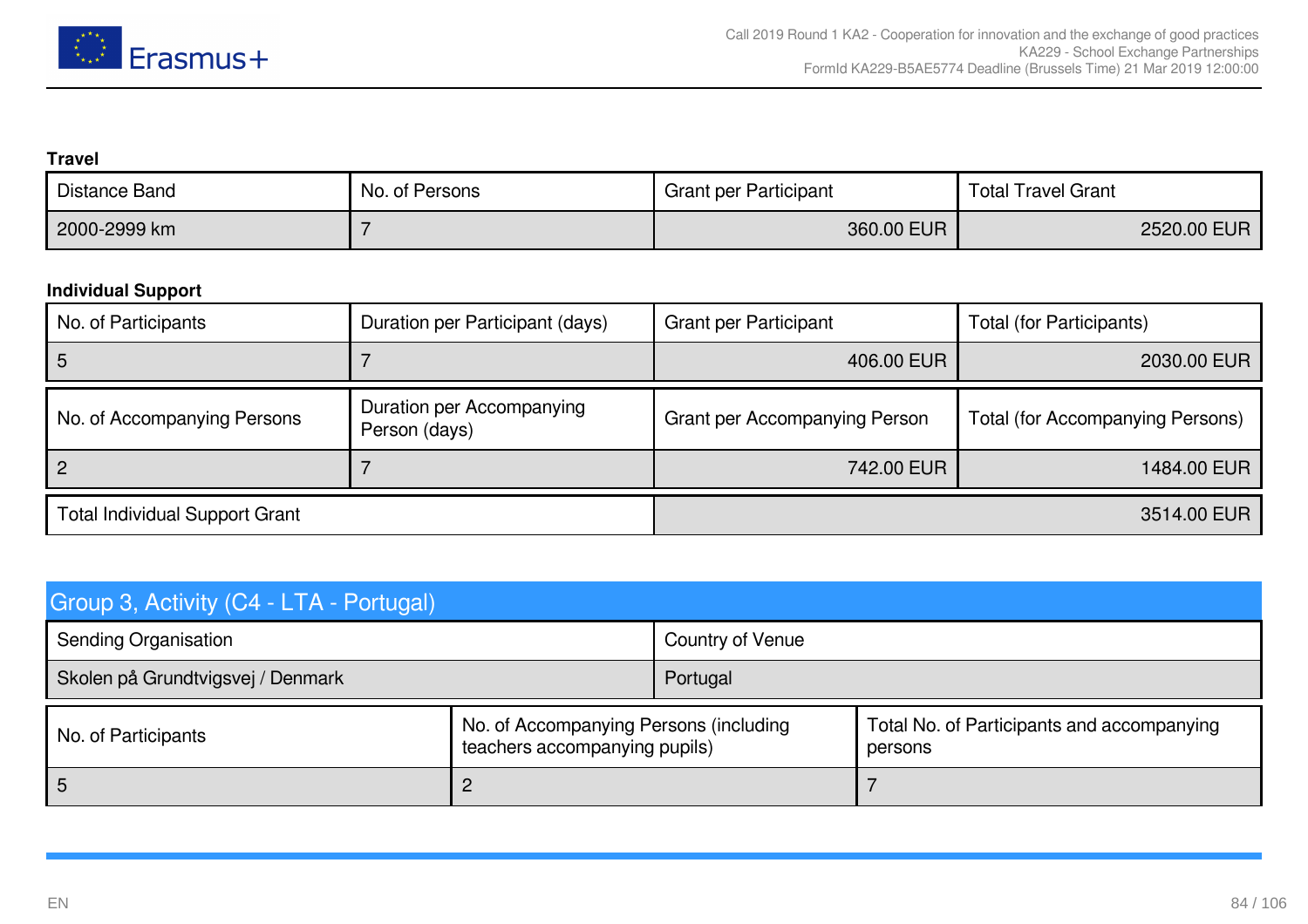

**Travel**

| Distance Band | No. of Persons | <b>Grant per Participant</b> | <b>Total Travel Grant</b> |
|---------------|----------------|------------------------------|---------------------------|
| 2000-2999 km  |                | 360.00 EUR                   | 2520.00 EUR               |

| No. of Participants                   | Duration per Participant (days)            | <b>Grant per Participant</b>  | Total (for Participants)         |
|---------------------------------------|--------------------------------------------|-------------------------------|----------------------------------|
| O                                     |                                            | 406.00 EUR                    | 2030.00 EUR                      |
| No. of Accompanying Persons           | Duration per Accompanying<br>Person (days) | Grant per Accompanying Person | Total (for Accompanying Persons) |
|                                       |                                            | 742.00 EUR                    | 1484.00 EUR                      |
| <b>Total Individual Support Grant</b> |                                            |                               | 3514.00 EUR                      |

| Group 4, Activity (C4 - LTA - Portugal)                    |                                                                         |                  |                                                       |  |  |
|------------------------------------------------------------|-------------------------------------------------------------------------|------------------|-------------------------------------------------------|--|--|
| <b>Sending Organisation</b>                                |                                                                         | Country of Venue |                                                       |  |  |
| Zespol Szkol Ogolnoksztalcacych nr 4 w Bydgoszczy / Poland |                                                                         | Portugal         |                                                       |  |  |
| No. of Participants                                        | No. of Accompanying Persons (including<br>teachers accompanying pupils) |                  | Total No. of Participants and accompanying<br>persons |  |  |
|                                                            |                                                                         |                  |                                                       |  |  |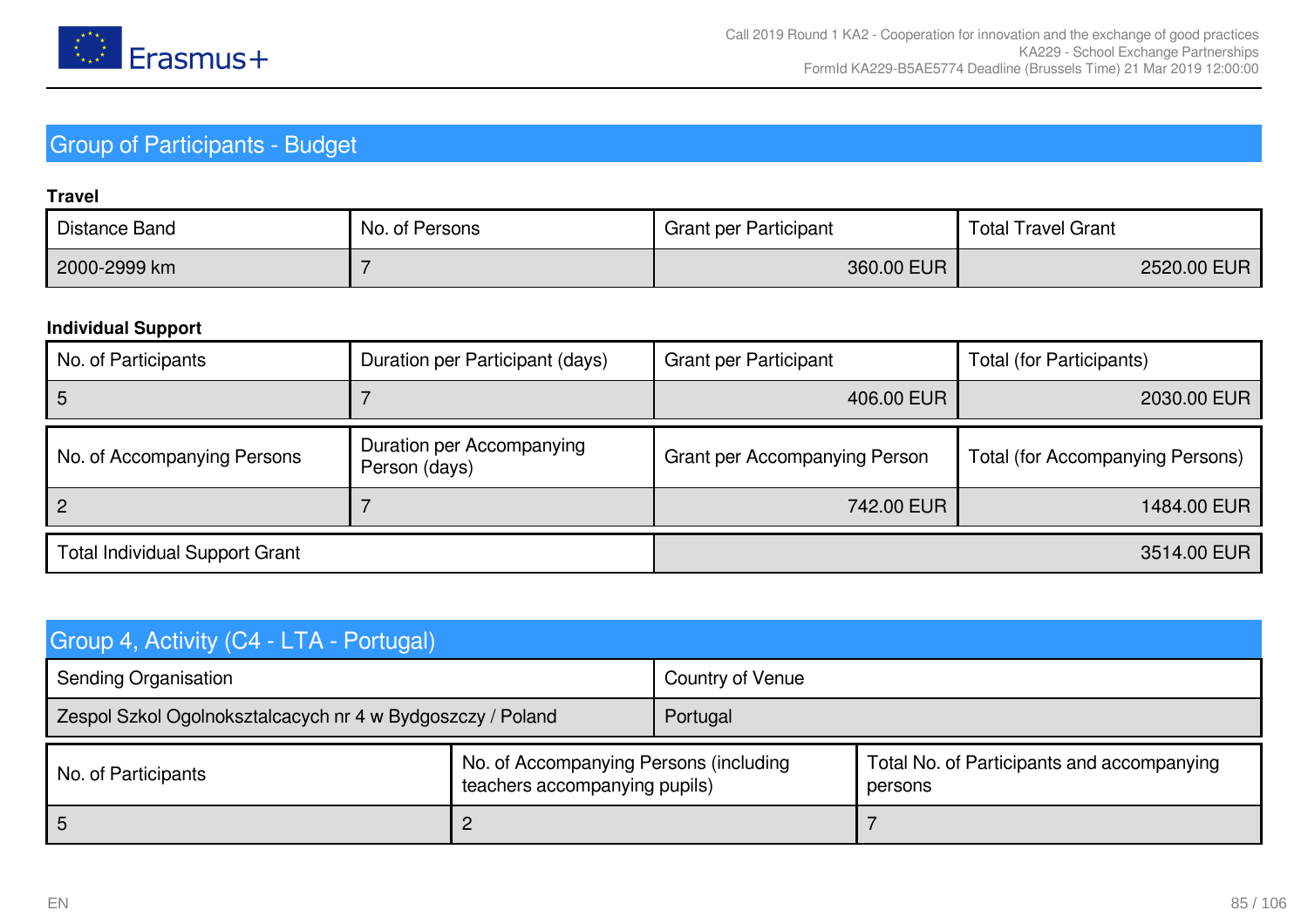

**Travel**

| Distance Band | No. of Persons | Grant per Participant | <b>Total Travel Grant</b> |
|---------------|----------------|-----------------------|---------------------------|
| 2000-2999 km  |                | 360.00 EUR            | 2520.00 EUR               |

| No. of Participants                   | Duration per Participant (days)            | <b>Grant per Participant</b>         | <b>Total (for Participants)</b>         |
|---------------------------------------|--------------------------------------------|--------------------------------------|-----------------------------------------|
|                                       |                                            | 406.00 EUR                           | 2030.00 EUR                             |
| No. of Accompanying Persons           | Duration per Accompanying<br>Person (days) | <b>Grant per Accompanying Person</b> | <b>Total (for Accompanying Persons)</b> |
|                                       |                                            | 742.00 EUR                           | 1484.00 EUR                             |
| <b>Total Individual Support Grant</b> |                                            |                                      | 3514.00 EUR                             |

| <b>Activity Budget</b>    |              |  |  |
|---------------------------|--------------|--|--|
| <b>Budget Items</b>       | Grant        |  |  |
| Travel                    | 10080.00 EUR |  |  |
| <b>Individual Support</b> | 14056.00 EUR |  |  |
| <b>Total Grant</b>        | 24136.00 EUR |  |  |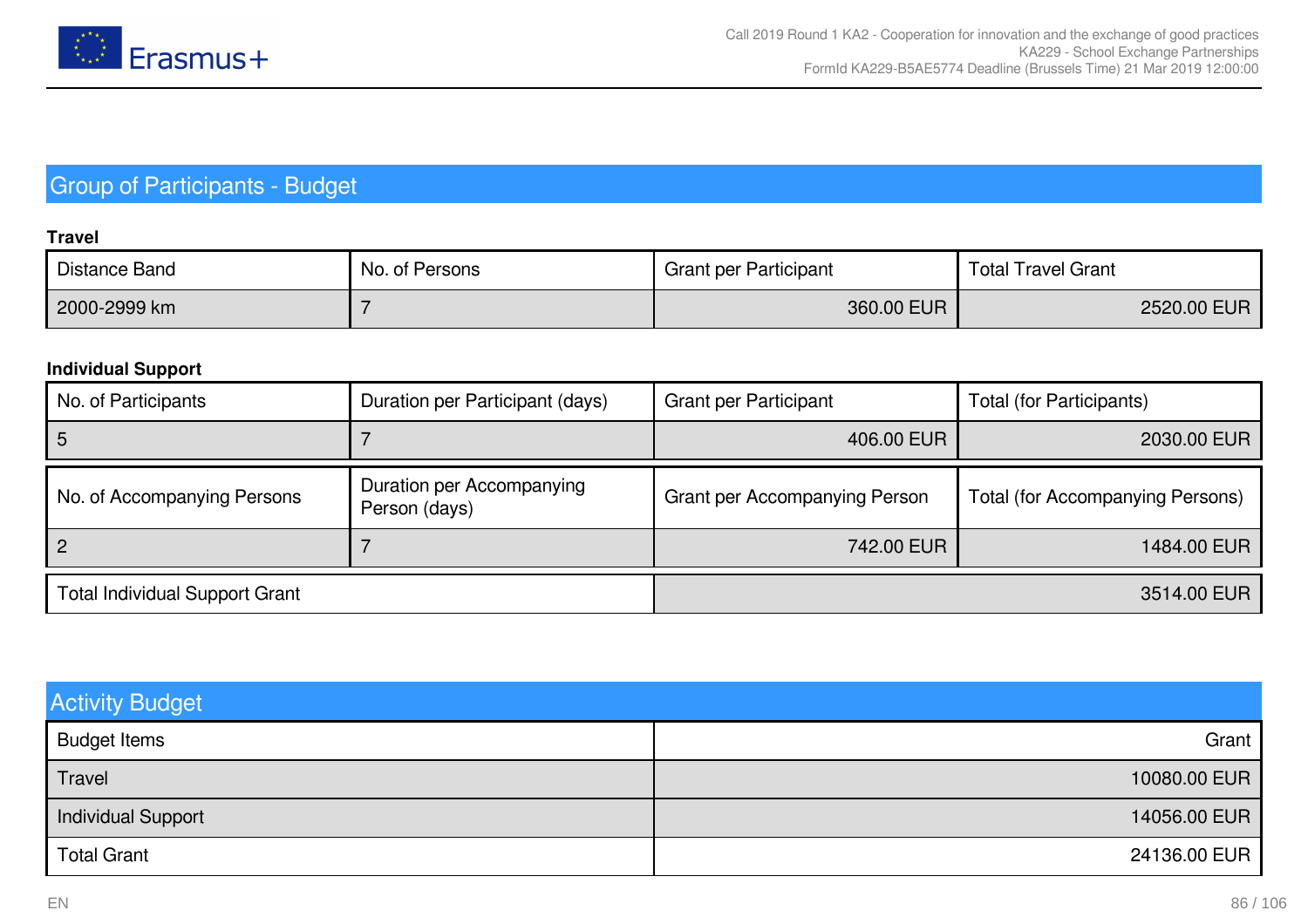

| <b>Activity Details (C5)</b>      |                 |                                                                                                                       |                                 |
|-----------------------------------|-----------------|-----------------------------------------------------------------------------------------------------------------------|---------------------------------|
| Field                             |                 | <b>Activity Type</b>                                                                                                  |                                 |
| <b>SCHOOLS</b>                    |                 | Short-term exchanges of groups of pupils                                                                              |                                 |
| <b>Activity Title</b>             |                 |                                                                                                                       |                                 |
| LTA - Republic of North Macedonia |                 |                                                                                                                       |                                 |
| Leading Organisation              |                 | Participating Organisations                                                                                           |                                 |
| <b>OOU Goce Delcev</b>            |                 | PMG "Akad. Ivan Tsenov"<br>Skolen på Grundtvigsvej<br>Esprominho<br>Zespol Szkol Ogolnoksztalcacych nr 4 w Bydgoszczy |                                 |
| <b>Starting Period</b>            | Duration (days) |                                                                                                                       | <b>Country of Venue</b>         |
| 05-2021                           | 5               |                                                                                                                       | The Republic of North Macedonia |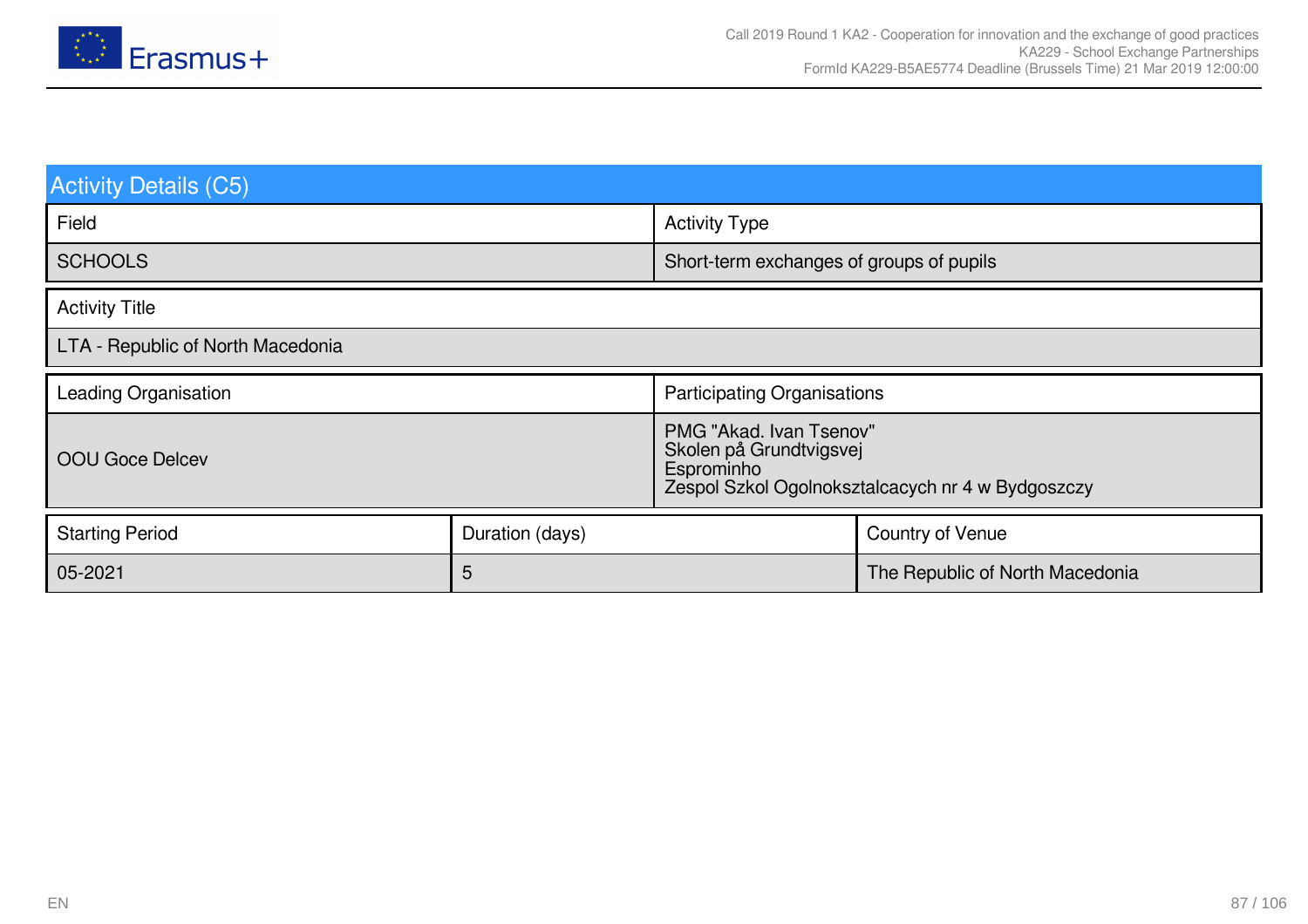

Description of the activity:

......

- ●Describe the content, methodology and expected results of the activity.
- ●How is it going to be related to or integrated with the normal activities of the involved schools?

Being the last LTA on our project, the meeting in FYROM will provide ideas for follow-up projects on eTwinning for all participant schools and other

guest students representatives of non-partner schools. The host school will carry out role playa, improvisations and interactive games - e.g. create

sketches on a given topic, "prompts in a jar", etc.

The main LTA schedule will include:

• Festival of trailers – The participant students will present their country trailers. An open online poll for the winner will be launched. It will provide voteopportunities for students who are not present at the LTA to express their preferences too.

• eBook "Cultural heritage through Erasmus + - Drama in the partner countries" – The participants will applied the practised toosl to elaborate thefinal product. Copy of the product will be disseminated to associated partners in the local communities.

• "ICT Show" - Each partner school will present outcomes made with digital media and introduce the tools to the non-partner guests – e.g. comicsmade with Chodder, presentations with Kizoa, posters with Postermywall, video albums with Sharalike, etc.

• Professional Development Portfolio – The participant teachers will present and share their collection of drama techniques and online tools to other interested parties. It will be later provided to local educational managing bodies and institutions for further application. That will multiply the effect ofour cooperation and act as an incentive for other schools in our regions to launch an international strategic partnership under Erasmus +.

• Project Monitoring Meeting - At that final monitoring meeting coordinators and participant teachers will evaluate the project outcomes via Piktochartand Polldaddy, the resuls of which will be publish to the project web site. Other aspects of the meeting will refer to budget management, report ofproject implementation, dissemination of project outcomes and follow-up activities in eTwinning.

The LTA is designed so as to provide the following elements: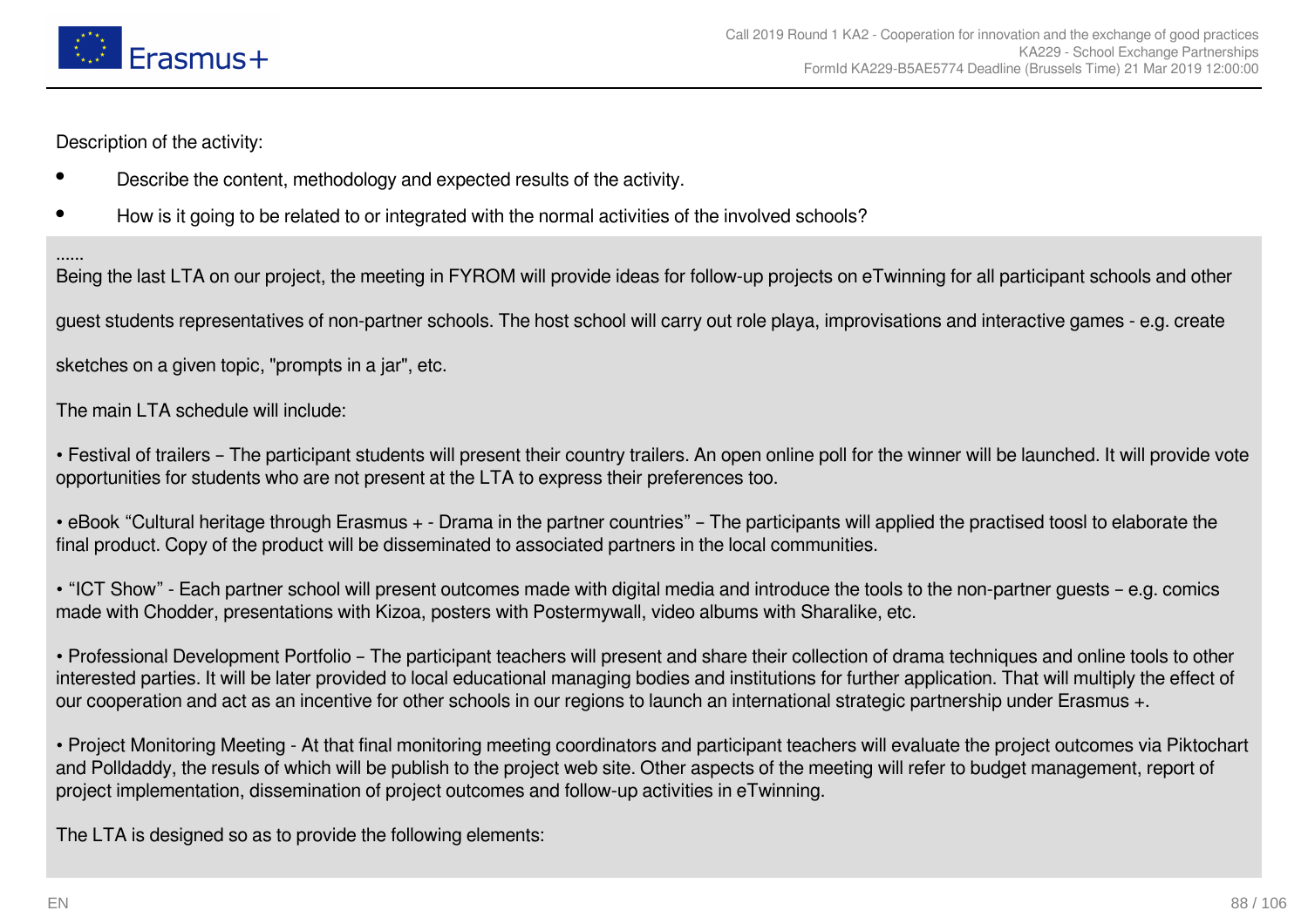

- holding activities to support learners with disabilities/special needs to complete education cycles and combat segregation and discrimination ineducation for marginalised communities - we will invite children with special needs festival and ICT Show

- activities to better prepare and deploy the education and training of professionals for equity, diversity and inclusion - we will invite students ofdisadvantaged background to our workshops as they will be open to non-partner schools students in our local regions.

Does this activity combine physical mobility with virtual exchanges through eTwinning?

Yes

Please explain how this will be achieved and what the expected benefits are.

.........Festival of trailers – The participant students will present their country trailers. An open online poll for the winner will be launched. It will provide vote opportunities for students who are not present at the LTA to express their preferences too..............Digital tools can be used to visualise the main results of your project, like videos and infographics.

Suggested technology: https://piktochart.com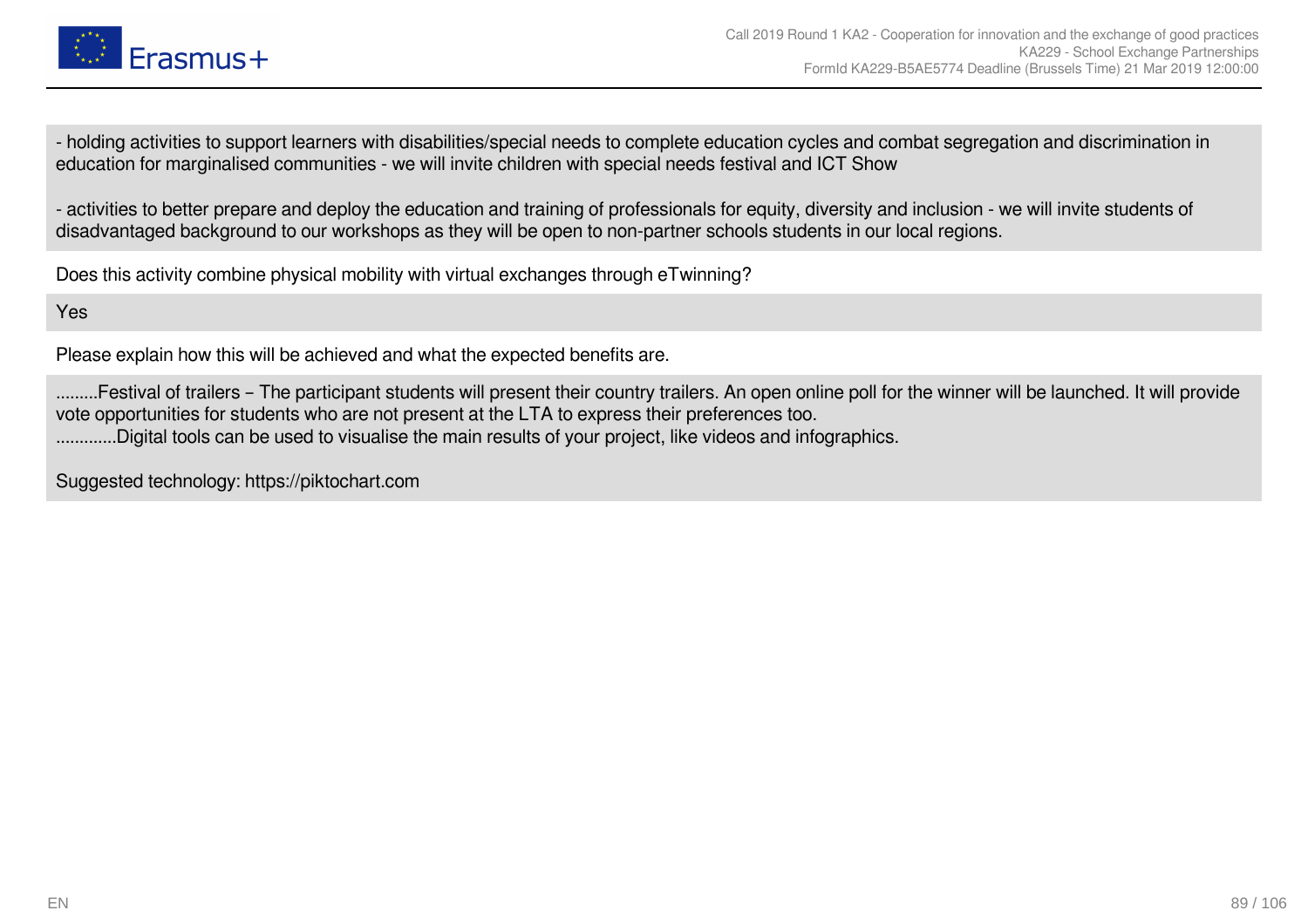

...

How is participation in this activity going to benefit the involved participants?

Our principal aim is to create opportunities for children and adults in our community to engage with different nationalities in order to generate a greater awareness and enthusiasm for cultural heritage, drama in particpular, and its amalgamation with ICT. By having partner schools in a diverse selection of countries we expect that the impact will be greater than were we to have gone for a more homogeneous mix of nations. The inclusion of the six schools will bring different inputs and expertise. Through attractive approaches our schools will include disadvantaged children and childrenwith a migrant background. We believe that this diversity will increase the impact at local, national and European levels.

Families are always part of each educative community and they will participate also in the project assisting the performances, following the mobilitiesand benefiting with the results of the project.

Beside all our school students who are not members of the Erasmus + school teams will also benefit from the presentations of final products. Theywill be invited to our annual performances and asked to share opinions.

Students from other schools will be invited to the training sessions our students will organise to demonstrate our project products and experience. They will be able to use our final product as copies of it will be disseminated to them during this final LTA. Their teachers will be invited to be presentat our activities. That will provide them with additional sufficient knowledge which they will be able to share with their students and use in theirforthcoming work.

During the festivals, the audiences will be composed of students and parents from the different schools. For the final ICT show, the performances will be open to the general public as it will take place at the local theater, thus allowing the local communities to benefit from the influence of the event.The Professional Development Portfolio will e disseminated to interested parties.

Groups of Participants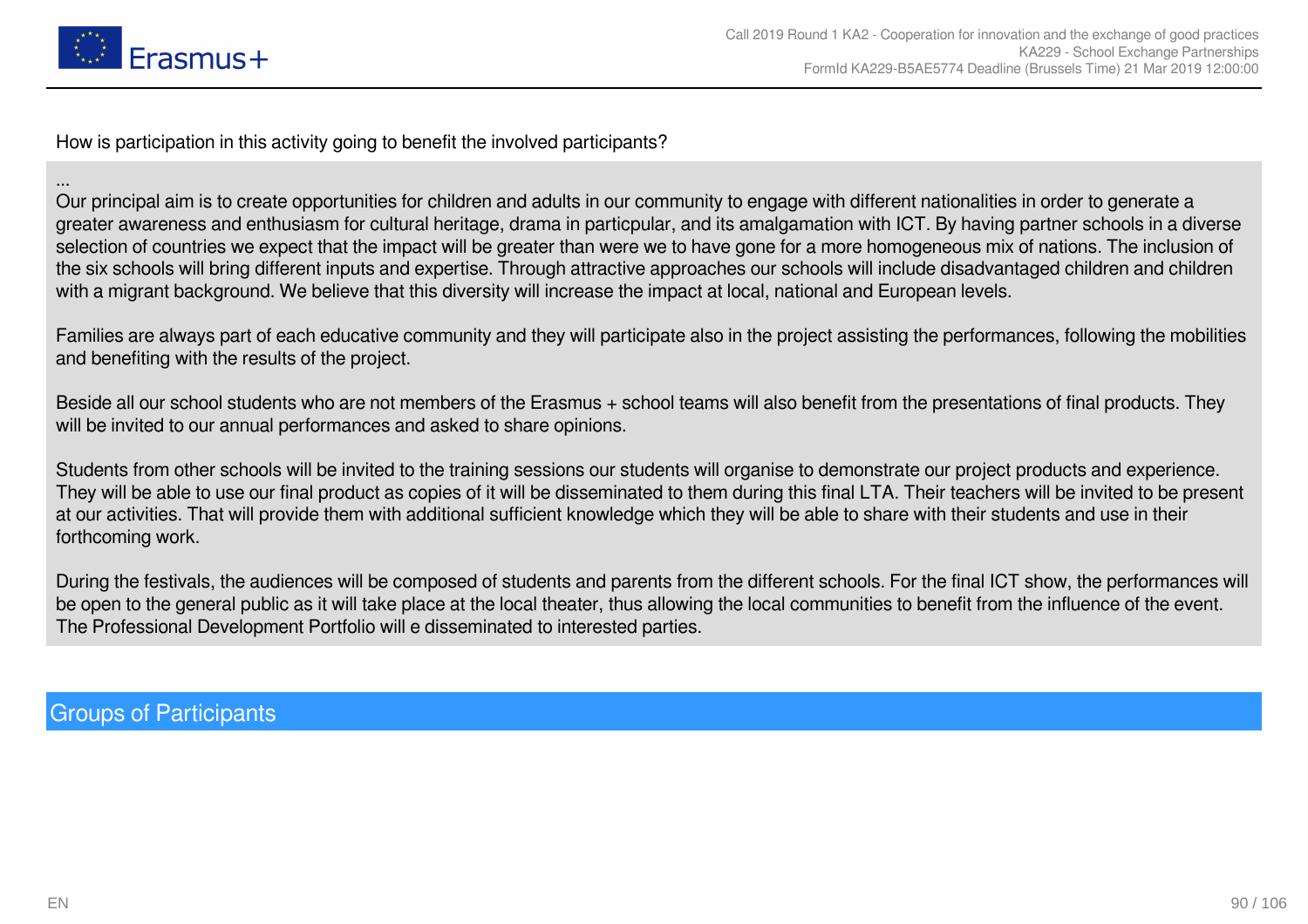

| ID             | <b>Sending Organisation /</b><br><b>Country</b>                  | <b>Distance Band</b> | <b>Duration</b><br>(days) | No. of<br><b>Participants</b> |   | No. of<br>Accompanying<br><b>Persons</b> | Grant       |
|----------------|------------------------------------------------------------------|----------------------|---------------------------|-------------------------------|---|------------------------------------------|-------------|
|                | Esprominho / Portugal                                            | 2000-2999 km         |                           |                               | 5 | 2                                        | 6034.00 EUR |
| 2              | PMG "Akad. Ivan Tsenov" /<br><b>Bulgaria</b>                     | 100-499 km           |                           |                               | 5 | 2                                        | 4774.00 EUR |
| 3              | Skolen på Grundtvigsvej /<br>Denmark                             | 500-1999 km          |                           |                               | 5 | $\overline{2}$                           | 5439.00 EUR |
| $\overline{4}$ | Zespol Szkol<br>Ogolnoksztalcacych nr 4 w<br>Bydgoszczy / Poland | 500-1999 km          |                           |                               | 5 | $\overline{2}$                           | 5439.00 EUR |

| Group 1, Activity (C5 - LTA - Republic of North Macedonia) |                                                                         |                                 |                                                       |  |  |
|------------------------------------------------------------|-------------------------------------------------------------------------|---------------------------------|-------------------------------------------------------|--|--|
| <b>Sending Organisation</b>                                |                                                                         | Country of Venue                |                                                       |  |  |
| <b>Esprominho / Portugal</b>                               |                                                                         | The Republic of North Macedonia |                                                       |  |  |
| No. of Participants                                        | No. of Accompanying Persons (including<br>teachers accompanying pupils) |                                 | Total No. of Participants and accompanying<br>persons |  |  |
| l 5                                                        |                                                                         |                                 |                                                       |  |  |

#### **Travel**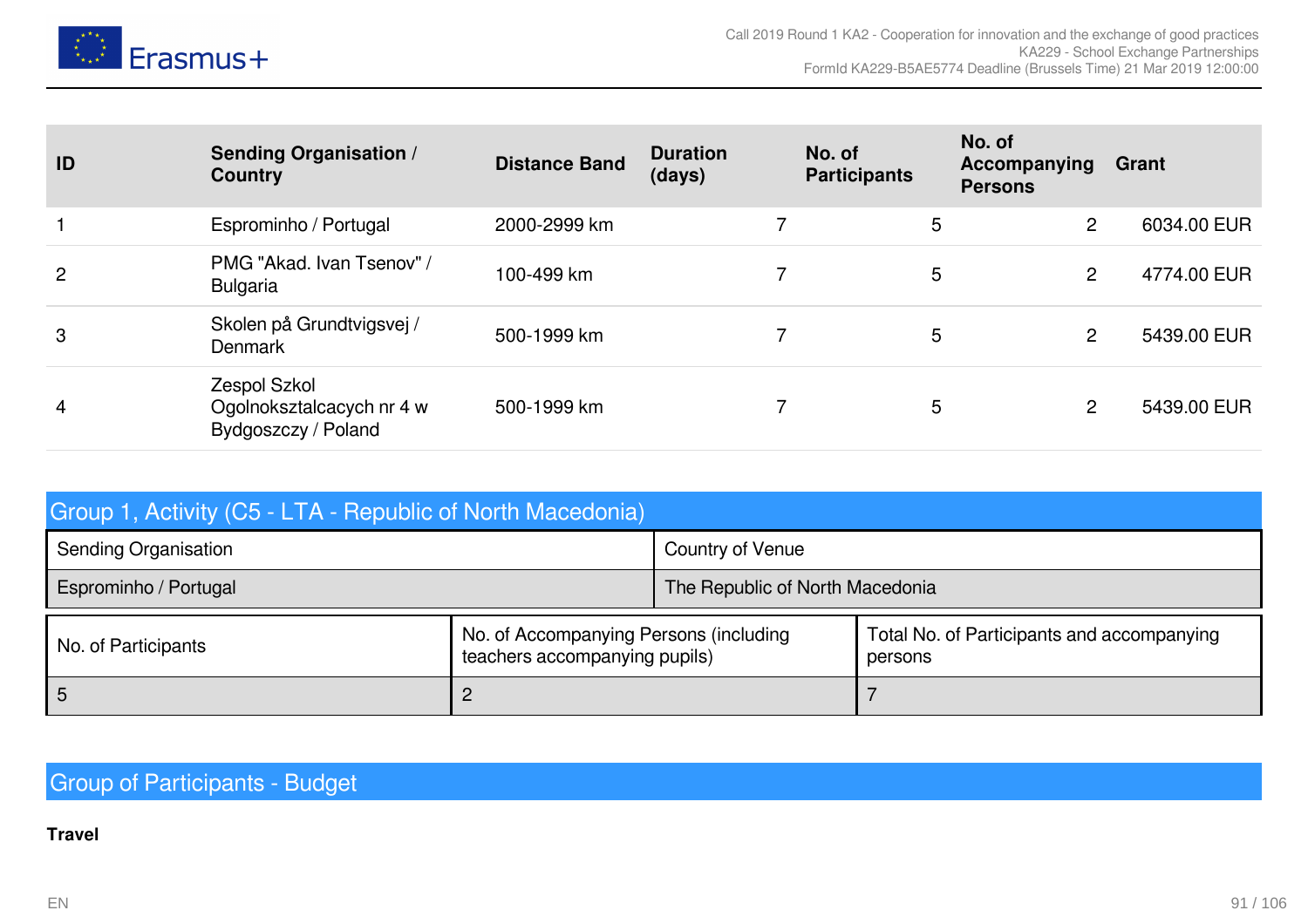

| Distance Band | No. of Persons | <b>Grant per Participant</b> | <b>Total Travel Grant</b> |
|---------------|----------------|------------------------------|---------------------------|
| 2000-2999 km  |                | 360.00 EUR                   | 2520.00 EUR               |

| No. of Participants                   | Duration per Participant (days)            | <b>Grant per Participant</b>  | <b>Total (for Participants)</b>  |
|---------------------------------------|--------------------------------------------|-------------------------------|----------------------------------|
|                                       |                                            | 406.00 EUR                    | 2030.00 EUR                      |
| No. of Accompanying Persons           | Duration per Accompanying<br>Person (days) | Grant per Accompanying Person | Total (for Accompanying Persons) |
|                                       |                                            | 742.00 EUR                    | 1484.00 EUR                      |
| <b>Total Individual Support Grant</b> |                                            |                               | 3514.00 EUR                      |

| Group 2, Activity (C5 - LTA - Republic of North Macedonia) |                                                                         |                                 |                                                       |  |  |
|------------------------------------------------------------|-------------------------------------------------------------------------|---------------------------------|-------------------------------------------------------|--|--|
| <b>Sending Organisation</b>                                |                                                                         | Country of Venue                |                                                       |  |  |
| PMG "Akad. Ivan Tsenov" / Bulgaria                         |                                                                         | The Republic of North Macedonia |                                                       |  |  |
| No. of Participants                                        | No. of Accompanying Persons (including<br>teachers accompanying pupils) |                                 | Total No. of Participants and accompanying<br>persons |  |  |
| l 5                                                        |                                                                         |                                 |                                                       |  |  |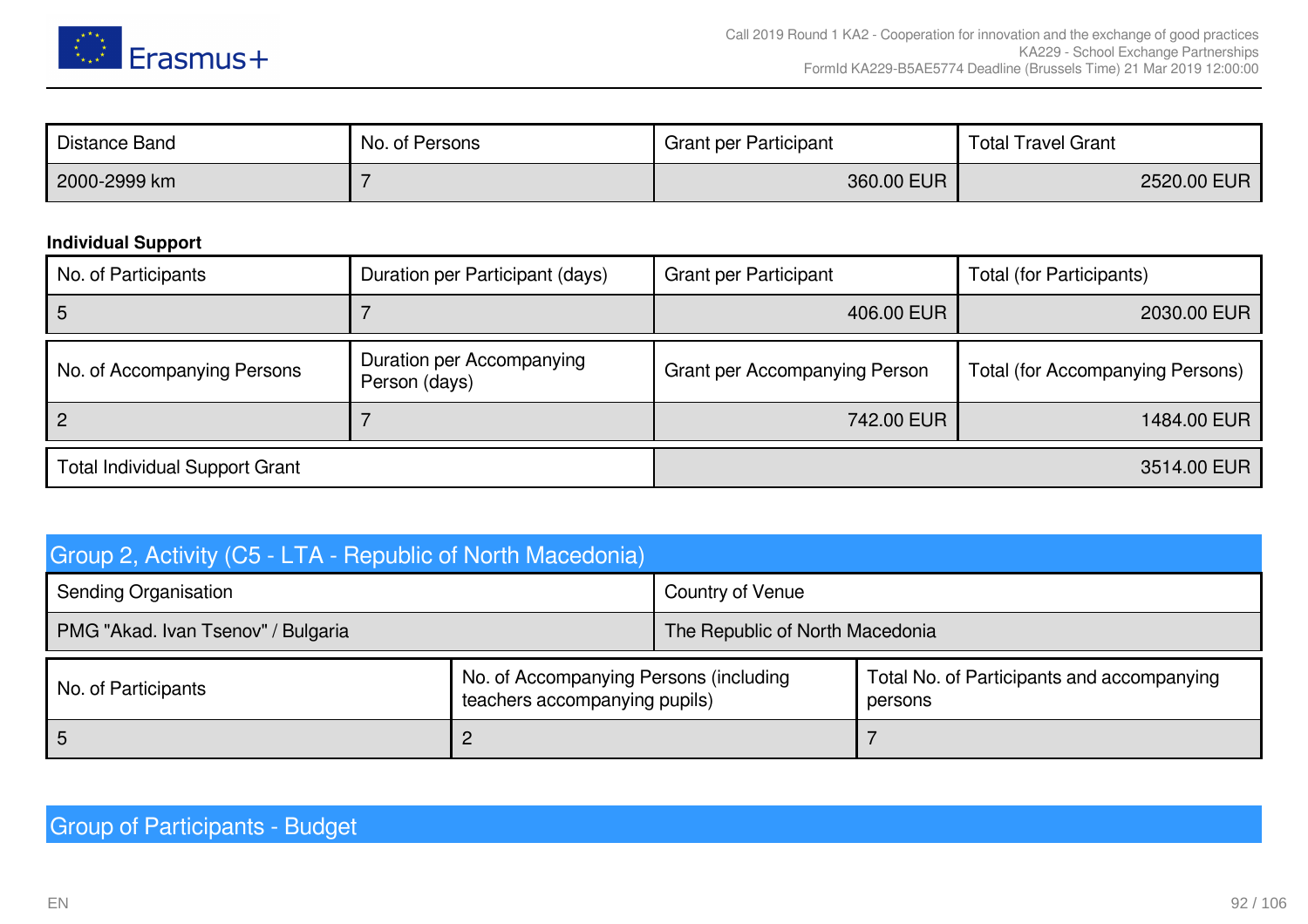

### **Travel**

| Distance Band | No. of Persons | <b>Grant per Participant</b> | <b>Total Travel Grant</b> |
|---------------|----------------|------------------------------|---------------------------|
| 100-499 km    |                | 180.00 EUR                   | 1260.00 EUR               |

| No. of Participants                   | Duration per Participant (days)            | <b>Grant per Participant</b>  | Total (for Participants)                |
|---------------------------------------|--------------------------------------------|-------------------------------|-----------------------------------------|
| C                                     |                                            | 406.00 EUR                    | 2030.00 EUR                             |
| No. of Accompanying Persons           | Duration per Accompanying<br>Person (days) | Grant per Accompanying Person | <b>Total (for Accompanying Persons)</b> |
|                                       |                                            | 742.00 EUR                    | 1484.00 EUR                             |
| <b>Total Individual Support Grant</b> |                                            |                               | 3514.00 EUR                             |

| Group 3, Activity (C5 - LTA - Republic of North Macedonia) |                                                                         |                                 |                                                       |  |
|------------------------------------------------------------|-------------------------------------------------------------------------|---------------------------------|-------------------------------------------------------|--|
| <b>Sending Organisation</b>                                |                                                                         | Country of Venue                |                                                       |  |
| Skolen på Grundtvigsvej / Denmark                          |                                                                         | The Republic of North Macedonia |                                                       |  |
| No. of Participants                                        | No. of Accompanying Persons (including<br>teachers accompanying pupils) |                                 | Total No. of Participants and accompanying<br>persons |  |
| ა                                                          |                                                                         |                                 |                                                       |  |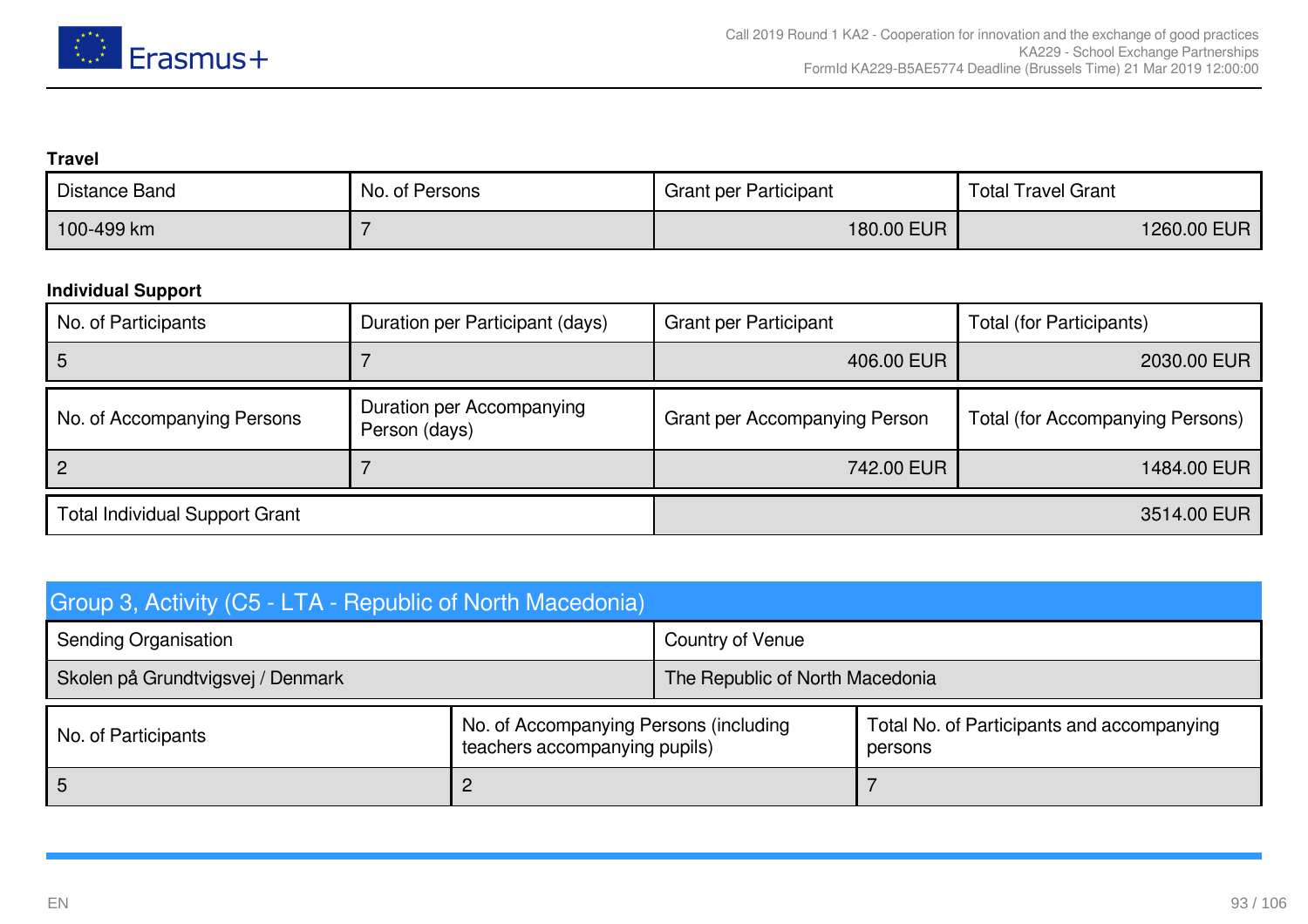

**Travel**

| Distance Band | No. of Persons | <b>Grant per Participant</b> | <b>Total Travel Grant</b> |
|---------------|----------------|------------------------------|---------------------------|
| 500-1999 km   |                | 275.00 EUR                   | 1925.00 EUR               |

| No. of Participants                   | Duration per Participant (days)            | <b>Grant per Participant</b><br>Total (for Participants) |                                  |
|---------------------------------------|--------------------------------------------|----------------------------------------------------------|----------------------------------|
| O                                     |                                            | 406.00 EUR                                               | 2030.00 EUR                      |
| No. of Accompanying Persons           | Duration per Accompanying<br>Person (days) | Grant per Accompanying Person                            | Total (for Accompanying Persons) |
|                                       |                                            | 742.00 EUR                                               | 1484.00 EUR                      |
| <b>Total Individual Support Grant</b> |                                            |                                                          | 3514.00 EUR                      |

| Group 4, Activity (C5 - LTA - Republic of North Macedonia) |                                                                         |                                 |                                                       |  |
|------------------------------------------------------------|-------------------------------------------------------------------------|---------------------------------|-------------------------------------------------------|--|
| <b>Sending Organisation</b>                                |                                                                         | Country of Venue                |                                                       |  |
| Zespol Szkol Ogolnoksztalcacych nr 4 w Bydgoszczy / Poland |                                                                         | The Republic of North Macedonia |                                                       |  |
| No. of Participants                                        | No. of Accompanying Persons (including<br>teachers accompanying pupils) |                                 | Total No. of Participants and accompanying<br>persons |  |
|                                                            |                                                                         |                                 |                                                       |  |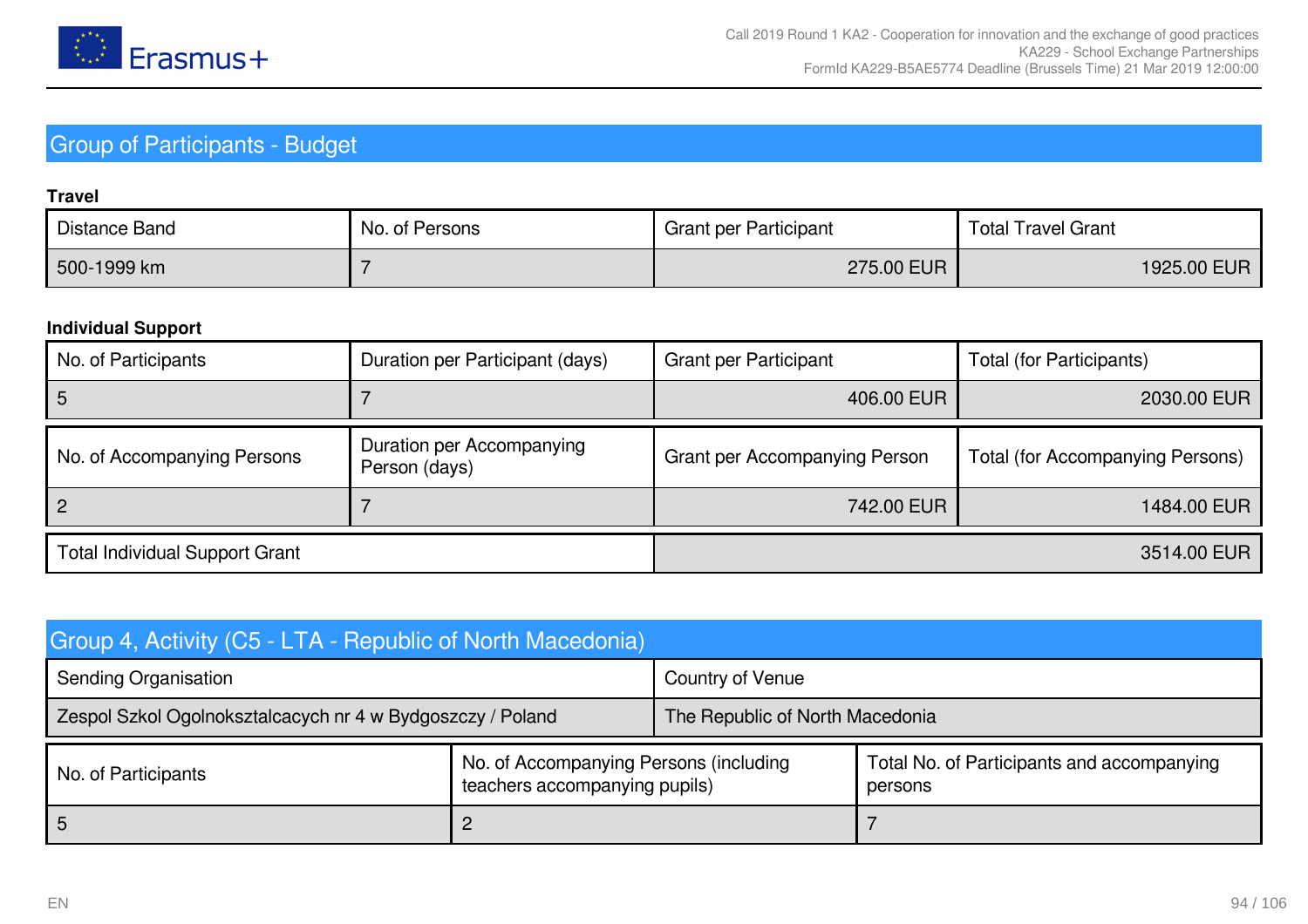

**Travel**

| Distance Band | No. of Persons | <b>Grant per Participant</b> | Total Travel Grant |
|---------------|----------------|------------------------------|--------------------|
| 500-1999 km   |                | 275.00 EUR                   | 1925.00 EUR        |

| No. of Participants                   | Duration per Participant (days)            | <b>Total (for Participants)</b><br><b>Grant per Participant</b> |                                         |
|---------------------------------------|--------------------------------------------|-----------------------------------------------------------------|-----------------------------------------|
|                                       |                                            | 406.00 EUR                                                      | 2030.00 EUR                             |
| No. of Accompanying Persons           | Duration per Accompanying<br>Person (days) | <b>Grant per Accompanying Person</b>                            | <b>Total (for Accompanying Persons)</b> |
|                                       |                                            | 742.00 EUR                                                      | 1484.00 EUR                             |
| <b>Total Individual Support Grant</b> |                                            |                                                                 | 3514.00 EUR                             |

| <b>Activity Budget</b>    |              |
|---------------------------|--------------|
| <b>Budget Items</b>       | Grant        |
| Travel                    | 7630.00 EUR  |
| <b>Individual Support</b> | 14056.00 EUR |
| <b>Total Grant</b>        | 21686.00 EUR |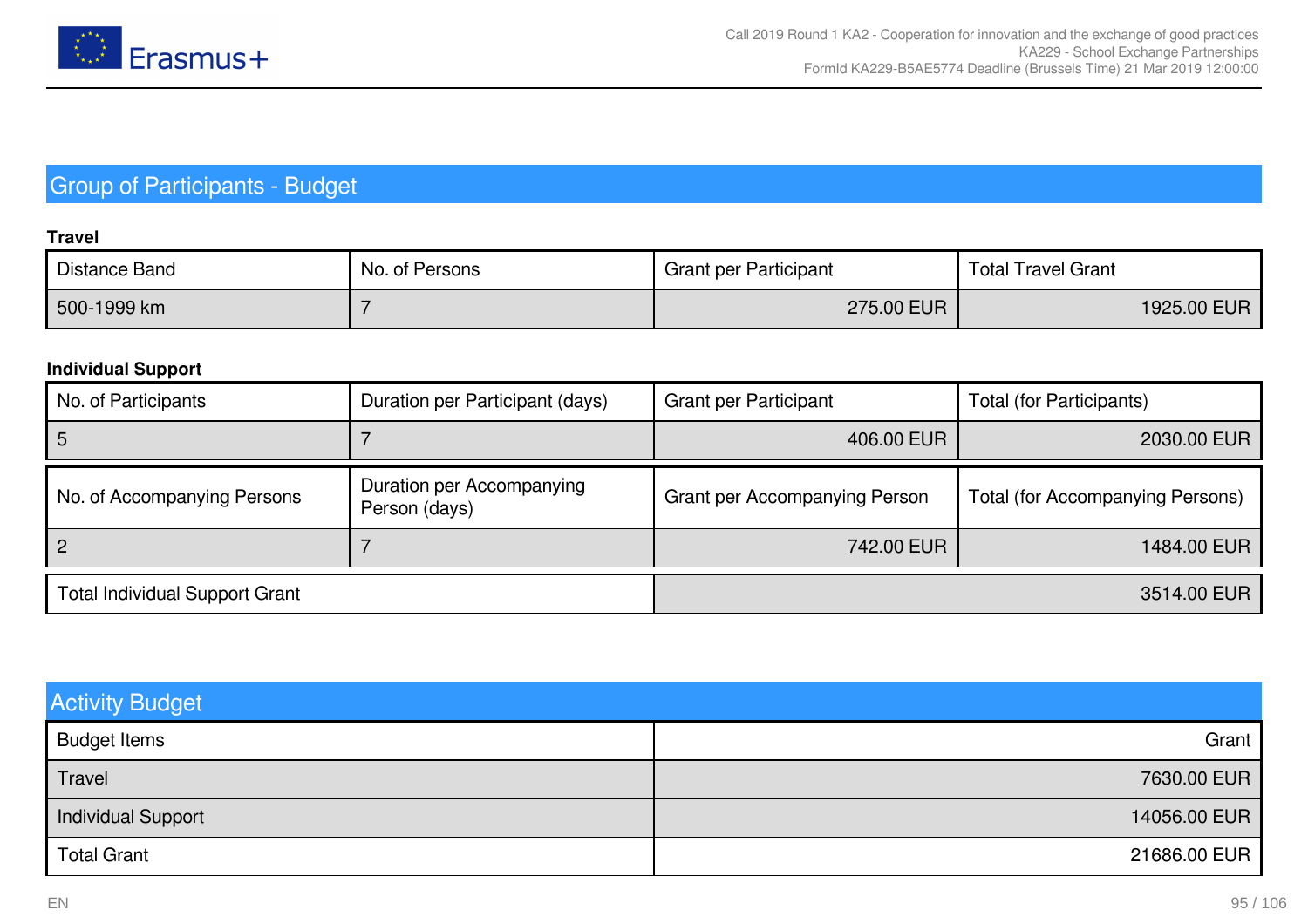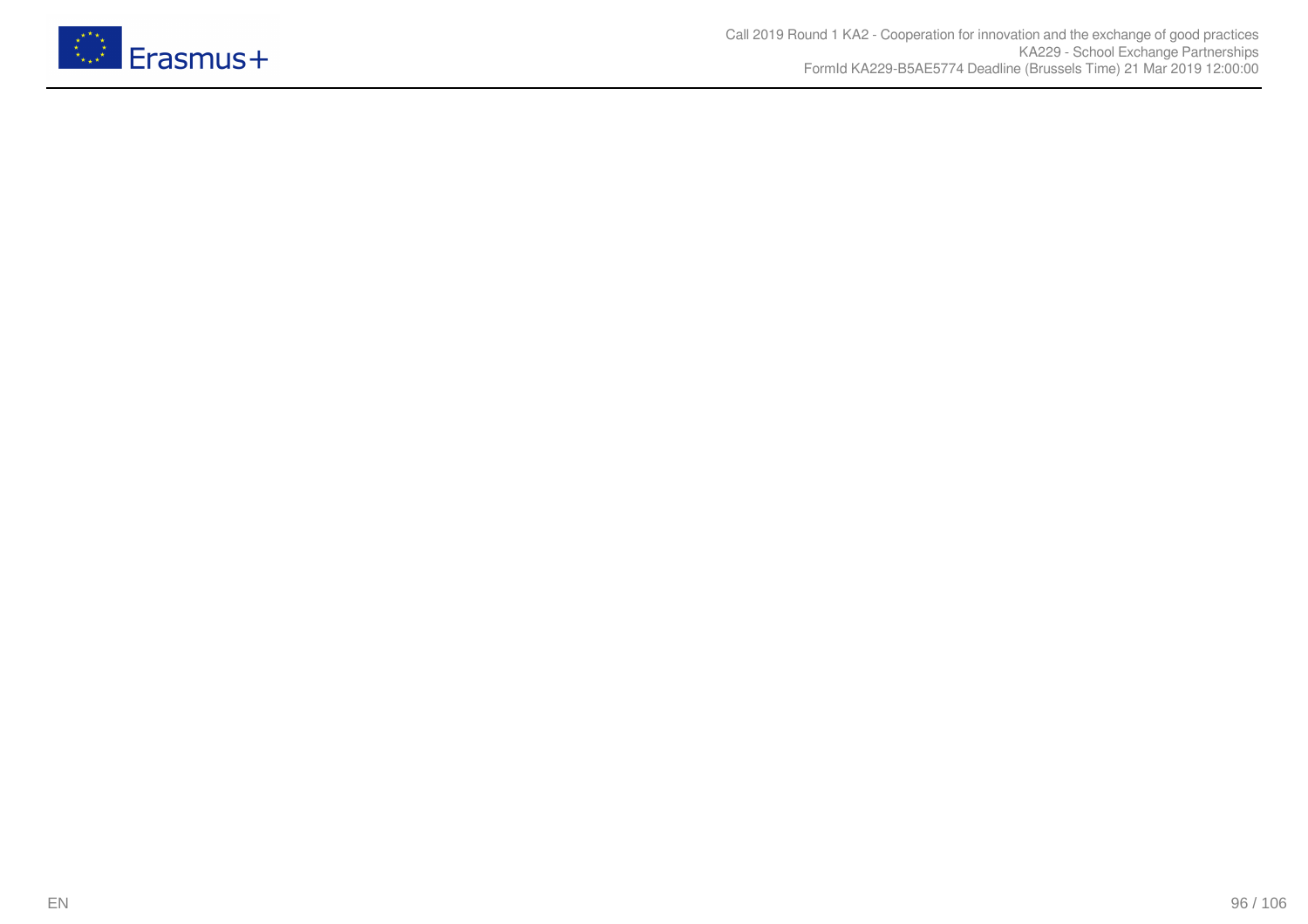

## **Special Costs**

# Special Needs Support

| ID    | Organisation | Country of the<br>Organisation | No. of<br><b>Particip</b><br>ants<br><b>With</b><br><b>Special</b><br><b>Needs</b> | <b>Description and</b><br><b>Justification</b> | Grant<br>(EUR)     |
|-------|--------------|--------------------------------|------------------------------------------------------------------------------------|------------------------------------------------|--------------------|
| Total |              |                                |                                                                                    |                                                | 0.00<br><b>EUR</b> |

# Exceptional Costs

| ID    | Organisation | Country of the<br>Organisation | <b>Description and</b><br><b>Justification</b> | Grant<br>(EUR)     |
|-------|--------------|--------------------------------|------------------------------------------------|--------------------|
| Total |              |                                |                                                | 0.00<br><b>EUR</b> |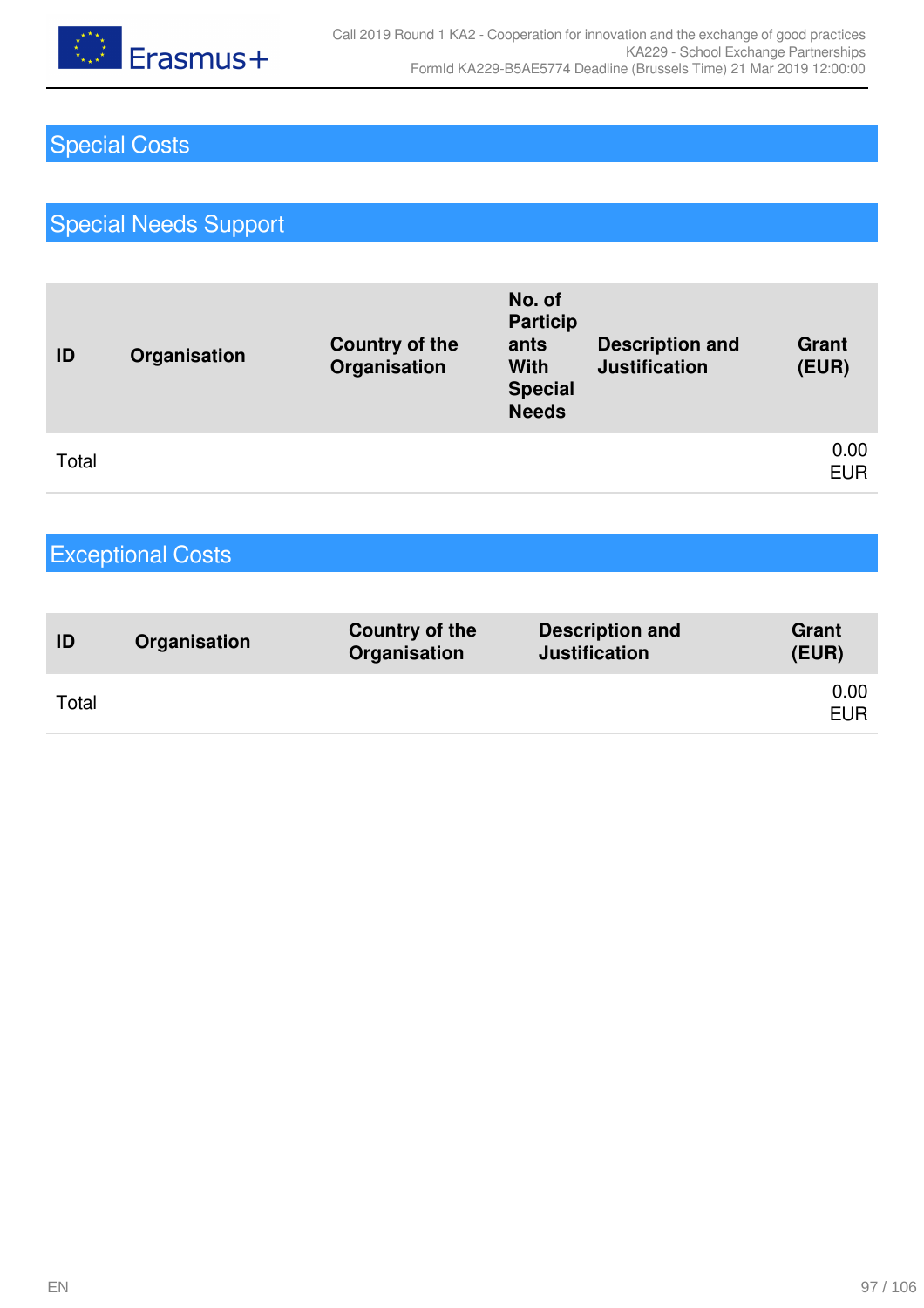

# Follow Up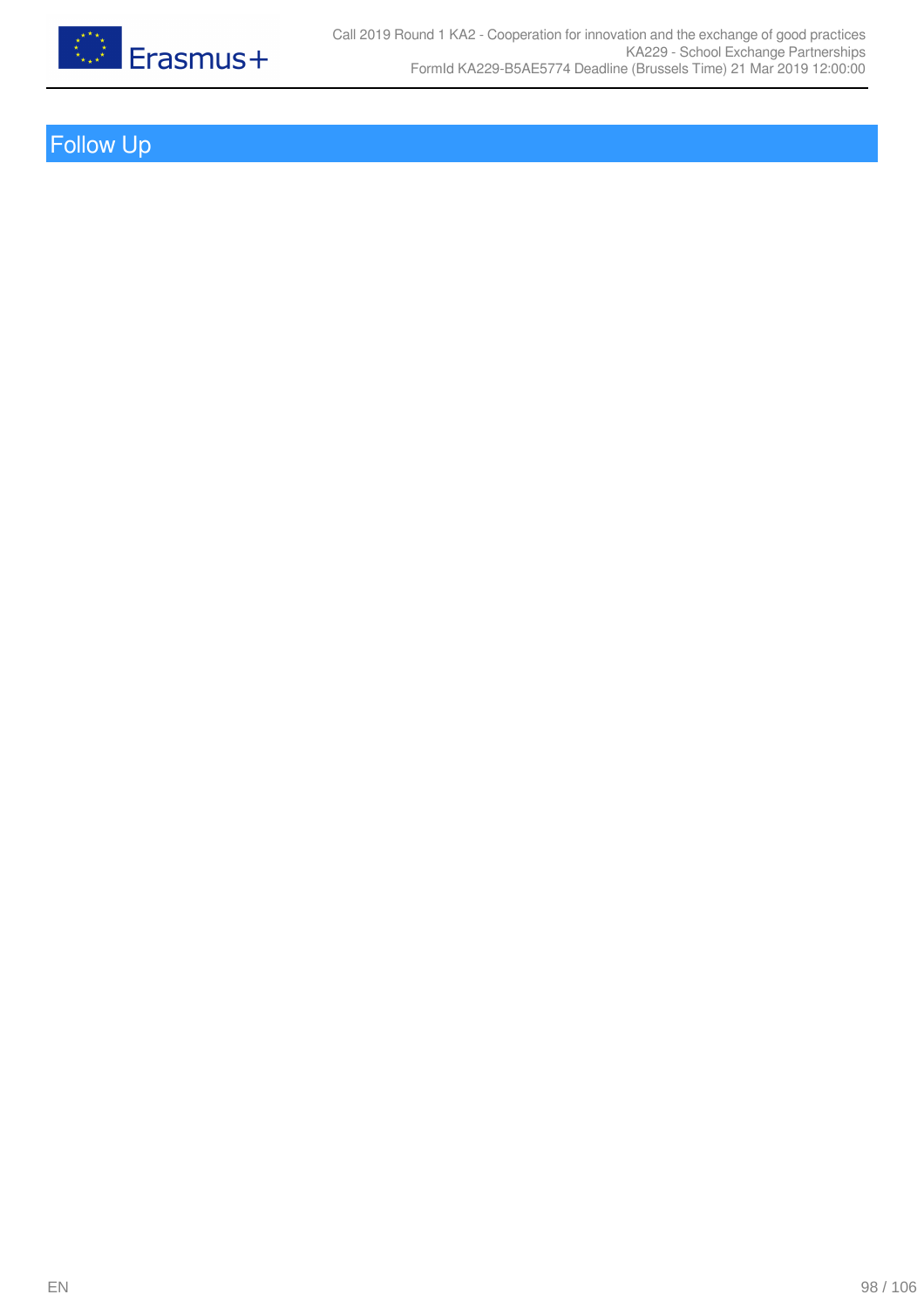

How are you going to assess if the project's objectives have been met?

Our project team has agreed on effective evaluation methods which will assess to what extent the project has achieved its outcomes. Partners have cooperated to refine and regularly measure the impact and progress during mobilities, eTwinning e-assessment. Project work will be carried out in each individual school but this will not be in isolation: students and staff will communicate through video conferencing to enable us to obtain an understanding of the different perceptions and practical activities taken by the partners. The evaluation process that we will build into our project will ensure regular communication and cooperation in accordance with our QMP. This communication will be a major tool to measure the partnership impact.

Instruments:

a) Аssessment at all stages of the project, е.g. regular formative evaluations during LTA where the success of the activities can be analysed and targets set

b) Оnline survey questionnaires that will be completed by Ss, Ts, parents and other members of the community

c) Detailed progress SWOT analysis at the end of phases and results will be published on partnership websitе and TwinSpace

d) Quizzes will compare Ss' knowledge and competences at different stages in the partner schools and groups of Ss in other schools for comparison

e) Professional development portfolio with ideas on how to implement drama and ICT will contribute to the measurement of our success. The readiness of interested parties at dissemination to apply it in their professional work will be a proof of its effectiveness.

f) The LTA host school will plan a number of activities, some of which will involve outside agencies, organisations and local businesses that have expertise in the area.

Indicators:

a) The number of downloads of our accessible online materials will measure their dissemination to other stakeholders.

b) To ensure cooperation and the equitable nature the partnership at the end of the first year the partners will undertake a cost-benefit analysis to ensure the targets are being met and that each partner is able to contribute to the fine-tuning of the next year's project plans. This will happen at a LTA so that selected Ss can take part in this evaluation process measuring the impact.

c) The annual end-of-the-year LTAs will also be used to measure the volume of realised activities, their quality and broad acceptance in local community.

d) Number of different students from different year groups will represent their school on each of the LTA so as to disseminate the impact as widely as possible.

e) Each mobility will take a particular focus and students attending will prepare presentations to show how their school, their local area and their country are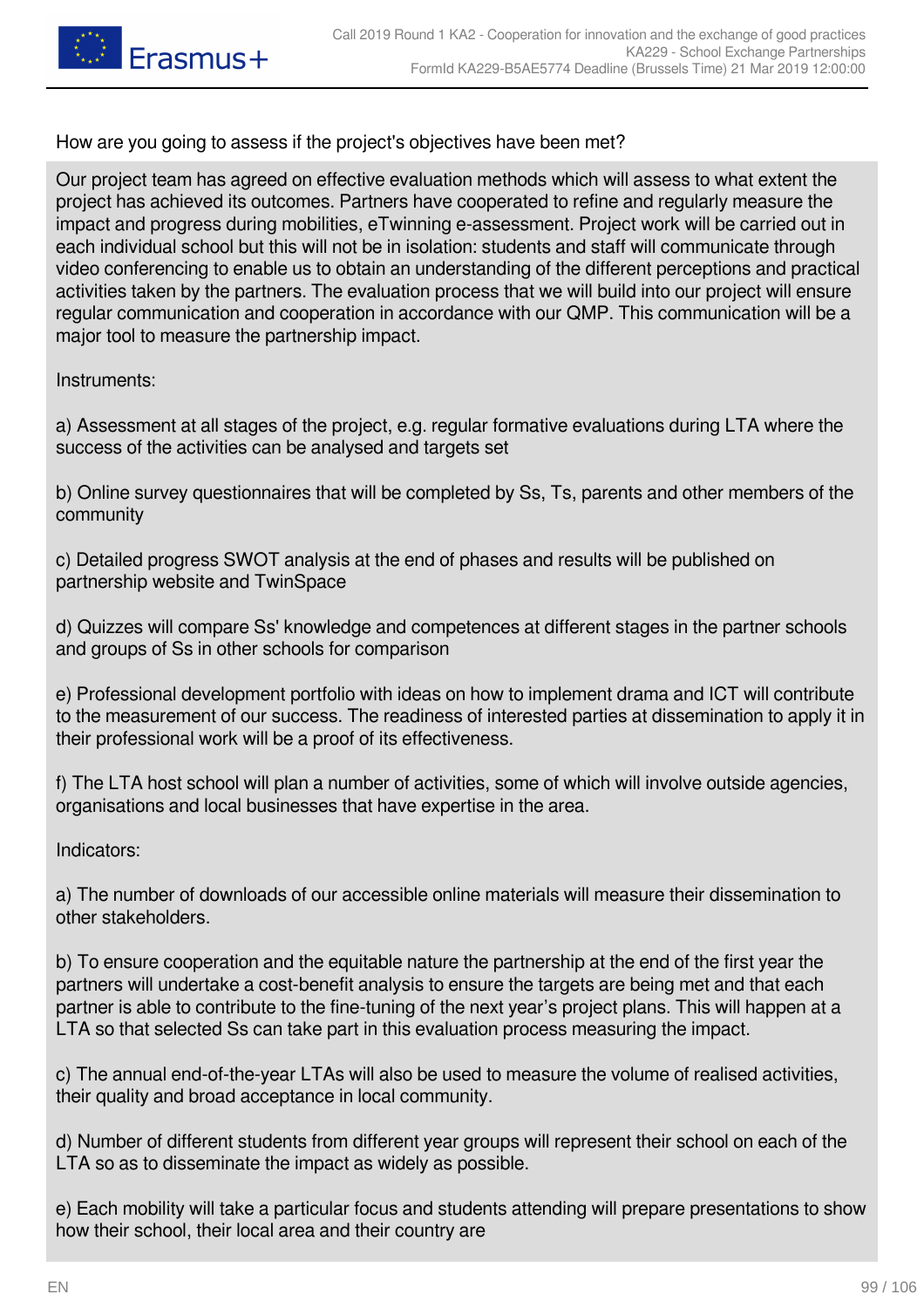

addressing the issue in question.

f) We will use on-line surveys (e.g. Plickers, Kahoot) and infographic to evaluate, visualise and analyse the impact of interactive workshops during LTA and to what extend we have met our objectives in the local area and community.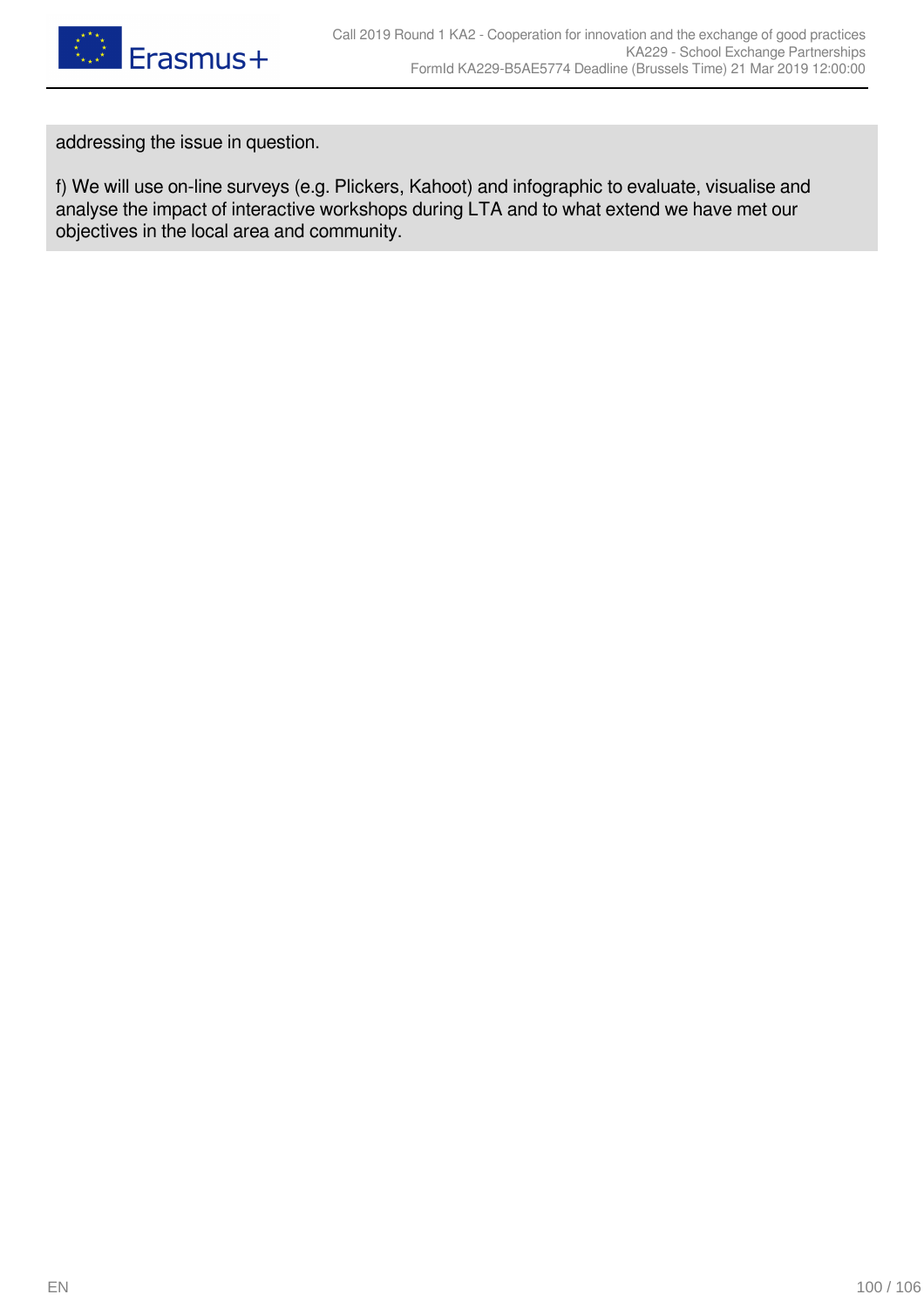

How will the participation in this project contribute to the development of the involved schools in the long-term? Do you have plans to continue using the results of the project or continue to implement some of the activities after the project's end?

Our project will definitely contribute to the national culture preservation and effectiveness of education. The knowledge we will share will be achieved through personal involvement which will guarantee its endurance and sustainability.

Our participation in the project will positively contribute to the development of our schools in the longterm with respect to:

- A. Raising awareness and valuing our mutual European cultural heritage
- B. Implementation of innovative practices in the filed of digital media
- C. Introduction of eSafety regulations and improvement of digital literacy
- C. Strengthening the teaching profession via Professional Development opportunities
- D. Enhancement of the European dimension at the participant schools.

The sustainability of our project, activities, products and results will be maintained after the ending of the project and the requested funding obeying these aspects:

1.Integration of the project outcomes in the regular activities and local projects of each partner, with the purpose of creating dynamism and innovation in our cities and regions.

2.The funding of the reported activities in the future will be managed to the own resources of each institution, as they will be integrated in the regular local activities.

3.Our products will be a constant element of our exhibits during annual regional and national education events in the future. They will visualise our schools capacity and will serve as publicity.

4.Our products will be used to inform about the opportunity for Ss and staff to participate in crosscultural cooperation and to illustrate the EU programmes our schools participate in: Erasmus+, eTwinning, EU Ambassador School Programmes, Euroscola, Europe Direct Information Centres, Trans-border cooperation on regional level.

5.Participant students will take the opportunity to share our project outcomes while taking the floor in plenary and committee sessions or other transnational mobility, e.g. European Parliament Ambassador School.

6.Participant staff will exchange feedback about their own classroom practices and experiences with colleagues.

7.Our products wil also contribute to enhancing international understanding and friendship during our participation in non EU-funded initiatives in the long-term like People to People International Foundation, Academy of Central European Schools projects, etc.

8.We will benefit from our drama and digital media products while participating in local theatre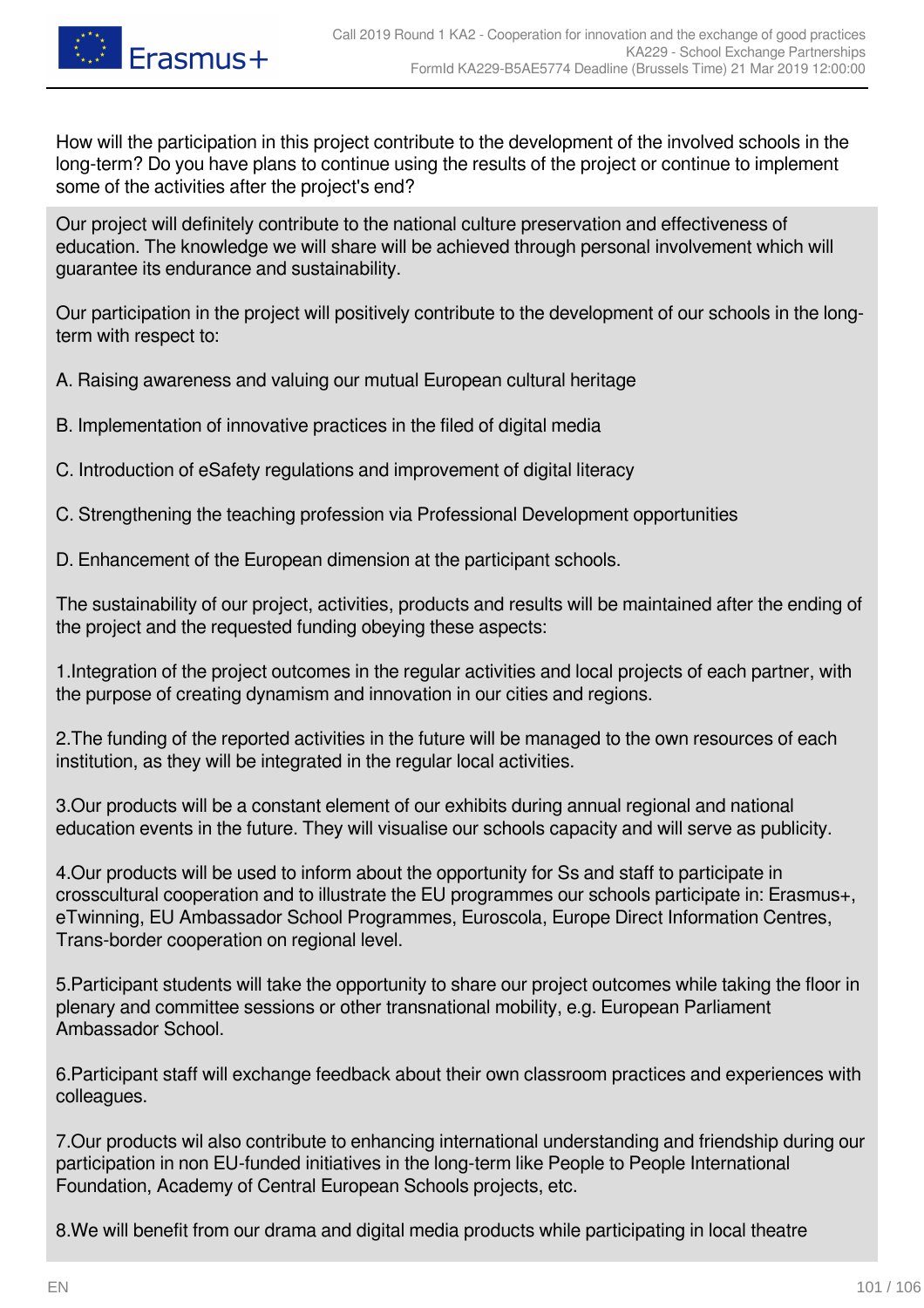

festivals (Temp Youth Festival in Vratsa, Bulgaria; Camerimage Festival and Prapremiere Festival in Bydgoscz, Poland), vocational schools events (in Braga, Portugal), ICT local events (CodeWeek Vratsa, HackVratsa, Bulgaria).

9.Partners are committed to host the products in their websites and spread them within local and regional entities.

10.The adopted licence ensures the guidelines and materials provided in the framework of the project can be adopted and adapted without any restriction, for not for profit aims.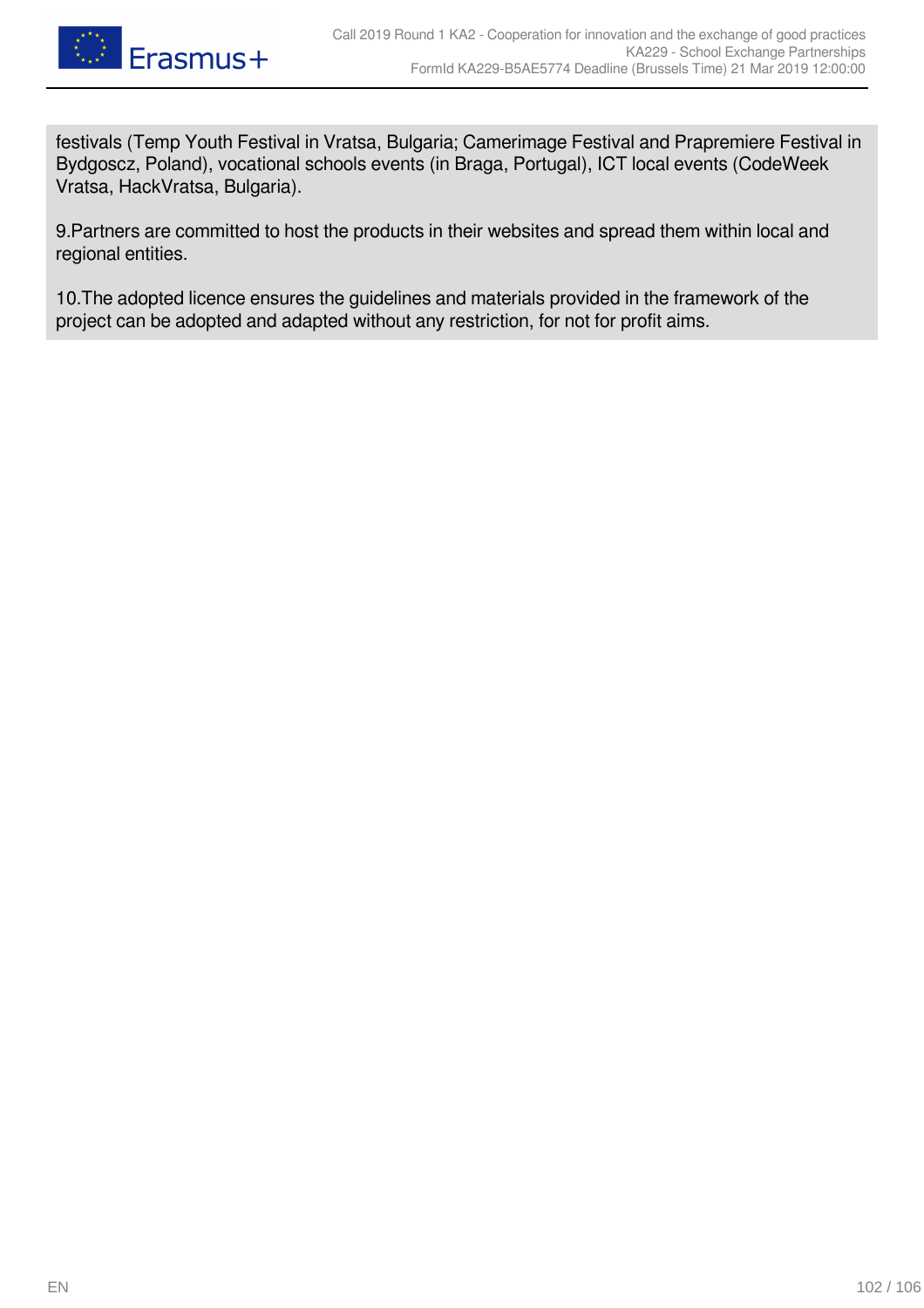

Please describe your plans for dissemination and use of project results.

- How will you make the results of your project known within your partnership, in your local communities and in the wider public? Who are the main target groups you would like to share your results with?
- Are there other groups or organisations that will benefit from your project? Please explain how.

The partners have agreed to disseminate and exploit the results of the project to full capacity. The process will start from the project beginning. In accordance with the Dissemination Plan each partner school will designate a dissemination team monitored by the coordinator. Our own students and staff are the most accessible to our influence. The other target groups of our DP are associated partners, local community, international partners, parents, other interested parties.

Our DP objectives:

- 1) to improve the project communication network
- 2) to ensure the timely implementation of activities to achieve the objectives
- 3) to disseminate the outcomes
- 4) to evaluate the project quality
- 5) to create a project website and TwinSpace with free access

6) to share the project logo and encourage participation in appropriate events to promote the project, research performed and achieved outcomes

7) to improve and help contacts with stakeholders, creating synergies with other projects and raising awareness among the potential end-users

8) to foster the proper dissemination to targeted stakeholders.

To allow the proper implementation of our DP we will use the following tools:

-Our printed final products and DVDs will be available to other schools, local libraries, regional educational managing bodies, cultural community centers, ICT centers

-In order to raise awareness of the project each school will develop information materials (posters, stickers, promotional items)

-We will invite journalists to observe, issue press releases or write articles for local papers, websites or newsletters, create a photo gallery on the Internet

-We will make available most of our final products (DVD with tutorials how to use specific software and online tools, DVD with demonstration of drama techniques, collages of tableaux vivant, DVD with trailers with messages, albums of carnivals, make-up and costume design workshops, etc.) to other groups to benefit from, e.g. local Drama Clubs, ICT centres

-Through TwinSpace and web site we will provide access to international peers to make sure that they are aware of the activities carried

-To provide access to a larger audience we will provide the major parts of our final products with translations not only in English and our national languages but, if possible, into the languages of the migrant groups living in our regions. Thus the products will also be used for the purposes of teaching foreign languages.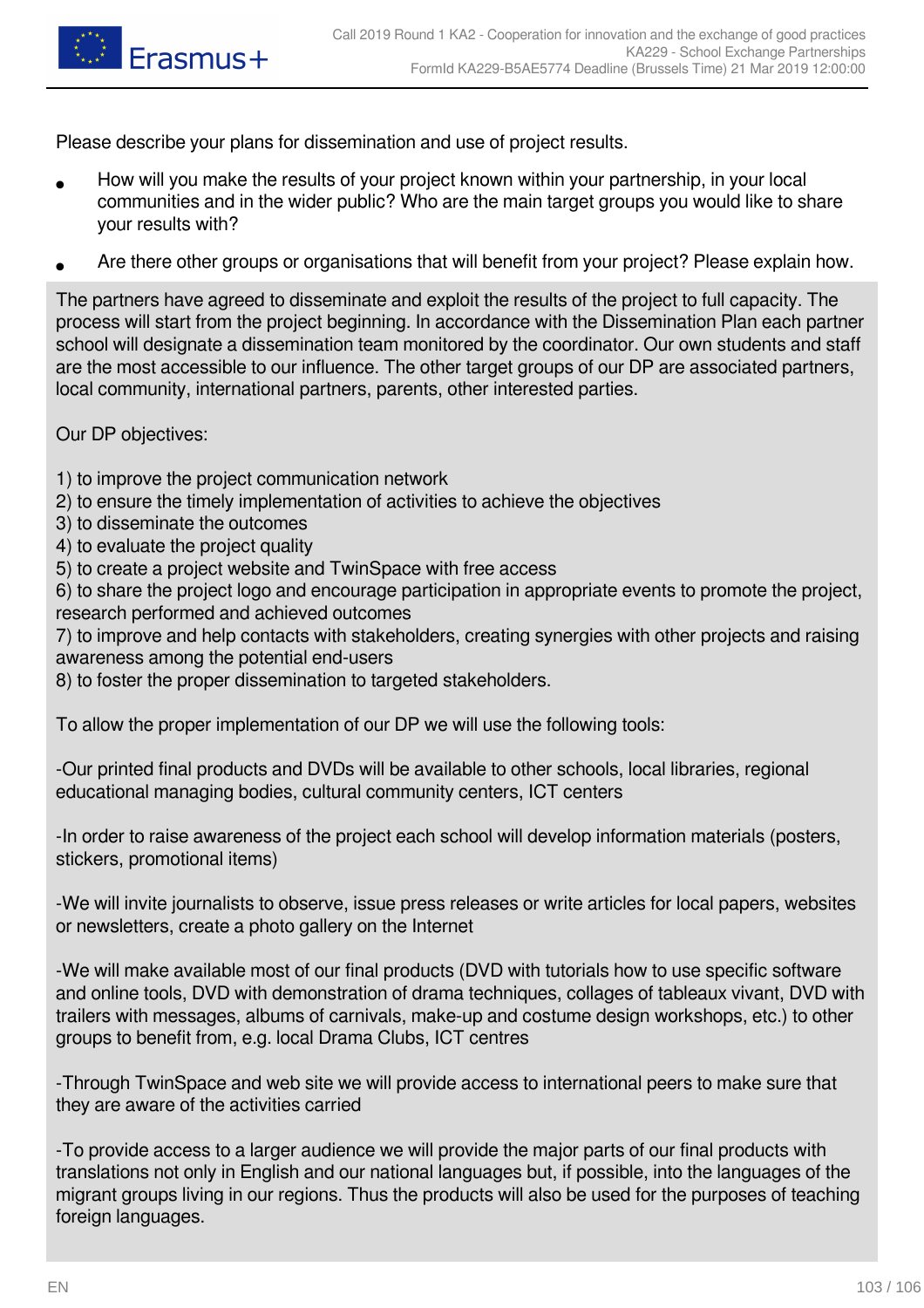

-We believe that it is important to develop an appreciation of national cultural heritage and adoption of safe use of digital media and online resources at an early age. That's why we will bring local little children into the project. Our students will give presentations to share what they have learnt, show the importance of international awareness and languages learning.

All these will guarantee the popularization of our cooperation and will be a way to ensure the use of products by other groups and organisations.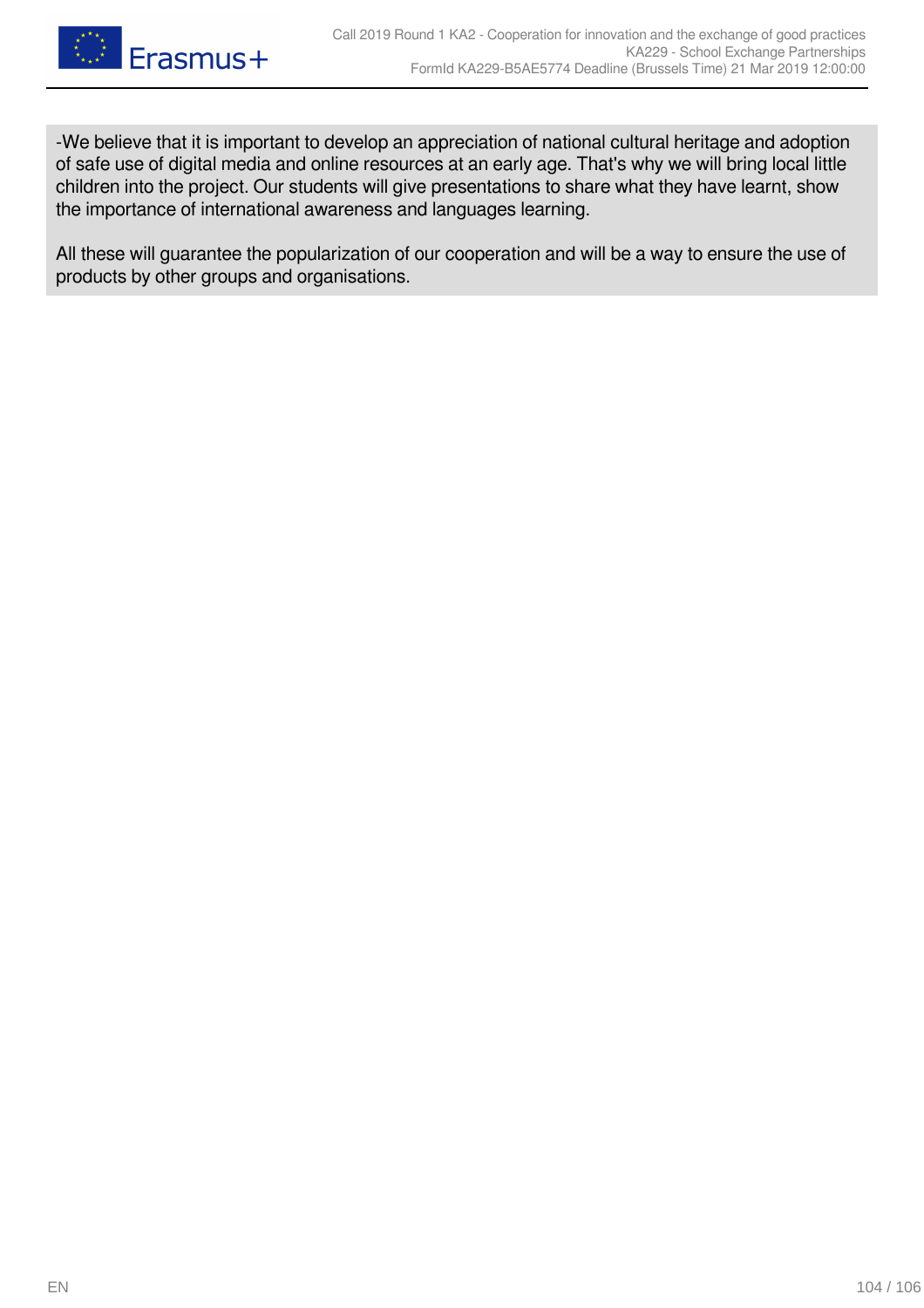

### Annexes

The maximum number of all attachments is 10 and the maximum total size is 10240 KB.

Please download the Declaration on Honour, print it, have it signed by the legal representative and attach.

| <b>File Name</b> | <b>File Size</b> |
|------------------|------------------|
|                  | (KB)             |

Please attach any other relevant documents.

| <b>File Name</b> | <b>File Size</b><br>(KB) |
|------------------|--------------------------|
| Total Size (kB)  |                          |